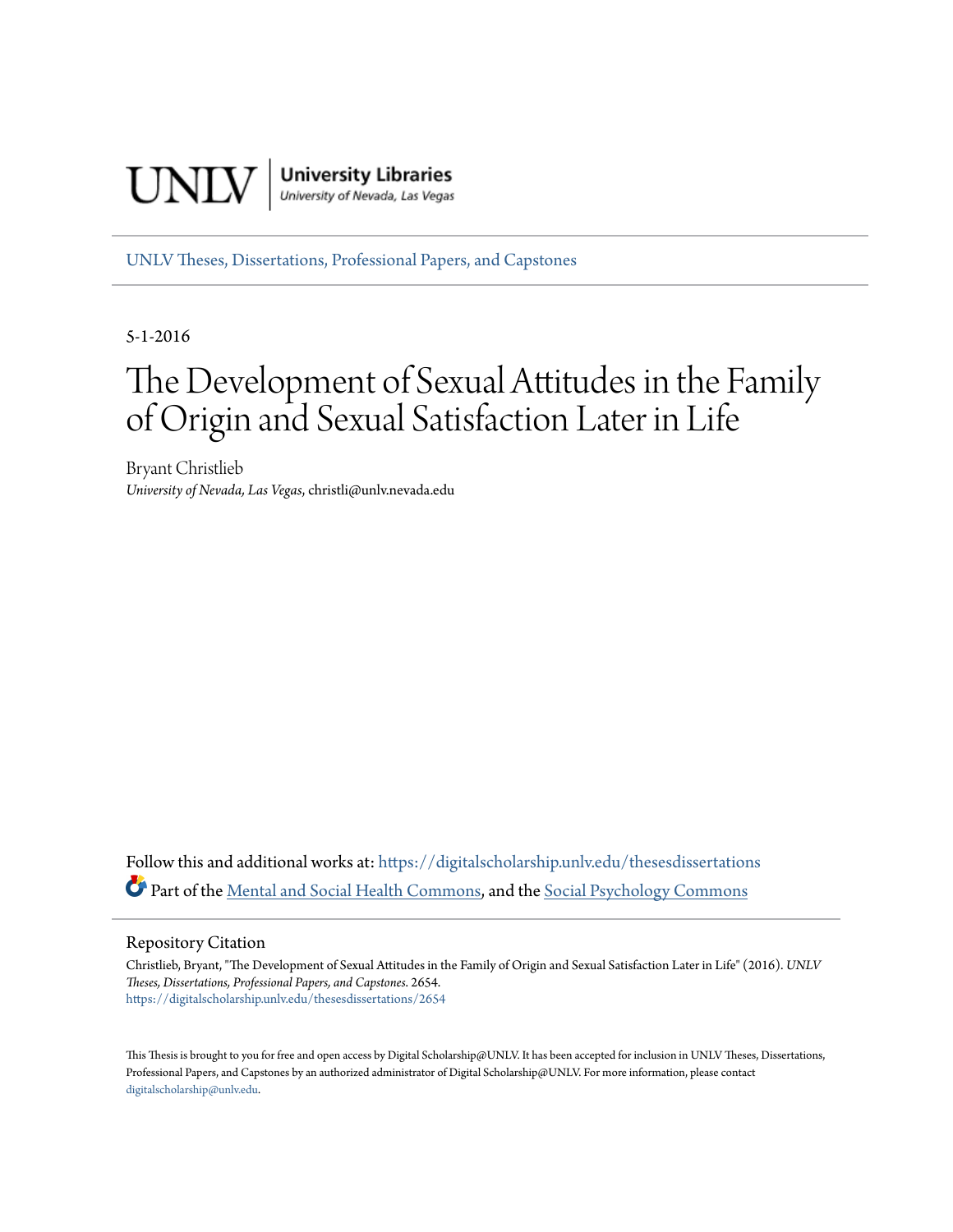# THE DEVELOPMENT OF SEXUAL ATTITUDES IN THE FAMILY OF ORIGIN AND

# SEXUAL SATISFACTION LATER IN LIFE

By

# Bryant Christlieb

# Bachelor of Science- Psychology University of Utah 2011

A thesis submitted in partial fulfillment of the requirements for the

Master of Science – Marriage and Family Therapy

Marriage and Family Therapy Program Greenspun College of Urban Affairs The Graduate College

University of Nevada, Las Vegas May 2016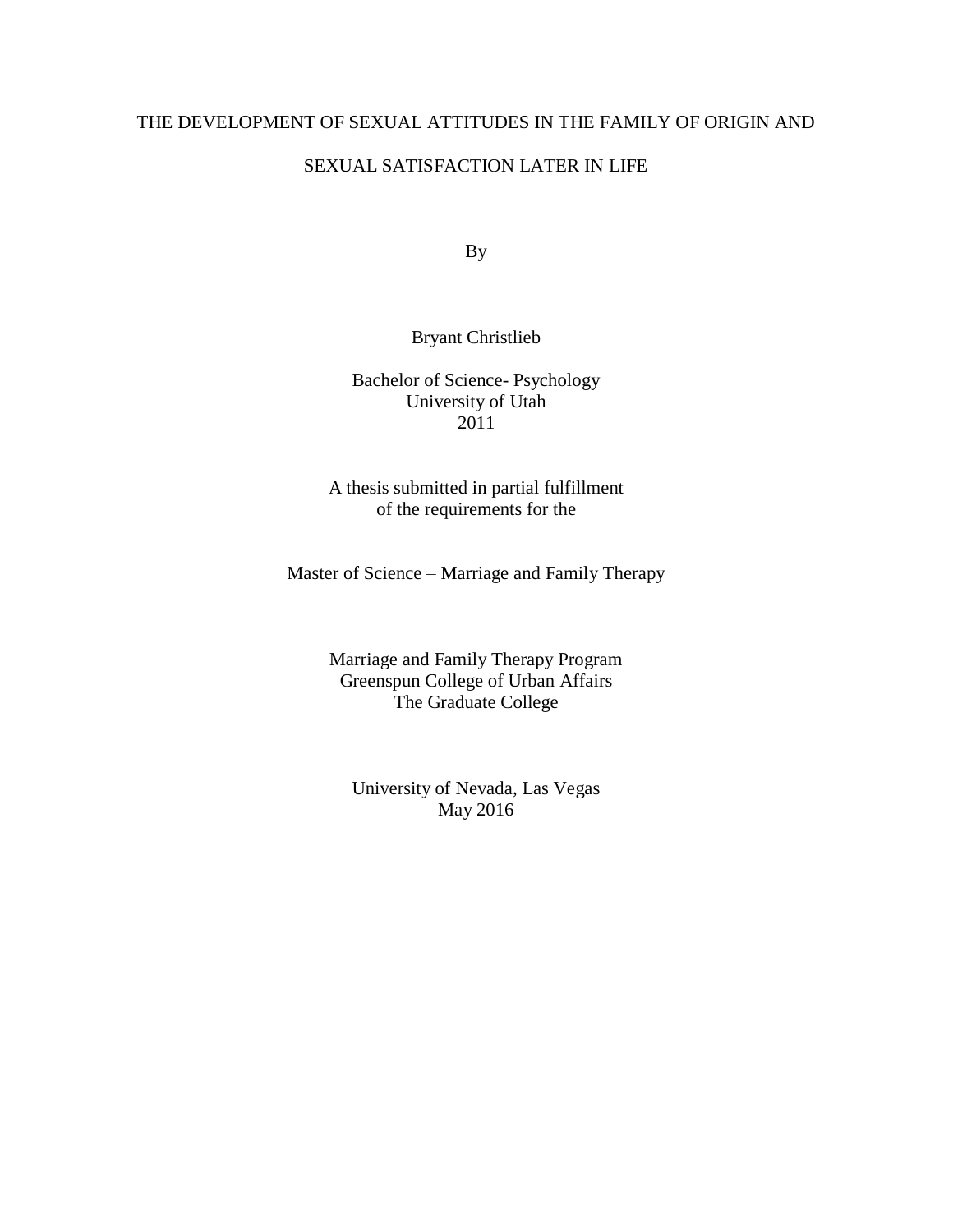Copyright 2016 by Bryant Christlieb

All Rights Reserved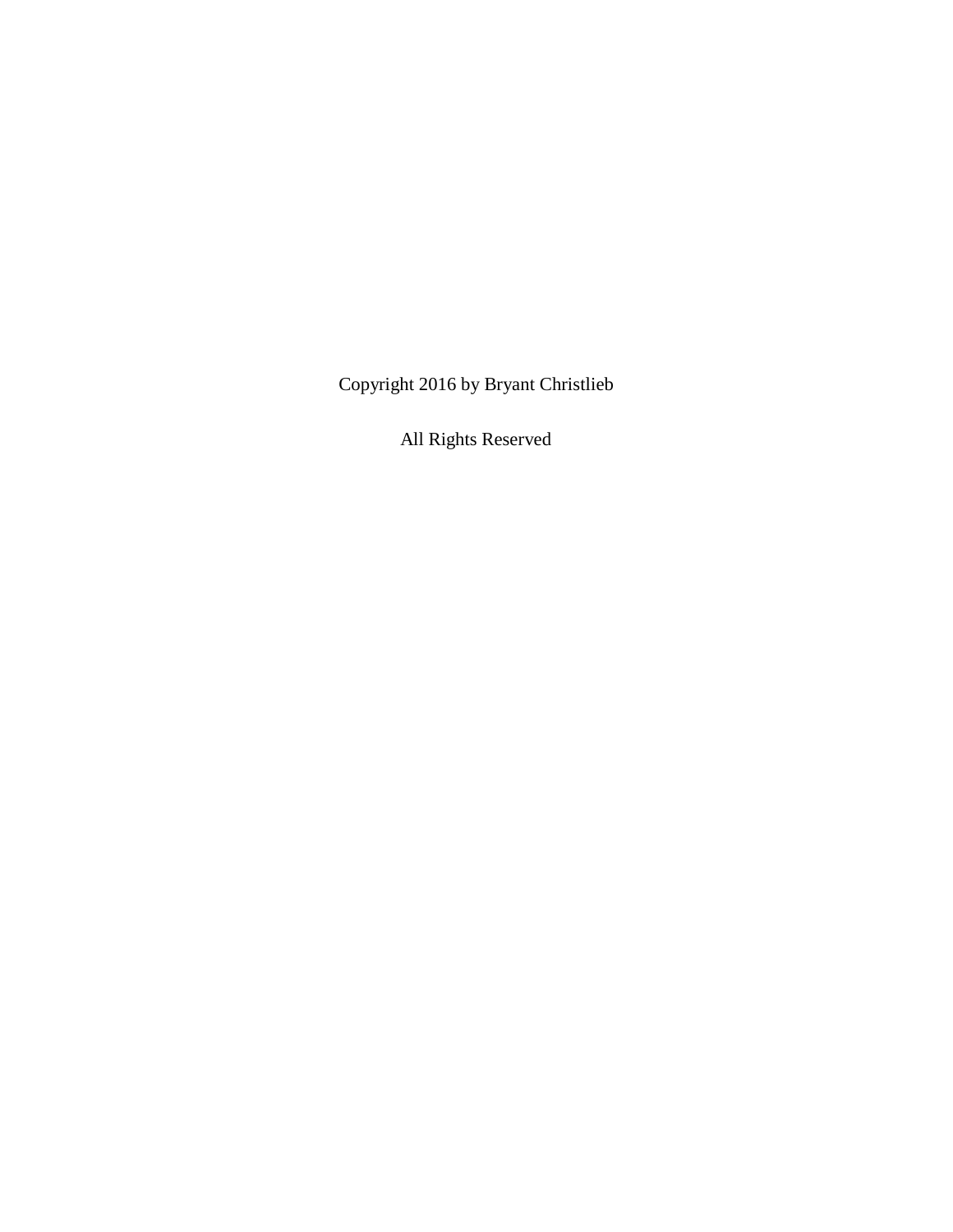

# **Thesis Approval**

The Graduate College The University of Nevada, Las Vegas

March 17, 2016

This thesis prepared by

Bryant Christlieb

entitled

The Development of Sexual Attitudes in the Family of Origin and Sexual Satisfaction Later in Life

is approved in partial fulfillment of the requirements for the degree of

Master of Science – Marriage and Family Therapy Greenspun College of Urban Affairs

Stephen Fife, Ph.D. *Examination Committee Member*

Carissa D'Aniello, Ph.D. *Examination Committee Member*

Marta Meana, Ph.D. *Graduate College Faculty Representative*

Katherine Herlein, Ph.D. Kathryn Hausbeck Korgan, Ph.D. *Examination Committee Chair Graduate College Interim Dean*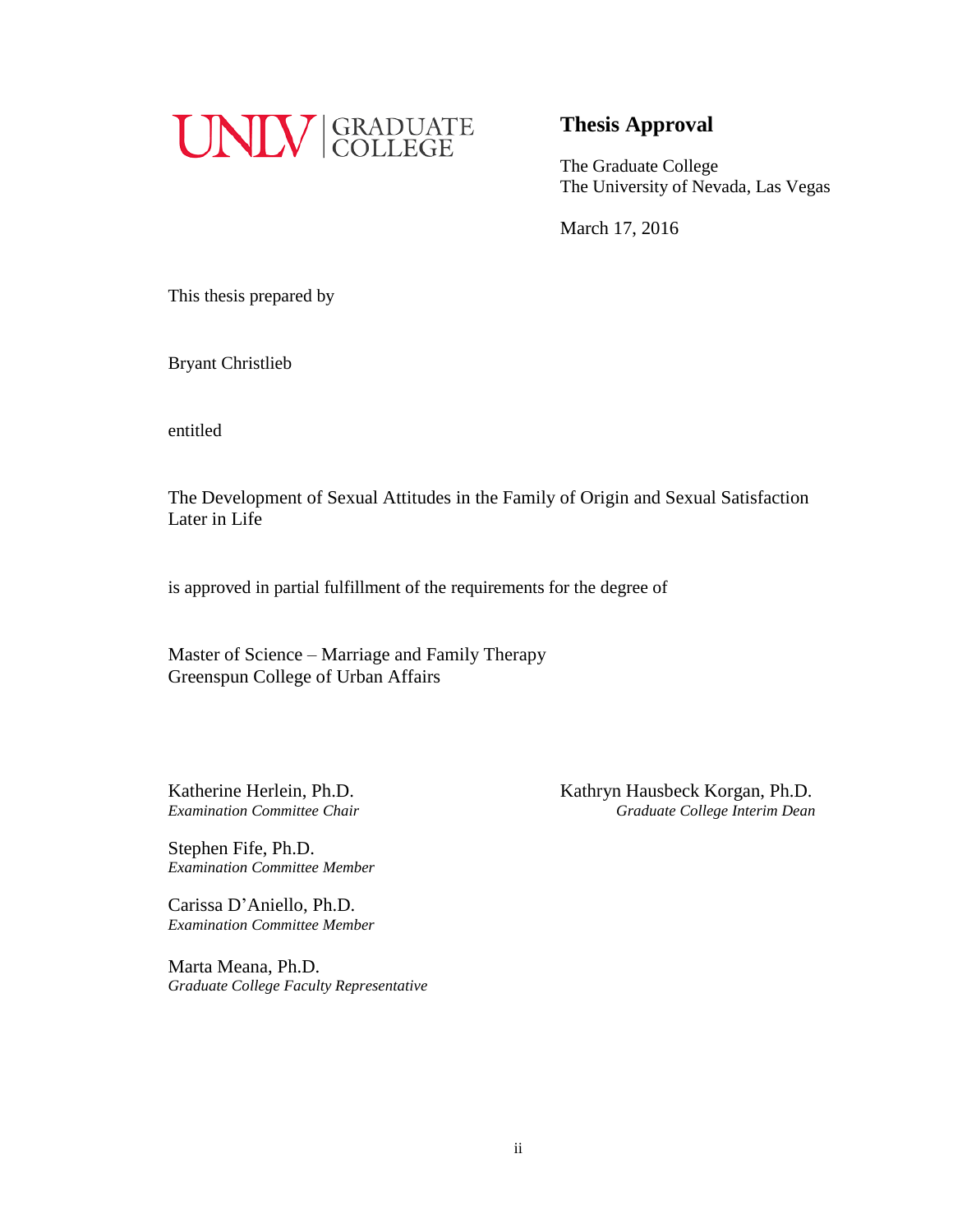#### **Abstract**

<span id="page-4-0"></span>The purpose of this study was to determine if variance for individuals' sexual satisfaction as well as attitudes toward sexual instrumentality, sexual permissiveness, sexual communion and attitudes could be predicted by family sexual communication during adolescence as well as various demographic factors such as age, years together, gender, race, income level, religion, religiosity and sexual orientation. This was done by recruiting 250 people via Mechanical Turk (www.mturk.com) and through undergraduate courses at the University of Nevada-Las Vegas. The researcher used an enter-method multiple regression model and Kendall's Tau for nonparametric data. The results of this study show that sexual satisfaction and sexual instrumentality cannot be predicted by these variables, however variance in sexual permissiveness, sexual communion and birth control attitudes could be predicted to varying degrees by the independent variables. The author then discusses the implications of these results and clinical applications as well as opportunities for future research.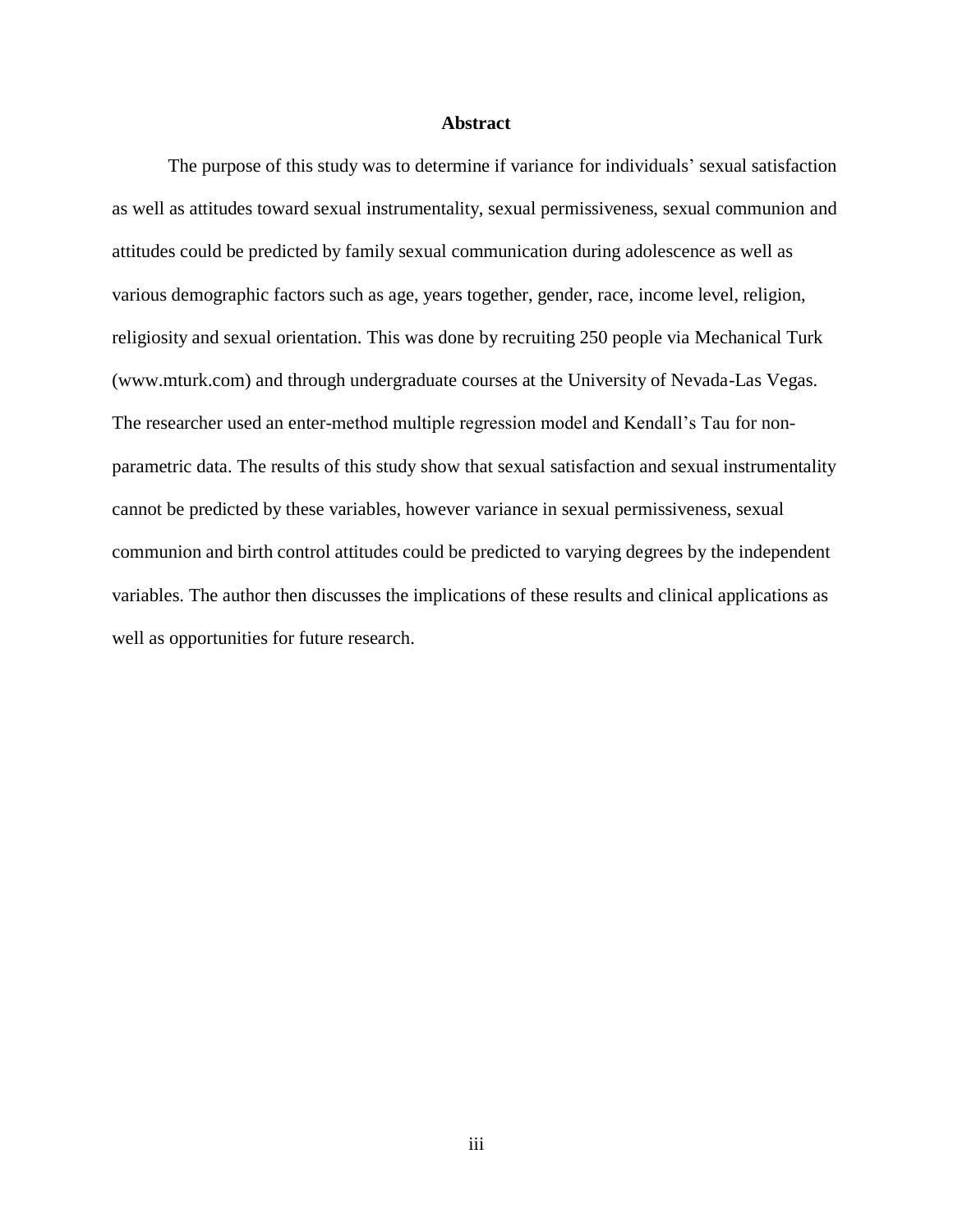#### **Acknowledgements**

<span id="page-5-0"></span>I would like to thank, first and foremost, my wife Rebecca for her support and for helping me formulate the idea for this study. I would also like to thank my parents, friends and family for the inspiration they have been to me throughout my life and on this project. I'd like to also give a special thanks to Amanda Chirco for her help researching this project as well as Dana LeCheminant for her aid in the editing of this study. I would also like to thank Dr. Katherine Hertlein for the guidance she provided to me throughout the course of this project, as well as Dr. Stephen Fife, Dr. Carissa D'Aniello-Heyda and Dr. Marta Meana for their feedback and support as well. Finally, thank you to all the participants in this study, without volunteers like yourselves, our growth and understanding of the world around us limited; thank you for being willing to help me contribute more understanding of the world around us.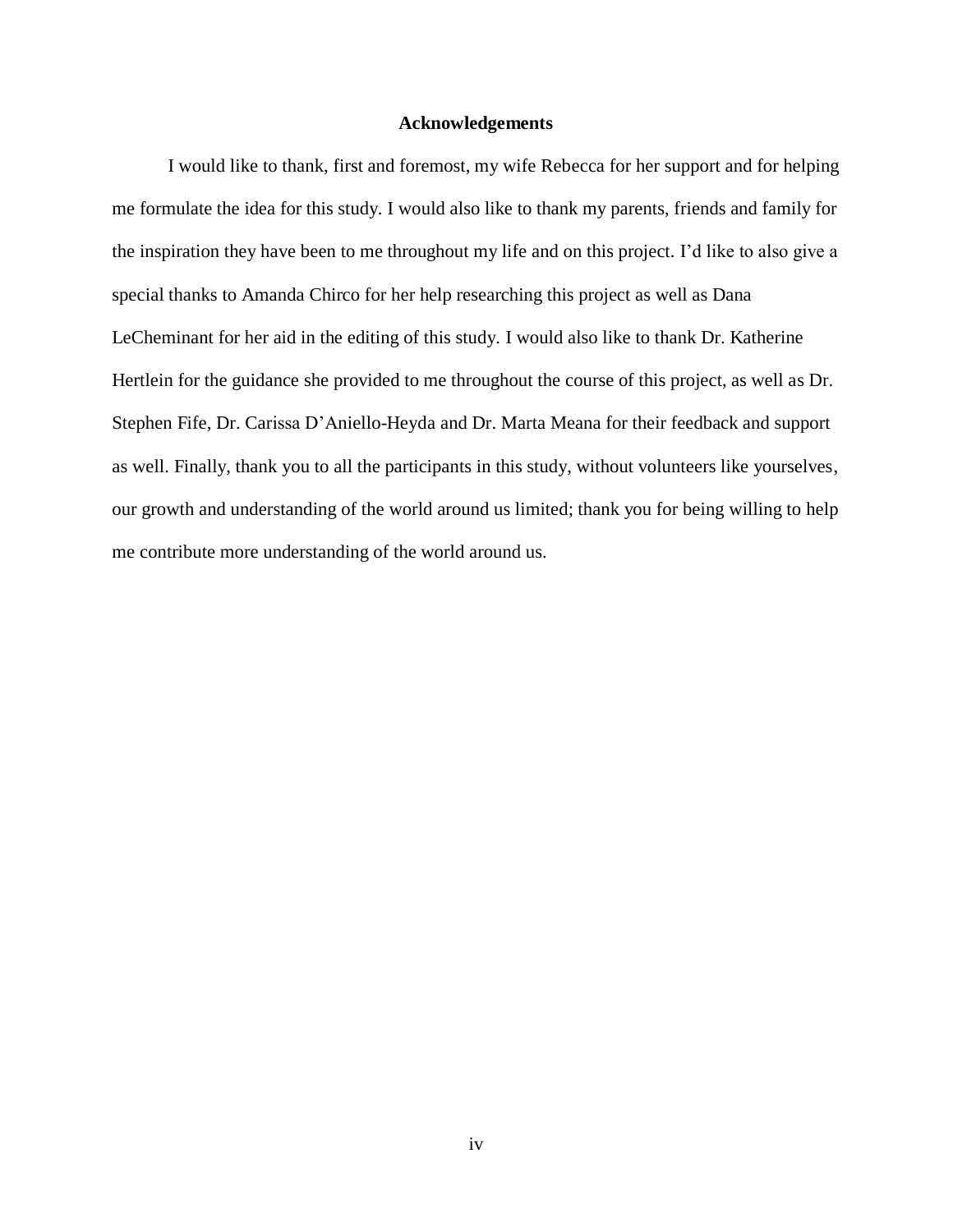# **Table of Contents**

<span id="page-6-0"></span>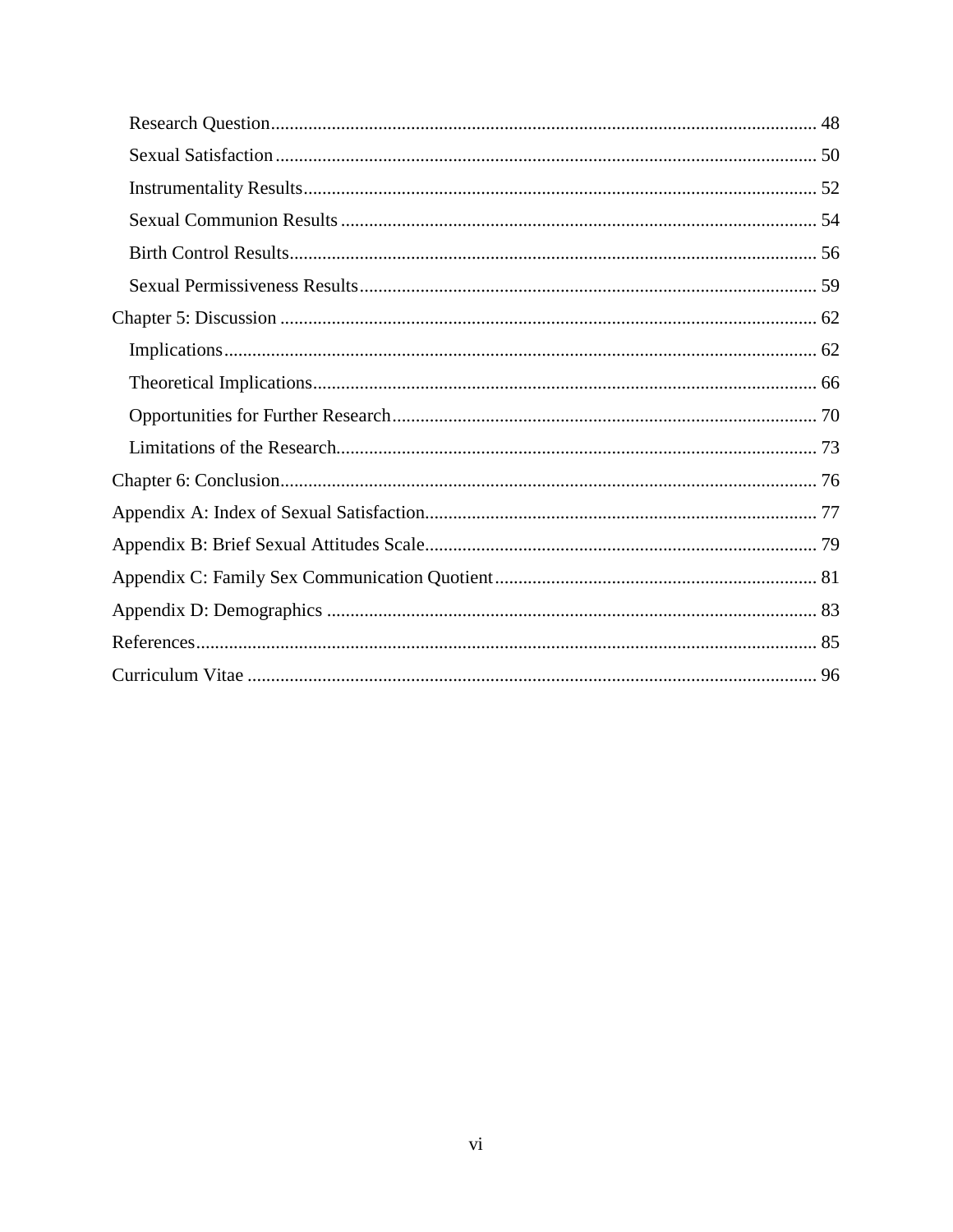# **List of Tables**

<span id="page-8-0"></span>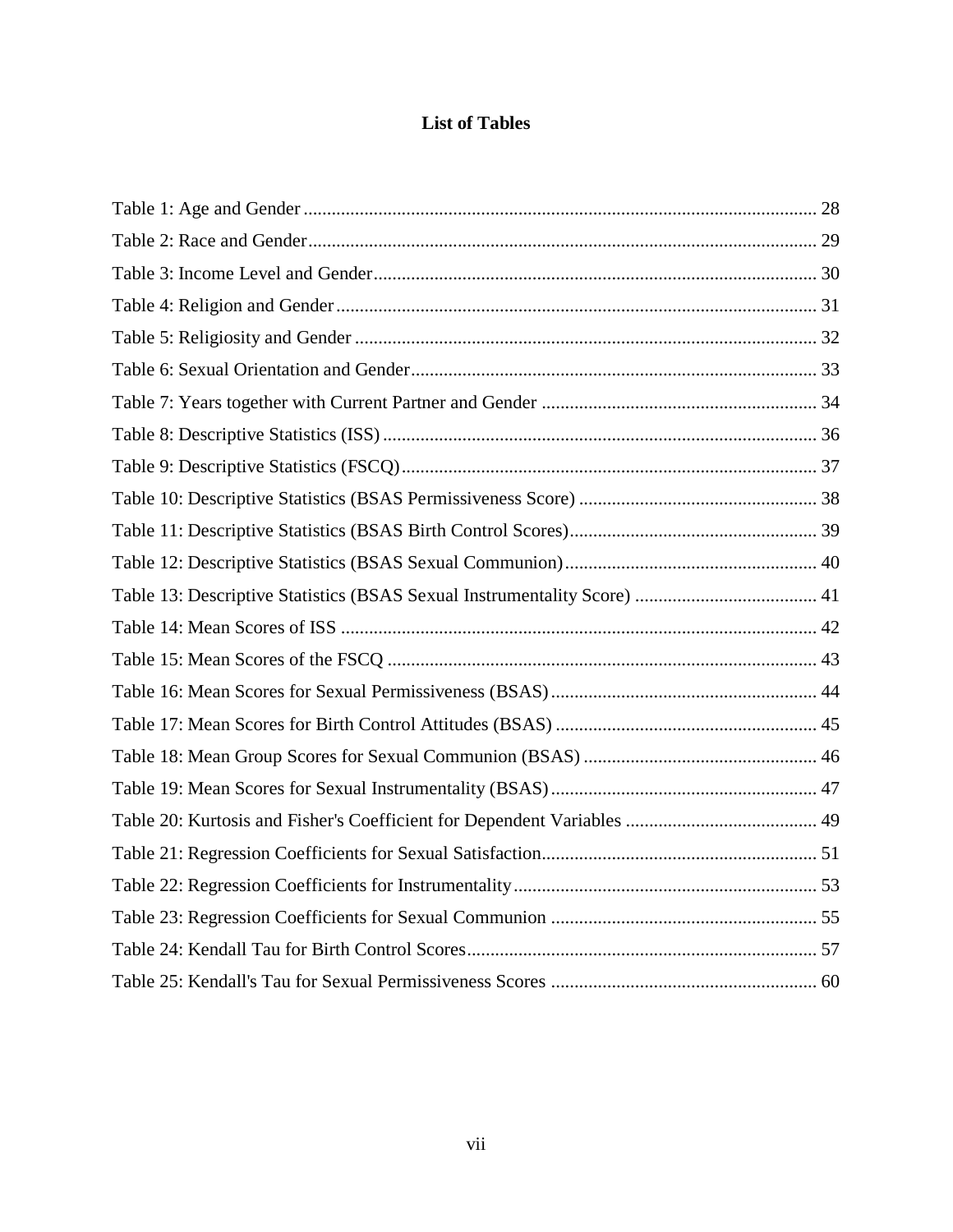#### **Chapter 1: Introduction**

<span id="page-9-0"></span>The three most stressful events that adults experience are the death of a spouse, divorce and marital separation (Holmes & Rahe, 1967). The emotional impact of marital separation on couples is similar to the loss of an attachment figure in childhood (Weiss, 1976). Divorce typically has a detrimental effect on those involved, some of whom never fully recover from the emotional effect (Amato, 2000). Children and parents of divorce typically score lower on wellbeing measures overall (Amato, 2000). In contrast, a recent study showed that very happy people were highly social and have stronger romantic relationships than people who report lower levels of happiness (Diener & Seligman, 2002).

Other research on happiness indicates that romantic relationships and lower levels of conflict are indicative of higher levels of happiness in general. This research also indicated that a romantic bond is more powerful in predicting happiness than a relationship with a best friend (Demir, 2010). Taking this information presented to this point at face value, there seems to be a correlation between happiness and relationship satisfaction. The question now becomes what factors are contributing to relationship satisfaction and what will it take to develop happy, committed relationships going forward?

Within romantic, committed relationships, there are many factors that lead to relationship satisfaction. They vary from factors such as shared interests to genetic compatibility. A few of these factors that have been strongly and consistently shown as contributing factors to relationship satisfaction through research are sexual satisfaction and sexual frequency (Christopher & Sprecher, 2000; Ponzetti, 2003). Many couples, however, struggle to find the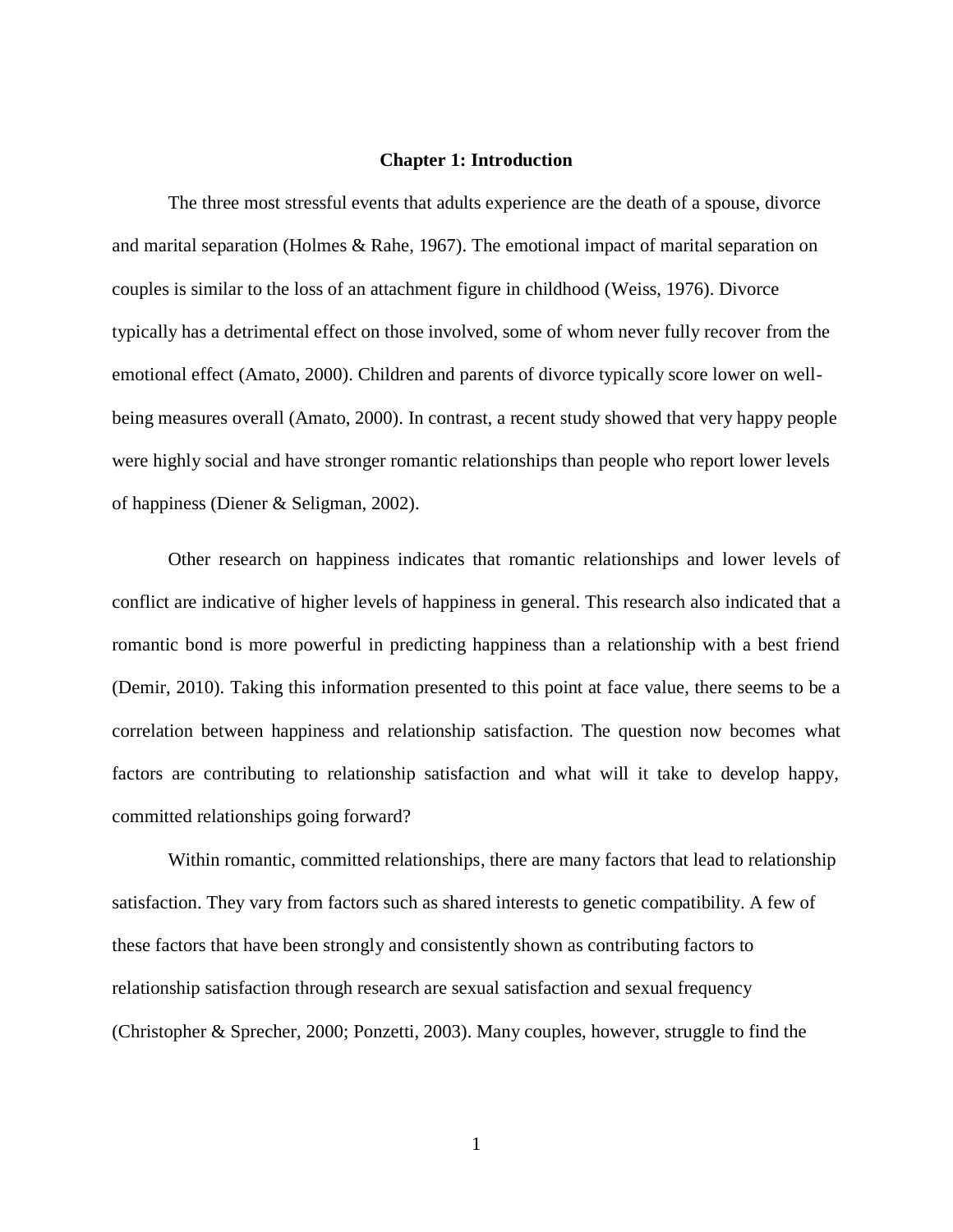sexual connection they desire. There are myriad factors that might lead to this lack of sexual satisfaction that can be explored.

Couples have been shown to base their sexual expectations around what they think they should be doing sexually and what they are actually doing sexually (Hummel, 2002). Other couples experience greater sexual satisfaction and frequency from complying with traditional gender roles in their family structure (Kornrich, Brines, & Leupp, 2013). Other factors such as body image, orgasm frequency, and satisfaction with non-sexual aspects of a relationship have been shown to correlate with sexual satisfaction in a relationship (McNulty & Fisher 2007; Young, Young, Denny & Luquis, 1998). For the purposes of this research, sexual attitudes developed within family of origin will be examined to determine whether there is a correlation between these sexual attitudes and later sexual satisfaction in committed relationships. For this to be accomplished, sexual satisfaction and sexual attitudes will be defined for the purpose of this research, and then examined through the literature regarding the impact of family of origin on human development in general. Then, the association between sexual attitudes developed in the family of origin and sexual satisfaction will be investigated to determine the extent to which they impact each other.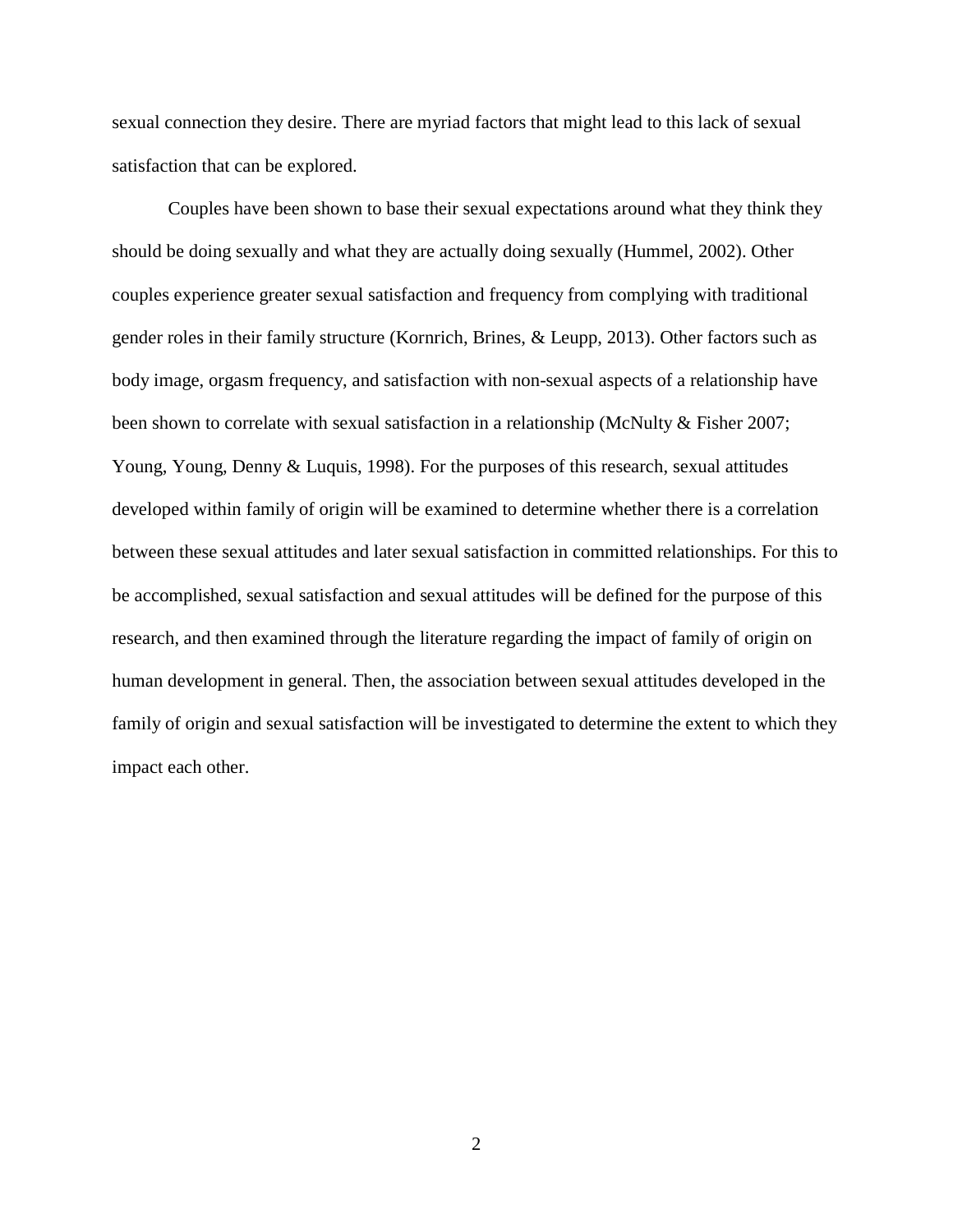#### **Chapter 2: Literature Review**

# <span id="page-11-1"></span><span id="page-11-0"></span>**Sexual Satisfaction**

Sexual satisfaction in relationships is important to understand because it usually correlates with relationship satisfaction; in order to include sexual satisfaction in research studies, it must be defined in a way that it can be measured. According to MacNeil and Byers (2005), sexual satisfaction is defined as the net result of all the positive and negative aspects of a sexual relationship. Factors as diverse as young age, high education, reciprocal feeling of love, frequency of orgasm and diversity of sexual techniques have all been shown to have a positive impact on sexual satisfaction (Young et al., 1998). Sexual satisfaction has been correlated with higher levels of intimate communication and closeness (Litzinger & Gordon, 2006). Other factors, such as lack of sexual assertiveness, conservative sexual attitudes and late start to sexual life are all negatively correlated with sexual satisfaction, particularly in women (Byers, 2005; Haavio-Mannila & Kontula, 1997). Factors within a relationship, such as anger, neuroticism and poor communication, have been negatively correlated with sexual satisfaction as well (Dabrowski, 2010). Finally, positive sexual attitudes and fantasies have been positively associated with sexual satisfaction (Trudel, 2002).

#### <span id="page-11-2"></span>**Attachment Theory and Sexual Satisfaction**

Researchers on attachment theory have explored at length the link between attachment styles and sexual satisfaction and sexual attitudes; they have found clear correlations for both sexual satisfaction and sexual attitudes with various attachment styles. Attachment styles serve as a strong predictor of individual sexual satisfaction (Butzer & Campbell, 2008). Early research on attachment theory explored the possibility that romantic love is a bio-social process of attachment like the attachments we make with our mothers as infants. This research proposed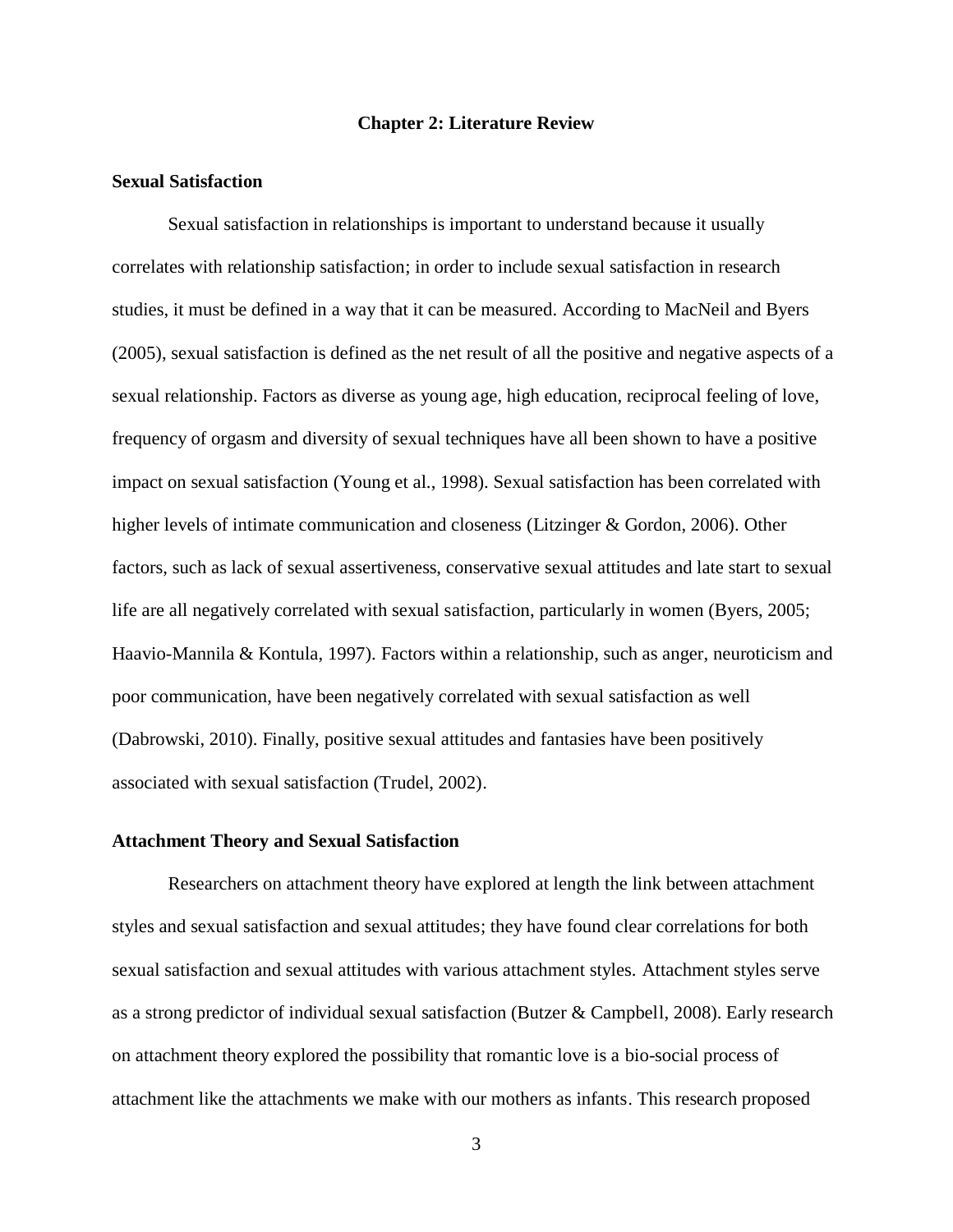that attachment in infancy is significantly reflected in romantic relationships in adulthood (Hazen & Shaver, 1987). Higher levels of anxiety and avoidance related to attachment correspond inversely with levels of sexual satisfaction (Butzer & Campbell, 2008). People who develop anxious attachment styles show strong correlations with sexual anxiety, deference to partners, and using sex as a barometer for the relationship; those with avoidant attachment showed particularly large negative correlations between love for partner and relationship satisfaction (Davis et al., 2006) There is a correlation between both anxious and avoidant attachment styles and inhibited sexual communication for varying factors (Birnbaum et al., 2006; Davis et al., 2006). Individuals with insecure attachment styles tend to hold more irrational beliefs about relationships and have lower levels of relationship satisfaction than those who develop secure attachment as children (Stackert & Bursik, 2003).

In contrast to the sexual experiences of insecurely attached individuals, securely attached individuals typically have more satisfying relationships. (Birnbaum et. al, 2006). Typically, securely attached individuals have more positive sexual experiences and have higher levels of sexual satisfaction when compared to those with insecure attachment styles (Mikulincer & Shaver, 2010). People with secure attachment styles tend to report higher levels of closeness, self-disclosure and interdependence which leads to higher levels of intimacy through sexual experiences (Mikulincer & Shaver, 2010). Securely attached individuals are more likely to be successful in a long-term relationship (Gillath & Schachner, 2006). Enjoyable sexual experiences with securely attached individuals lead to intimacy and communion with their current sexual partners (Shaver & Mikulincer, 2006).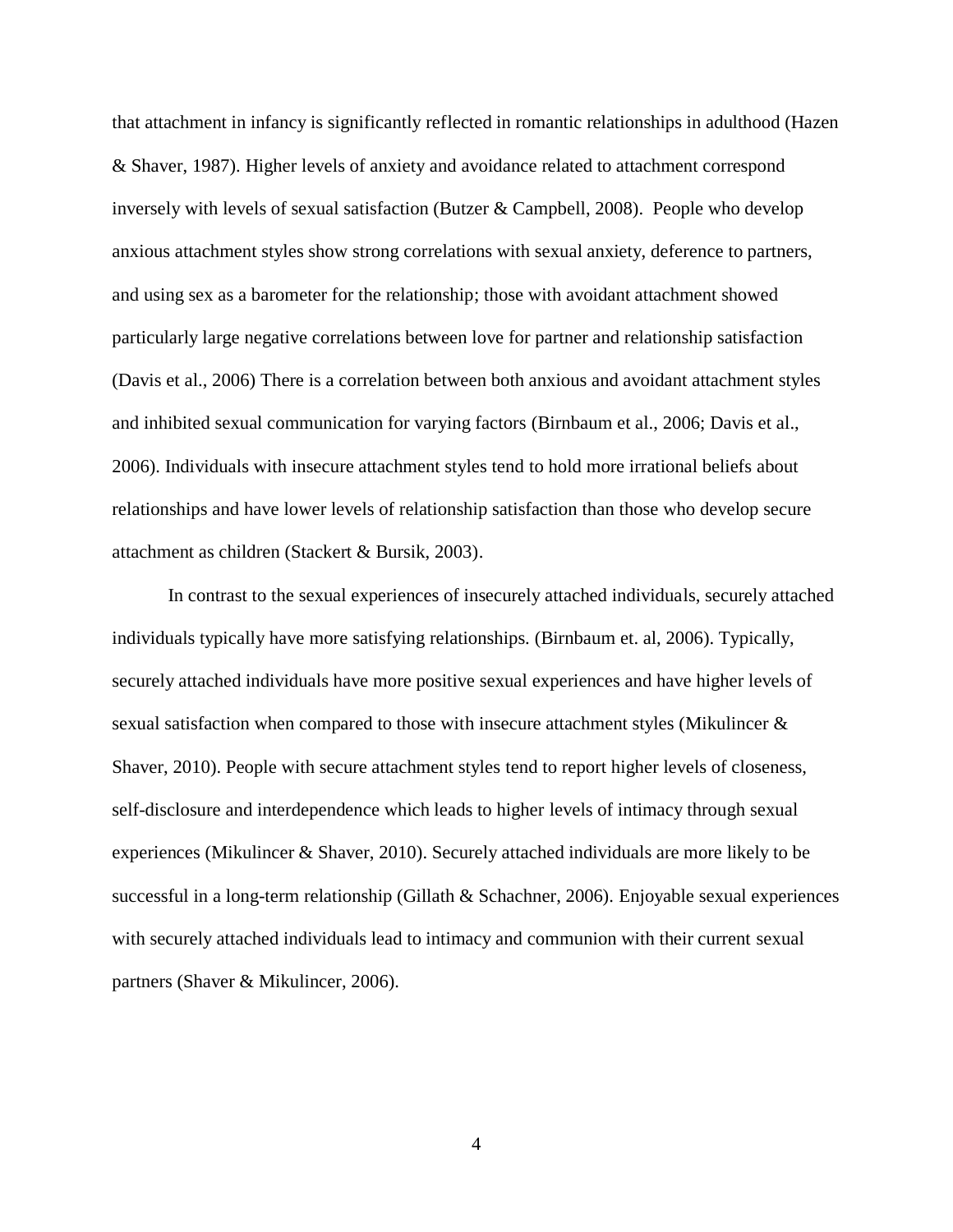#### **Sexual Attitudes**

For the purposes of this exploration, it is important to operationally define sexual attitudes as the implicit beliefs and assumptions around sexual activity. Previous research has explored this concept and has discovered some interesting changes in sexual attitudes during the last sixty years. A recent meta-analysis of sexual behaviors and attitudes demonstrates this change in sexual attitudes. According to Wells & Twenge (2005), attitudes toward sexual behaviors have changed dramatically, especially since the sexual revolution of the 1960's. Prior to 1960, only 12% of young women in the United States believed that premarital sex was permissible, compared to 73% percent in 1987, while young men's attitudes toward the acceptability of premarital sex raised from 40% in the 1950's to 84% in 1987 (Wells & Twenge, 2005). Sexual attitudes and actual sexual behaviors have changed concurrently over this time period (Wells & Twenge, 2005). However, sexual behaviors may not be consistent with sexual attitudes, for example, 50% of sexually active, unmarried girls believe that premarital sex is never acceptable despite their own sexual activity (Planned Parenthood, 2001).

Some key differences in sexual attitudes can be accounted for by examining gender differences. Women report highly significant differences toward masturbation incidences when compared to men while also reporting casual sexual intercourse and moderate differences in their ideas between committed sexual intercourse, engaged sexual intercourse and sexual permissiveness (Hyde, 2005). Men tend to have more rigid sexual attitudes towards homosexual sexual activity and gay civil rights than women (Kite & Whitley, 1996). Women have demonstrated more negative attitudes toward sex both implicitly and explicitly (Geer & Robertson, 2005). However, these sexual differences in gender might be more culturally and socially influenced than actual differences in gender due to a process referred to as "erotic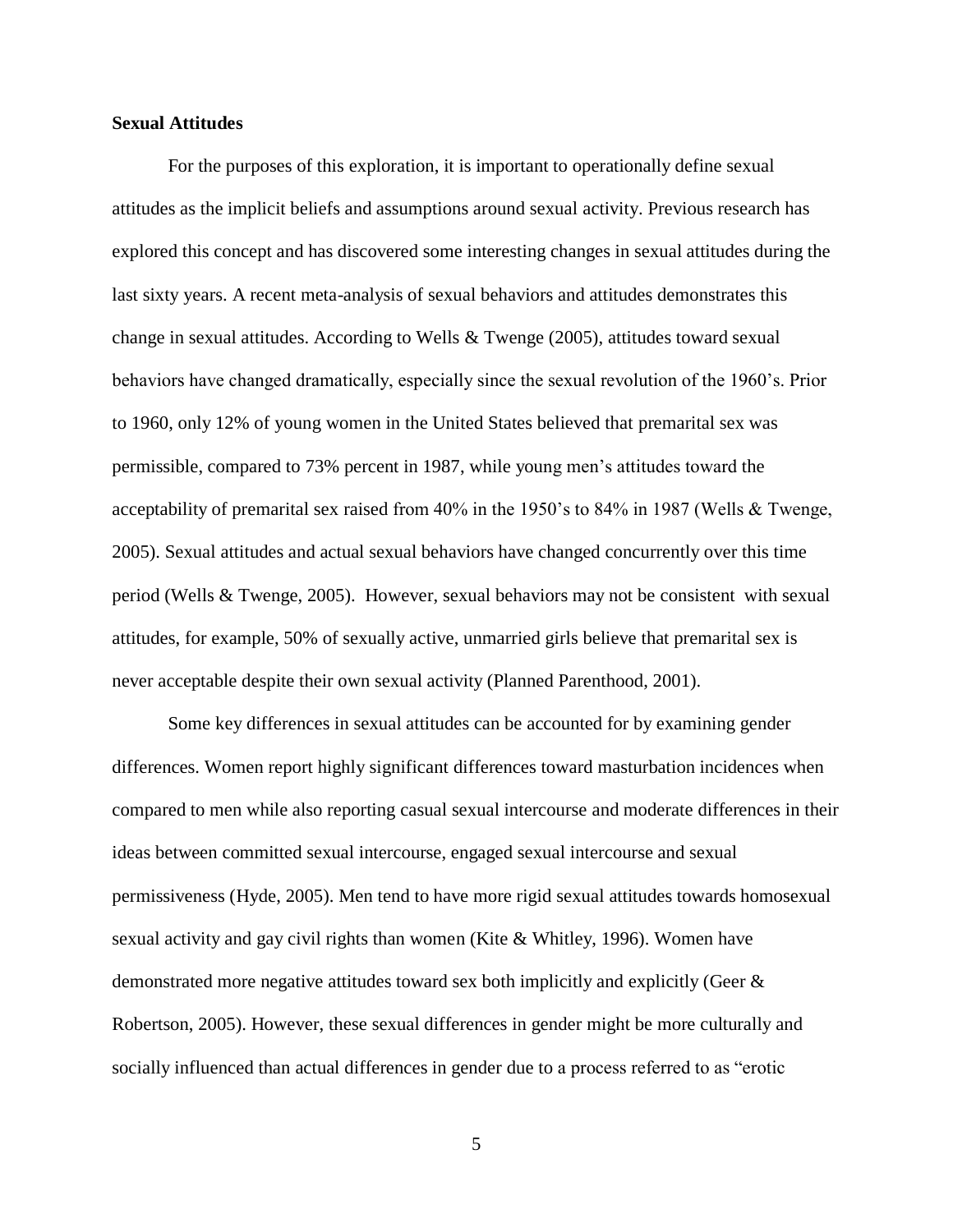plasticity" (Baumeister, 2000). Research investigating the concept of erotic plasticity has found evidence of acculturation differences in sexual attitudes between both men and women, however there is not a significant difference between men and women. (Benuto & Meana, 2008).

The development of sexual attitudes has also been analyzed through the construct of religion. Adolescents who identify as religious tend to develop more conservative attitudes toward sex. Also, adolescents and emerging adults who attended church weekly were more likely to be sexually abstinent than non-believers and infrequent church attendees (Lefkowitz, Gillen, Boone & Shearer, 2004). Research has also shown that male children are more influenced by individual factors, while females are more influenced by family factors when developing attitudes about sexuality as a whole. These attitudes tend to be influenced by religious practices within the family (Werner-Wilson, 1998). Although there is a significant difference between the development of sexual attitudes between religious and non-religious individuals, there is not a significant difference between the attitudes they develop because of their specific religion. Being deeply religious and church attendance are significant predictors of sexual behavior within relationships (Penhollow, Young, & Denny, 2005).

A recent study of four universities throughout the United States determined that religion, family background and campus milieu were strong correlates to sexual attitudes; however, race was the strongest correlate differentiating the sexual attitudes and behaviors of college students (Davidson, Moore, Earle & Davis, 2008). Concurrently, greater exposure and greater involvement with sexual content through television are associated with more recreational attitudes toward sex, higher expectations of sexual activity among peers and more extensive sexual experience (Ward & Rivadeneyra, 1999). Through this research, it appears there may be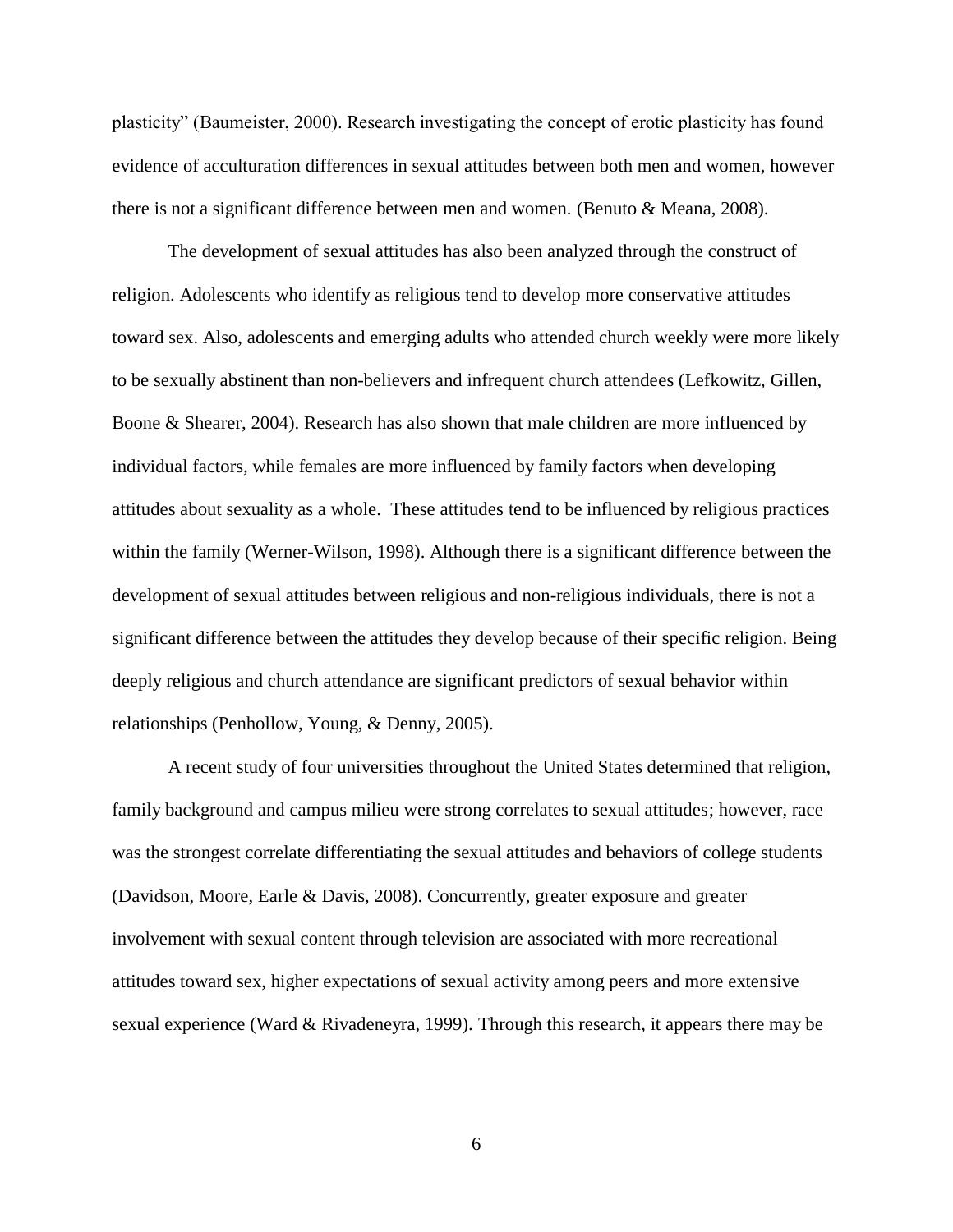myriad social mores and expectations that determine what being sexual means to individuals and therefore help develop sexual attitudes.

#### <span id="page-15-0"></span>**Family of Origin and Sexual Attitudes**

Sexual attitudes, like many other attitudes and beliefs we develop, may begin their roots in expectations and exposures from an early age. Research on the field of the development of sexual attitudes indicates that the family plays a significant role in the development process. Higher levels of physical affection and positive attitudes about sex in the family of origin correlate with higher levels of sexual satisfaction as an adult (Bridges, 1999). Negative family environment, the development of negative sexual schemas, and childhood abuse in the home correlate to lower levels of romantic relationship quality and sexual satisfaction in adulthood (Seehuus, Clifton, & Rellini, 2014). Maternal connectedness in Asian-American and Pacific Islander adolescents has been correlated to healthier attitudes about sex and with a delay of sexual initiation (Kao, Loveland-Cherry & Guthrie, 2010). Family factors for adolescents such as positive relationships with their parents, sharing mealtimes, and participating in shared activities correlate positively with healthy sexual practices and indicate later sexual initiation among adolescents (Pearson, 2006). Adolescents who lived without their biological father for the majority of their lives tend to initiate sexual behaviors earlier in life (Mendle et al., 2009). Girls who have a high level of connectedness with their fathers' delay coital debut and generally have less sex than those who do not (Regnernus & Luchies, 2006). Poor parental relationships in general are associated with early sexual debut (Price & Hyde, 2009).

The relationship between parents and their adolescent children has shown to be a factor in the development of healthy sexual practices in adolescents. Factors such as closeness, parental supervision and parental values against unprotected intercourse help prevent teen pregnancies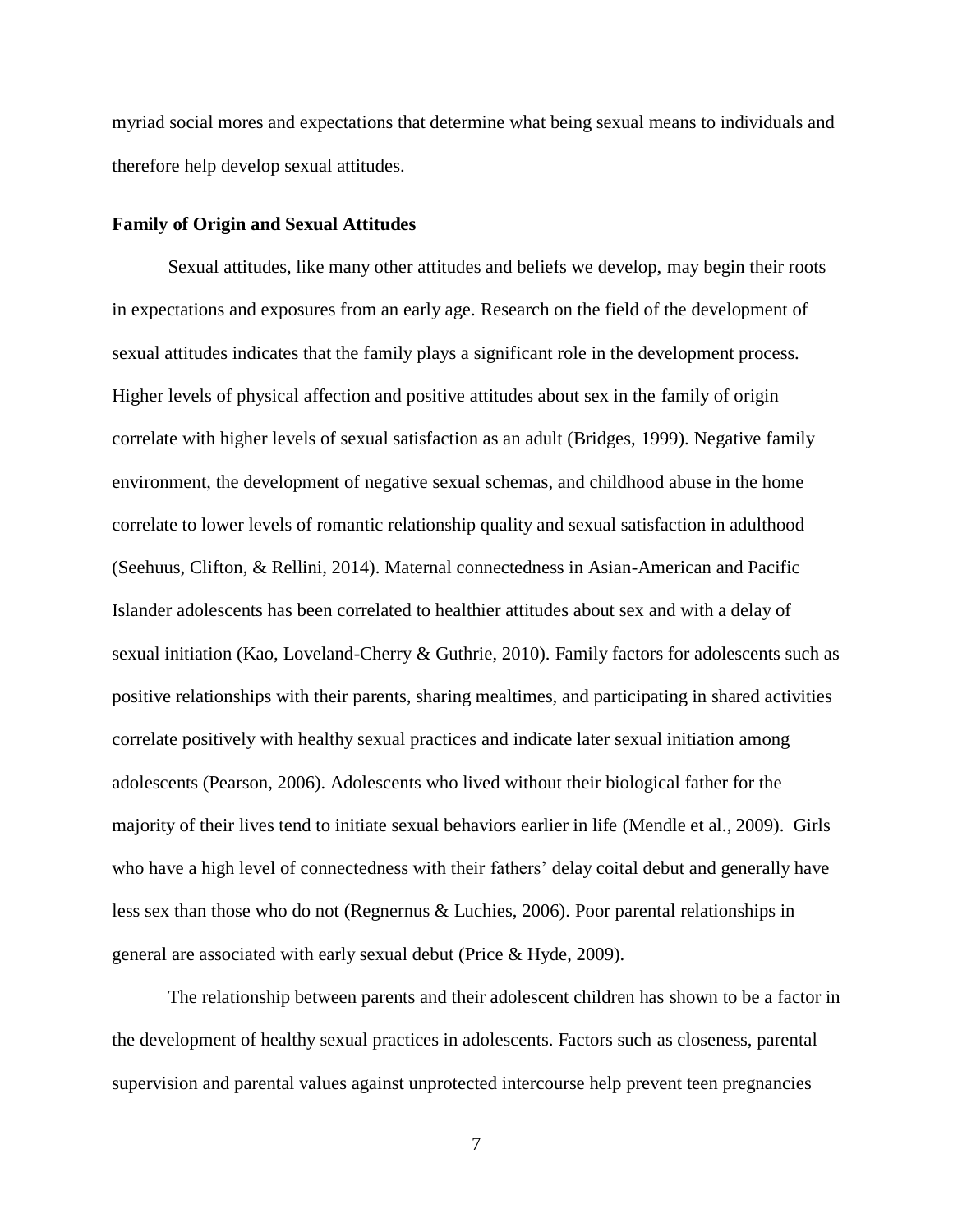(Miller, Benson, & Galbraith, 2001). Open communication between adolescents and parents about sex correlates with use of birth-control, delayed sexual activity, being able to say no to sex and having only one sexual partner (Aspy et al., 2007). Research has also shown that male children are more influenced by individual factors, while female children are influenced by family factors when developing attitudes about sexuality as a whole. These attitudes tend to be influenced by religious practices within the family (Werner-Wilson, 1998). Positive relationships within the family of origin and between children and parents has been correlated with higher levels of sexual satisfaction (Strait et al., 2015). This research demonstrates a correlation between one's family of origin and the attitudes and behaviors toward sex that one develops through life. What the author would like to explore is whether these attitudes have an impact on sexual satisfaction later in life. This research would provide information that would determine how often and openly parents should talk to their children about sex. It would also provide information about whether sexual displays of affection within a family (i.e., parents cuddling, kissing, hugging, flirting with their spouse , etc.) have a significant impact on development of sexual attitudes for children and their sexual satisfaction later in life.

### <span id="page-16-0"></span>**Etiology and Treatment**

To this point, I have discussed many correlations between sexual attitudes and sexual satisfaction as well as the influence of the family of origin on these factors. However, I have not discussed the nature of sexual dysfunction itself as viewed by clinical research. I will now discuss sexual dysfunction on an etiological level and various treatment approaches used by clinicians currently to treat sexual dysfunction leading to higher levels of sexual satisfaction. This will enhance the reader's understanding of the nature of sexual dysfunction from various viewpoints and address current treatment for these issues from different frameworks.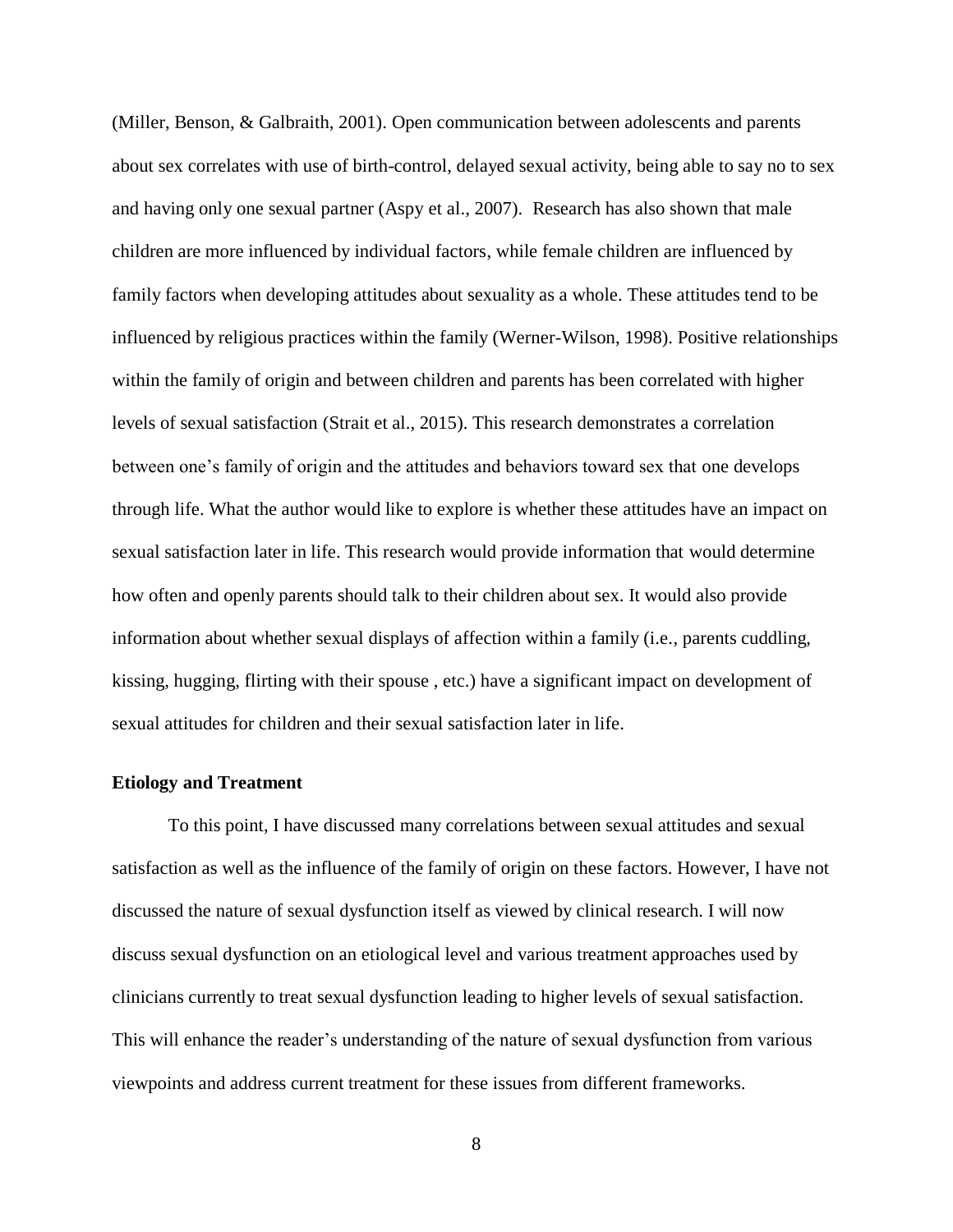## <span id="page-17-0"></span>**Etiology- Individual**

Independent of family voices, individuals may also develop expectations of sexuality and play those out in their relationships. According to Cohen and Shotland (1996), there is a significant gender difference regarding the timing of when to have a first sexual experience within a relationship; men tend to expect sex after 9-11 dates, whereas women tend to expect sex significantly later in a relationship (15-18 dates). In one study, expectations were reflected in the actual experience for women, but not for men. Sexual expectations only developed if partners were emotionally connected; however, men were more accepting of a physical relationship without emotional closeness. Male college students have developed an expectation of a variety of sexual activities due to exposure to sexual activity in the media, while females have developed an expectation of earlier sex within relationships because of media influences (Aubrey, Harrison & Kramer, 2013). Those who have developed conservative or restrictive views of sex report lower levels of satisfaction (Mannila & Kontula, 1997). Women who attempt to conform to traditional gender norms during sex report lower levels of sexual satisfaction (Sanchez, Crocker, & Boike, 2005). Women who have assertive expectations about their sexual experiences tend to have more satisfying sexual experiences than those who tend to conform to non-feminist passive expectations (Yoder, Perry & Saal, 2007). Knowledge of the impact of our individual expectations about sex and our sexual satisfaction within a relationship becomes useful when assessing for sexual problems in a relationship. A therapist can begin the assessment process by understanding individual expectations about relationships.

The way one views oneself may also affect their sexual satisfaction. Larson, Anderson and Holman (1998) studied the effects of self-esteem and various other components of sexual satisfaction within the first year of marriage. They reported the following: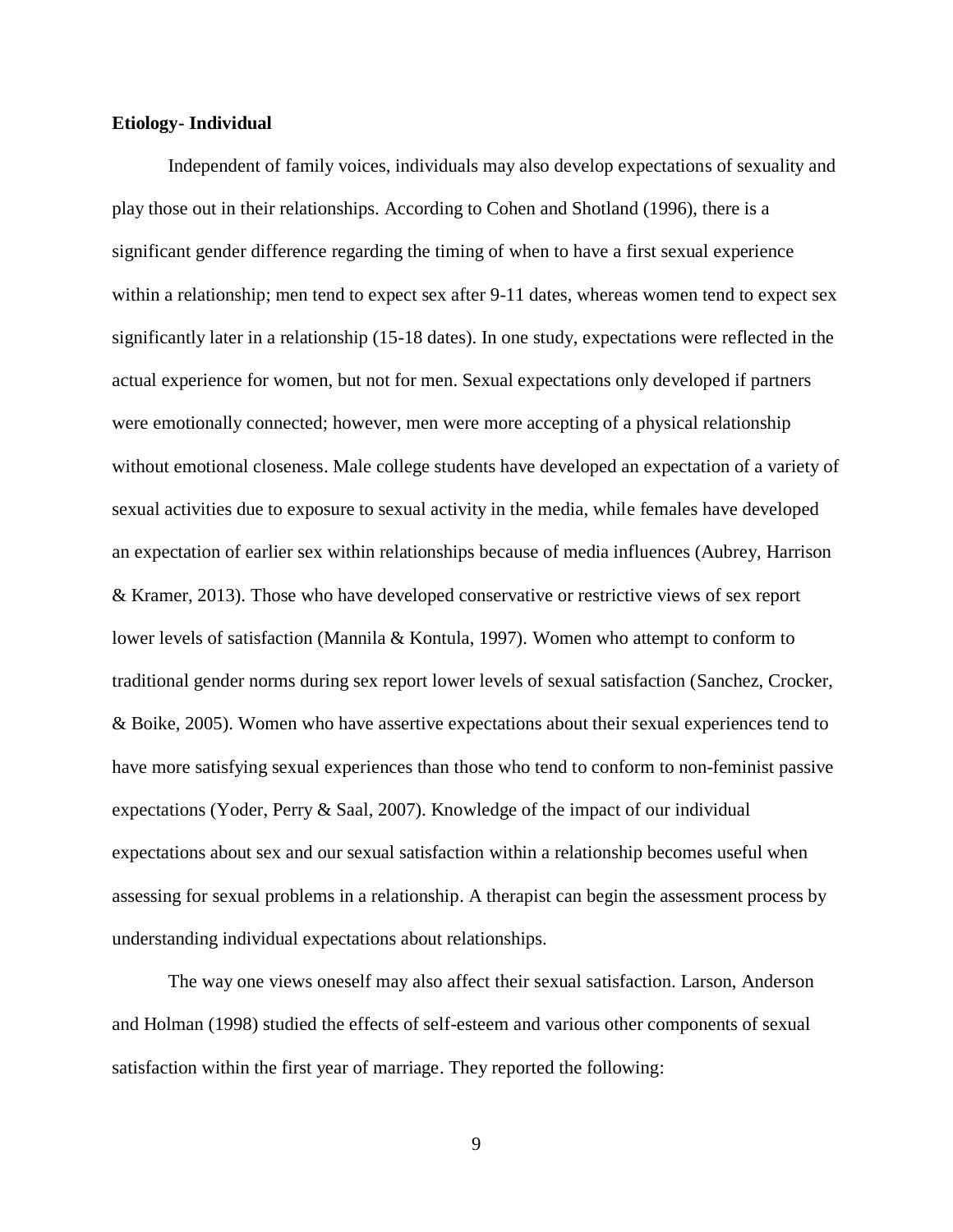"Wives' premarital self-esteem was the best predictor of wives' marital sexual satisfaction. The explanation for this finding is very similar to that for husbands. The higher a woman's self-esteem, the more confident she is likely to be about getting what she wants or needs sexually. She is also more likely to feel that she deserves to be satisfied and may exhibit the corresponding sexual behavior in order to insure that sexual satisfaction. (pp. 201-202)."

The fact that wives' self-esteem is the best predictor to sexual satisfaction for both husbands and wives really demonstrates how prominent self-worth is in the sexual experience, especially for women. Furthermore, self-confidence in adolescents leads to an increase in safesex practices like saying "no", using condoms and less casual sex (Shrier, Harris, Sternberg, & Beardslee, 2001). Additionally, global self-esteem and, more especially, sexual self-esteem contribute to an individual's ability to communicate sexual wants and needs to a partner, which corresponds with a more sexual-satisfying experience for both partners (Oattes & Offman, 2007).

# <span id="page-18-0"></span>**Etiology-Interpersonal**

Couple factors are also important in creating a sexually satisfying relationship. Sexual beliefs and attitudes between men and women show some similarities as well as differences in meaning and behaviors. Men tend to be more sexually permissive than women, but both men and women view sex as an emotional experience within their relationships (Hendrick & Hendrick, 1999). Men and women show equal amounts of sexual desire within relationships, showing more variance within groups than between groups (Dawson & Chivers, 2014). Love, loyalty and shared values within a committed relationship are shown as strongly correlating factors in relationship satisfaction and sexual satisfaction within a committed relationship (Rosen-Grandon, Myers & Hattie, 2004). However, it is important to understand that the goal of sexual desire is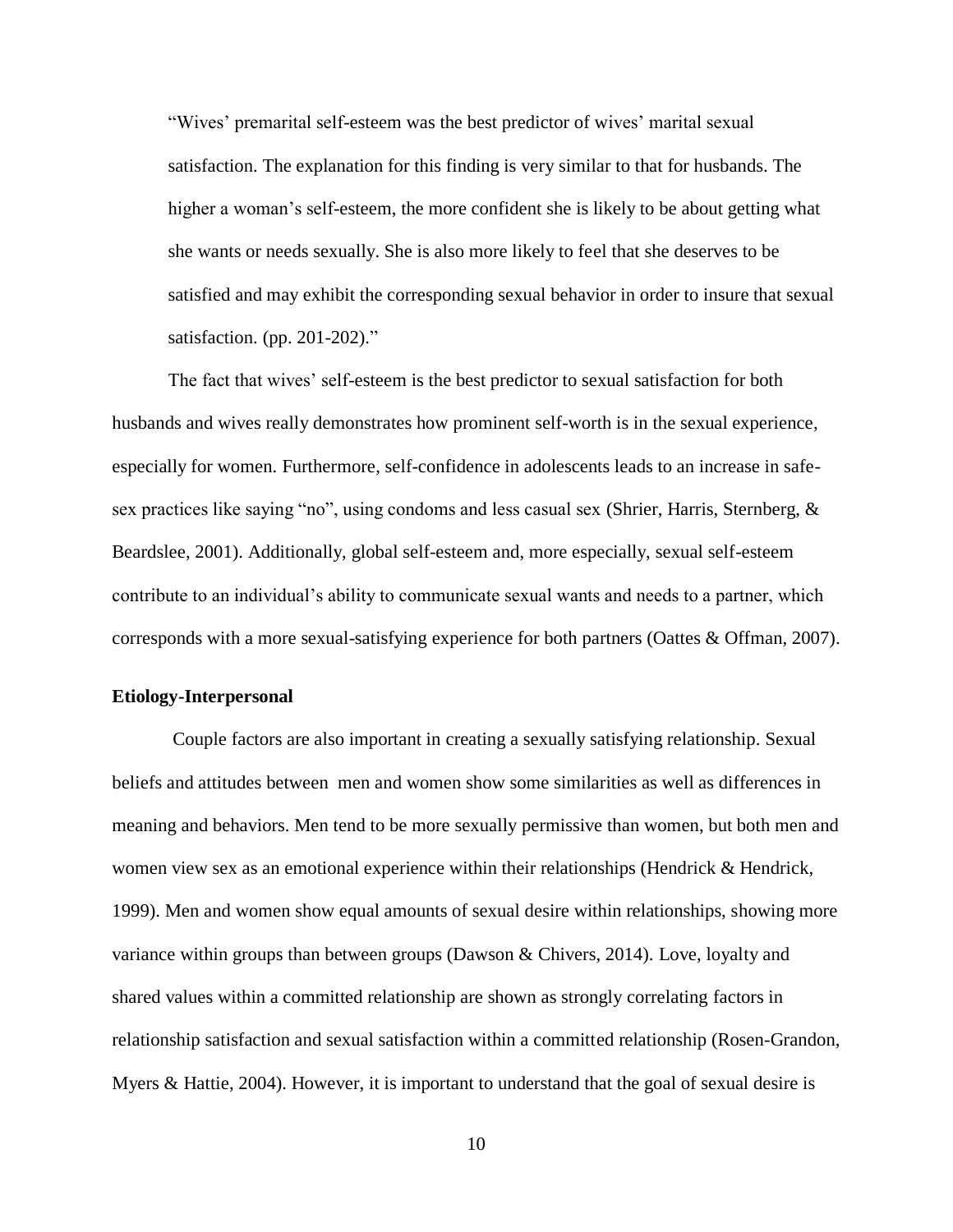often different for women and men. Sex represents an interpersonal and romantic experience. Women tend to believe that love and emotional intimacy are more important goals for sexual desire, whereas more men than women tend to believe that sexual activity is the goal of sexual desire (Regan & Berscheid, 1996). From this information, we can gather that sex is important to both men and women within relationships, but the meaning assigned to sex might be different. Shared values and beliefs lead to more fulfilling romantic experiences and more satisfaction within relationships. Cupach and Comstock (1991) emphasize this point:

"Based on extensive research, Masters and Johnson (1979, Johnson et. al, 1986) maintain that communication about sex between partners is essential to a satisfying sexual relationship. Communication allows partners to educate each other about their sexual needs, desires and preferences (Gordon & Snyder, 1986). Individual expectations and scripts for sexual behavior are negotiated by relational partners through interaction, thereby allowing individuals to adjust to each other's perspectives and to negotiate a 'dyadic' sexual script for their relationship. (p. 180)"

The dyadic pathways model for sexual communication (MacNeil & Byers, 2005) focuses on two specific pathways—the expressive pathway and the instrumental pathway—as means of improving sexual satisfaction within relationships. The expressive pathway focuses on the level of self-disclosure in a relationship, both sexual and non-sexual, as a means of creating greater relationship satisfaction and sexual satisfaction concurrently. The instrumental pathway focuses more on communication about sexual likes and dislikes, as well as sexual rewards and costs as a means of creating sexual satisfaction. The expressive pathway has been shown to function as a means to greater sexual satisfaction through relationship satisfaction for women, however was not significantly correlated to sexual satisfaction for men. Mutual self-disclosure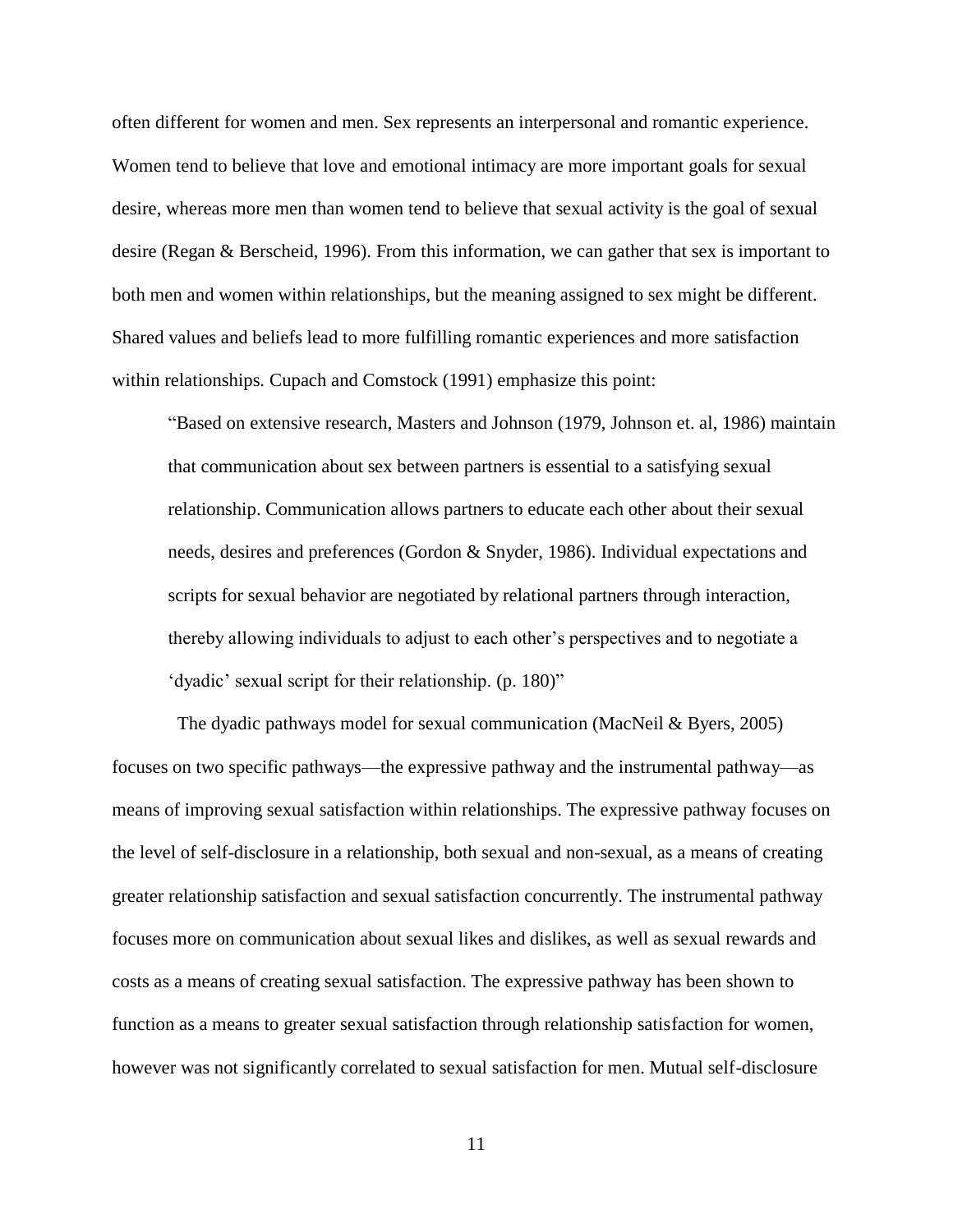did not lead to greater satisfaction. Through the instrumental pathway, both men and women seemed to gain greater sexual satisfaction, although for different reasons. Women gained greater satisfaction because their sexual likes and dislikes were being addressed. For men, there was a greater focus on partner understanding being a reward for sexual communication (MacNeil & Byers, 2005).

From this research, one can learn that an emphasis on communicating each other's sexual needs and desires leads to greater sexual satisfaction in relationships and, in turn, greater relationship satisfaction as a whole. With this knowledge and our earlier discussion on sexual satisfaction, one can begin to see that there are various factors that lead to greater sexual satisfaction in relationships. They vary from the physical aspects of sex (consistency of orgasm, amount of sex in relationships), relationship satisfaction as a whole, self-esteem and attachment styles. This understanding can help guide the assessment process for therapists in the future which will serve as a useful starting point in understanding the full dynamics of sexual relationships.

# <span id="page-20-0"></span>**Etiology-Intergenerational**

According to Hertlein and Weeks (2012), the family of origin has impact on the development and understanding of sexual attitudes and beliefs. This influence can lead to issues within a couple, as there might be differences in the interpretation of sexual behavior or the definition of sexual behavior as a whole, based on the development of sexual attitudes developed within the family of origin. Some of these definitions might include how much sexual activity is appropriate in a relationship or what activities are acceptable. Understanding these internalized lessons from the family of origin about sex in a couple leads to greater levels of positive communication about sex within the couple. This understanding also helps the therapist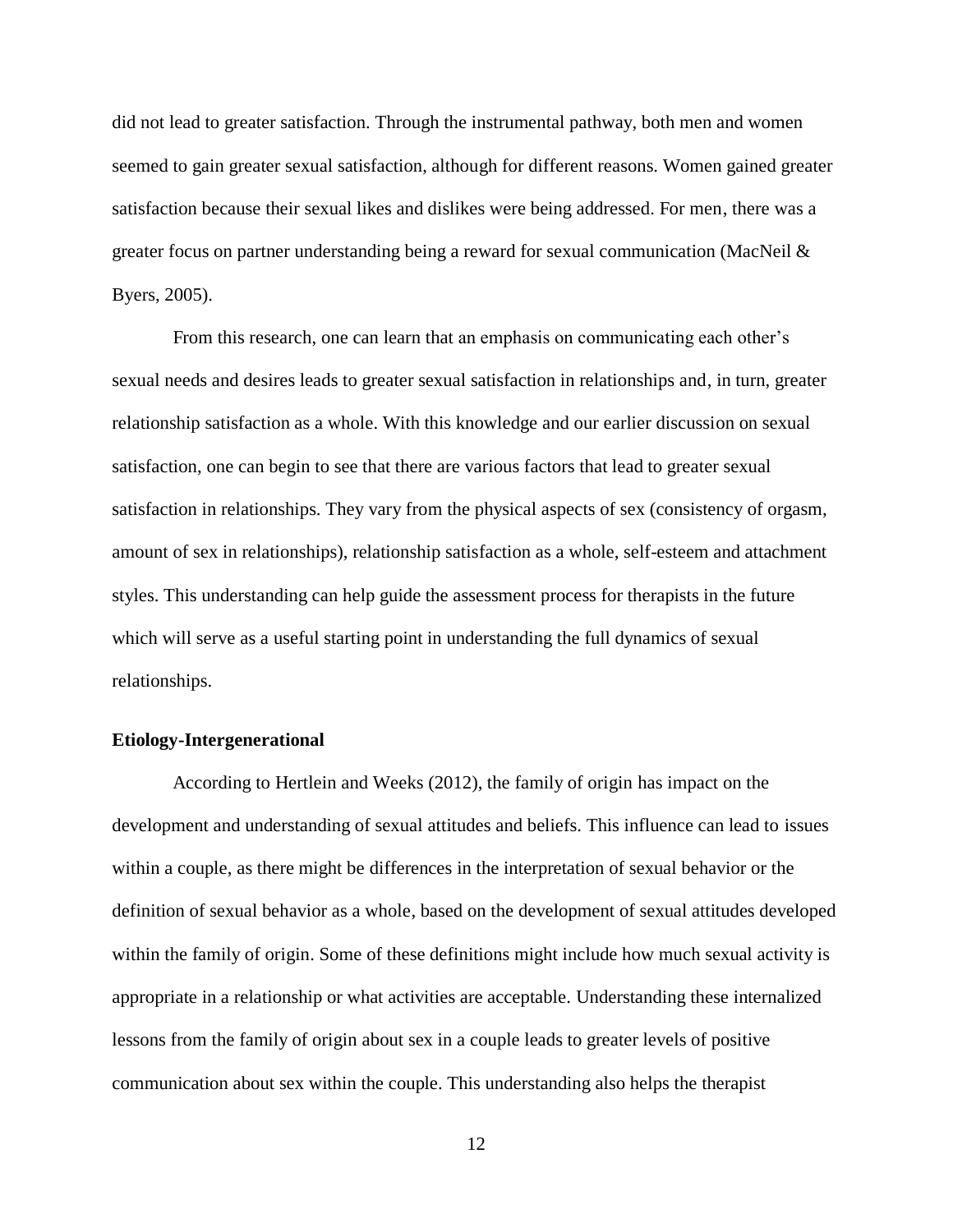understand the roles and ideas around sex within the couple, which leads to greater levels of success in therapy.

Recent research has found associations between behaviors such as parental supportiveness, parental values, monitoring and rules about TV content with delayed intercourse, condom use and expecting sex within the context of a relationship (Parks, et al., 2011). However, this same research shows that frequency of discussion about sex with contraceptives and more open values toward contraceptives correlate negatively with delayed intercourse and expecting sex in a relationship (Parks, et al., 2011). A study of ethnic minority families determined that process variables within families such as maternal monitoring, mother-adolescent general communication, mother-adolescent sexual communication and mother's attitude toward adolescent sexual behavior show statistically significant differences in sexual behaviors, whereas factors such as family income, parental education and maternal marital status show no significant correlations (Miller, Forehand & Kotchick, 1999). This research indicates that attitudes toward sex and sexual communication in the home have an effect on adolescents' developing sexuality, whether verbalized or non-verbalized. Parents who communicate honestly with children about sex and develop better relationships with them in general will have a more lasting positive impact on their children's sexual beliefs and assumptions.

Despite the importance of developing positive sexual attitudes and beliefs within the home, direct parental involvement is not occurring frequently within the home (Feldman  $\&$ Rosenthal, 2002). This is related to the varying challenges that parents face as their children change over time, focusing on their bodies and sexual functions as young children to the more interpersonal aspects of sex as adolescents (Feldman & Rosenthal, 2002). A recent global survey on sex determined the following: "49% of people who have received formal sex education were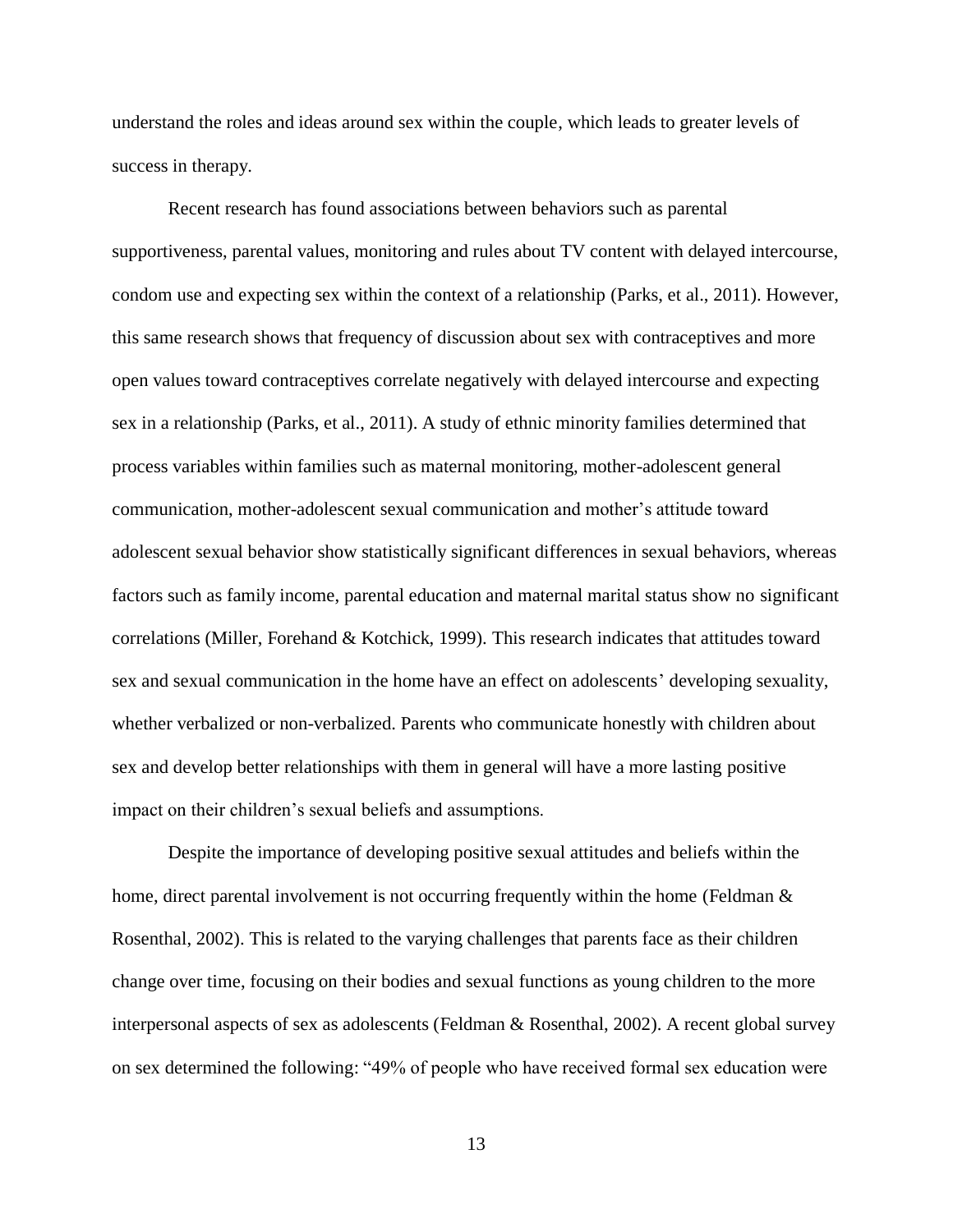highly satisfied with their sex lives, compared with just 40% of those who have not. Similarly, 49% of women and 48% of men do not think that they received enough advice and information to get the best from their relationships especially about the emotional aspects." (Wylie, 2010, p. 440). Shtarkshall, Santelli, and Hirsch (2007) try to address the need for cooperation between parents and community sex education from health and school services. They proposed the following as a means of creating the best model for sex education to be effective:

"Both parents and educators have essential roles in fostering sexual literacy and sexual health. We believe that parents should play the primary role in imparting to their children social, cultural and religious values regarding intimate and sexual relationships, whereas health and education professionals should play the primary role in providing information about sexuality and developing related social skills. Schools and health professionals should acknowledge and support the critical role of parents in sexual socialization.

Parents, in turn, should support schools in providing sex education (pp. 117-118)." Shtarkshall et al., (2007) clearly emphasize parental responsibility in sex educations as being the primary guide for developing healthy ideals of sex while emphasizing the concurrent importance of sex education in school. With this knowledge in hand, parents can be better prepared to help their children develop healthier attitudes and expectations about sex leading to greater sexual fulfillment.

# <span id="page-22-0"></span>**Treatment-Individual**

Individual treatment methodologies for sexual satisfaction tend to focus on physical aspects of the sexual experience rather than the emotional implications, especially when discussed in the context of sexual dysfunction. However, therapeutic treatments have been shown to be effective as well in the treatment of various sexual dysfunctions. When used in the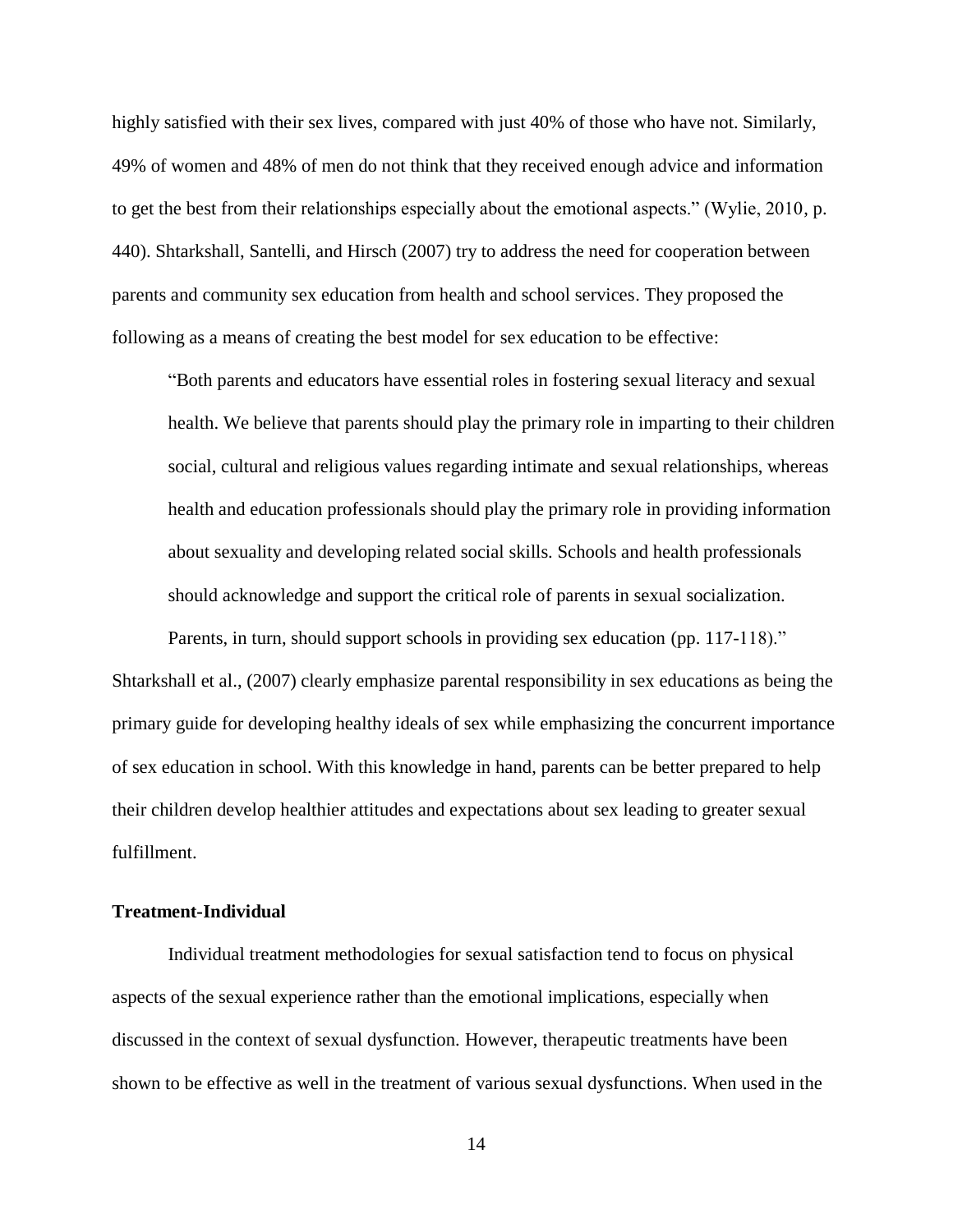treatment of erectile dysfunction, group psychotherapy correlates with more success in treatment than medications such as Sildenafil, vacuum devices and local injections (Melnik, Soares & Nasello, 2007). Premature ejaculation has been treated with various psychological and medicated treatments, including the start-stop method, the squeeze method, anesthetics applied to the penis during sexual activity and medications such as Dapoxetine (Riley & Segraves, 2006). Successful treatment of Female Orgasmic Disorder has been seen through psychological and medicated methods as well including the PLISSIT approach, sensate focus therapy, hormone treatment and medication changes to reduce sexual side effects (Laan, Rellini, & Barnes, 2012). Antidepressants often lead to sexual dysfunction within couples, so sexual dysfunction could be prevented by providing these individuals with medications for sexual dysfunctions early in treatment to prevent later sexual dysfunction (Montejo, Majadas, Calama & Hernandez, 2011). Guilt about one's first sexual experience is highly correlated with sexual dissatisfaction, especially for women. Some of the factors associated with guilt include: uncommunicative mother and father figures, over-strict father figure, uncomfortableness with sexuality, physiological and psychological sexual dissatisfaction with first intercourse, guilt feelings about current intercourse and psychological sexual dissatisfaction (Moore and Davidson, 1997). Understanding these individual processes surrounding the sexual experience serves as a great starting point to gain knowledge about sexual attitudes and beliefs in therapy which, when processed through therapy, can lead to a more satisfying sexual experience.

# <span id="page-23-0"></span>**Treatment-Interpersonal**

A biopsychosocial approach to sex therapy involving the patient, the partner and the couple through medication and therapy has been shown to be an effective method of treatment for couples dealing with sexual dysfunction (Althof et. al, 2005). Recent innovations in sex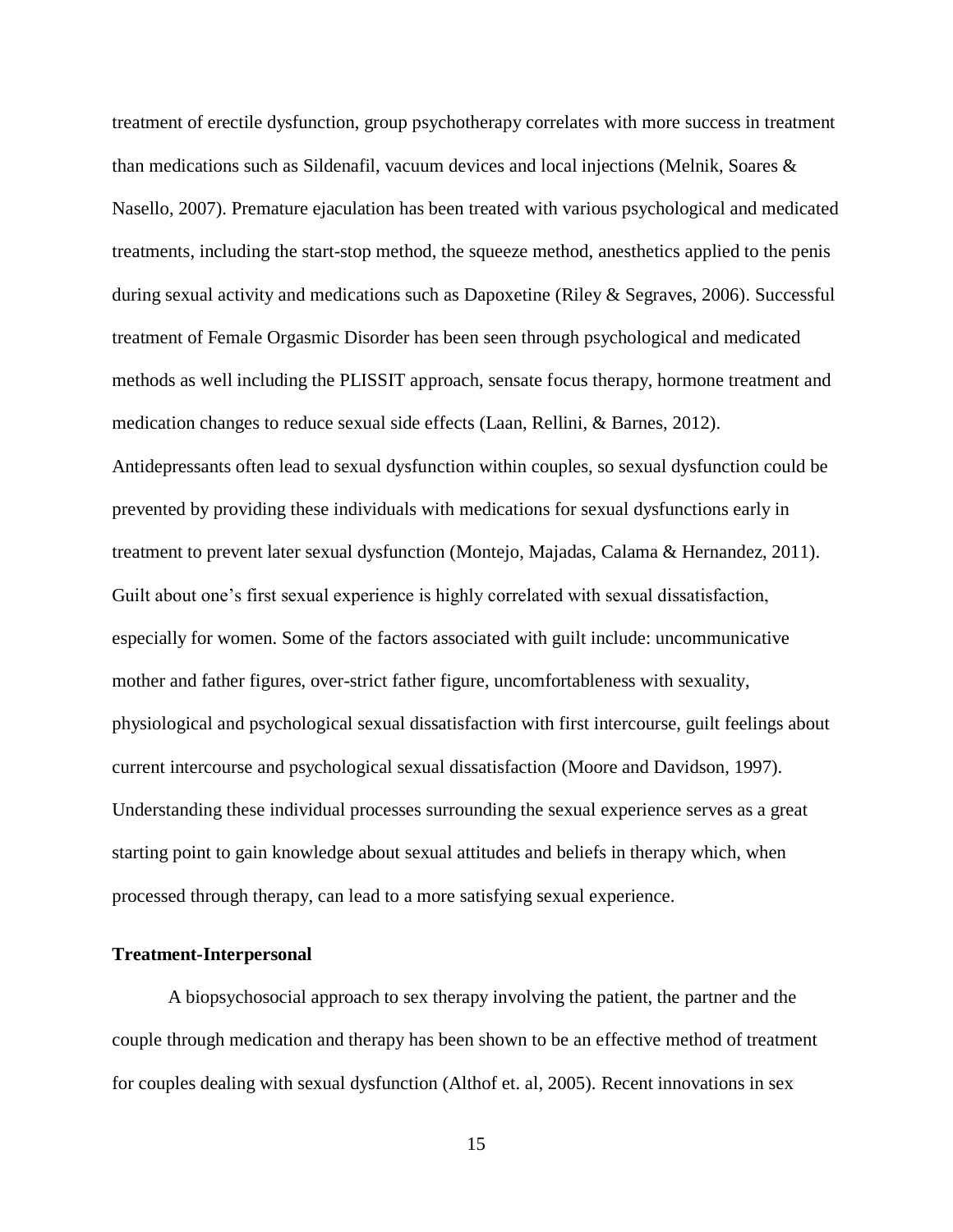therapy include the "Good-Enough Sex" model, which, instead of focusing on physical outcomes such as orgasm, recognizes that quality of sex will vary and so it is more important to develop reasonable expectations about sex and embrace the nuance of the sexual experience to be successful in treatment (Metz  $\&$  McCarthy, 2007). Because of the difficulty in defining successful treatment in universal terms, the "Good-Enough Sex" model is effective because it defines the goal of sex therapy as increasing relationship satisfaction rather than predetermined sexual criteria (Tabatabaie, 2014). Sexual dysfunction in women is highly associated with depression and married women are twice more likely than single women to be stressed about sexual performance and dysfunction (Shifren et. al, 2008). Negative emotional experience during sex is more determinate to sexual difficulties in a relationship for women than the physiological aspects of sex (Bancroft, Loftus & Long, 2003). Men tend to place more value on sexuality and tend to place more emotional importance on personal sexual performance in their relationship; both men and women view the primary purpose of sex as pleasure and love rather than procreative (Colson et. al, 2006). One other element of couples treatment to consider is the role of depression within a marriage relationship. Spouses who report at least one major depressive episode a year are three more times likely to report marital dissatisfaction than those who do not (Whisman & Bruce, 1999). Understanding this, it is important to acknowledge the level to which mental health influences overall daily functioning between couples. When a couple comes in for treatment, it is important to screen for issues such as depression or personality disorders when focusing on sexual dysfunction or dissatisfaction, as these can have a direct impact on the level of relationship and sexual satisfaction.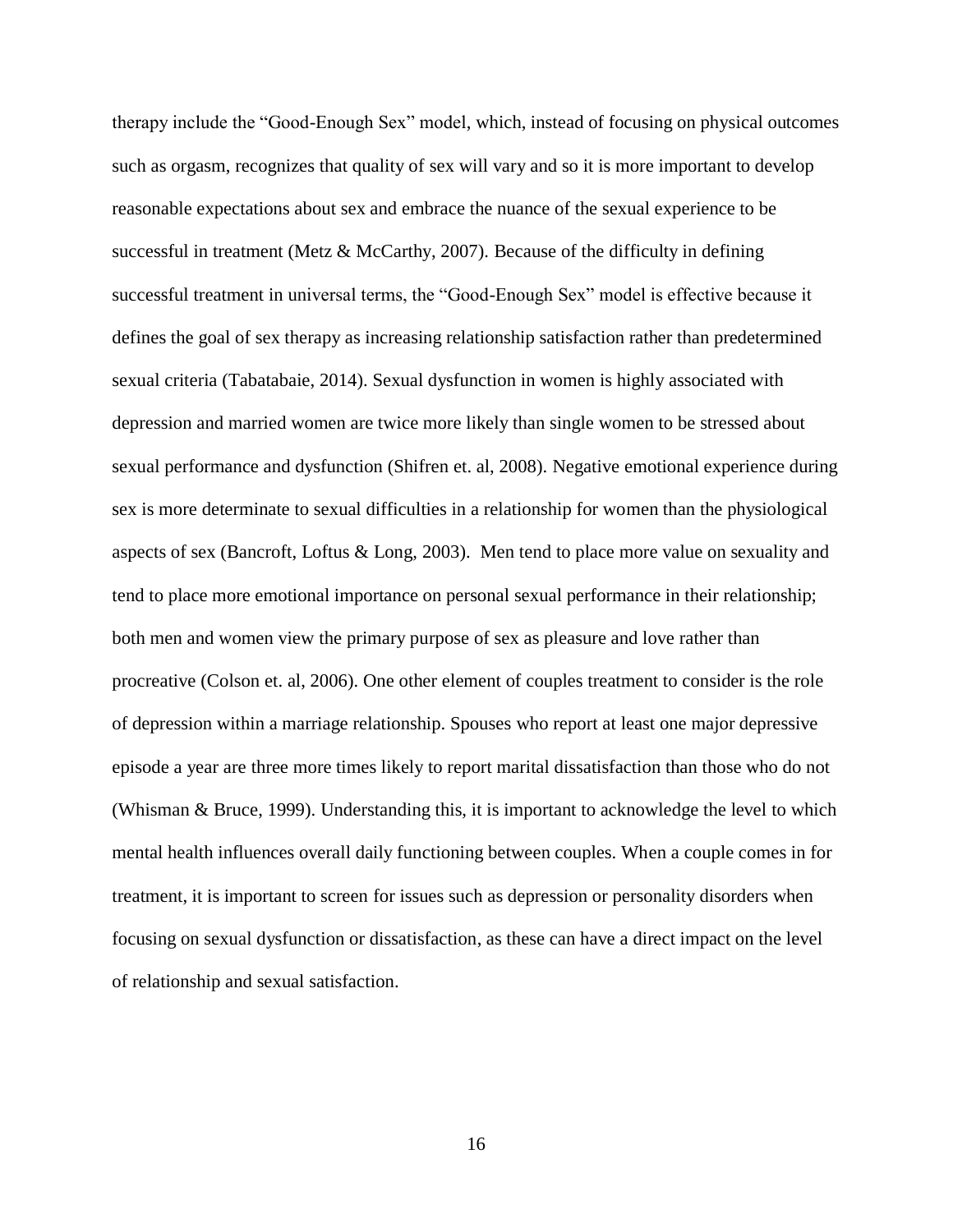## <span id="page-25-0"></span>**Treatment-Intergenerational**

As discussed previously, there are direct correlations between the way sexuality is taught in the home and how sexual attitudes are developed over the long term. Parents generally believe that talking to their kids about sex is important and believe that it is effective; however, a majority of parents are not actually talking to their kids about sex (Turnbull, Van Wersch & Van Schiak, 2008). Parents are worried about talking to their kids while they are too young and do not feel confident in their abilities. Parents felt more comfortable talking about sex with their children when they had a good relationship with their children, took advantage of opportunities to talk, and started talking to their children when they were very young (Wilson, Dalberth, Koo & Gard, 2010). Programs such as Parents as Primary Sexuality Educators (PAPSE) have been shown to increase a parent's ability to talk about sex, intercourse, sexually transmitted diseases and sexual risks with adolescents (Klein et al., 2005).

It is also important to understand the dynamics of sexual discussion within adolescents and how they affect sexual behavior. According to Diiorio, Kelley and Hockenberry-Eaton (1997), both boys and girls report feeling more comfortable talking to their mothers than their fathers about sex. They are more likely to talk to their mothers than friends, but they are more likely to talk to friends than to their fathers. Boys are consistently talking with mothers, fathers and friends about similar topics. Girls tend to talk to their mothers about menstrual cycles, their fathers about abstinence and their friends about intercourse. Adolescents who talk to their parents about sex more tend to be less sexually active and develop conservative values, while those who talk to their friends about sex start having sex younger and develop more liberal sexual values. Adolescents feel more comfortable with talking about sex with their friends more than with anyone else. It is worth noting that when parents talk to their children about peer norms about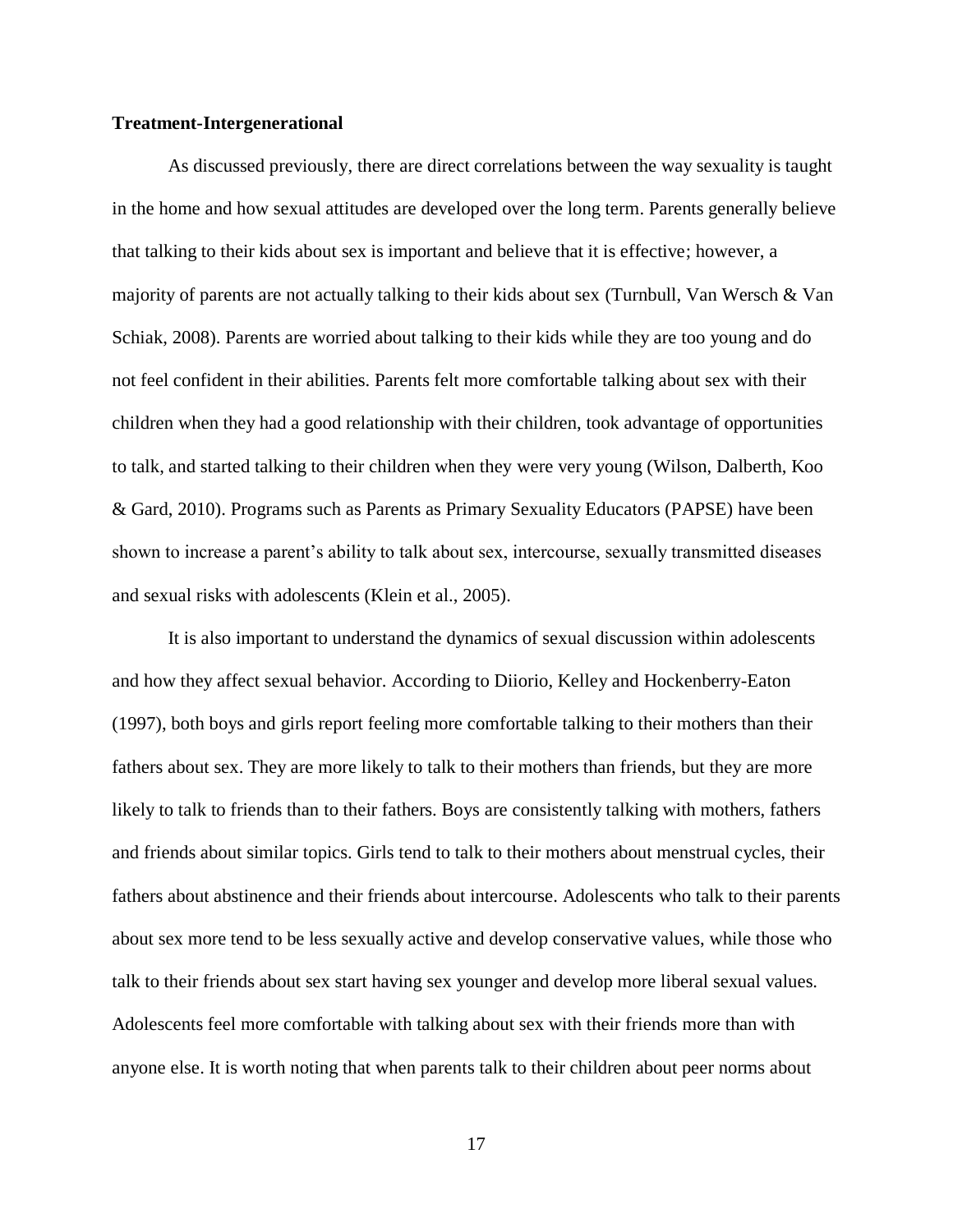sexual behaviors and condom use, parents act as a mediator between peers and reality for their children. Children identify parents as their best source of knowledge when talking about sex when communication is open (Whitaker & Miller, 2000). It seems that children want to rely on their parents for information about sex. They trust their parents' thoughts and knowledge about sex. It is also reasonable to posit that when parents feel confident in their ability to talk about sex with their children, they are more likely to help children develop healthy sexual attitudes and expectations for the future.

# <span id="page-26-0"></span>**Purpose of Study**

There seems to be a relationship between sexual satisfaction, sexual attitudes and family of origin influence on sexuality. For the purpose of this study, the author would like to determine whether family of origin attitudes and rules around sex can be used to predict later attitudes toward sex and sexual satisfaction in committed relationships. These predictive abilities could be used to develop more effective sex education in the home. This information could also be used as an assessment tool for therapists using a systemic lens within the sex therapy process. Understanding the specific aspects of communication in the home about sex that influence the development of sexual attitudes later in life would open up to developing training programs for parents to improve sexual communication in the home.

In addition, determining the predictive ability of sexual communication in the home and various demographic information (i.e., gender, ethnicity, religion, etc.) on sexual attitudes and sexual satisfaction would be particularly useful in helping determine which factors are most predictive of sexual attitudes and sexual satisfaction. Recognizing how these societal factors influence sexual communication, sex education trainings for parents could become more specified to different cultural groups, especially those outside of the cultural norm, which would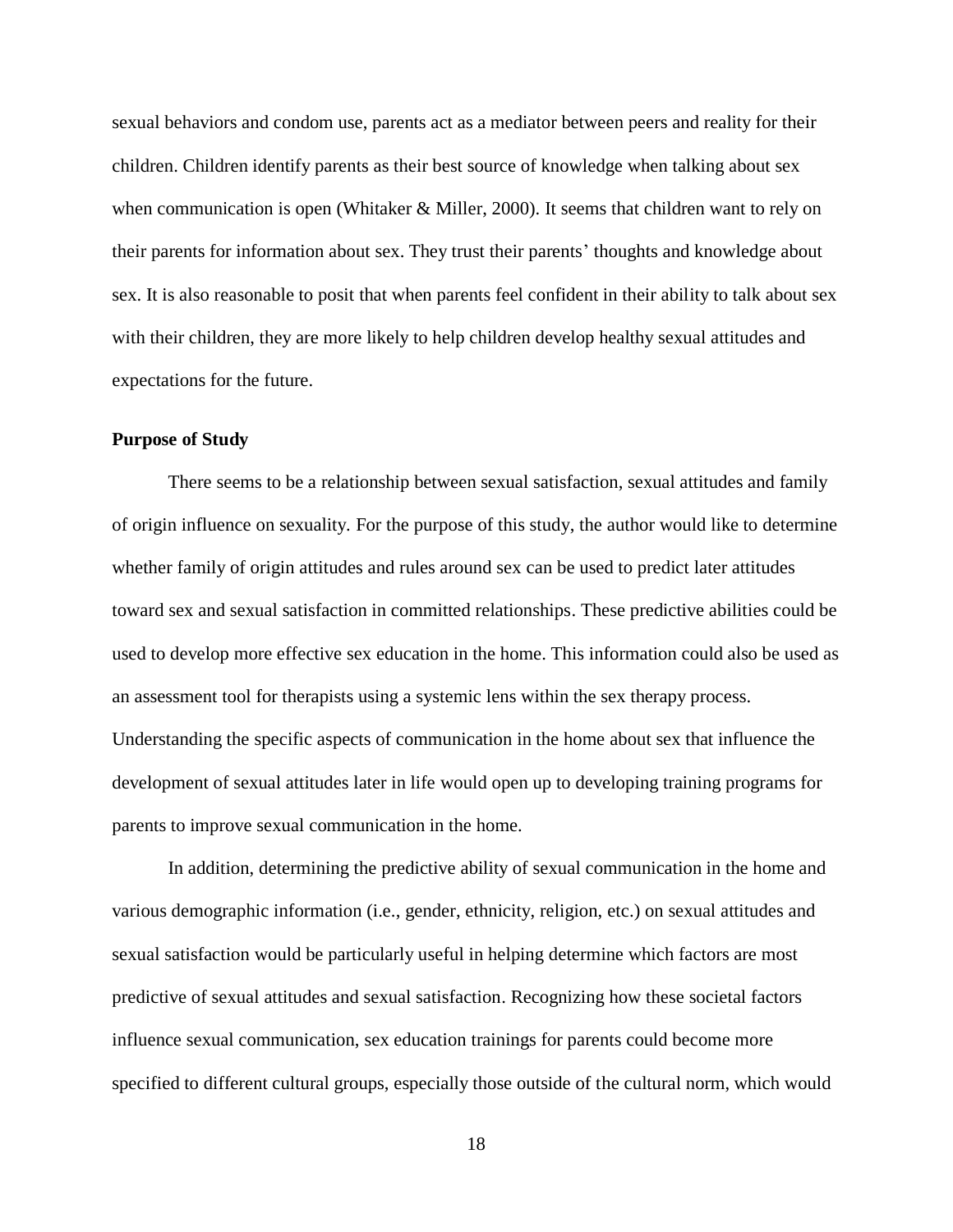lead to more effective parental training to help develop healthy sexual attitudes for children. By exploring the predictive power of family of origin sexual communication on later sexual satisfaction and sexual attitudes, the author would be able to add to the research on the importance of sexual communication in the home as well as assess for trans-generational processes for clients presenting with sexual issues in adulthood.

#### <span id="page-27-0"></span>**Research Question**

*Can demographic factors such as race, age, relationship length, income level, religiosity, religion, gender, sexual orientation and family sexual communication predict sexual attitudes and sexual satisfaction later in life?* 

#### <span id="page-27-1"></span>**Hypotheses**

*Hypothesis 1: Race, age, income level, religiosity, religion, years together with current partner, gender, sexual orientation and family sexual communication as measured by the Family Sex Communication Quotient (FSCQ, Warren & Neer, 1986), will significantly predict the variance in sexual satisfaction, as measured by the Index of Sexual Satisfaction (ISS, Hudson, 1993).*

*Hypothesis 2: Race, age, income level, religiosity, religion, years together with current partner, gender, sexual orientation and family sexual communication, as measured by the Family Sex Communication Quotient (FSCQ, Warren & Neer, 1986), will significantly predict the variance in differences toward sexual instrumentality or in other words, "biological, utilitarian sexuality" (Hendrick, Hendrick & Reich, 2006) as described and measured by the Brief Sexual Attitudes Scale (BSAS, Hendrick & Hendrick, 2006).* 

*Hypothesis 3: Race, age, income level, religiosity, religion, years together with current partner, gender, sexual orientation and family sexual communication, as measured by the*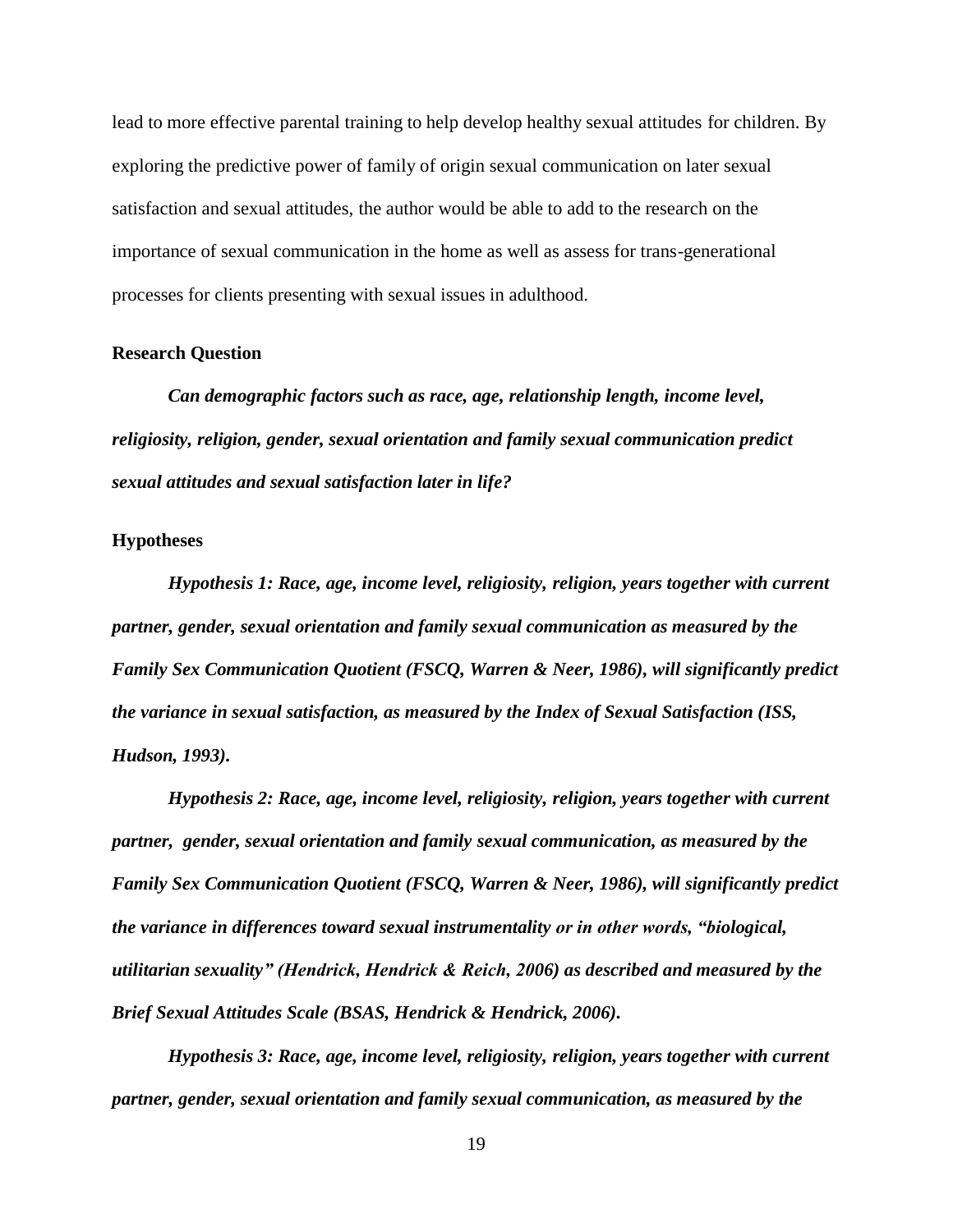*Family Sex Communication Quotient (FSCQ, Warren & Neer, 1986), will significantly predict the variance in differences toward sexual communion or in other words, "idealistic sexuality" (Hendrick, Hendrick & Reich, 2006) as described and measured by the Brief Sexual Attitudes Scale (BSAS, Hendrick & Hendrick, 2006).*

*Hypothesis 4: Race, age, income level, religiosity, religion, years together with current partner, gender, sexual orientation and family sexual communication, as measured by the Family Sex Communication Quotient (FSCQ, Warren & Neer, 1986), will significantly predict the variance in differences toward birth control attitudes or in other words, "responsible, tolerant sexuality" (Hendrick, Hendrick & Reich, 2006) as described and measured by the Brief Sexual Attitudes Scale (BSAS, Hendrick & Hendrick, 2006).*

*Hypothesis 5: Race, age, income level, religiosity, religion, years together with current partner, gender, sexual orientation and family sexual communication, as measured by the Family Sex Communication Quotient (FSCQ, Warren & Neer, 1986), will significantly predict the variance in differences toward sexual permissiveness or in other words, "casual sexuality" (Hendrick, Hendrick & Reich, 2006) as described and measured by the Brief Sexual Attitudes Scale (BSAS, Hendrick & Hendrick, 2006).*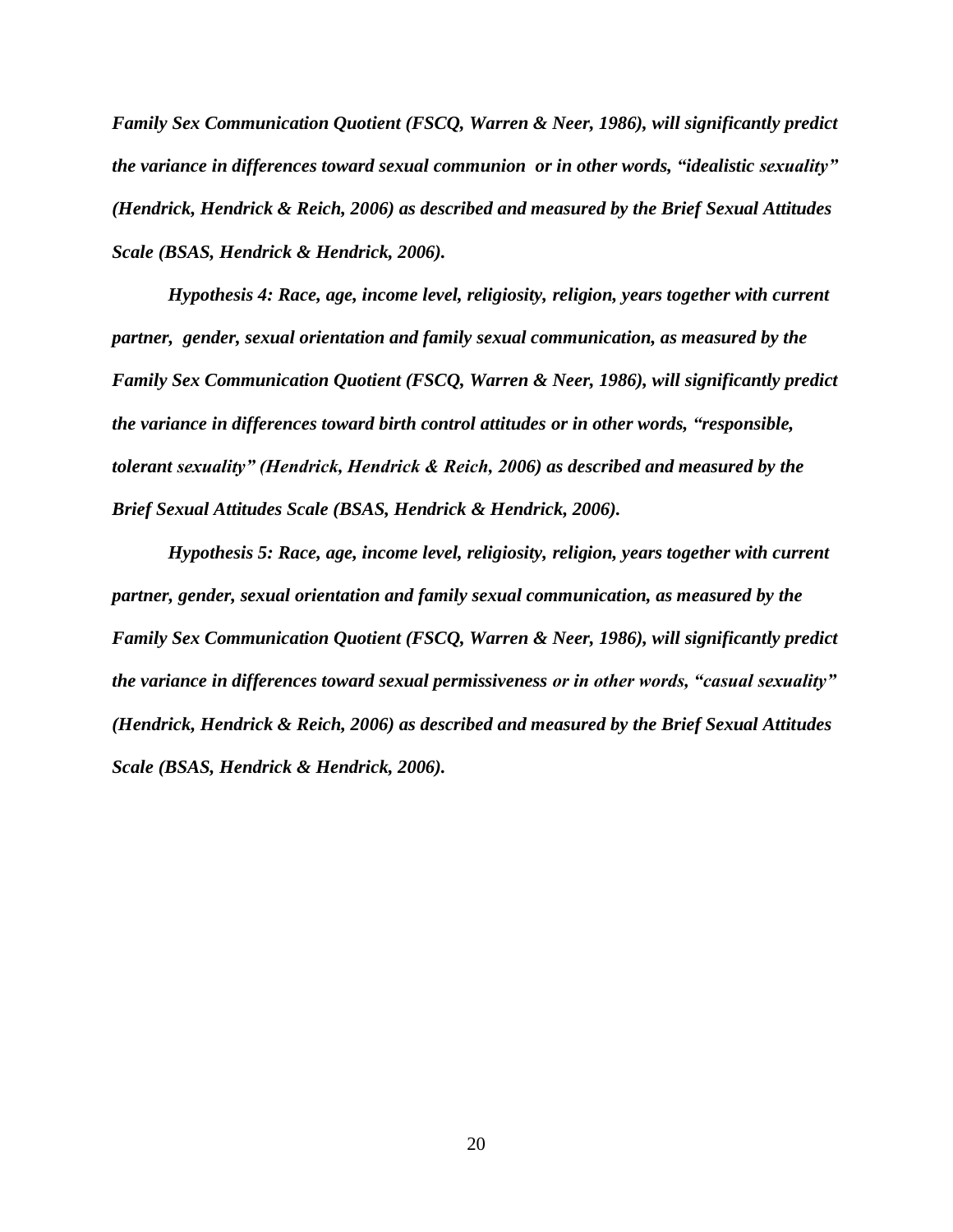# **Chapter 3: Methods**

#### <span id="page-29-1"></span><span id="page-29-0"></span>**Participants**

I used a convenience sample to collect data for the research. All participation was voluntary. Participants in the survey lived in the United States of America and were over the age of 18; they also were in a committed relationship for at least one year with their current partner. I used a web-based survey to distribute the survey to a broader population base throughout the country to ease data collection. Participants were recruited for the survey through the use of Mechanical Turk (www.mturk.com), a subsidiary of Amazon.com that pays users a remedial amount to complete tasks and surveys for companies and researchers. Participants were also recruited through undergraduate courses at the University of Nevada-Las Vegas. Participants were compensated \$.50 for each survey completed through mturk.com and were offered the opportunity to receive extra credit in undergraduate classes at UNLV with their professor's permission. Only mturk accounts in the United States were permitted to complete the survey. Each account was allowed to complete the survey once to ensure that there are no duplicate results. This data was tracked through the use of IP addresses provided by QuestionPro.com which was used to distribute the online survey.

# <span id="page-29-2"></span>**Procedures**

Participants were given a basic demographic survey to determine various types of information about the participants, such as age, gender, sexual orientation, religious affiliation and income level, as well as duration of current relationship and race. Participants were also administered various empirically validated surveys to help determine levels of sexual satisfaction, sexual attitudes and sex education style within their family of origin. These surveys include the *Index of Sexual Satisfaction (ISS), Brief Sexual Attitudes Scale (BSAS),* and the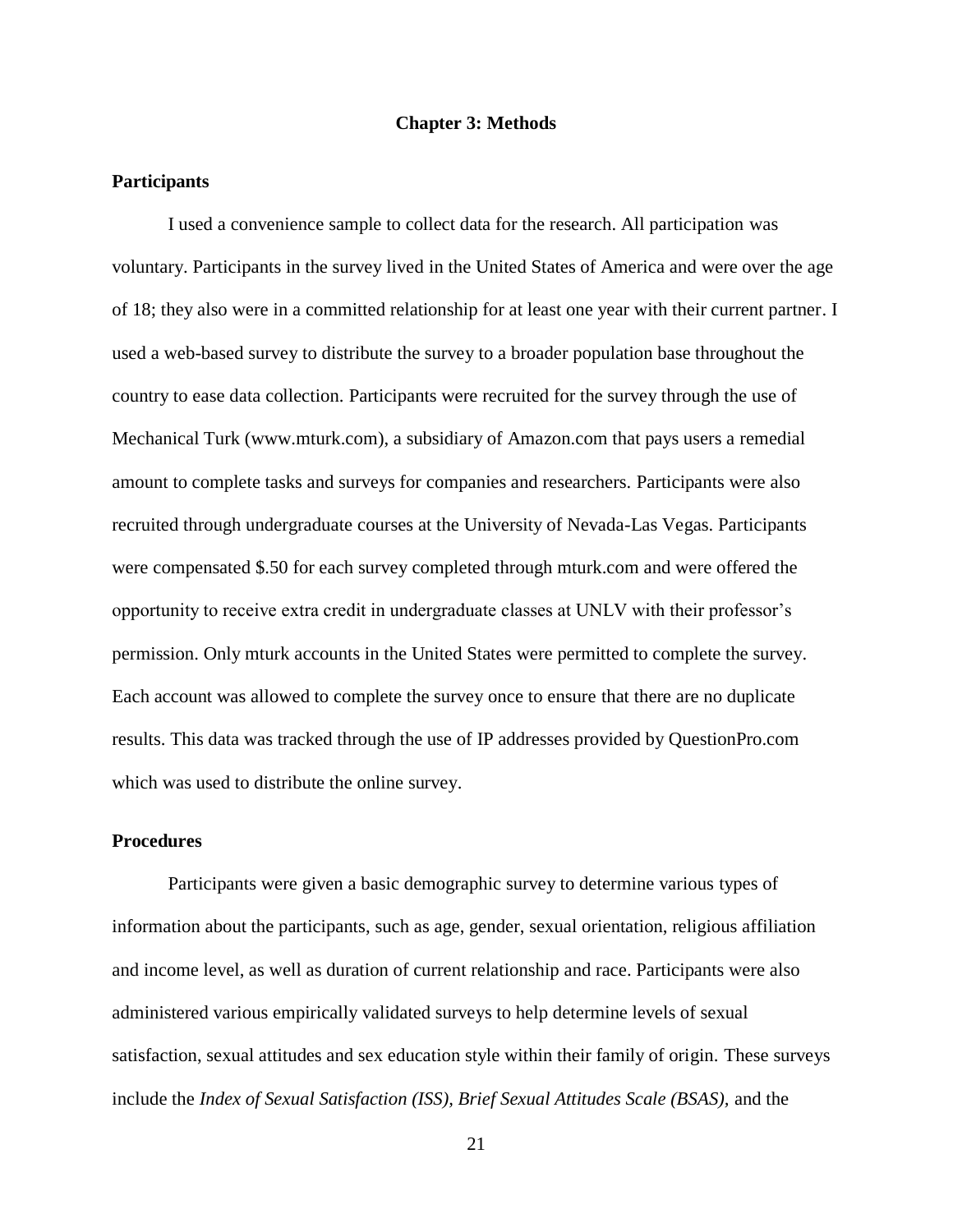*Family Sex Communication Quotient (FSCQ)*. These surveys were used to determine if there are any correlations between these various factors as well as the demographic factors. The three surveys were combined into one online survey for the purpose of this study. Completion of the survey took somewhere between 10-15 minutes.

# <span id="page-30-1"></span><span id="page-30-0"></span>**Measures**

### *Sexual Satisfaction*

The *Index of Sexual Satisfaction (ISS)* (Hudson, 1993) was administered to determine levels of sexual satisfaction within their dyadic relationship. The ISS is a 25 question short-form Likert scale that is used to measure various aspects of sexual satisfaction. Scores range from 0 to 100 with higher cores indicating lower levels of sexual satisfaction. The ISS typically takes between five to seven minutes to complete. The Cronbach's alpha of the ISS is .92. The known groups validity coefficient .76 as determined by a point biserial correlation between group status and the ISS scores.

The index consists of 25 statements that are rated by the participant on a scale of 1 (None of the time) to 7 (All of the time) on how true they are in their current relationship. Some of these statements include: *I feel like my partner enjoys our sex life*, *I feel like our sex is dirty and disgusting,* and *my partner is very sensitive to my sexual needs and desires.* Some of these items are reverse scored in order to improve reliability of the index. The responses of the 25 statements are then added up to create a cumulative score from 0 to 100 with a higher score indicating more sexual dissatisfaction. A score higher than 30 indicates clinically significant sexual discord in a relationship (Fisher, Davis, Yarber & Davis, 2011). By using this empirically validated measure, the researcher will have a total to determine sexual satisfaction as a whole, as well as individual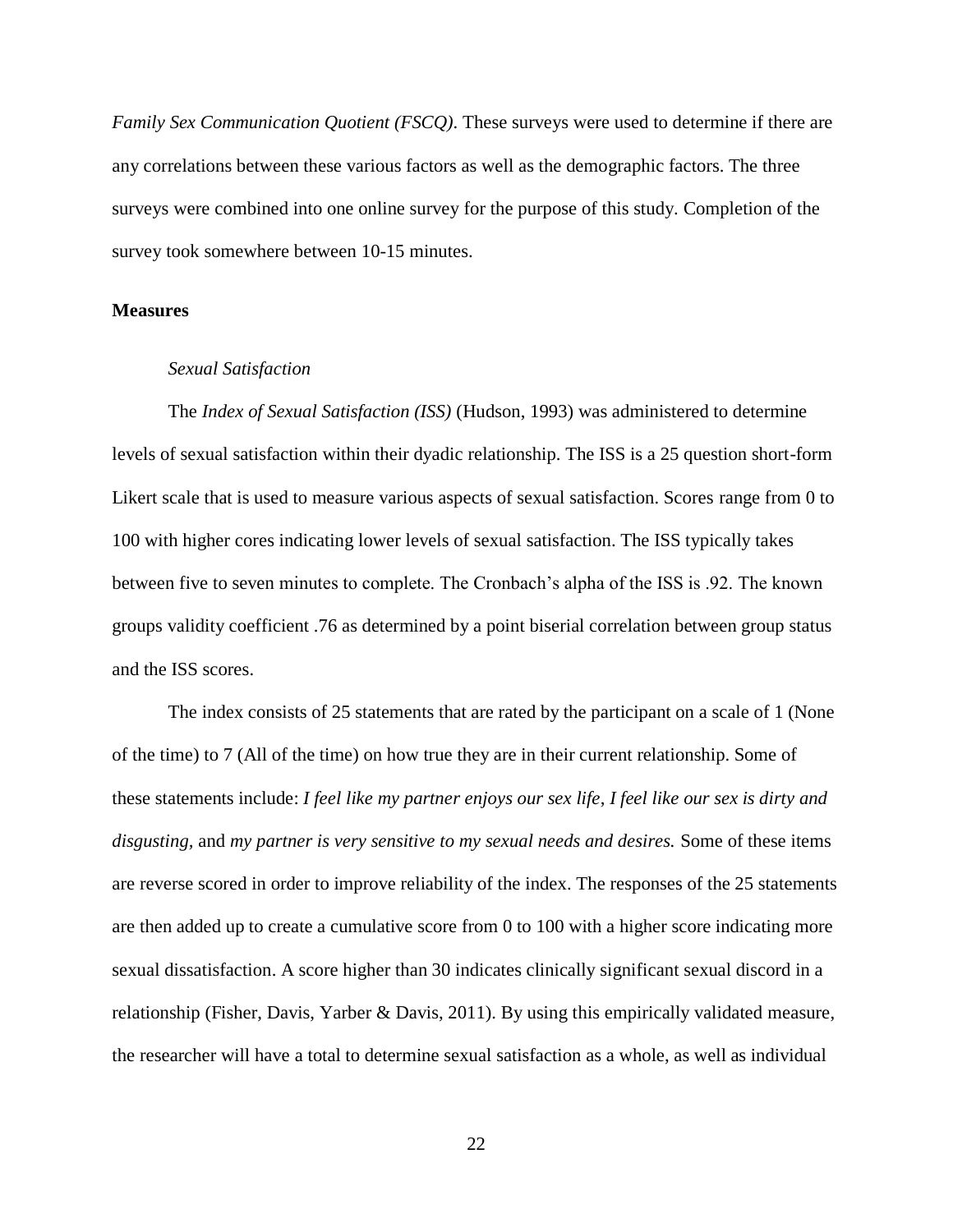indicators of different aspects of sexual satisfaction that can be correlated with various sexual attitudes, family of origin ideals and various demographic factors.

# <span id="page-31-0"></span> *Sexual Attitudes*

Participants completed the *Brief Sexual Attitudes Scale* (BSAS, Hendrick & Hendrick, 2006) to investigate correlations between various sexual attitudes and sexual satisfaction, as well as family of origin ideas about sex. The BSAS is a 23 question Likert Scale that is used to determine various attitudes toward sexual permissiveness, birth control, communication and instrumentality. Participants rate their answers on a traditional five-point Likert Scale  $(1 =$ "Strongly agree" to  $5 =$  "Strongly disagree"). The scores are divided and totaled in the four subscale categories, as the subsets are not necessarily correlated with each other. Each subscale, however, is statistically reliable independently (Permissiveness: *α* = .95; Birth Control *α* =.88; Communication,  $\alpha = .73$ ; and Instrumentality,  $\alpha = .77$ ). The means of each subscale are used to determine the score for each subset (Fisher et al., 2011).

The use of subsets is conducive to this research as it provides an opportunity for observing different correlations to various sexual attitudes to family of origin ideals and sexual satisfaction factors as a whole. It also provides a good observation tool for correlations between demographic information that might have an effect on the development of various aspects of sexual attitudes. The brief form for the exam is specifically designed to be conducive to technological advances which will make the survey process less burdensome to participants.

# <span id="page-31-1"></span>*Family of Origin Influence*

To gain an understanding of the influence of family on sexual development, the researchers used the *Family Sex Communication Quotient* (FSCQ, Warren & Neer, 1986). This particular measure is used to understand general family orientation toward dialogue about sex in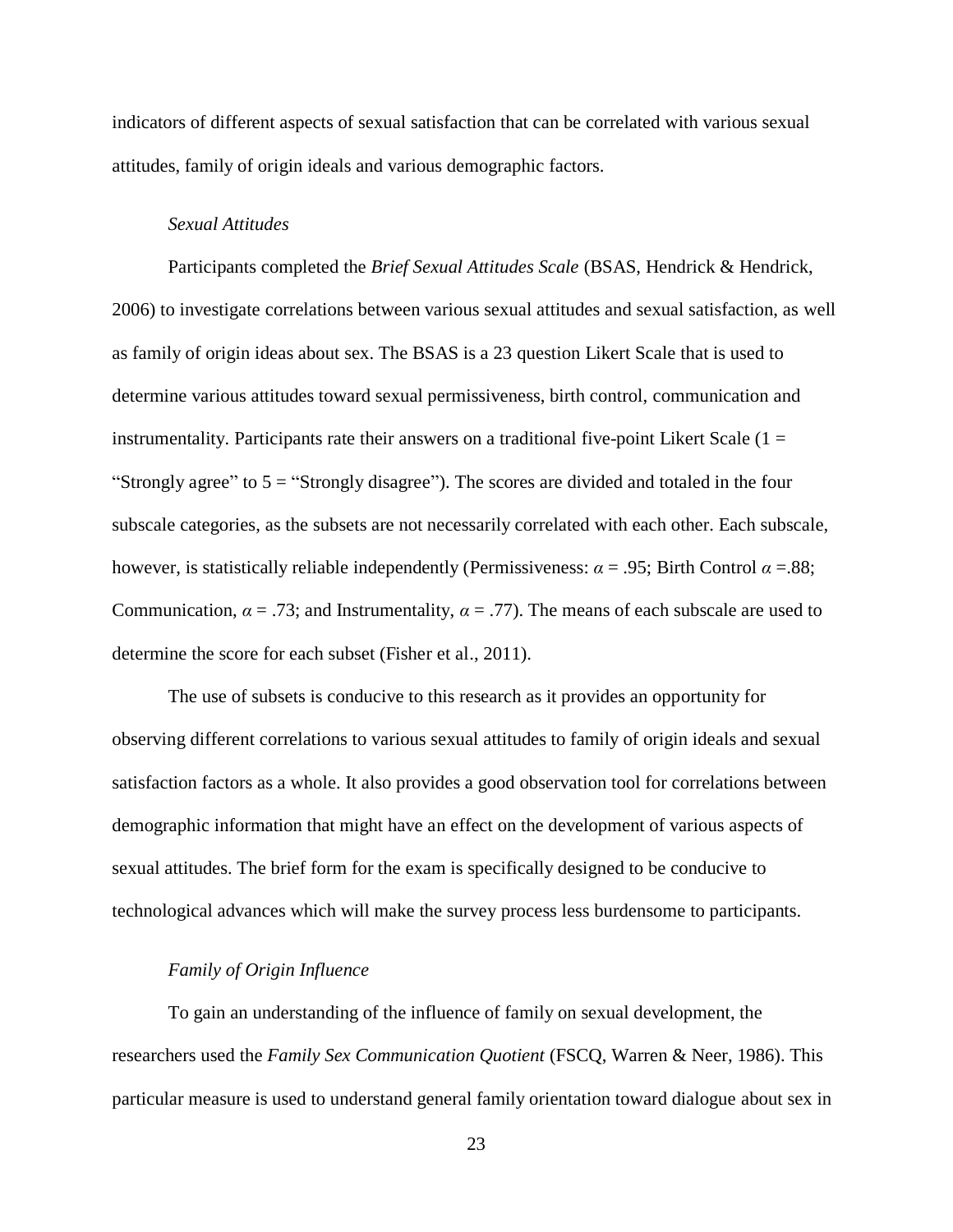the family. The FSCQ measures three different dimensions of sexual communication: comfort, information and value. These aspects were selected for the quotient because they are predictors of positive communication in children who are raised in homes with higher scores on this inventory. The FSCQ consists of 18 statements that are rated on a 5-point Likert Scale from *Strongly Agree* to *Strongly Disagree*. There are six questions for each of the three dimensions. These are then scored and given an FSCQ total, which can also be broken down into three sub set scores. The *alpha* coefficient shows the FSCQ to be highly reliable, as tests have averaged above .90. Internal consistency is strong as well, as the total dimensions correlate above .80 for the FSCQ (Fisher et al., 2011).

For the purposes of this research, it is important to clarify that I was looking for family of origin influence, as the statements are currently written in the present tense. Statements such as *during my adolescence* as qualifiers before the actual statements on the instrument were used as a way to ensure that I was gaining an understanding of the communication process of the family of origin as communication about sexuality might change overtime. This helped me understand the influence of parents during the most pivotal periods of sexual development. Statements such as "*it is not necessary to talk to my parents about sex"* were altered to say *during my adolescence, I thought it was not necessary to talk to my parents about sex* to clarify the purpose of the survey, as it is likely that someone who has been in a committed sexual relationship would have a different response after becoming significantly sexually experienced. Using these modifications helped clarify the purpose of this study without actually modifying the core content of the statements themselves. The results of the subsets, as well as the scoring of the assessment as a whole, were used to examine the impact of the family of origin on the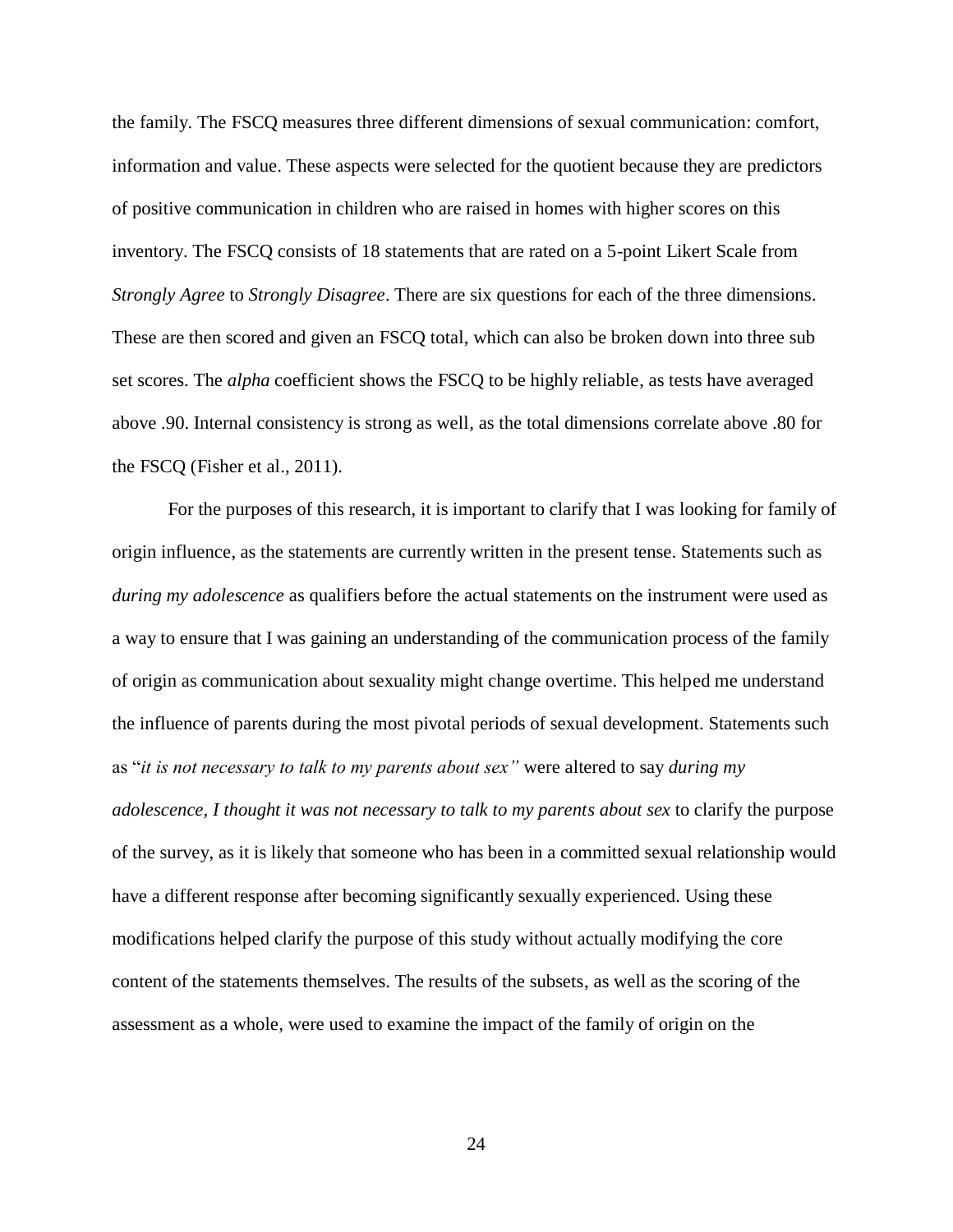development of sexual attitudes, as well as sexual satisfaction. These results were also tested to understand the impact of the demographic information.

#### **Analysis**

Using SPSS 23 for Windows, I conducted three enter-method regression analyses to determine 1) the explained variance in sexual communion based on the independent variables (race, age, gender, religiosity, income level, sexual orientation, and family communication), 2) the explained variance in sexual instrumentality based on the independent variables (race, age, gender, religiosity, income level, sexual orientation, and family communication), and 3) the explained variance in sexual satisfaction based on the same independent variables. I chose the enter method because the literature, while suggestive of a relationship between family communication and sexual attitudes/sexual satisfaction, I did not feel there was a strong enough theory-based theoretical case to warrant a hierarchical regression model. For data not normally distributed, I used a Kendall's Tau analysis as a substitute for the enter-method regression model per Sen (1968). From this, I analyzed the correlational data between 1) sexual permissiveness based on the independent variables (race, age, gender, religiosity, income level, sexual orientation, and family communication) and 2) birth control attitudes based on the same independent variables.

The independent variables are race, age, income level, religiosity, gender, sexual orientation and family communication about sex as determined by the *Family Sex Communication Quotient* (Warren & Neer, 1986). The dependent variables include sexual permissiveness, sexual communion, birth control attitudes, and sexual instrumentality measured by the *Brief Sexual Attitudes Scale* (Hendrick & Hendrick, 2006) and sexual satisfaction measured by the *Index of Sexual Satisfaction* (Hudson, 1993).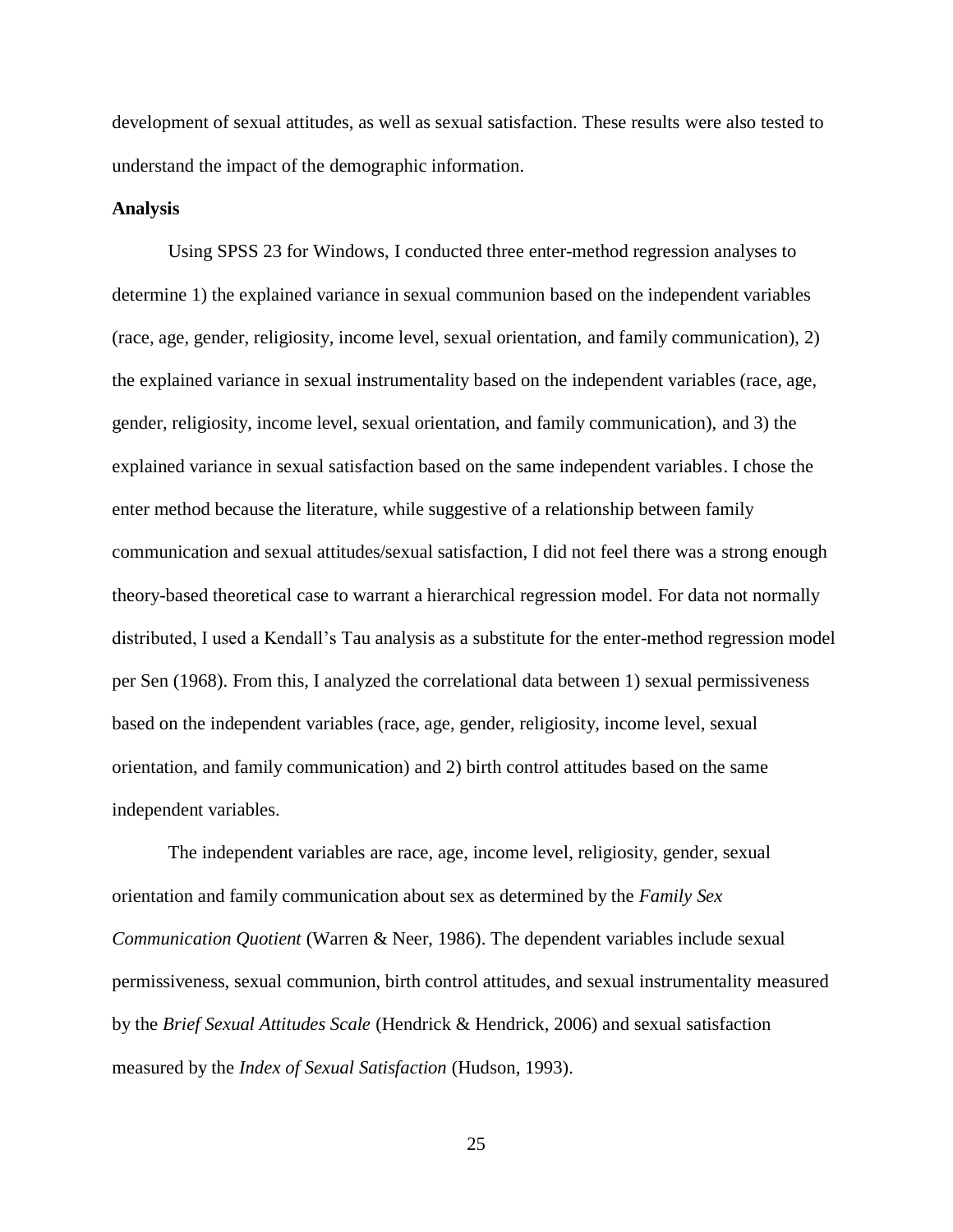To minimize the impact of data not missing at random in the results of the survey, we deleted cases where there is missing data. To ensure that regression is not skewed by outliers, SPSS was used to determine the Mahalanobis distance of the sample. Then, the researcher eliminated any data with a Mahalanobis D2 value greater than 3 at *p <* =.001 after it was not determined to be representative of the sample. Also, because a multiple regression model of testing assumes that variables are normally distributed, a visual inspection of skew and kurtosis were performed as well as a Kolmogorov-Smirnov test was used to determine whether the data given in the research can be assumed to be normally distributed (Pett, 2015). Finally, multicollinearity issues were examined through the collinearity diagnostics feature on SPSS to ensure that data is not collinear. When data was not found to be normally distributed, a Kendall's Tau analysis was used to examine non-parametric correlational data.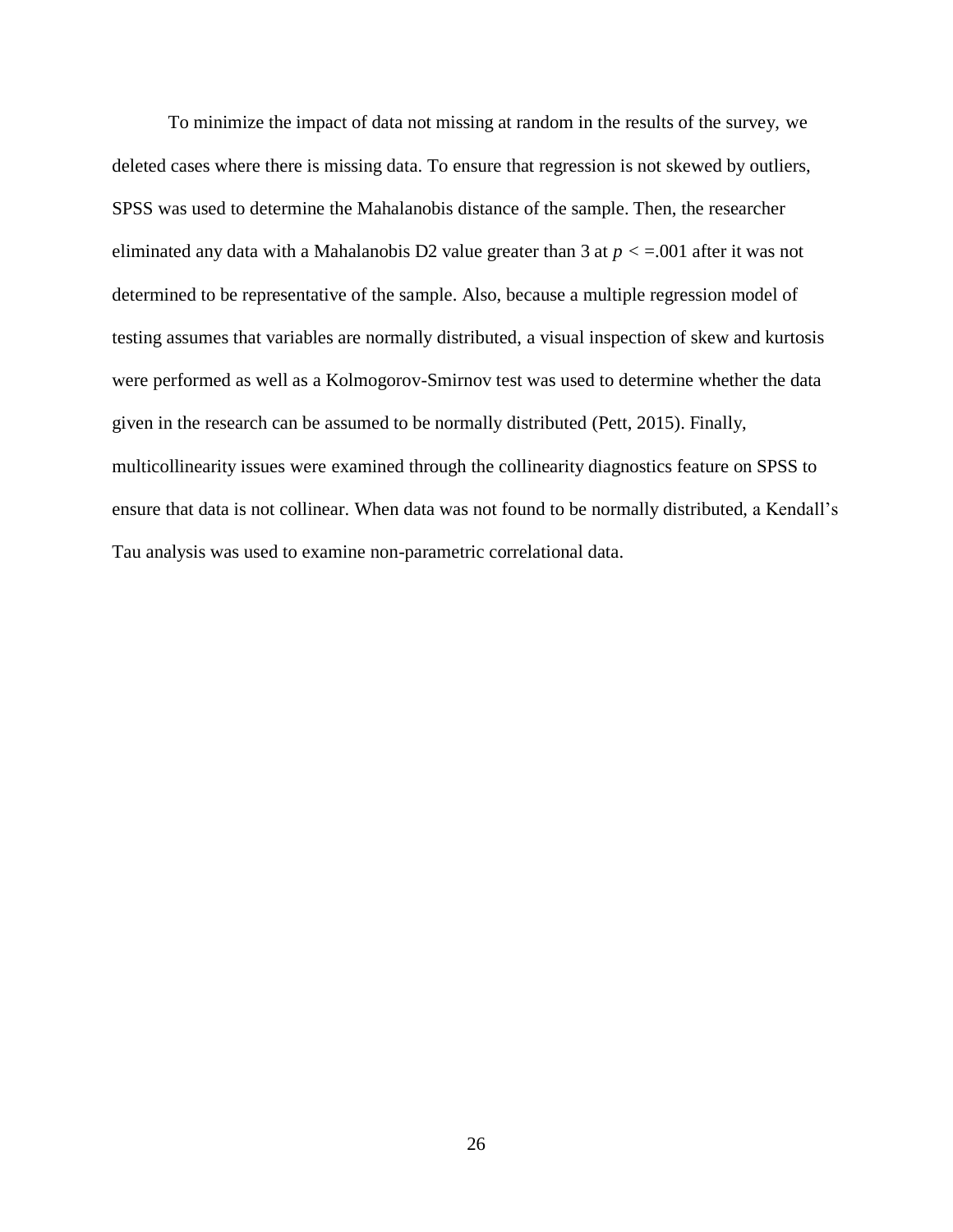# **Chapter 4: Results**

#### <span id="page-35-1"></span><span id="page-35-0"></span>**Demographics**

A total of 323 surveys were solicited through the Mechanical Turk website [www.mturk.com](http://www.mturk.com/) to recruit paid workers to participate in the study. In addition, an undergraduate class at the University of Nevada-Las Vegas were given the opportunity to participate in the study for extra-credit per the professor's permission, in which 60 students chose to participate totaling 383 participants in all. Participants in the study were required to be in a sexually committed relationship for at least a year to participate in the study. Participants were also required to live in the United States of America to be eligible for the study. Participants were asked a screening question of "Are you currently in a committed relationship?" prior to beginning the survey; if they answered "no", they were directed to the thank you page of the survey without participation. If they answered "yes", they were asked a follow-up question regarding the length of their current relationship to determine that participants had been with their current partner for at least a year. Any data from participants who had been in their current relationship for less than a year was omitted from the data sample. Also, participants who did not complete the survey were omitted from the final sample in an attempt to limit the impact of data missing at random as well as to limit the impact of kurtosis. After cleaning the data, 250 (63.6%) surveys were analyzed in the final sample.

Of the 250 participants in the study, 138 (55.2%) identified as female, 110 (44%) as male and 2 (0.8%) as gender non-conforming. The ages of participants ranged from 18 to 83 years old with a mean age of 33.67 years old. Tables 1-7 will be used to discuss demographic information as a whole.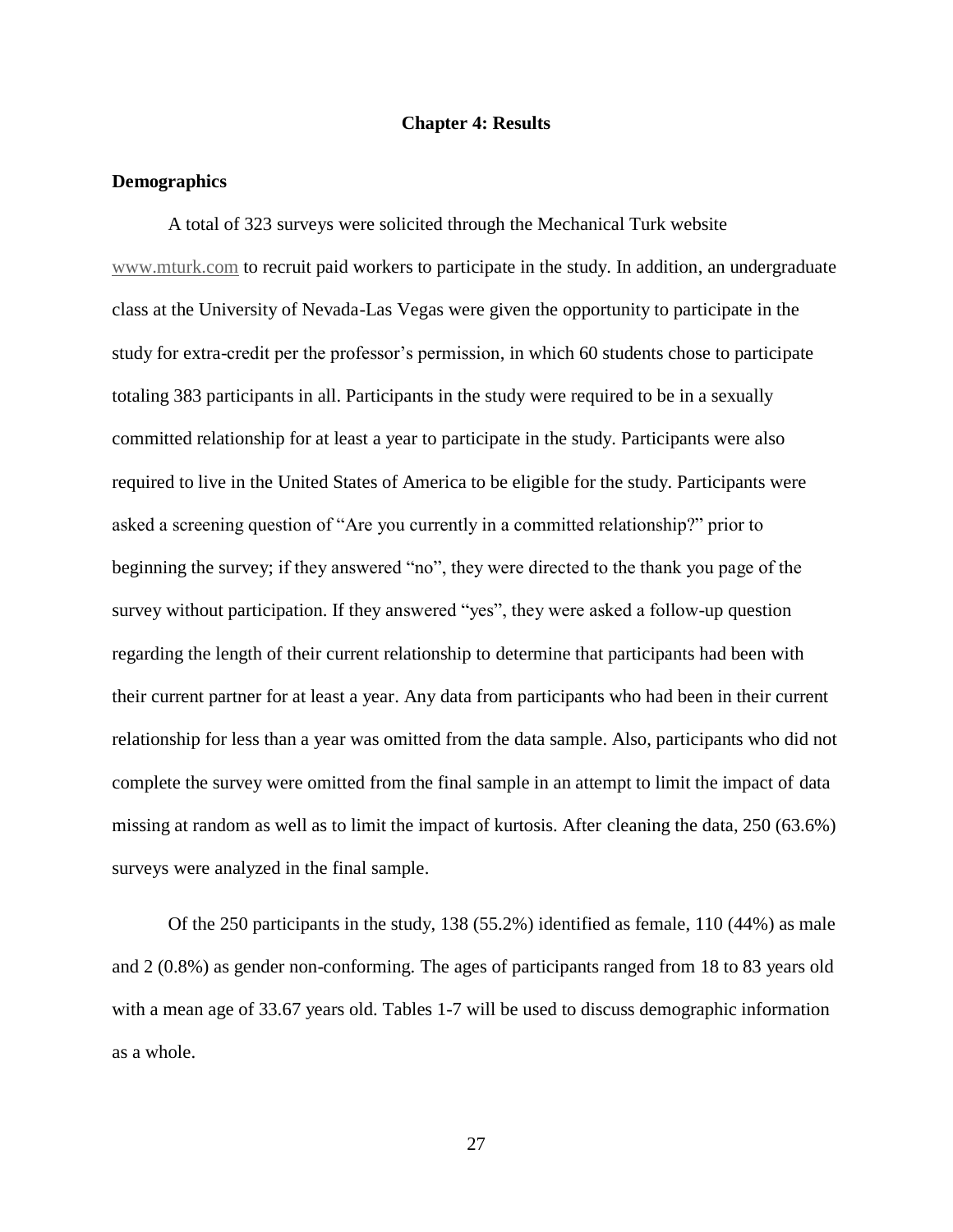| Age            | Male | Female | Gender Non-<br>Conforming |
|----------------|------|--------|---------------------------|
| 18-29          | 43   | 58     |                           |
| 30-39          | 36   | 51     |                           |
| 40-49<br>50-59 | 15   | 16     |                           |
|                | 13   | 11     |                           |
| $60+$          |      |        |                           |

Table 1: Age and Gender

Forty-four percent of all respondents were men, 55.2% were women while 0.8% identified as gender non-conforming. 41.2% of respondents were ages 18-29, 34.8% were 30-39, 12.4% of respondents were ages 40-49, 9.6% were between the ages of 50-59, and 2% of the respondents were over the age of sixty. The mean age for the sample was 33.67 years old.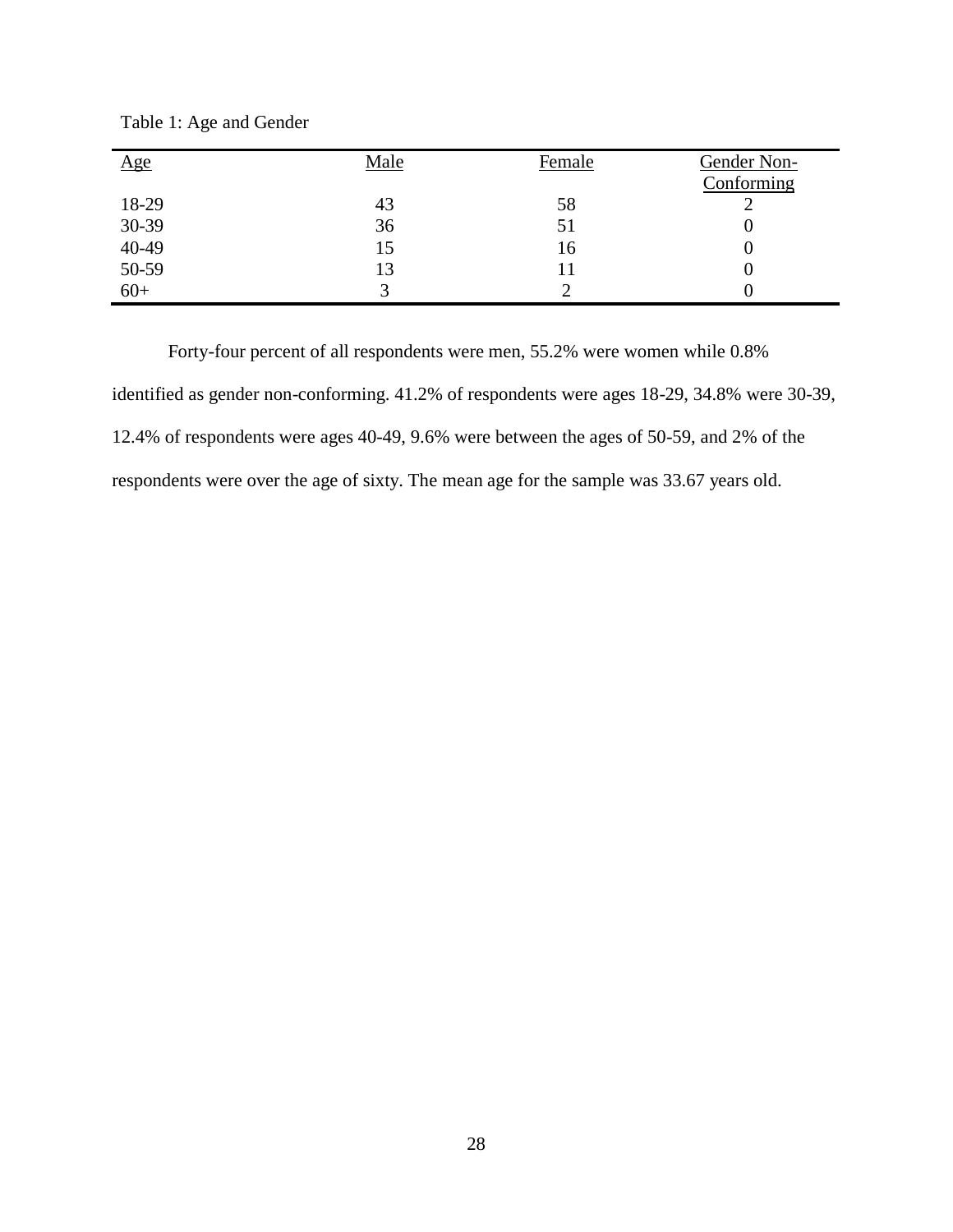| Race            | Male | Female | Gender Non-<br>Conforming |
|-----------------|------|--------|---------------------------|
| White           | 85   | 102    |                           |
| <b>Black</b>    | 8    | 12     |                           |
| Asian           | 10   | 8      |                           |
| Latino          |      |        |                           |
| Native American |      |        |                           |
| Mixed Heritage  |      |        |                           |
| N/A             |      |        |                           |

Table 2: Race and Gender

Out of the total respondents to the survey, 75.6% identified as White/Caucasian and 8% as Black/African American. 7.2% identified as Asian, and 7.2% of participants identified as Latino/a. 0.4% of participants surveyed identified as Native American, and 1.2% come from a mixed racial background. One female participant did not submit data for her racial background.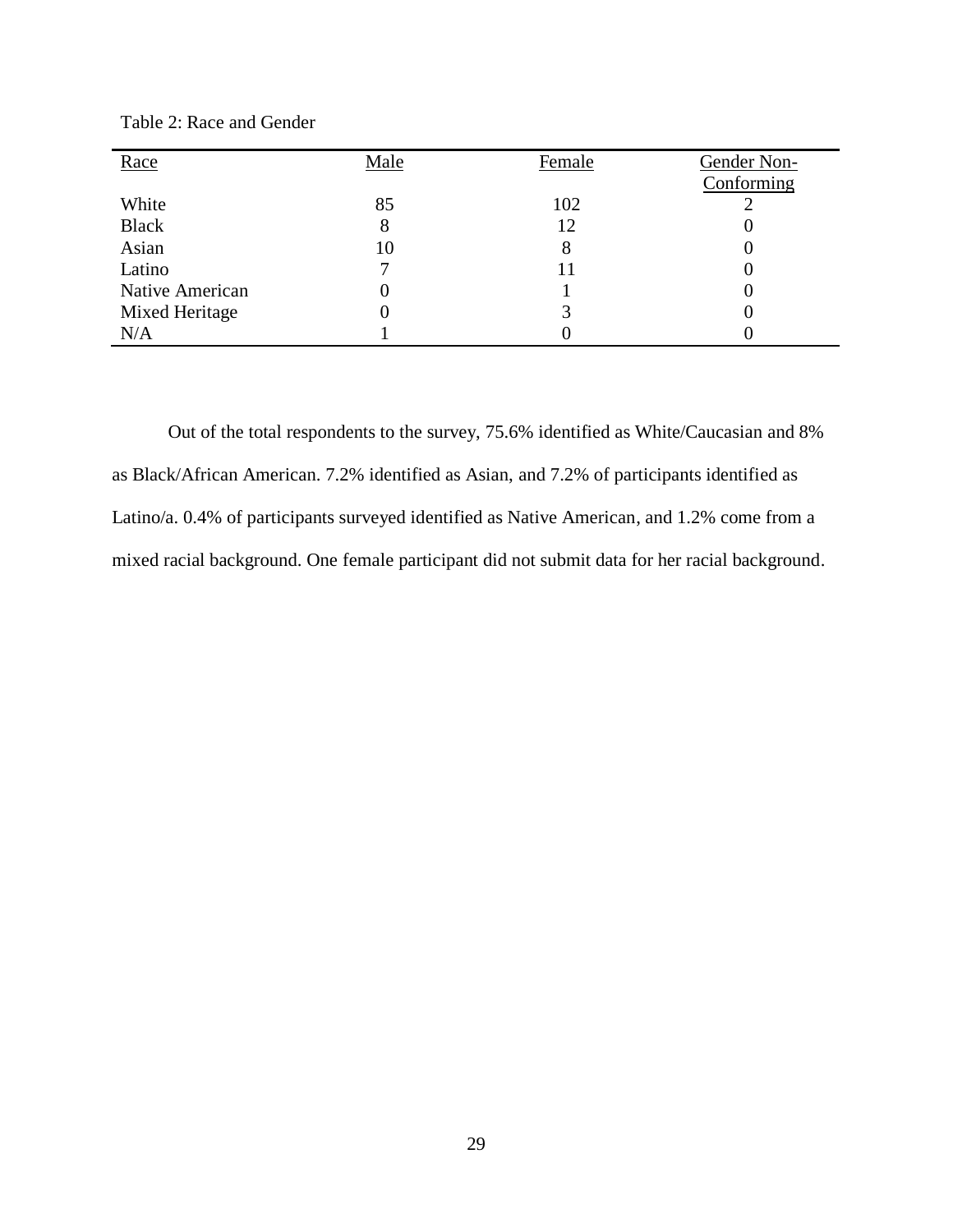| Income Level        | Male | Female | Gender Non- |
|---------------------|------|--------|-------------|
|                     |      |        | Conforming  |
| Less Than $$20,000$ | 18   | 18     |             |
| \$20,000-\$40,000   | 24   | 38     |             |
| \$40,000-\$60,000   | 25   | 37     |             |
| \$60,000-\$80,000   | 17   | 18     |             |
| \$80,000-\$100,000  | 11   | 12     |             |
| \$100,000-\$150,000 | 10   | 12     |             |
| \$150,000-\$200,000 | 4    |        |             |
| More than \$200,000 |      |        |             |

Table 3: Income Level and Gender

Table 3 gives us data on the income levels of our participants. Nearly half the participants fell between the \$20,000-\$40,000 income level (24.8%) and the \$40,000-\$60,000 income level (24.8%). Fourteen percent of those polled made \$60,000-\$80,000 a year. 14.4% made less than \$20,000. Just under ten percent of those polled made anywhere from \$80,000-\$100,000 (9.2%). 8.8% of the sample made anywhere from \$100,000-\$150,000 a year. Two percent of the sample made anywhere from \$150,000-200,000, and just over one percent made more than \$200,000 a year (1.2%).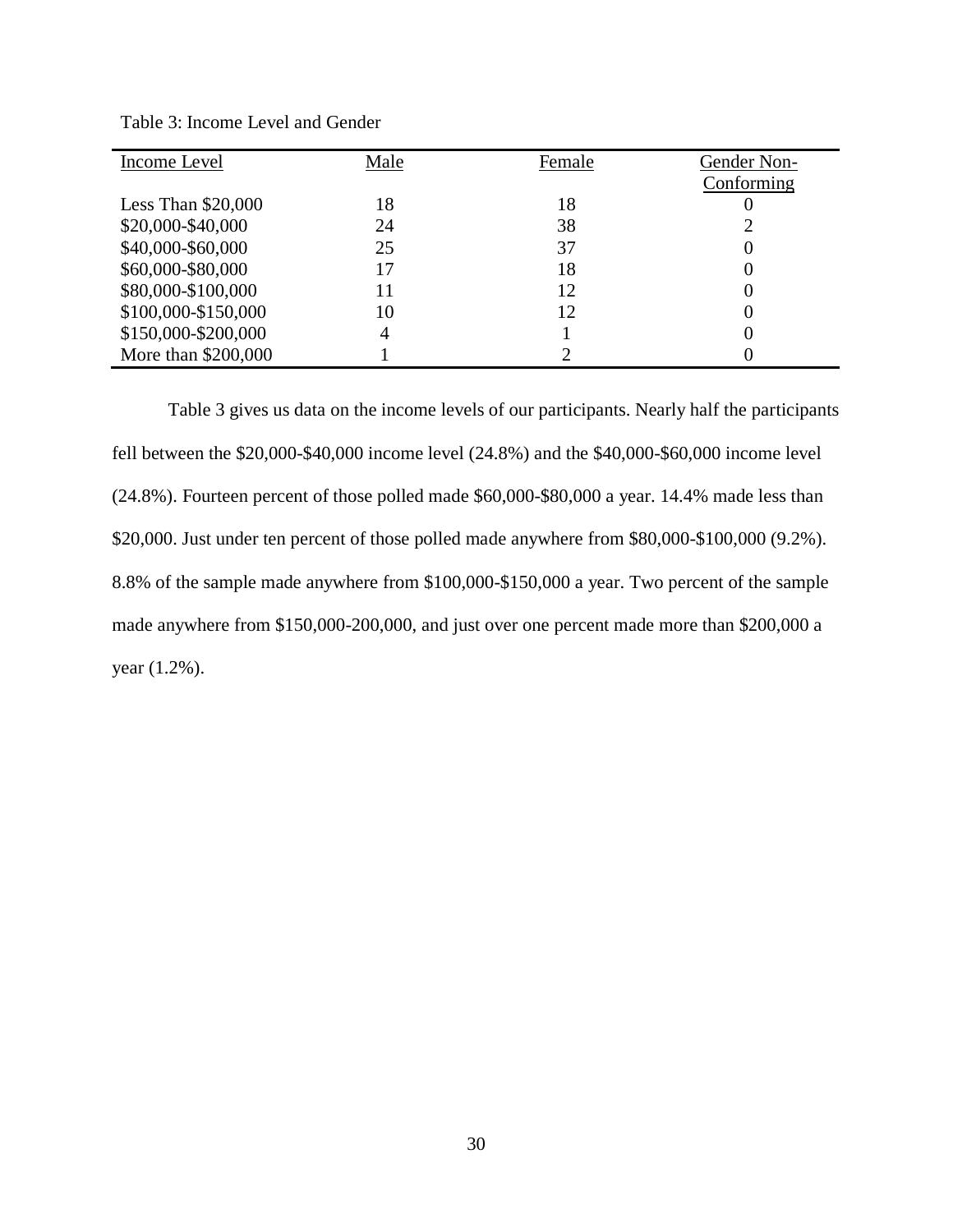| Religion         | Male | Female | Gender Non- |
|------------------|------|--------|-------------|
|                  |      |        | Conforming  |
| Catholic         | 44   | 56     |             |
| Atheist/Agnostic | 22   | 19     |             |
| Christian        | 33   | 48     |             |
| <b>Buddhist</b>  |      |        |             |
| Jewish           |      |        |             |
| Spiritual        |      | 8      |             |
| <b>LDS</b>       |      |        |             |
| Muslim           |      |        |             |
| Wiccan           |      |        |             |

Table 4: Religion and Gender

This table acknowledges the religious beliefs of those participating in the study. The majority of participants in this study identified as Catholic (40.8), followed by Christian (32.4%), Agnostic/Atheist (16.4%), Spiritual (4.4%), Muslim (1.6%), Buddhist and LDS both at 1.2%, Wiccan and Jewish at 0.8%, and Hindu (0.4%). All participants identified some religious belief.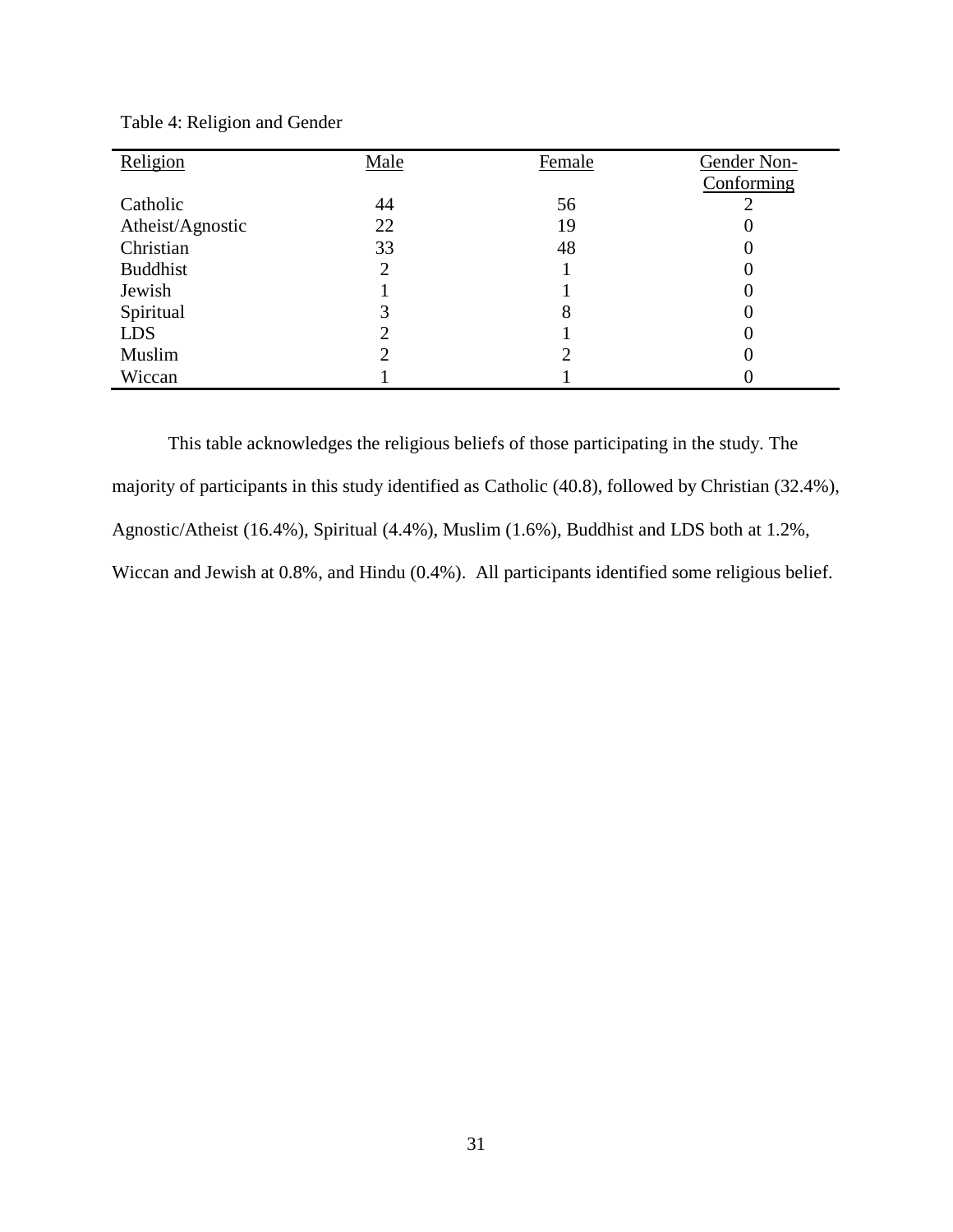| Religiosity      | Male | Female         | Gender Non-<br>Conforming |
|------------------|------|----------------|---------------------------|
| More than Once a |      | 3              |                           |
| Week             |      |                |                           |
| Weekly           | 14   | 20             |                           |
| Twice a Month    | 8    | $\overline{2}$ |                           |
| Monthly          | 9    | 6              |                           |
| Quarterly        |      | 8              |                           |
| Annually         | 27   | 27             |                           |
| Never/Less than  | 40   | 72             | 2                         |
| Once a Year      |      |                |                           |

Table 5: Religiosity and Gender

For the purpose of this study, it was not only necessary to ask about religious preference but also develop a tool to determine the level of religiosity of those participating in the study. To determine the level of religiosity of those participating in this study, participants were asked about the level of typical church attendance. The majority of those surveyed reported attending church never or less than once a year (45.6%). 21.6% reported attending church at least annually. 13.4% of those polled reported weekly church attendance, 6% reported attending monthly, 6% also reported attending quarterly, 4% attend religious services twice a month on average, and 3.2% attend church more than once a week.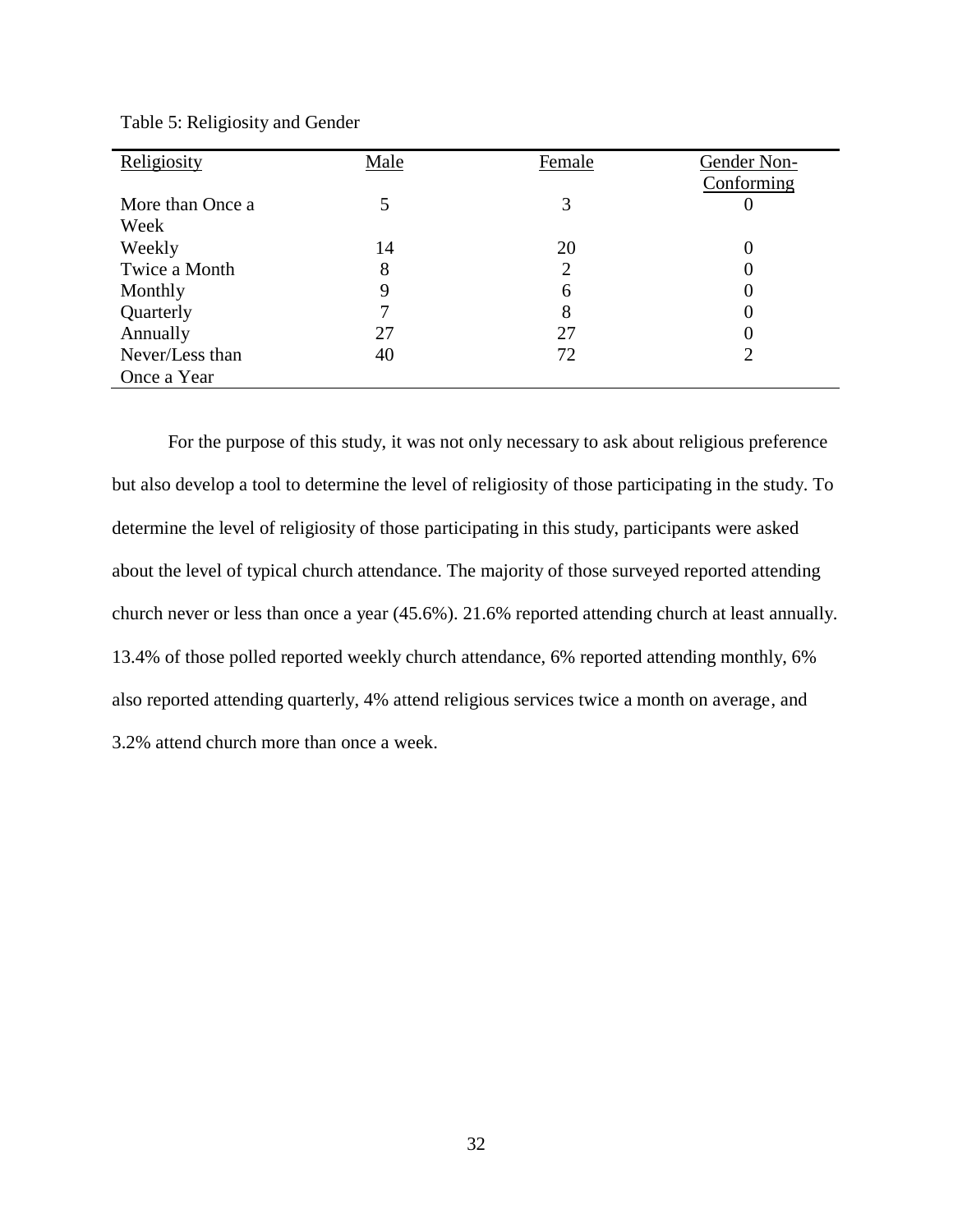|  |  | Table 6: Sexual Orientation and Gender |
|--|--|----------------------------------------|
|--|--|----------------------------------------|

| <b>Sexual Orientation</b> | <u>Male</u> | Female | Gender Non- |
|---------------------------|-------------|--------|-------------|
|                           |             |        | Conforming  |
| Heterosexual              | 98          | 117    |             |
| Gay/Lesbian               |             |        |             |
| Bisexual                  |             | 16     |             |
| Pansexual                 |             |        |             |

Sexual orientation was also explored as a demographic factor in the survey. The overwhelming majority of participants identify as Heterosexual (86%). 9.2% of participants identified as Bisexual. 2.8% of participants identified as either Gay or Lesbian. Two percent of clients identified as Pansexual.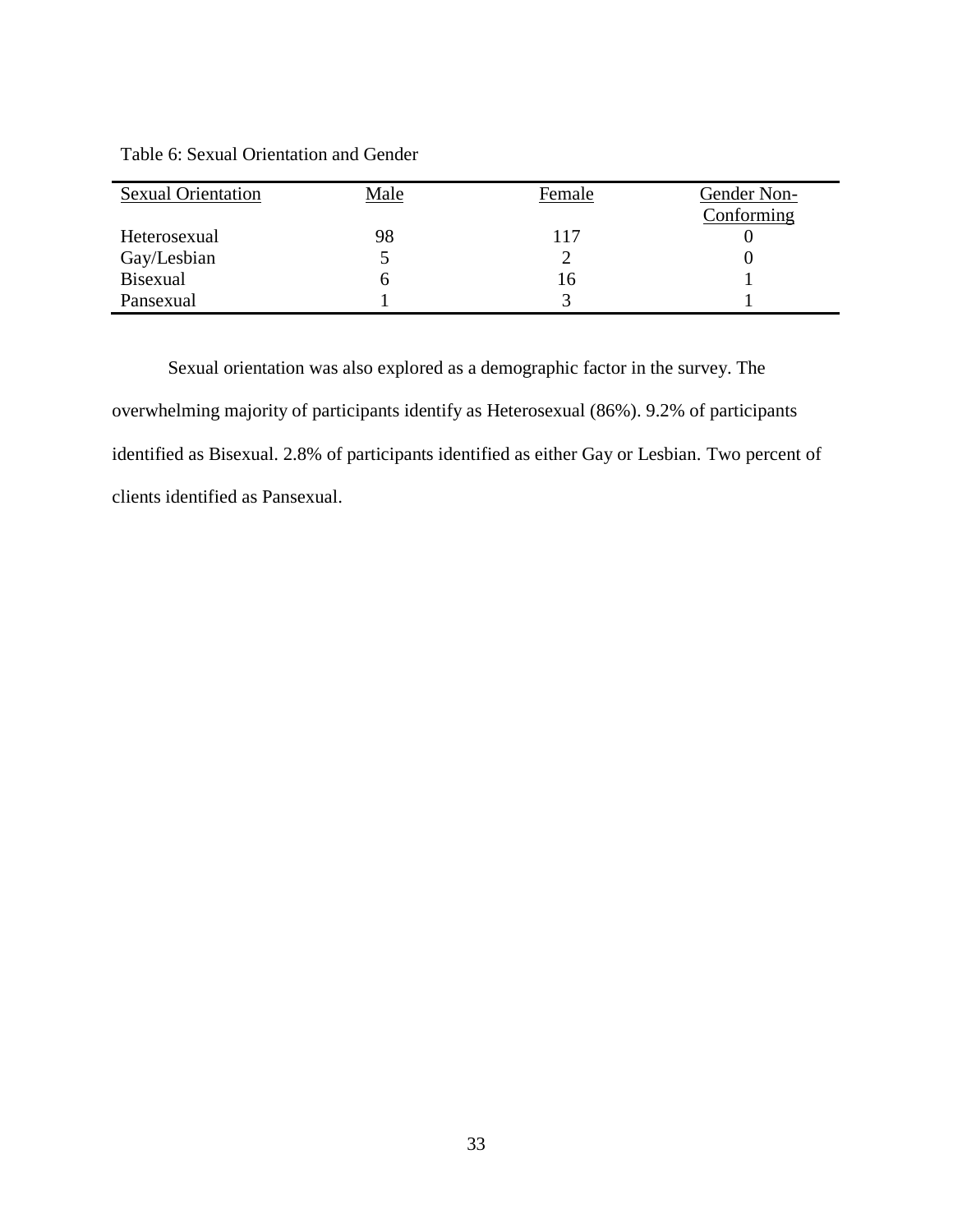| <b>Years Together</b> | Male | Female | Gender Non- |
|-----------------------|------|--------|-------------|
|                       |      |        | Conforming  |
| $1 - 5$               | 65   | 65     |             |
| $6 - 10$              | 17   | 35     |             |
| $11 - 15$             | 11   | 16     |             |
| $16-20$               | 4    | 8      |             |
| 21-25                 |      |        |             |
| $25+$                 |      |        |             |

Table 7: Years together with Current Partner and Gender

Participants were asked to verify the length of their relationship with their current partner to ensure that they are in a committed relationship at this time and have been for at least a year. 53.7% of participants have been with their partner anywhere from 1-5 years. 21.1% have been with their current partner for 6-10 years. Eleven percent of participants have been with their partner for 11-15 years. 4.9% have been with their partner for 16-20 years. 3.3% have been with their partner for 20-25 years. 6.1% have been with their partner for over 25 years. All participants have been with their current partner for at least one year.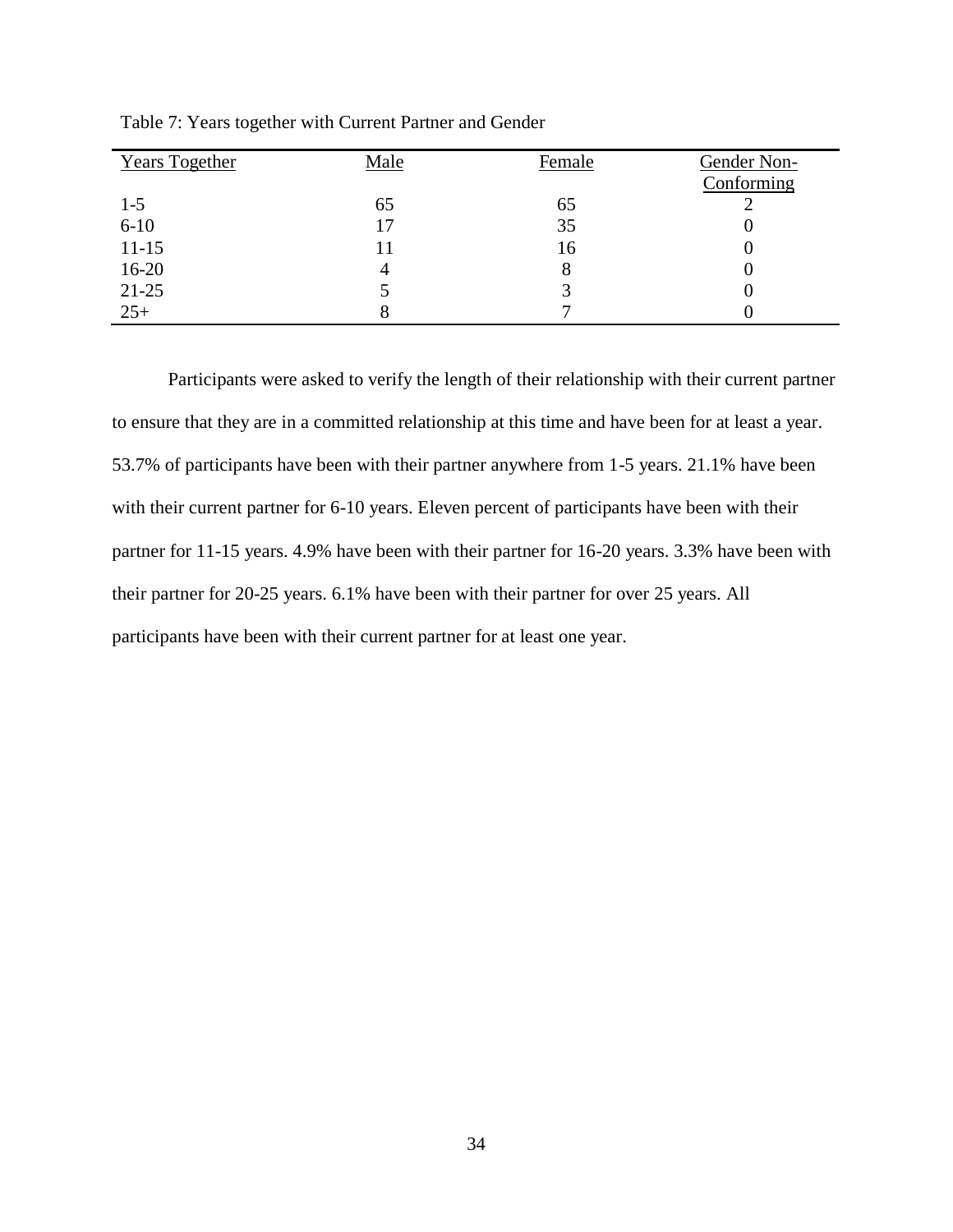# **Descriptive Statistics**

In the following tables, I will discuss the questionnaires that were used to determine sexual satisfaction scores (*ISS*, 1993), scores for different aspects of sexual attitudes (Permissiveness, Instrumentality, Birth Control and Communion) (*BSAS*, 2006), and family communication about sex (*FSCQ*, 1983). Each of the following tables will present the questions asked to participants on each survey as well as the mean, standard deviations, and respondents for each question.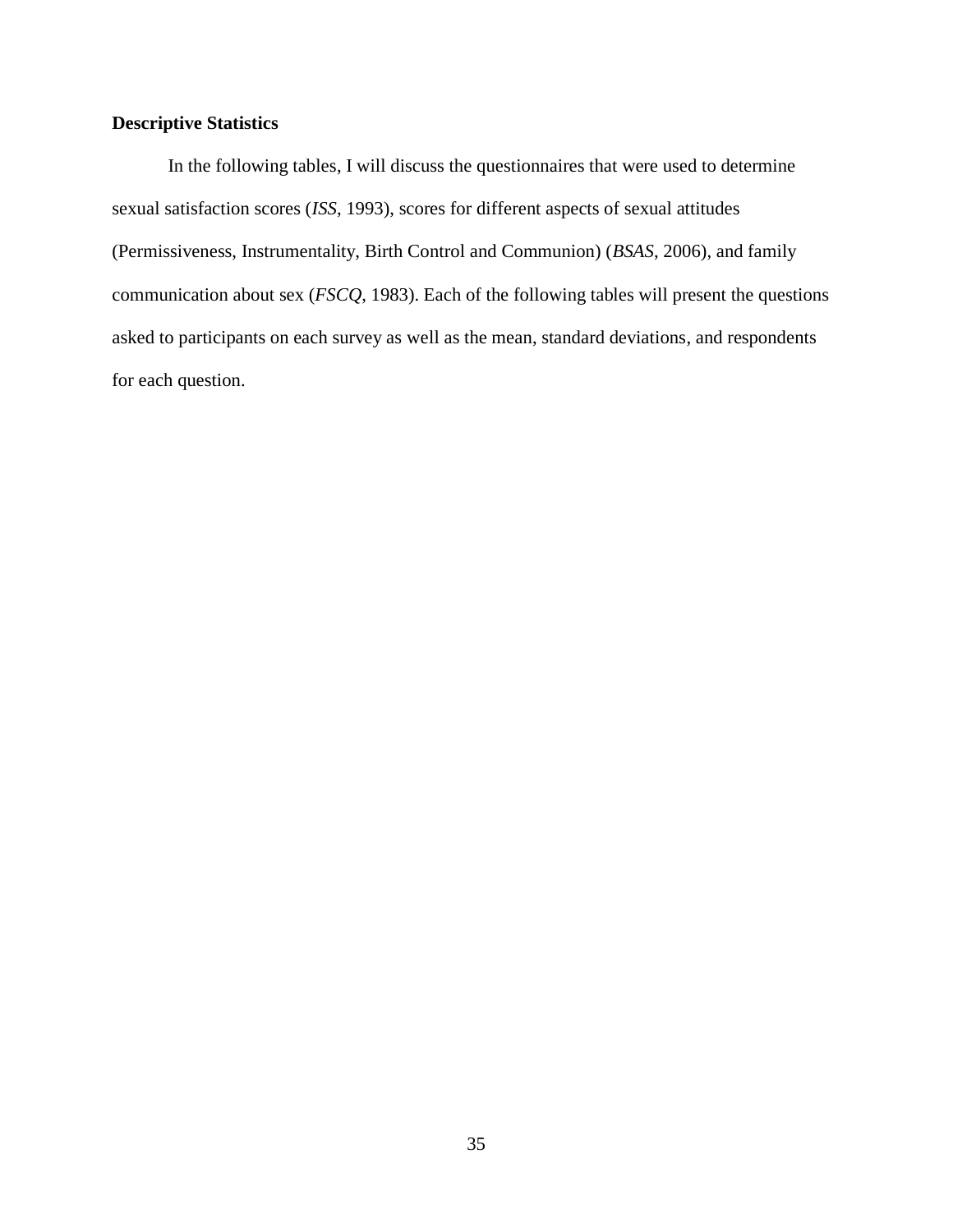#### Table 8: Descriptive Statistics (ISS)

| Question<br>I feel like my partner enjoys                         | $\overline{\text{N}}$<br>249 | Mean<br>5.73 | Std. Deviation<br>1.360 |
|-------------------------------------------------------------------|------------------------------|--------------|-------------------------|
| our sex life                                                      |                              |              |                         |
| Our sex life is very exciting                                     | 249                          | 4.89         | 1.580                   |
| Sex is fun for my partner and<br>me                               | 249                          | 5.64         | 1.433                   |
| Sex with my partner has<br>become a chore for me                  | 250                          | 5.40         | 1.781                   |
| I feel that our sex is dirty and                                  | 250                          | 6.28         | 1.407                   |
| disgusting<br>Our sex is monotonous                               | 244                          | 5.05         | 1.871                   |
| When we have sex it is too<br>rushed and hurriedly<br>completed   | 248                          | 5.25         | 1.623                   |
| I feel that my sex life is<br>lacking in quality                  | 249                          | 5.15         | 1.955                   |
| My partner is sexually very<br>exciting                           | 247                          | 5.25         | 1.694                   |
| I enjoy the sex techniques<br>that my partner likes or uses       | 248                          | 5.41         | 1.527                   |
| I feel that my partner wants<br>too much sex from me              | 248                          | 5.42         | 1.802                   |
| I think that our sex is<br>wonderful                              | 248                          | 5.41         | 1.664                   |
| My partner dwells on sex too<br>much                              | 250                          | 5.50         | 1.752                   |
| I try to avoid sexual contact<br>with my partner                  | 249                          | 5.94         | 1.589                   |
| My partner is too rough or<br>brutal when we have sex             | 247                          | 6.34         | 1.255                   |
| My partner is a wonderful<br>sex mate                             | 249                          | 5.76         | 1.491                   |
| I feel that sex is a normal<br>function of our relationship       | 242                          | 5.69         | 1.585                   |
| My partner does not want<br>sex when I do                         | 246                          | 5.30         | 1.714                   |
| I feel that our sex life really<br>adds a lot to our relationship | 248                          | 5.20         | 1.714                   |
| My partner seems to avoid<br>sexual contact with me               | 249                          | 5.86         | 1.694                   |
| It is easy for me to get<br>sexually excited by my<br>partner     | 244                          | 5.64         | 1.582                   |
| I feel that my partner is<br>sexually pleased with me             | 247                          | 5.62         | 1.509                   |
| My partner is very sensitive<br>to my sexual needs and<br>desires | 248                          | 5.05         | 1.854                   |
| My partner does not satisfy<br>me sexually                        | 249                          | 5.55         | 1.750                   |
| I feel that my sex life is<br>boring                              | 250                          | 5.45         | 1.869                   |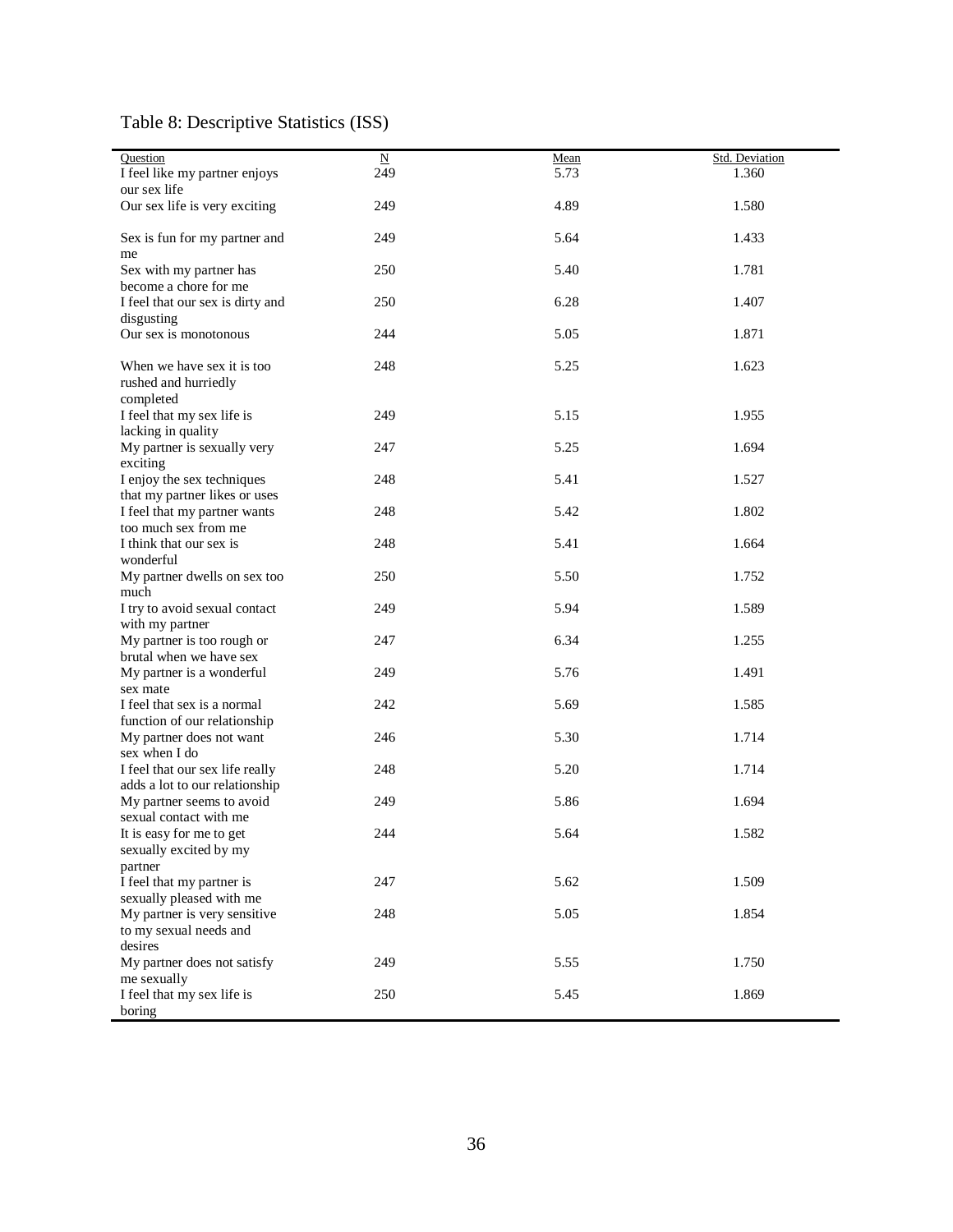#### Table 9: Descriptive Statistics (FSCQ)

| Question<br>$\underline{\mathbf{N}}$<br>Std. Deviation<br>Mean<br>In my family, we believed that<br>249<br>2.17<br>1.233<br>sex was one of the most<br>important topics for parents and<br>children to discuss.<br>250<br>2.17<br>I could talk to my parents about<br>1.344<br>almost anything related to sex<br>during my adolescence<br>2.29<br>My parents knew what I thought<br>248<br>1.337<br>about sex as a teenager<br>2.58<br>It was not necessary to talk to<br>247<br>1.347<br>my parents about sex as a<br>teenager<br>248<br>2.33<br>I could talk openly and honestly<br>1.430<br>with my parents about sex<br>during my adolescence<br>249<br>2.99<br>1.488<br>I knew what my parents thought<br>about sex during my<br>adolescence<br>The home should be a primary<br>3.34<br>247<br>1.206<br>place for learning about sex<br>When I was a teenager, I felt<br>250<br>2.10<br>1.366<br>comfortable discussing sex with<br>my parents<br>246<br>2.20<br>1.333<br>During my adolescence, my<br>parents gave me very little<br>information about sex<br>2.13<br>246<br>1.284<br>When I was a teenager, sex was<br>too personal a topic to discuss<br>with my parents<br>When I was a teenager, my<br>248<br>2.27<br>1.390<br>parents felt comfortable<br>discussing sex with me<br>Much of what I know about sex<br>245<br>1.93<br>1.243<br>has come from family<br>discussions<br>In my family, we believed that<br>244<br>2.82<br>1.384<br>sex should not be discussed in<br>the family unless there was a<br>problem to resolve<br>2.27<br>During my adolescence, sex was<br>246<br>1.415<br>too hard a topic to discuss with<br>my parents<br>2.26<br>When I was a teenager, I felt<br>249<br>1.310<br>better informed about sex if I<br>talked to my parents<br>During my adolescence, I<br>249<br>2.49<br>1.335<br>believed that sex was the least<br>important thing to discuss with<br>my parents<br>When I was growing up, I felt<br>249<br>2.31<br>1.401<br>free to ask my parents questions<br>about sex<br>250<br>2.02<br>1.296<br>When I was a teenager, when I<br>wanted to know something<br>about sex, I would generally ask |            |  |  |
|----------------------------------------------------------------------------------------------------------------------------------------------------------------------------------------------------------------------------------------------------------------------------------------------------------------------------------------------------------------------------------------------------------------------------------------------------------------------------------------------------------------------------------------------------------------------------------------------------------------------------------------------------------------------------------------------------------------------------------------------------------------------------------------------------------------------------------------------------------------------------------------------------------------------------------------------------------------------------------------------------------------------------------------------------------------------------------------------------------------------------------------------------------------------------------------------------------------------------------------------------------------------------------------------------------------------------------------------------------------------------------------------------------------------------------------------------------------------------------------------------------------------------------------------------------------------------------------------------------------------------------------------------------------------------------------------------------------------------------------------------------------------------------------------------------------------------------------------------------------------------------------------------------------------------------------------------------------------------------------------------------------------------------------------------------------------------------------------------------------------------------------------------------|------------|--|--|
|                                                                                                                                                                                                                                                                                                                                                                                                                                                                                                                                                                                                                                                                                                                                                                                                                                                                                                                                                                                                                                                                                                                                                                                                                                                                                                                                                                                                                                                                                                                                                                                                                                                                                                                                                                                                                                                                                                                                                                                                                                                                                                                                                          |            |  |  |
|                                                                                                                                                                                                                                                                                                                                                                                                                                                                                                                                                                                                                                                                                                                                                                                                                                                                                                                                                                                                                                                                                                                                                                                                                                                                                                                                                                                                                                                                                                                                                                                                                                                                                                                                                                                                                                                                                                                                                                                                                                                                                                                                                          |            |  |  |
|                                                                                                                                                                                                                                                                                                                                                                                                                                                                                                                                                                                                                                                                                                                                                                                                                                                                                                                                                                                                                                                                                                                                                                                                                                                                                                                                                                                                                                                                                                                                                                                                                                                                                                                                                                                                                                                                                                                                                                                                                                                                                                                                                          |            |  |  |
|                                                                                                                                                                                                                                                                                                                                                                                                                                                                                                                                                                                                                                                                                                                                                                                                                                                                                                                                                                                                                                                                                                                                                                                                                                                                                                                                                                                                                                                                                                                                                                                                                                                                                                                                                                                                                                                                                                                                                                                                                                                                                                                                                          |            |  |  |
|                                                                                                                                                                                                                                                                                                                                                                                                                                                                                                                                                                                                                                                                                                                                                                                                                                                                                                                                                                                                                                                                                                                                                                                                                                                                                                                                                                                                                                                                                                                                                                                                                                                                                                                                                                                                                                                                                                                                                                                                                                                                                                                                                          |            |  |  |
|                                                                                                                                                                                                                                                                                                                                                                                                                                                                                                                                                                                                                                                                                                                                                                                                                                                                                                                                                                                                                                                                                                                                                                                                                                                                                                                                                                                                                                                                                                                                                                                                                                                                                                                                                                                                                                                                                                                                                                                                                                                                                                                                                          |            |  |  |
|                                                                                                                                                                                                                                                                                                                                                                                                                                                                                                                                                                                                                                                                                                                                                                                                                                                                                                                                                                                                                                                                                                                                                                                                                                                                                                                                                                                                                                                                                                                                                                                                                                                                                                                                                                                                                                                                                                                                                                                                                                                                                                                                                          |            |  |  |
|                                                                                                                                                                                                                                                                                                                                                                                                                                                                                                                                                                                                                                                                                                                                                                                                                                                                                                                                                                                                                                                                                                                                                                                                                                                                                                                                                                                                                                                                                                                                                                                                                                                                                                                                                                                                                                                                                                                                                                                                                                                                                                                                                          |            |  |  |
|                                                                                                                                                                                                                                                                                                                                                                                                                                                                                                                                                                                                                                                                                                                                                                                                                                                                                                                                                                                                                                                                                                                                                                                                                                                                                                                                                                                                                                                                                                                                                                                                                                                                                                                                                                                                                                                                                                                                                                                                                                                                                                                                                          |            |  |  |
|                                                                                                                                                                                                                                                                                                                                                                                                                                                                                                                                                                                                                                                                                                                                                                                                                                                                                                                                                                                                                                                                                                                                                                                                                                                                                                                                                                                                                                                                                                                                                                                                                                                                                                                                                                                                                                                                                                                                                                                                                                                                                                                                                          |            |  |  |
|                                                                                                                                                                                                                                                                                                                                                                                                                                                                                                                                                                                                                                                                                                                                                                                                                                                                                                                                                                                                                                                                                                                                                                                                                                                                                                                                                                                                                                                                                                                                                                                                                                                                                                                                                                                                                                                                                                                                                                                                                                                                                                                                                          |            |  |  |
|                                                                                                                                                                                                                                                                                                                                                                                                                                                                                                                                                                                                                                                                                                                                                                                                                                                                                                                                                                                                                                                                                                                                                                                                                                                                                                                                                                                                                                                                                                                                                                                                                                                                                                                                                                                                                                                                                                                                                                                                                                                                                                                                                          |            |  |  |
|                                                                                                                                                                                                                                                                                                                                                                                                                                                                                                                                                                                                                                                                                                                                                                                                                                                                                                                                                                                                                                                                                                                                                                                                                                                                                                                                                                                                                                                                                                                                                                                                                                                                                                                                                                                                                                                                                                                                                                                                                                                                                                                                                          |            |  |  |
|                                                                                                                                                                                                                                                                                                                                                                                                                                                                                                                                                                                                                                                                                                                                                                                                                                                                                                                                                                                                                                                                                                                                                                                                                                                                                                                                                                                                                                                                                                                                                                                                                                                                                                                                                                                                                                                                                                                                                                                                                                                                                                                                                          |            |  |  |
|                                                                                                                                                                                                                                                                                                                                                                                                                                                                                                                                                                                                                                                                                                                                                                                                                                                                                                                                                                                                                                                                                                                                                                                                                                                                                                                                                                                                                                                                                                                                                                                                                                                                                                                                                                                                                                                                                                                                                                                                                                                                                                                                                          |            |  |  |
|                                                                                                                                                                                                                                                                                                                                                                                                                                                                                                                                                                                                                                                                                                                                                                                                                                                                                                                                                                                                                                                                                                                                                                                                                                                                                                                                                                                                                                                                                                                                                                                                                                                                                                                                                                                                                                                                                                                                                                                                                                                                                                                                                          |            |  |  |
|                                                                                                                                                                                                                                                                                                                                                                                                                                                                                                                                                                                                                                                                                                                                                                                                                                                                                                                                                                                                                                                                                                                                                                                                                                                                                                                                                                                                                                                                                                                                                                                                                                                                                                                                                                                                                                                                                                                                                                                                                                                                                                                                                          |            |  |  |
|                                                                                                                                                                                                                                                                                                                                                                                                                                                                                                                                                                                                                                                                                                                                                                                                                                                                                                                                                                                                                                                                                                                                                                                                                                                                                                                                                                                                                                                                                                                                                                                                                                                                                                                                                                                                                                                                                                                                                                                                                                                                                                                                                          |            |  |  |
|                                                                                                                                                                                                                                                                                                                                                                                                                                                                                                                                                                                                                                                                                                                                                                                                                                                                                                                                                                                                                                                                                                                                                                                                                                                                                                                                                                                                                                                                                                                                                                                                                                                                                                                                                                                                                                                                                                                                                                                                                                                                                                                                                          |            |  |  |
|                                                                                                                                                                                                                                                                                                                                                                                                                                                                                                                                                                                                                                                                                                                                                                                                                                                                                                                                                                                                                                                                                                                                                                                                                                                                                                                                                                                                                                                                                                                                                                                                                                                                                                                                                                                                                                                                                                                                                                                                                                                                                                                                                          |            |  |  |
|                                                                                                                                                                                                                                                                                                                                                                                                                                                                                                                                                                                                                                                                                                                                                                                                                                                                                                                                                                                                                                                                                                                                                                                                                                                                                                                                                                                                                                                                                                                                                                                                                                                                                                                                                                                                                                                                                                                                                                                                                                                                                                                                                          |            |  |  |
|                                                                                                                                                                                                                                                                                                                                                                                                                                                                                                                                                                                                                                                                                                                                                                                                                                                                                                                                                                                                                                                                                                                                                                                                                                                                                                                                                                                                                                                                                                                                                                                                                                                                                                                                                                                                                                                                                                                                                                                                                                                                                                                                                          |            |  |  |
|                                                                                                                                                                                                                                                                                                                                                                                                                                                                                                                                                                                                                                                                                                                                                                                                                                                                                                                                                                                                                                                                                                                                                                                                                                                                                                                                                                                                                                                                                                                                                                                                                                                                                                                                                                                                                                                                                                                                                                                                                                                                                                                                                          |            |  |  |
|                                                                                                                                                                                                                                                                                                                                                                                                                                                                                                                                                                                                                                                                                                                                                                                                                                                                                                                                                                                                                                                                                                                                                                                                                                                                                                                                                                                                                                                                                                                                                                                                                                                                                                                                                                                                                                                                                                                                                                                                                                                                                                                                                          |            |  |  |
|                                                                                                                                                                                                                                                                                                                                                                                                                                                                                                                                                                                                                                                                                                                                                                                                                                                                                                                                                                                                                                                                                                                                                                                                                                                                                                                                                                                                                                                                                                                                                                                                                                                                                                                                                                                                                                                                                                                                                                                                                                                                                                                                                          |            |  |  |
|                                                                                                                                                                                                                                                                                                                                                                                                                                                                                                                                                                                                                                                                                                                                                                                                                                                                                                                                                                                                                                                                                                                                                                                                                                                                                                                                                                                                                                                                                                                                                                                                                                                                                                                                                                                                                                                                                                                                                                                                                                                                                                                                                          |            |  |  |
|                                                                                                                                                                                                                                                                                                                                                                                                                                                                                                                                                                                                                                                                                                                                                                                                                                                                                                                                                                                                                                                                                                                                                                                                                                                                                                                                                                                                                                                                                                                                                                                                                                                                                                                                                                                                                                                                                                                                                                                                                                                                                                                                                          |            |  |  |
|                                                                                                                                                                                                                                                                                                                                                                                                                                                                                                                                                                                                                                                                                                                                                                                                                                                                                                                                                                                                                                                                                                                                                                                                                                                                                                                                                                                                                                                                                                                                                                                                                                                                                                                                                                                                                                                                                                                                                                                                                                                                                                                                                          |            |  |  |
|                                                                                                                                                                                                                                                                                                                                                                                                                                                                                                                                                                                                                                                                                                                                                                                                                                                                                                                                                                                                                                                                                                                                                                                                                                                                                                                                                                                                                                                                                                                                                                                                                                                                                                                                                                                                                                                                                                                                                                                                                                                                                                                                                          |            |  |  |
|                                                                                                                                                                                                                                                                                                                                                                                                                                                                                                                                                                                                                                                                                                                                                                                                                                                                                                                                                                                                                                                                                                                                                                                                                                                                                                                                                                                                                                                                                                                                                                                                                                                                                                                                                                                                                                                                                                                                                                                                                                                                                                                                                          |            |  |  |
|                                                                                                                                                                                                                                                                                                                                                                                                                                                                                                                                                                                                                                                                                                                                                                                                                                                                                                                                                                                                                                                                                                                                                                                                                                                                                                                                                                                                                                                                                                                                                                                                                                                                                                                                                                                                                                                                                                                                                                                                                                                                                                                                                          |            |  |  |
|                                                                                                                                                                                                                                                                                                                                                                                                                                                                                                                                                                                                                                                                                                                                                                                                                                                                                                                                                                                                                                                                                                                                                                                                                                                                                                                                                                                                                                                                                                                                                                                                                                                                                                                                                                                                                                                                                                                                                                                                                                                                                                                                                          |            |  |  |
|                                                                                                                                                                                                                                                                                                                                                                                                                                                                                                                                                                                                                                                                                                                                                                                                                                                                                                                                                                                                                                                                                                                                                                                                                                                                                                                                                                                                                                                                                                                                                                                                                                                                                                                                                                                                                                                                                                                                                                                                                                                                                                                                                          |            |  |  |
|                                                                                                                                                                                                                                                                                                                                                                                                                                                                                                                                                                                                                                                                                                                                                                                                                                                                                                                                                                                                                                                                                                                                                                                                                                                                                                                                                                                                                                                                                                                                                                                                                                                                                                                                                                                                                                                                                                                                                                                                                                                                                                                                                          |            |  |  |
|                                                                                                                                                                                                                                                                                                                                                                                                                                                                                                                                                                                                                                                                                                                                                                                                                                                                                                                                                                                                                                                                                                                                                                                                                                                                                                                                                                                                                                                                                                                                                                                                                                                                                                                                                                                                                                                                                                                                                                                                                                                                                                                                                          |            |  |  |
|                                                                                                                                                                                                                                                                                                                                                                                                                                                                                                                                                                                                                                                                                                                                                                                                                                                                                                                                                                                                                                                                                                                                                                                                                                                                                                                                                                                                                                                                                                                                                                                                                                                                                                                                                                                                                                                                                                                                                                                                                                                                                                                                                          |            |  |  |
|                                                                                                                                                                                                                                                                                                                                                                                                                                                                                                                                                                                                                                                                                                                                                                                                                                                                                                                                                                                                                                                                                                                                                                                                                                                                                                                                                                                                                                                                                                                                                                                                                                                                                                                                                                                                                                                                                                                                                                                                                                                                                                                                                          |            |  |  |
|                                                                                                                                                                                                                                                                                                                                                                                                                                                                                                                                                                                                                                                                                                                                                                                                                                                                                                                                                                                                                                                                                                                                                                                                                                                                                                                                                                                                                                                                                                                                                                                                                                                                                                                                                                                                                                                                                                                                                                                                                                                                                                                                                          |            |  |  |
|                                                                                                                                                                                                                                                                                                                                                                                                                                                                                                                                                                                                                                                                                                                                                                                                                                                                                                                                                                                                                                                                                                                                                                                                                                                                                                                                                                                                                                                                                                                                                                                                                                                                                                                                                                                                                                                                                                                                                                                                                                                                                                                                                          |            |  |  |
|                                                                                                                                                                                                                                                                                                                                                                                                                                                                                                                                                                                                                                                                                                                                                                                                                                                                                                                                                                                                                                                                                                                                                                                                                                                                                                                                                                                                                                                                                                                                                                                                                                                                                                                                                                                                                                                                                                                                                                                                                                                                                                                                                          |            |  |  |
|                                                                                                                                                                                                                                                                                                                                                                                                                                                                                                                                                                                                                                                                                                                                                                                                                                                                                                                                                                                                                                                                                                                                                                                                                                                                                                                                                                                                                                                                                                                                                                                                                                                                                                                                                                                                                                                                                                                                                                                                                                                                                                                                                          |            |  |  |
|                                                                                                                                                                                                                                                                                                                                                                                                                                                                                                                                                                                                                                                                                                                                                                                                                                                                                                                                                                                                                                                                                                                                                                                                                                                                                                                                                                                                                                                                                                                                                                                                                                                                                                                                                                                                                                                                                                                                                                                                                                                                                                                                                          |            |  |  |
|                                                                                                                                                                                                                                                                                                                                                                                                                                                                                                                                                                                                                                                                                                                                                                                                                                                                                                                                                                                                                                                                                                                                                                                                                                                                                                                                                                                                                                                                                                                                                                                                                                                                                                                                                                                                                                                                                                                                                                                                                                                                                                                                                          |            |  |  |
|                                                                                                                                                                                                                                                                                                                                                                                                                                                                                                                                                                                                                                                                                                                                                                                                                                                                                                                                                                                                                                                                                                                                                                                                                                                                                                                                                                                                                                                                                                                                                                                                                                                                                                                                                                                                                                                                                                                                                                                                                                                                                                                                                          |            |  |  |
|                                                                                                                                                                                                                                                                                                                                                                                                                                                                                                                                                                                                                                                                                                                                                                                                                                                                                                                                                                                                                                                                                                                                                                                                                                                                                                                                                                                                                                                                                                                                                                                                                                                                                                                                                                                                                                                                                                                                                                                                                                                                                                                                                          |            |  |  |
|                                                                                                                                                                                                                                                                                                                                                                                                                                                                                                                                                                                                                                                                                                                                                                                                                                                                                                                                                                                                                                                                                                                                                                                                                                                                                                                                                                                                                                                                                                                                                                                                                                                                                                                                                                                                                                                                                                                                                                                                                                                                                                                                                          |            |  |  |
|                                                                                                                                                                                                                                                                                                                                                                                                                                                                                                                                                                                                                                                                                                                                                                                                                                                                                                                                                                                                                                                                                                                                                                                                                                                                                                                                                                                                                                                                                                                                                                                                                                                                                                                                                                                                                                                                                                                                                                                                                                                                                                                                                          |            |  |  |
|                                                                                                                                                                                                                                                                                                                                                                                                                                                                                                                                                                                                                                                                                                                                                                                                                                                                                                                                                                                                                                                                                                                                                                                                                                                                                                                                                                                                                                                                                                                                                                                                                                                                                                                                                                                                                                                                                                                                                                                                                                                                                                                                                          |            |  |  |
|                                                                                                                                                                                                                                                                                                                                                                                                                                                                                                                                                                                                                                                                                                                                                                                                                                                                                                                                                                                                                                                                                                                                                                                                                                                                                                                                                                                                                                                                                                                                                                                                                                                                                                                                                                                                                                                                                                                                                                                                                                                                                                                                                          |            |  |  |
|                                                                                                                                                                                                                                                                                                                                                                                                                                                                                                                                                                                                                                                                                                                                                                                                                                                                                                                                                                                                                                                                                                                                                                                                                                                                                                                                                                                                                                                                                                                                                                                                                                                                                                                                                                                                                                                                                                                                                                                                                                                                                                                                                          |            |  |  |
|                                                                                                                                                                                                                                                                                                                                                                                                                                                                                                                                                                                                                                                                                                                                                                                                                                                                                                                                                                                                                                                                                                                                                                                                                                                                                                                                                                                                                                                                                                                                                                                                                                                                                                                                                                                                                                                                                                                                                                                                                                                                                                                                                          |            |  |  |
|                                                                                                                                                                                                                                                                                                                                                                                                                                                                                                                                                                                                                                                                                                                                                                                                                                                                                                                                                                                                                                                                                                                                                                                                                                                                                                                                                                                                                                                                                                                                                                                                                                                                                                                                                                                                                                                                                                                                                                                                                                                                                                                                                          |            |  |  |
|                                                                                                                                                                                                                                                                                                                                                                                                                                                                                                                                                                                                                                                                                                                                                                                                                                                                                                                                                                                                                                                                                                                                                                                                                                                                                                                                                                                                                                                                                                                                                                                                                                                                                                                                                                                                                                                                                                                                                                                                                                                                                                                                                          |            |  |  |
|                                                                                                                                                                                                                                                                                                                                                                                                                                                                                                                                                                                                                                                                                                                                                                                                                                                                                                                                                                                                                                                                                                                                                                                                                                                                                                                                                                                                                                                                                                                                                                                                                                                                                                                                                                                                                                                                                                                                                                                                                                                                                                                                                          |            |  |  |
|                                                                                                                                                                                                                                                                                                                                                                                                                                                                                                                                                                                                                                                                                                                                                                                                                                                                                                                                                                                                                                                                                                                                                                                                                                                                                                                                                                                                                                                                                                                                                                                                                                                                                                                                                                                                                                                                                                                                                                                                                                                                                                                                                          |            |  |  |
|                                                                                                                                                                                                                                                                                                                                                                                                                                                                                                                                                                                                                                                                                                                                                                                                                                                                                                                                                                                                                                                                                                                                                                                                                                                                                                                                                                                                                                                                                                                                                                                                                                                                                                                                                                                                                                                                                                                                                                                                                                                                                                                                                          |            |  |  |
|                                                                                                                                                                                                                                                                                                                                                                                                                                                                                                                                                                                                                                                                                                                                                                                                                                                                                                                                                                                                                                                                                                                                                                                                                                                                                                                                                                                                                                                                                                                                                                                                                                                                                                                                                                                                                                                                                                                                                                                                                                                                                                                                                          |            |  |  |
|                                                                                                                                                                                                                                                                                                                                                                                                                                                                                                                                                                                                                                                                                                                                                                                                                                                                                                                                                                                                                                                                                                                                                                                                                                                                                                                                                                                                                                                                                                                                                                                                                                                                                                                                                                                                                                                                                                                                                                                                                                                                                                                                                          |            |  |  |
|                                                                                                                                                                                                                                                                                                                                                                                                                                                                                                                                                                                                                                                                                                                                                                                                                                                                                                                                                                                                                                                                                                                                                                                                                                                                                                                                                                                                                                                                                                                                                                                                                                                                                                                                                                                                                                                                                                                                                                                                                                                                                                                                                          |            |  |  |
|                                                                                                                                                                                                                                                                                                                                                                                                                                                                                                                                                                                                                                                                                                                                                                                                                                                                                                                                                                                                                                                                                                                                                                                                                                                                                                                                                                                                                                                                                                                                                                                                                                                                                                                                                                                                                                                                                                                                                                                                                                                                                                                                                          |            |  |  |
|                                                                                                                                                                                                                                                                                                                                                                                                                                                                                                                                                                                                                                                                                                                                                                                                                                                                                                                                                                                                                                                                                                                                                                                                                                                                                                                                                                                                                                                                                                                                                                                                                                                                                                                                                                                                                                                                                                                                                                                                                                                                                                                                                          |            |  |  |
|                                                                                                                                                                                                                                                                                                                                                                                                                                                                                                                                                                                                                                                                                                                                                                                                                                                                                                                                                                                                                                                                                                                                                                                                                                                                                                                                                                                                                                                                                                                                                                                                                                                                                                                                                                                                                                                                                                                                                                                                                                                                                                                                                          |            |  |  |
|                                                                                                                                                                                                                                                                                                                                                                                                                                                                                                                                                                                                                                                                                                                                                                                                                                                                                                                                                                                                                                                                                                                                                                                                                                                                                                                                                                                                                                                                                                                                                                                                                                                                                                                                                                                                                                                                                                                                                                                                                                                                                                                                                          |            |  |  |
|                                                                                                                                                                                                                                                                                                                                                                                                                                                                                                                                                                                                                                                                                                                                                                                                                                                                                                                                                                                                                                                                                                                                                                                                                                                                                                                                                                                                                                                                                                                                                                                                                                                                                                                                                                                                                                                                                                                                                                                                                                                                                                                                                          | my parents |  |  |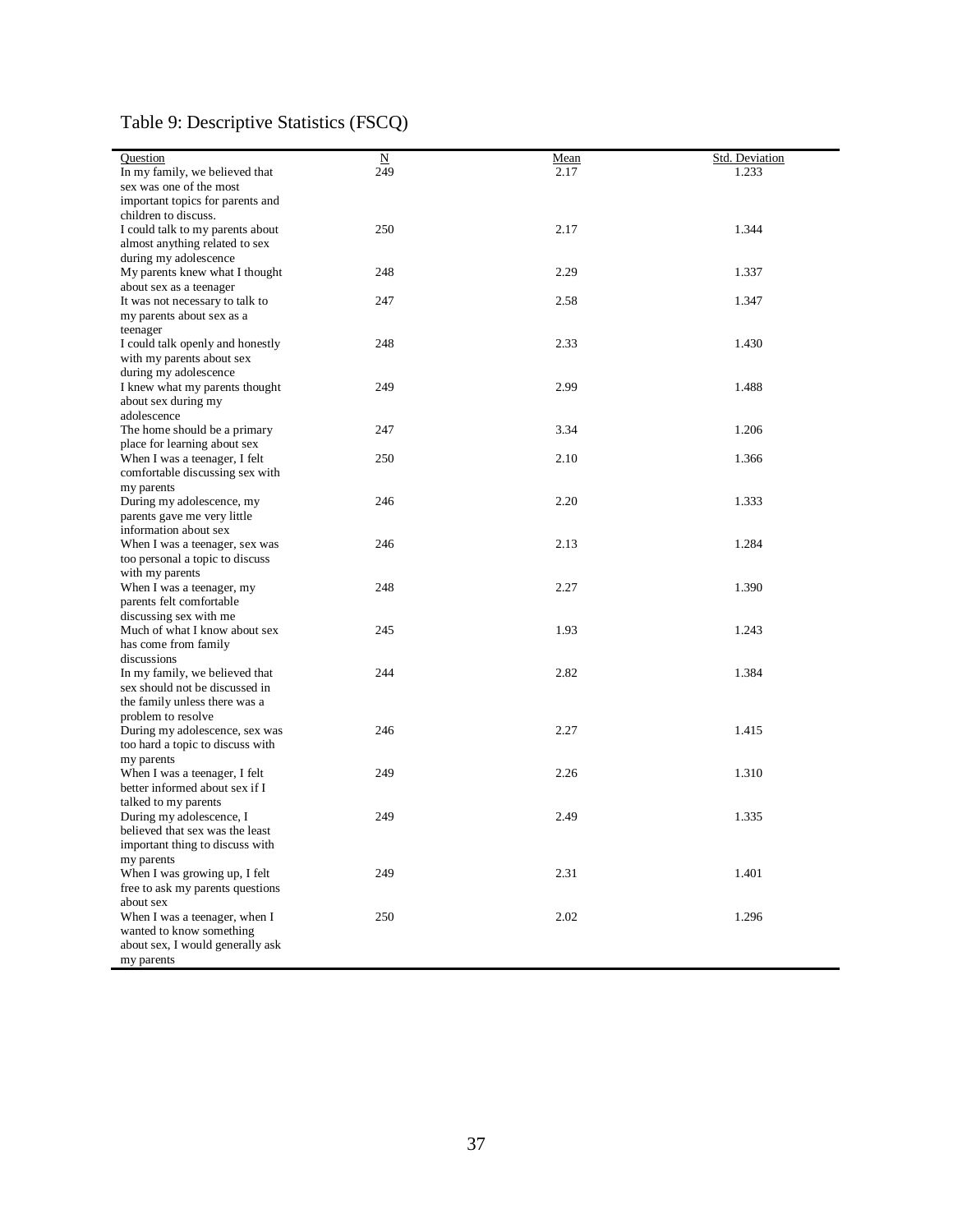| Question                                                                                        | $\underline{\mathbf{N}}$ | <u>Mean</u> | <b>Std. Deviation</b> |
|-------------------------------------------------------------------------------------------------|--------------------------|-------------|-----------------------|
| I do not need to be<br>committed to a<br>person to have sex<br>with him/her                     | 249                      | 2.90        | 1.581                 |
| Casual sex is<br>acceptable                                                                     | 250                      | 3.27        | 1.539                 |
| I would like to have<br>sex with many<br>partners                                               | 248                      | 2.27        | 1.422                 |
| One-nights stands are<br>sometimes very<br>enjoyable                                            | 240                      | 2.88        | 1.532                 |
| It is okay to have<br>ongoing sexual<br>relationships with<br>more than one person<br>at a time | 248                      | 2.53        | 1.470                 |
| Sex as a simple<br>exchange of favors is<br>okay if both people<br>agree to it                  | 249                      | 2.98        | 1.601                 |
| The best sex is no<br>strings attached                                                          | 247                      | 2.24        | 1.312                 |
| Life would have<br>fewer problems if<br>people could have<br>sex more freely                    | 249                      | 3.01        | 1.484                 |
| It is possible to enjoy<br>sex with a person and<br>not like that person<br>very much           | 248                      | 3.02        | 1.523                 |
| It is okay for sex to<br>be just a good<br>physical release                                     | 248                      | 3.85        | 1.320                 |

Table 10: Descriptive Statistics (BSAS Permissiveness Score)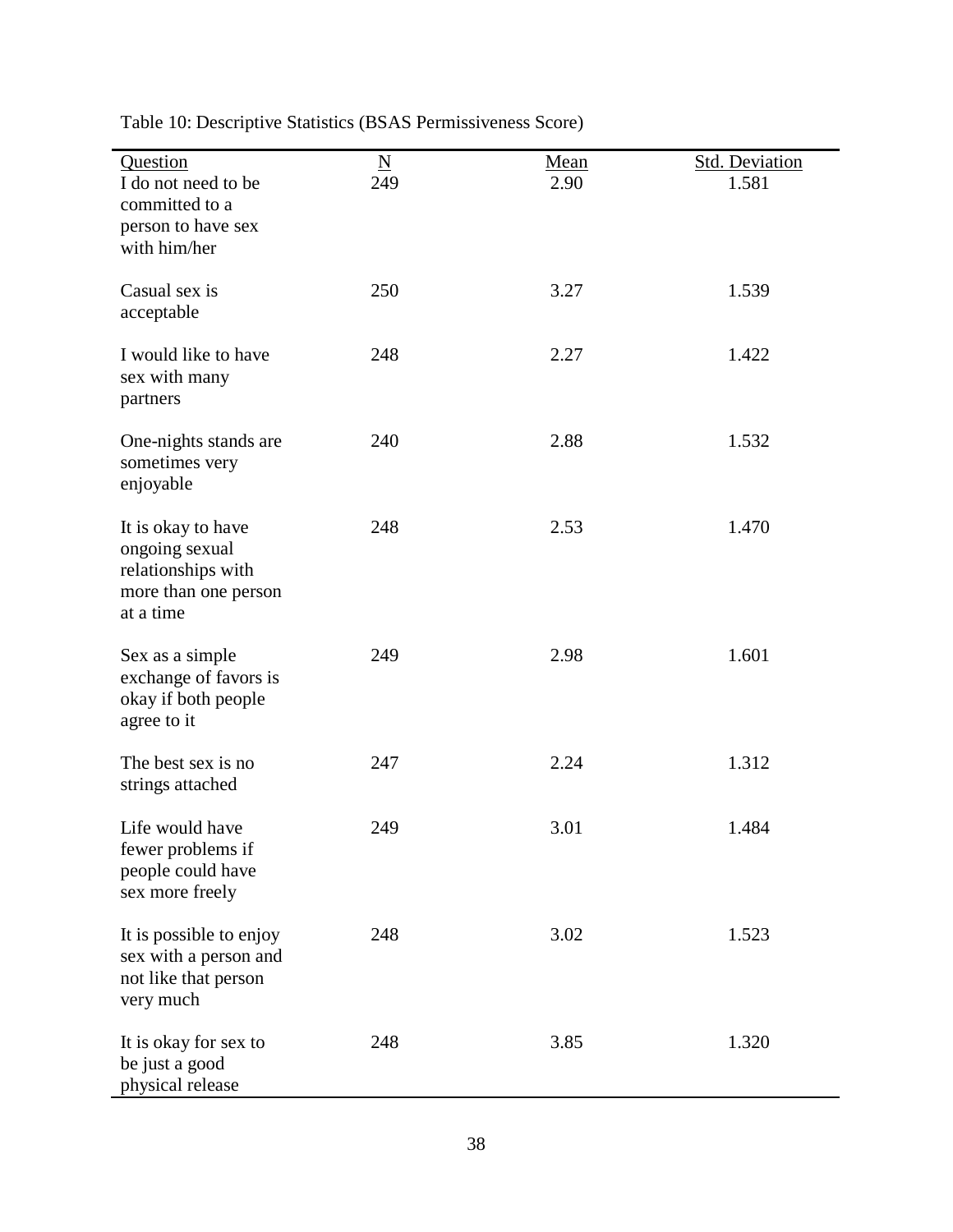| Question<br>Birth control is part<br>of responsible<br>sexuality | $\underline{\rm N}$<br>243 | Mean<br>4.51 | Std. Deviation<br>.938 |
|------------------------------------------------------------------|----------------------------|--------------|------------------------|
| A woman should<br>share responsibility<br>for birth control      | 247                        | 4.48         | .958                   |
| A man should share<br>responsibility for<br>birth control        | 247                        | 4.51         | .932                   |

Table 11: Descriptive Statistics (BSAS Birth Control Scores)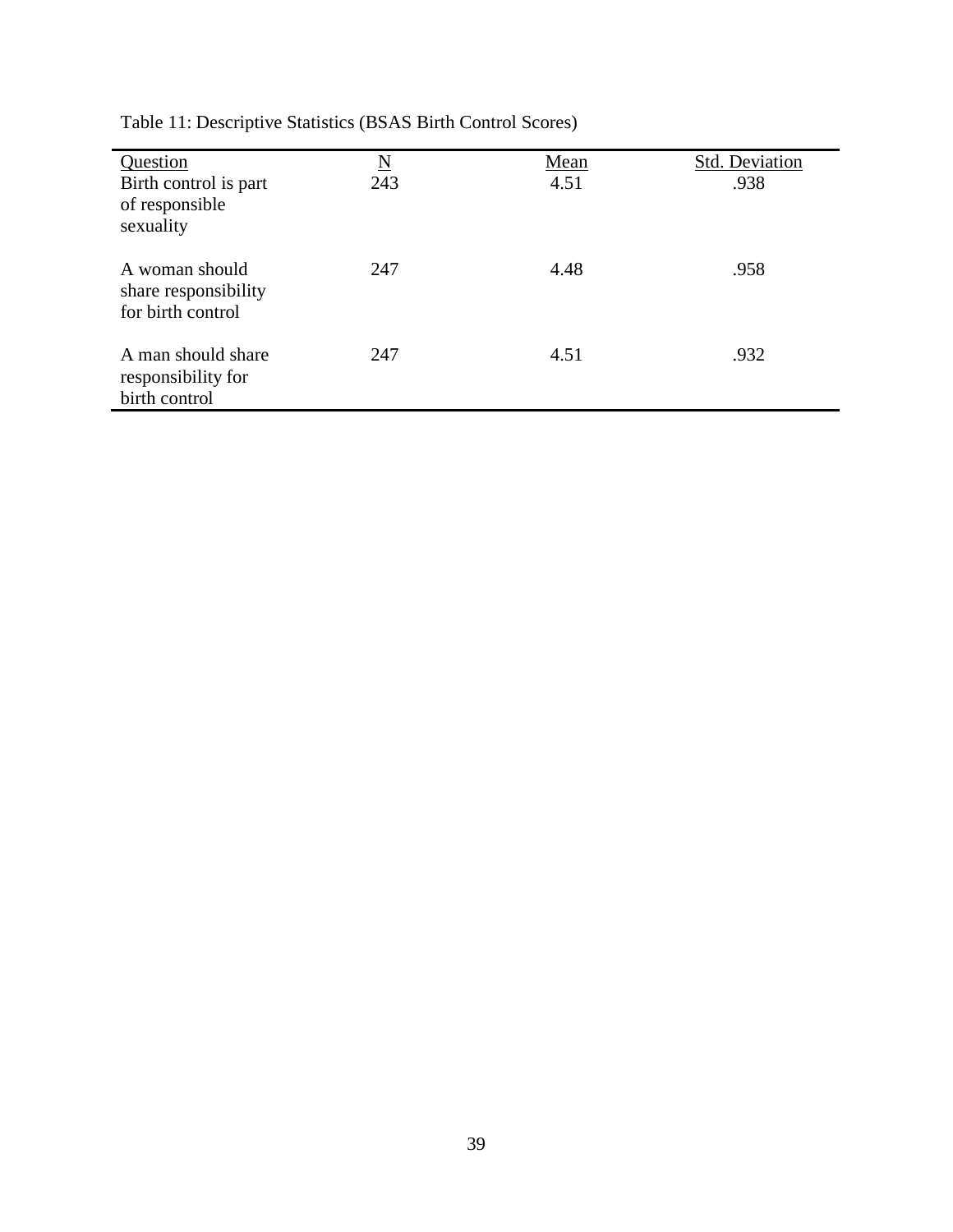| Question                                | $\underline{\rm N}$ | Mean | <b>Std. Deviation</b> |
|-----------------------------------------|---------------------|------|-----------------------|
| At its best, sex seems                  | 250                 | 4.02 | 1.144                 |
| to be the merging of<br>two souls       |                     |      |                       |
| A sexual encounter                      | 246                 | 4.40 | .992                  |
| between two people                      |                     |      |                       |
| deeply in love is the<br>ultimate human |                     |      |                       |
| interaction                             |                     |      |                       |
| Sex is a very                           | 249                 | 4.32 | .930                  |
| important part of life                  |                     |      |                       |
| Sex is usually an                       | 249                 | 3.73 | 1.173                 |
| intensive, almost                       |                     |      |                       |
| overwhelming                            |                     |      |                       |
| experience                              |                     |      |                       |

Table 12: Descriptive Statistics (BSAS Sexual Communion)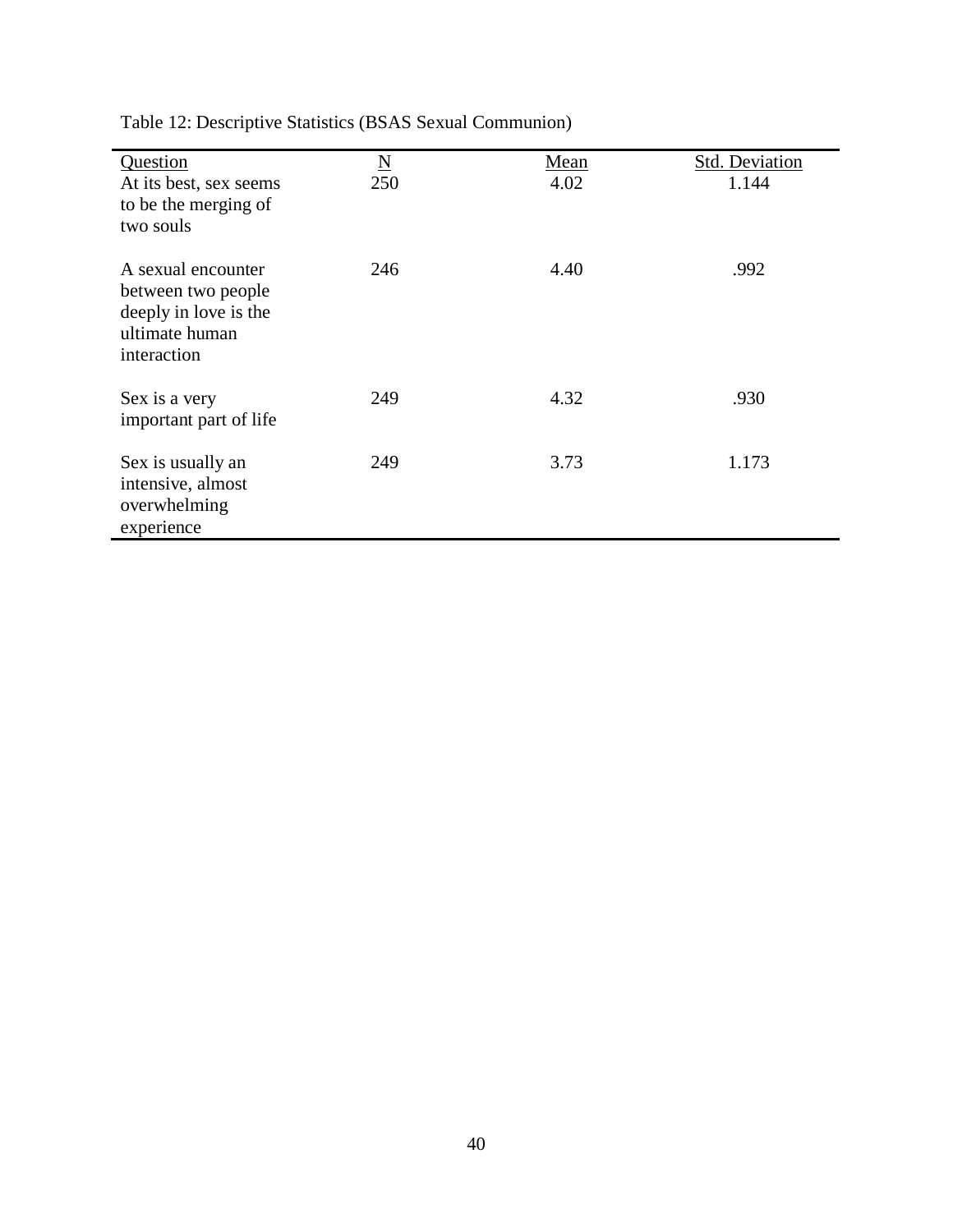| Question<br>Sex is best when you<br>let yourself go and<br>focus on your own<br>pleasure | $\underline{\rm N}$<br>248 | Mean<br>3.64 | Std. Deviation<br>1.133 |
|------------------------------------------------------------------------------------------|----------------------------|--------------|-------------------------|
| Sex is primarily the<br>taking of pleasure<br>from another person                        | 247                        | 2.72         | 1.342                   |
| The main purpose of<br>sex is to enjoy<br>oneself                                        | 249                        | 3.50         | 1.228                   |
| Sex is primarily<br>physical                                                             | 249                        | 3.35         | 1.283                   |
| Sex is primarily a<br>body function, like<br>eating                                      | 250                        | 3.14         | 1.331                   |

Table 13: Descriptive Statistics (BSAS Sexual Instrumentality Score)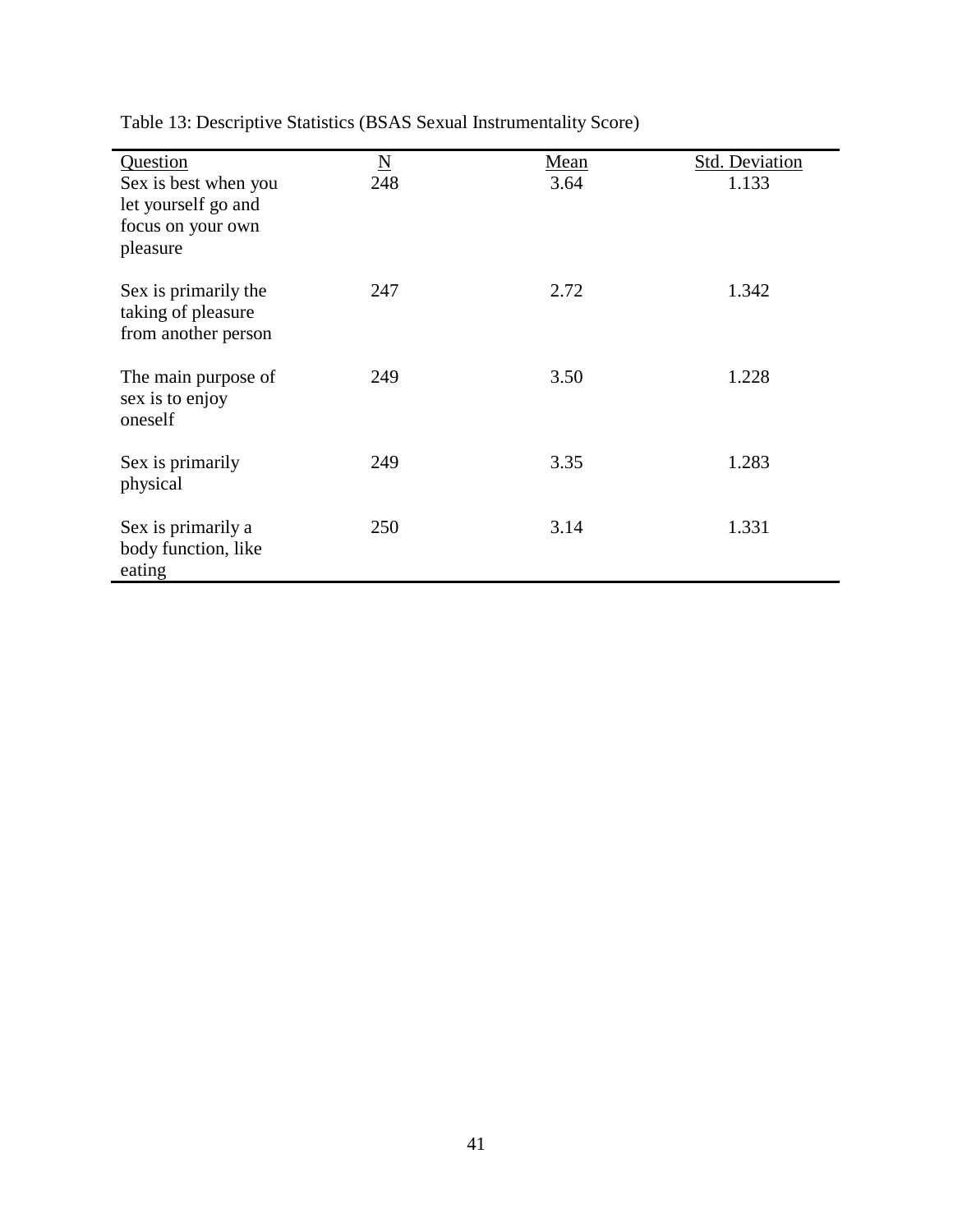| Mean Score | Female | Male | Gender Non- |
|------------|--------|------|-------------|
|            |        |      | Conforming  |
| $1-1.99$   |        | 0    | U           |
| 2-2.99     |        |      |             |
| $3 - 3.99$ |        | 8    |             |
| 4-4.99     | 25     | 30   |             |
| 5-5.99     | 33     | 25   |             |
| 6-6.99     | 64     | 43   |             |
|            |        | 3    |             |

Table 14: Mean Scores of ISS

This table represents the mean total scores for each participant in the study for sexual satisfaction using the *ISS*. Higher scores represent higher levels of satisfaction in their current relationship. Scores between 6-6.99 represent 42.8% of the sample. Scores of 5-5.99 represent 23.6% of participants. 4-4.99 scores represent 22.4% of all participants. Six percent of participants scored between 3-3.99. 2.4% scored between 2-2.99. 2.4% of those sampled scored a perfect 7 as their mean score. One participant scored between 1-1.99. Any missing data was replaced by the group mean; participants had to answer 22 of 25 questions for their data to be included.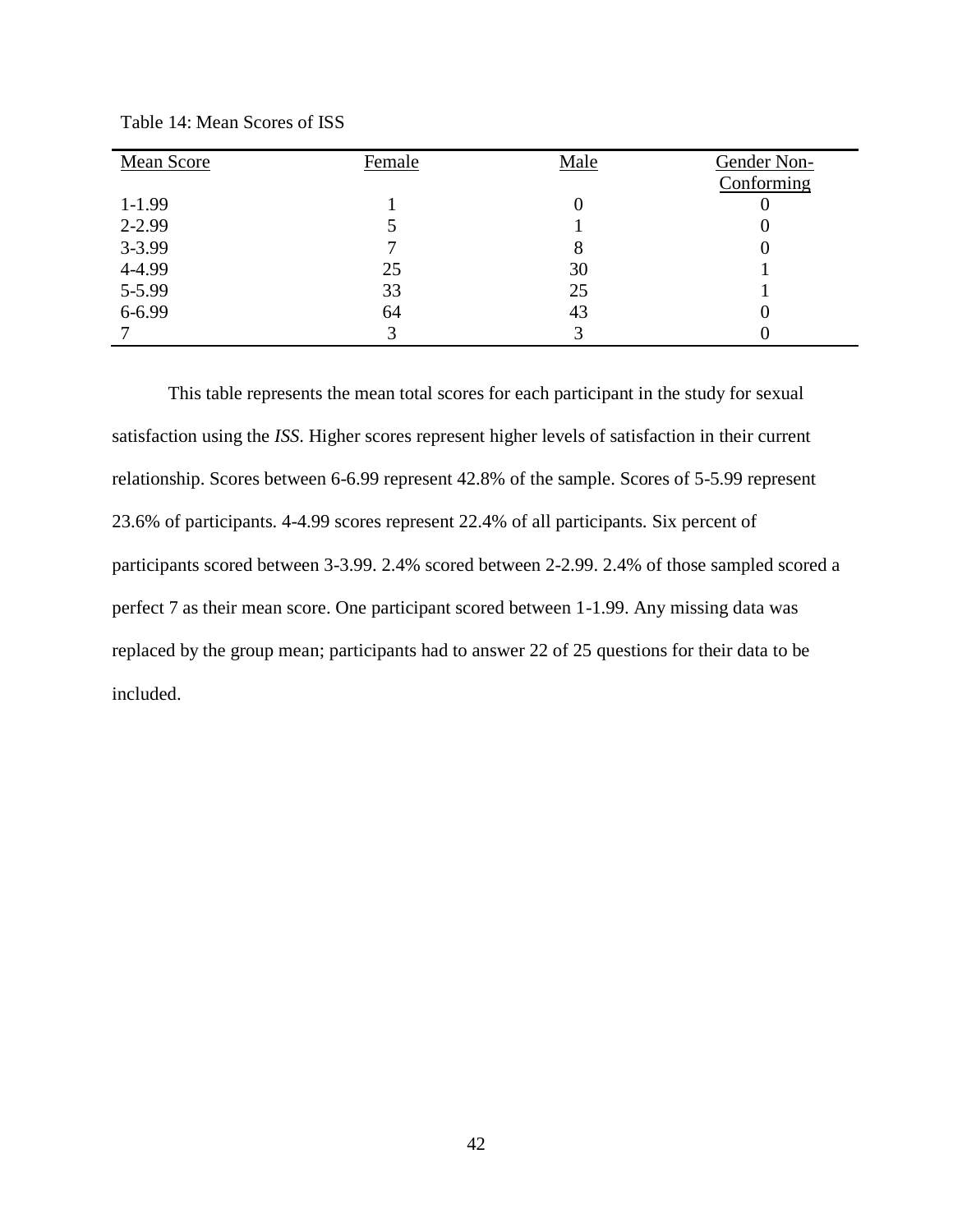| Mean Score | Female | Male | Gender Non-<br>Conforming |
|------------|--------|------|---------------------------|
| $1-1.99$   | 66     | 44   |                           |
| 2-2.99     | 44     | 28   |                           |
| 3-3.99     | 19     | 32   |                           |
| 4-4.99     |        | h    |                           |
|            |        |      |                           |

Table 15: Mean Scores of the FSCQ

This table represents the mean total scores for each participant in the study for family of origin communication about sex using the *FSCQ*. Higher scores represent higher levels of communication about sex during their adolescence. One participant achieved the highest possible mean score of 5. 4-4.99 scores represent 5.6% of all participants. 20.8% of participants scored between 3-3.99. 28.8% scored between 2-2.99. 44.4% of those sampled scored between 1-1.99. Any missing data was replaced by the group mean; participants had to answer 15 of 18 questions for their data to be included.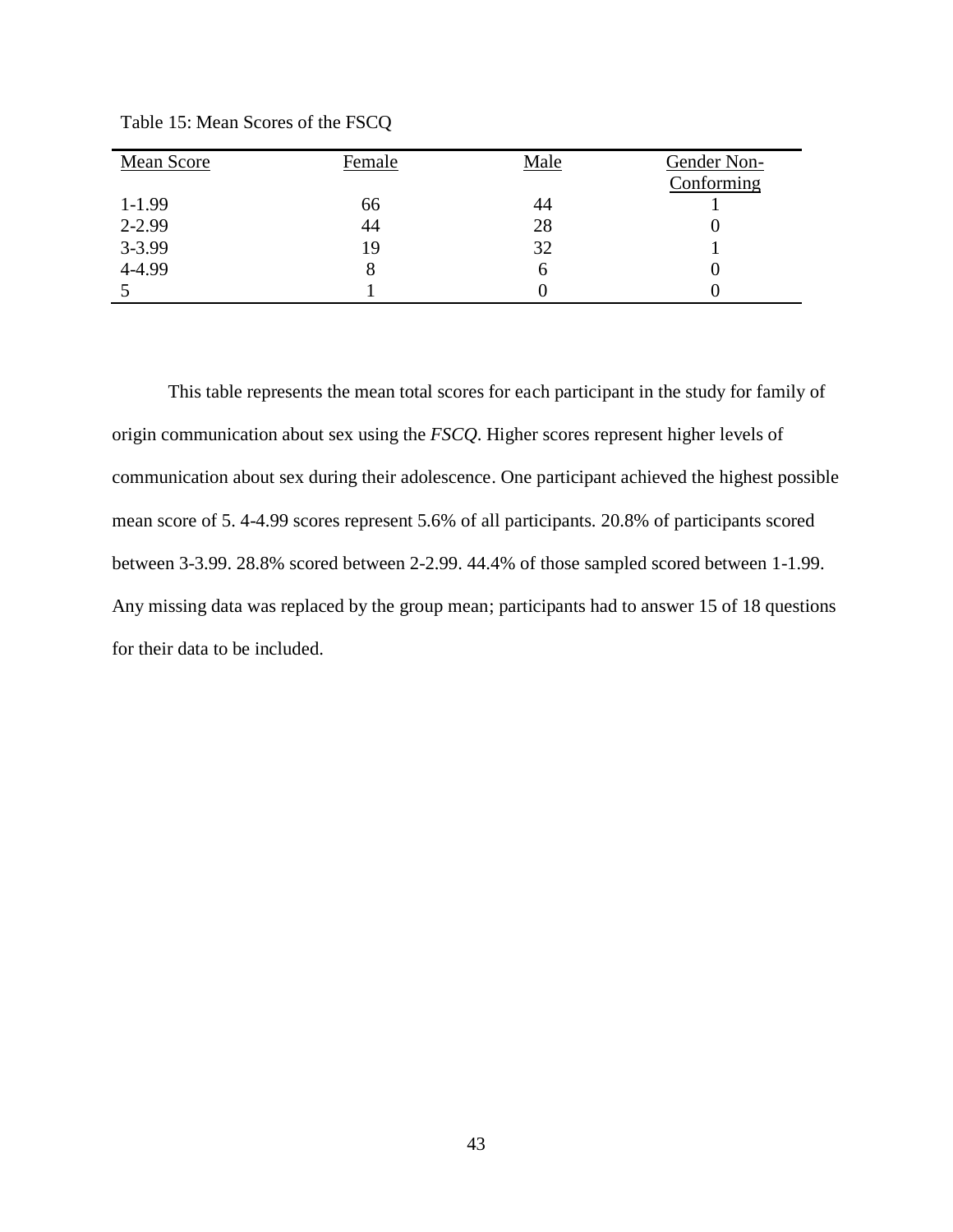| Mean Scores | Female | Male | Gender Non-<br>Conforming |
|-------------|--------|------|---------------------------|
| $1-1.99$    | 51     | 22   |                           |
| 2-2.99      | 41     | 15   |                           |
| 3-3.99      | 37     | 44   |                           |
| 4-4.99      |        | 26   |                           |
|             |        |      |                           |

Table 16: Mean Scores for Sexual Permissiveness (BSAS)

This table represents the mean total scores for each participant in the study for sexual permissiveness using the *BSAS*. Higher scores represent higher levels of permissiveness in their sexual beliefs. The highest possible mean is 5, and the lowest is 1. Scores of 5 represent 1.2% of participants. 4-4.99 scores represent 14.4% of all participants. 32.8% of participants scored between 3-3.99. 22.4% scored between 2-2.99. 29.2% of those sampled scored between 1-1.99. Any missing data was replaced by the group mean score; participants had to answer at least 8 of 10 questions for their data to be included.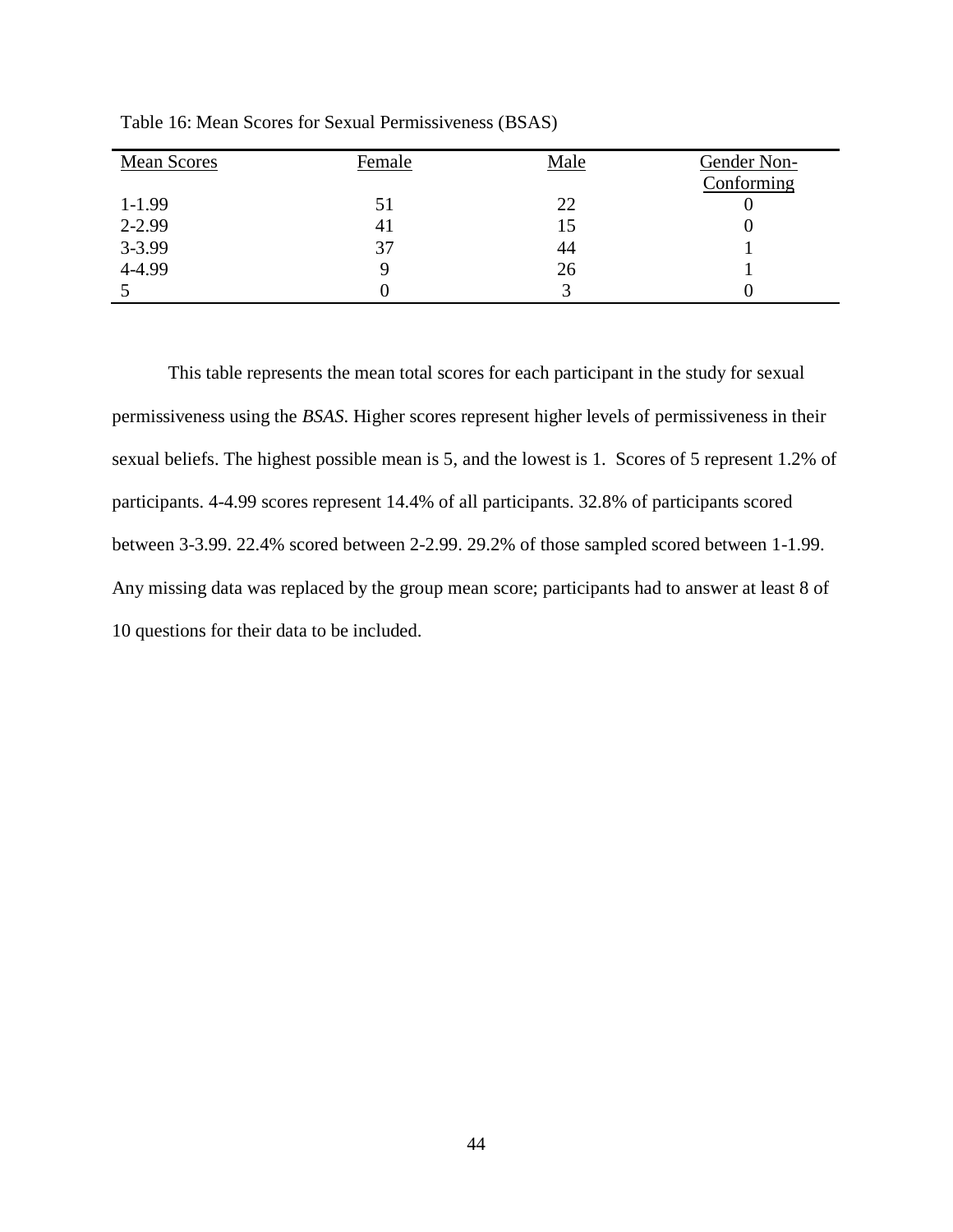| <b>Mean Scores</b> | Female | Male | Gender Non-<br>Conforming |
|--------------------|--------|------|---------------------------|
| $1-1.99$           |        |      |                           |
| 2-2.99             |        |      |                           |
| 3-3.99             | 15     | 23   |                           |
| 4-4.99             | 19     | 27   |                           |
|                    |        | 56   |                           |

Table 17: Mean Scores for Birth Control Attitudes (BSAS)

This table represents the mean total scores for each participant in the study for attitudes about birth control using the BSAS. Higher scores represent more responsible attitudes and beliefs about the use of birth control. The highest possible mean is 5 and the lowest is 1. Scores of 5 represent 62% of participants. 4-4.99 scores represent 18.4% of all participants. 15.2% of participants scored between 3-3.99. 2.4% scored between 2-2.99. Two percent of those sampled scored between 1-1.99. Any missing data was replaced by the group mean score; participants had to answer at least 2 of 3 questions for their data to be included.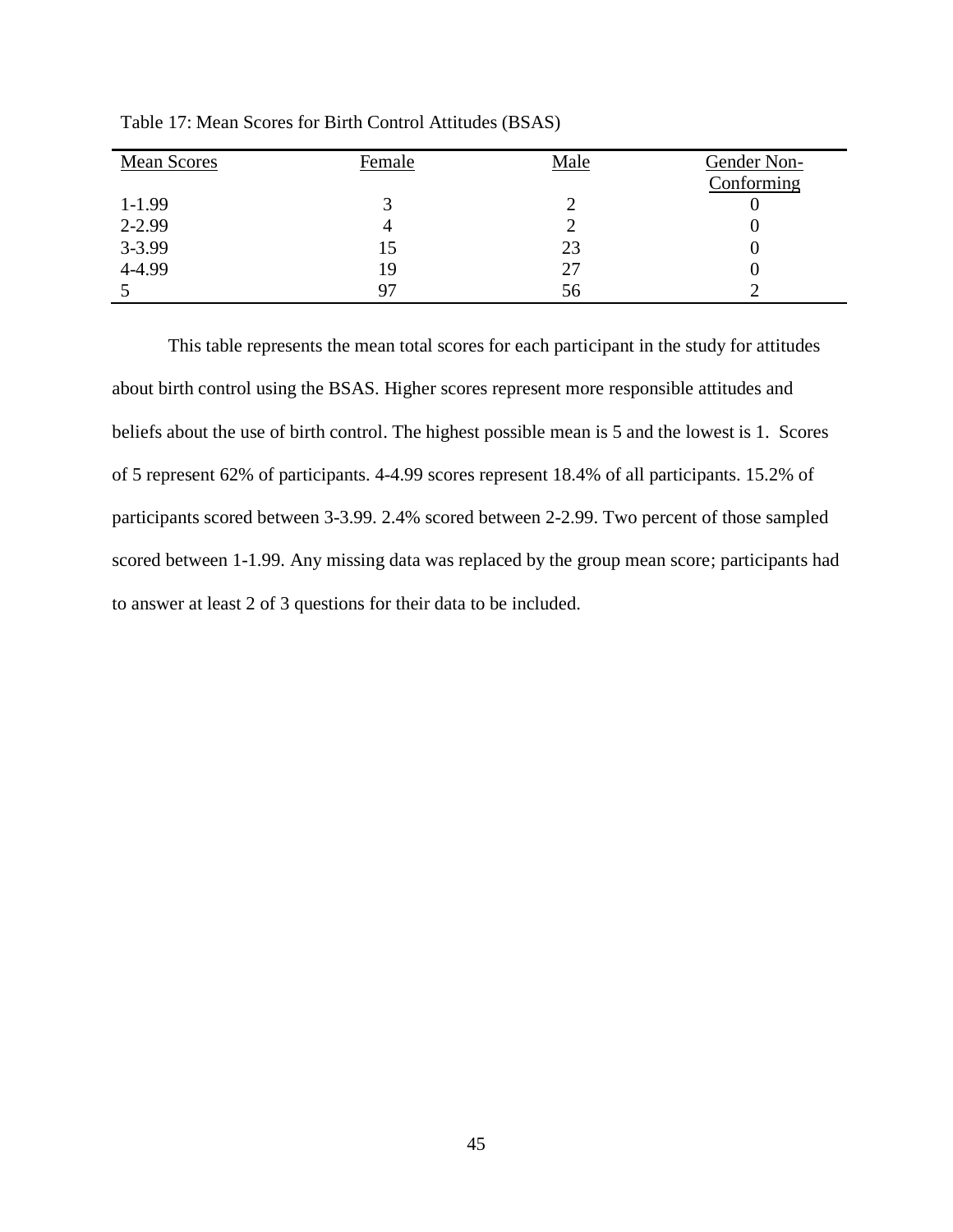| Mean Scores | Female | Male | Gender Non- |
|-------------|--------|------|-------------|
|             |        |      | Conforming  |
| $1-1.99$    |        |      |             |
| 2-2.99      | 10     |      |             |
| 3-3.99      | 31     | 31   |             |
| 4-4.99      | 73     | 49   |             |
|             | 22     | 25   |             |

Table 18: Mean Group Scores for Sexual Communion (BSAS)

This table represents the mean total scores for each participant in the study for attitudes about sexual communion as a purpose of sex using the *BSAS*. Higher scores represent higher levels of belief about the importance of connectedness through sexual experiences. The highest possible mean is 5 and the lowest is 1. Scores of 5 represent 18.8% of participants. 4-4.99 scores represent 48.4% of all participants. 25.2% of participants scored between 3-3.99. Six percent scored between 2-2.99. 1.2% of those sampled scored between 1-1.99. Any missing data was replaced by the group mean score; participants had to answer at least 3 of 4 questions for their data to be included.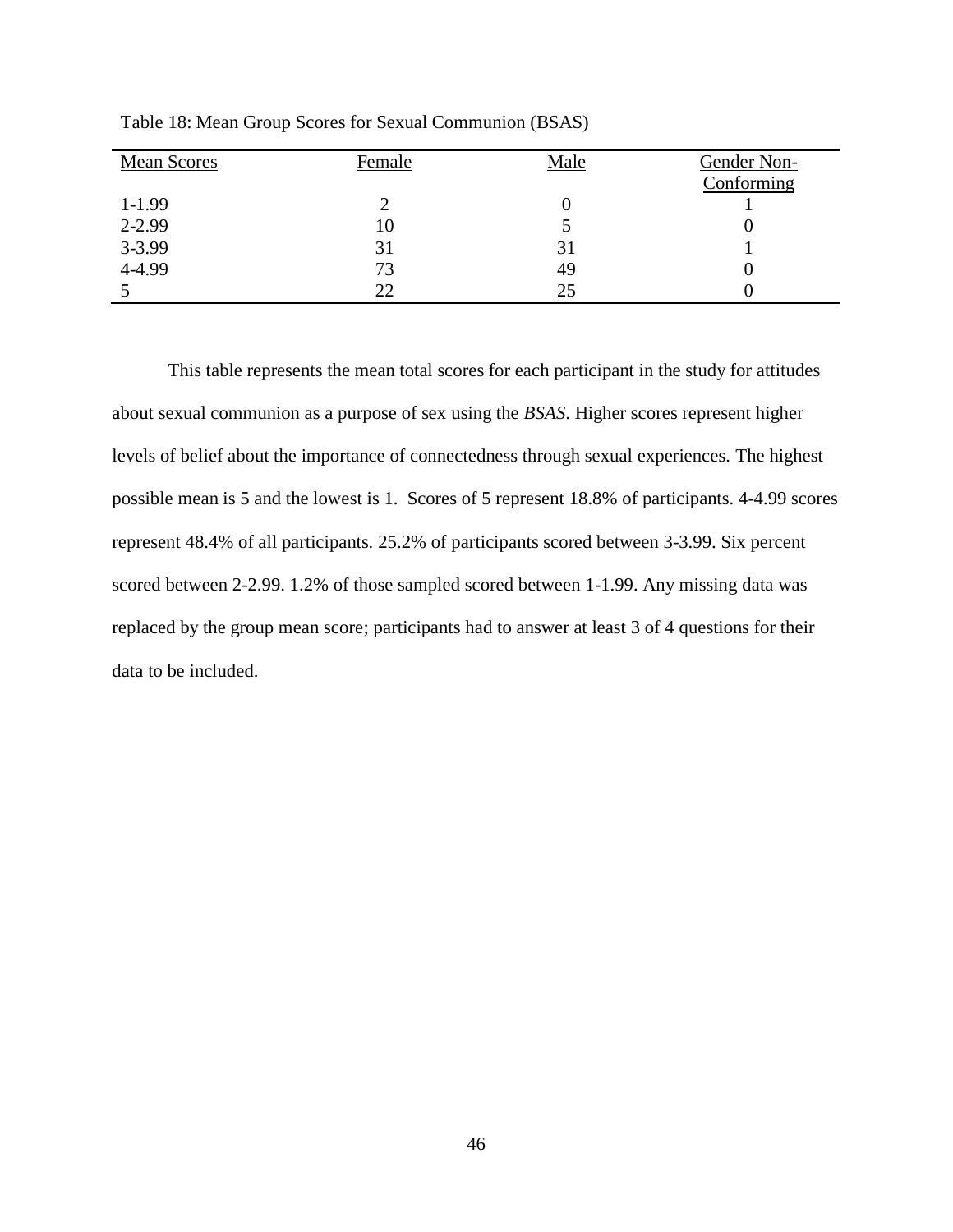| Mean Scores | Female | Male | Gender Non-<br>Conforming |
|-------------|--------|------|---------------------------|
| $1-1.99$    |        | 11   |                           |
| 2-2.99      | 37     | 26   |                           |
| 3-3.99      | 59     | 36   |                           |
| 4-4.99      | 30     | 32   |                           |
|             |        |      |                           |

Table 19: Mean Scores for Sexual Instrumentality (BSAS)

This table represents the mean total scores for each participant in the study for attitudes about sexual instrumentality as a purpose of sex using the BSAS. Higher scores represent higher levels of belief about the importance of the physical aspects of sexual intercourse. The highest possible mean is 5 and the lowest is 1. Scores of 5 represent 3.6% of participants. 4-4.99 scores represent 24.8% of all participants. Thirty-eight percent of participants scored between 3-3.99. Twenty-six percent scored between 2-2.99. 17.6% of those sampled scored between 1-1.99. Any missing data was replaced by the group mean score; participants had to answer at least 4 of 5 questions for their data to be included.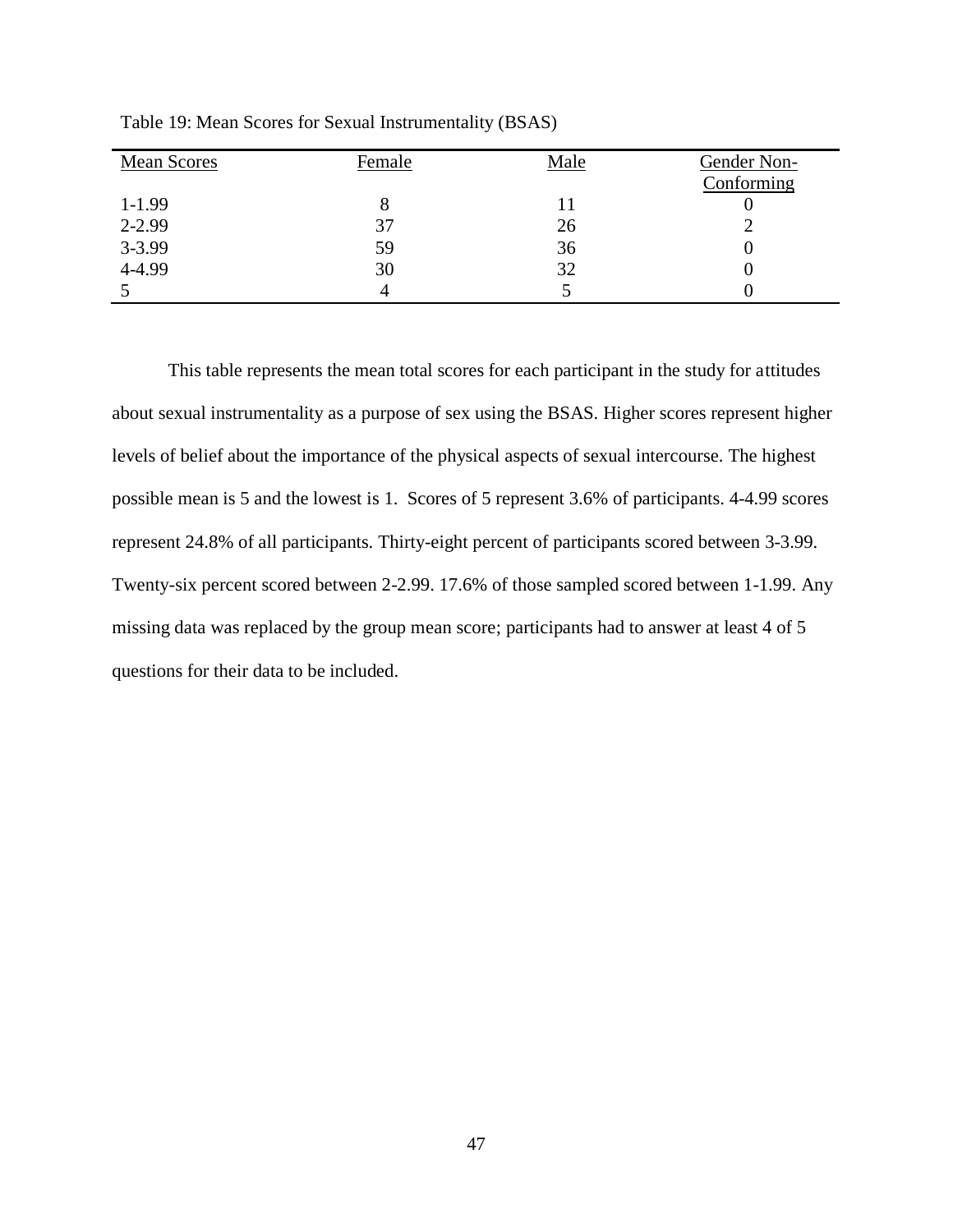### **Research Question**

*Can demographic factors such as race, age, relationship length, income level, religiosity, religion, gender, sexual orientation, and family sexual communication predict sexual attitudes and sexual satisfaction later in life?*

To test each hypothesis, I attempted to run an enter-method multiple regression for each dependent variable; however, the variables of sexual permissiveness and birth control attitudes could not be assumed to be normally distributed, which is a requirement for this method of analysis. I used a Kendall's tau correlation as a non-parametric substitute for the regression model as recommended by Sen (1968). Table 20 below expounds on this information to clarify which test was used for each hypothesis as well as a listing of kurtosis, standard error of kurtosis, and Fisher's coefficient to explain the logic behind each decision.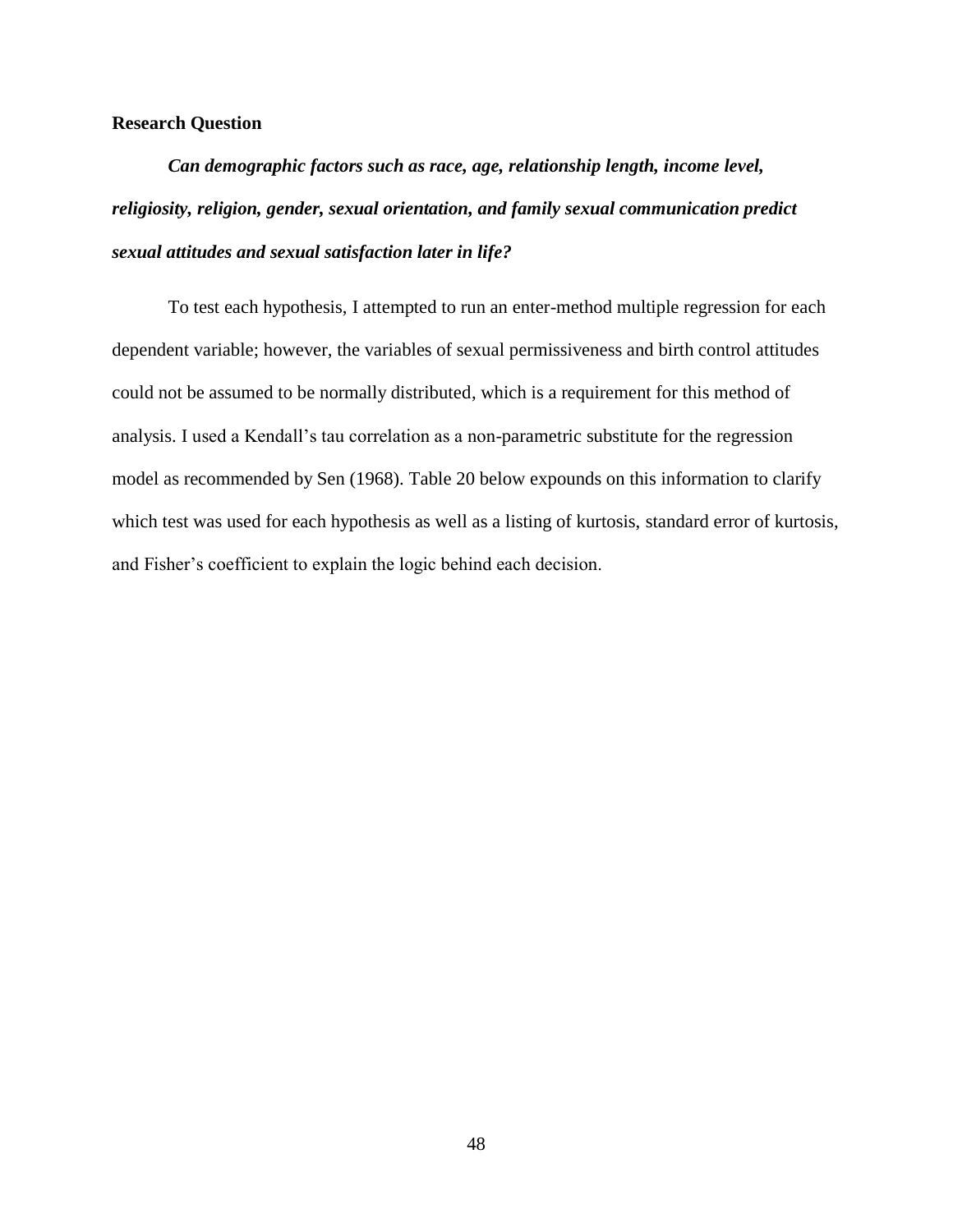| Variable             | Kurtosis  | Std Error of | Fisher's    | <b>Test Used</b> |
|----------------------|-----------|--------------|-------------|------------------|
|                      |           | Kurtosis     | Coefficient |                  |
| Sexual               | $-154$    | .307         | $-.501$     | Regression       |
| Satisfaction         |           |              |             |                  |
| Sexual               | .467      | .307         | 1.62        | Regression       |
| Instrumentality      |           |              |             |                  |
| Sexual               | $-.500$   | .307         | $-1.52$     | Regression       |
| Communion            |           |              |             |                  |
| <b>Birth Control</b> | 2.620     | .307         | 8.53        | Kendall's Tau    |
|                      |           |              |             |                  |
| Sexual               | $-.1.115$ | .307         | $-3.63$     | Kendall's Tau    |
| Permissiveness       |           |              |             |                  |

Table 20: Kurtosis and Fisher's Coefficient for Dependent Variables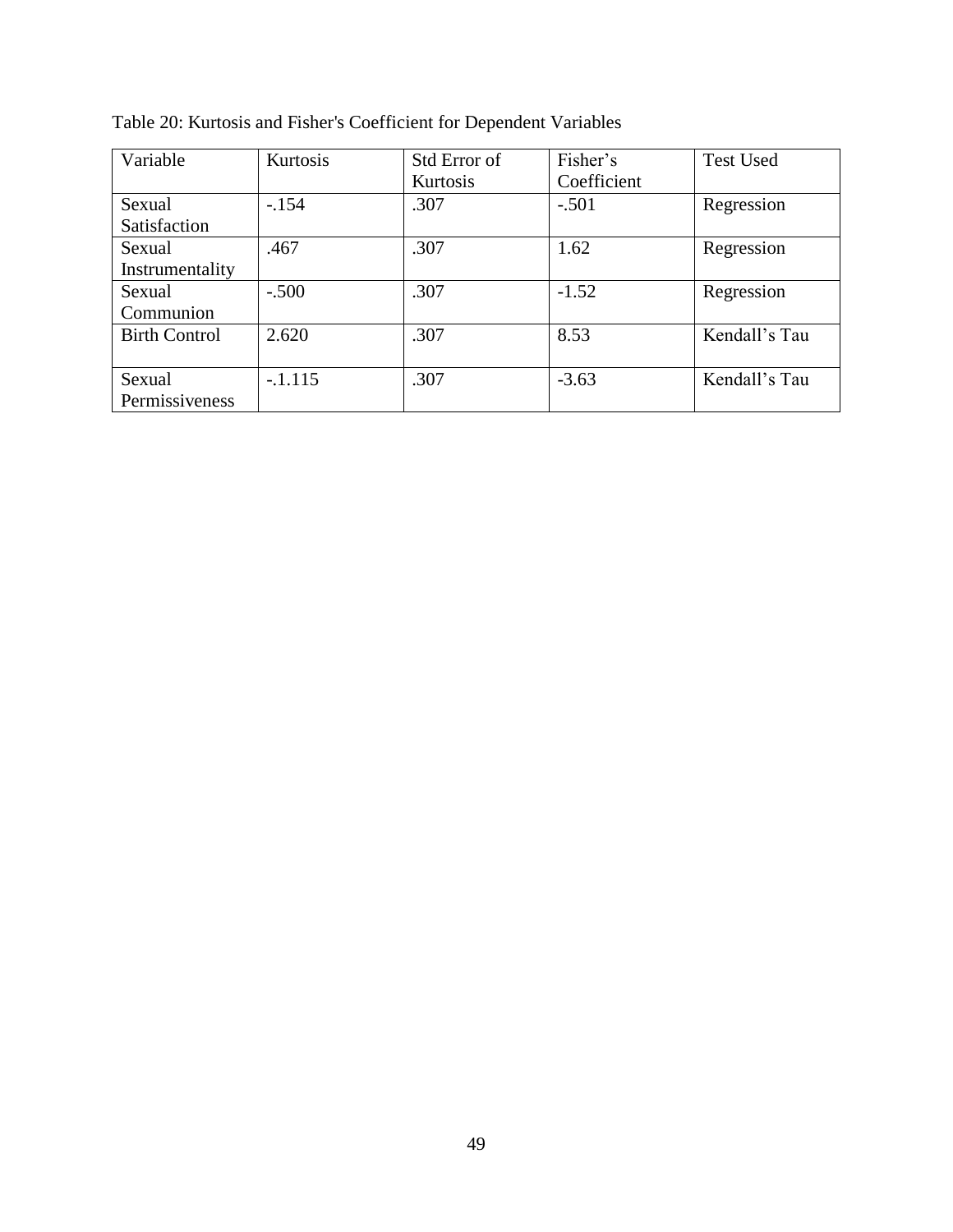#### **Sexual Satisfaction**

*Hypothesis 1: Race, age, income level, religiosity, religion, years together with current partner, gender, sexual orientation and family sexual communication as measured by the FSCQ, will significantly predict the variance in sexual satisfaction, as measured by the Index of Sexual Satisfaction (Hudson, 1993).*

To determine the amount of variance predicted in Sexual Satisfaction scores from the *ISS*  by race, age, relationship length, income level, religiosity, gender, sexual orientation, and family communication about sex based off of *FSCQ* scores, I ran an enter-method linear multiple regression after verifying that kurtosis fell between -1.96 and 1.96. The assumptions of linearity, independence of errors, homoscedasticity, unusual points, and normality of residuals were met. I received an R=.138 and R squared adjusted value= -.019, which would indicate very little significance in explaining the variance in sexual satisfaction. The independent variables of race, age, relationship length, income level, religiosity, gender, sexual orientation, and family communication about sex were not statistically significant predictors of the variance in sexual satisfaction  $(F (9, 240) = .477 \text{ p} = .890)$ . These results would seem to indicate that the difference in the variance in sexual satisfaction scores from the *ISS* cannot be explained based on the independent variables of race, age, relationship length, income level, religiosity, gender, sexual orientation, and family communication about sex based off of *FSCQ* scores.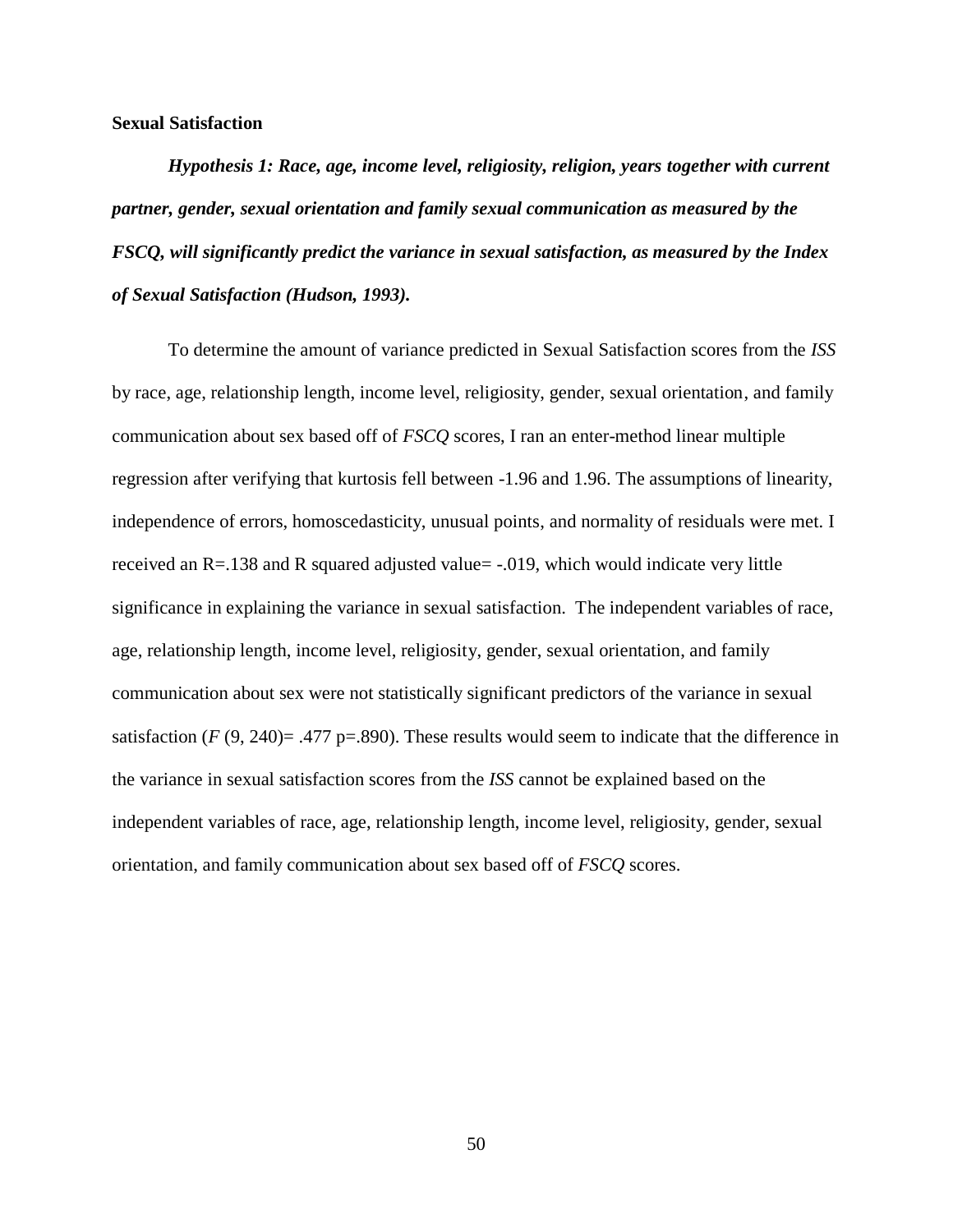|                           | Table 21: Regression Coefficients for Sexual Satisfaction |              |      |
|---------------------------|-----------------------------------------------------------|--------------|------|
| Model                     | B (Unstandardized)                                        | $\mathbf{t}$ | Sig. |
| Constant                  | 142.062                                                   | 12.110       | .000 |
| Years Together            | $-.204$                                                   | $-.688$      | .492 |
| Age                       | .123                                                      | .568         | .570 |
| Gender                    | $-.3.760$                                                 | $-1.052$     | .294 |
| <b>Sexual Orientation</b> | $-1.651$                                                  | $-.611$      | .542 |
| Race                      | .021                                                      | $-.012$      | .990 |
| Religion                  | $-.820$                                                   | $-.747$      | .456 |
| Religiosity               | $-1.021$                                                  | $-0.978$     | .329 |
| Income Level              | $-.730$                                                   | $-.628$      | .530 |
| Family Comm.              | $-.1.370$                                                 | $-.664$      | .508 |

As previously stated, I could not predict the variance in sexual satisfaction based on these independent variables which would indicate that there are other variables responsible for predicting sexual satisfaction scores for this sample.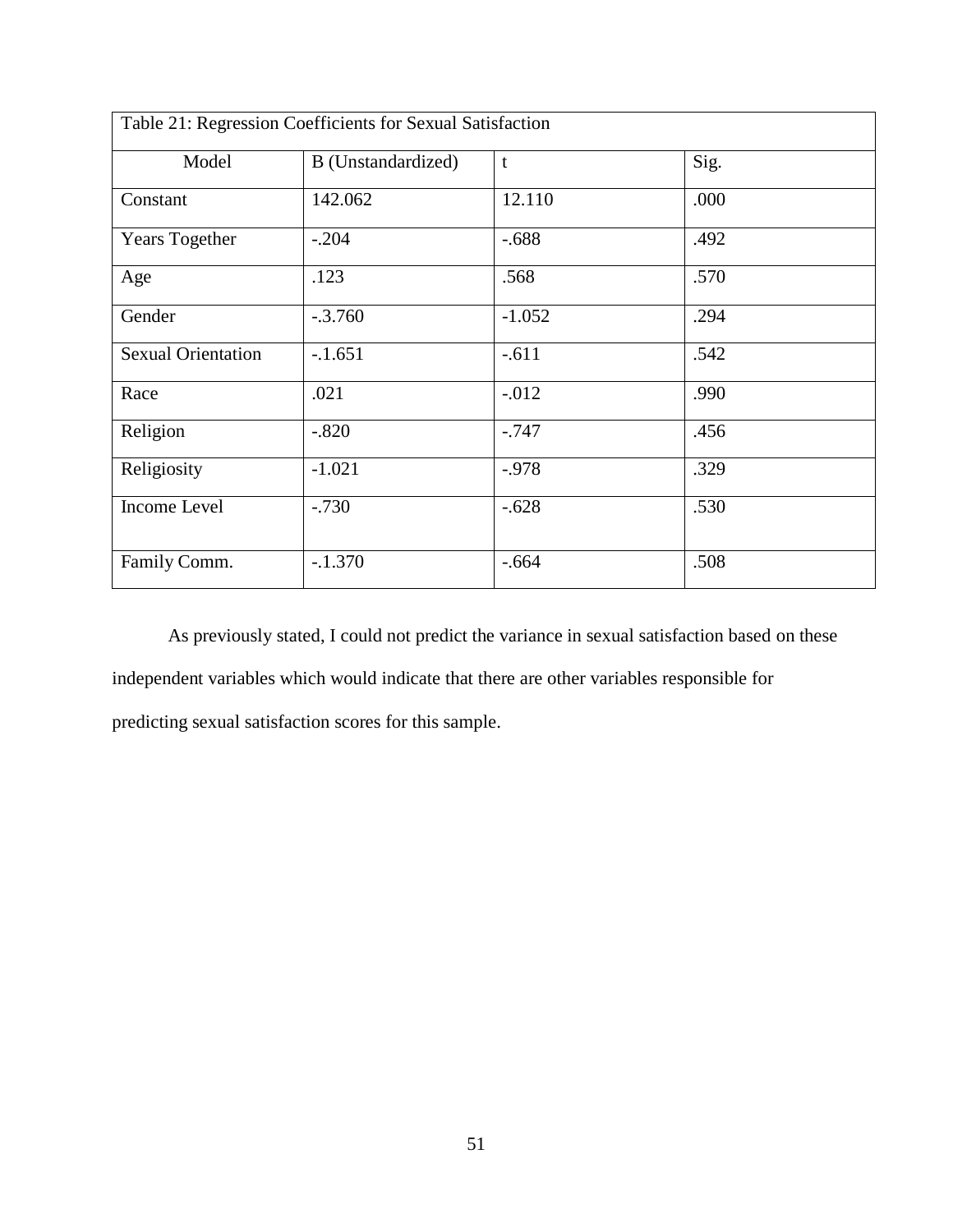#### **Instrumentality Results**

*Hypothesis 2: Race, age, income level, religiosity, religion, years together with current partner, gender, sexual orientation and family sexual communication, as measured by the Family Sex Communication Quotient (FSCQ, Warren & Neer, 1986), will significantly predict the variance in differences toward sexual instrumentality or in other words, "biological, utilitarian sexuality" (Hendrick, Hendrick & Reich, 2010) as described and measured by the Brief Sexual Attitudes Scale (BSAS, Hendrick & Hendrick, 2006).* 

To determine the amount of variance predicted in Sexual Instrumentality scores from the *BSAS* by race, age, relationship length, income level, religiosity, gender, sexual orientation, and family communication about sex based off of *FSCQ* scores, I ran an enter-method linear multiple regression after verifying that kurtosis fell between -1.96 and 1.96. The assumptions of linearity, independence of errors, homoscedasticity, unusual points, and normality of residuals were met. I received an R=.185 and R squared adjusted value=-.002, which would indicate very little capability in explaining the variance in sexual instrumentality. The independent variables of race, age, relationship length, income level, religiosity, gender, sexual orientation, and family communication about sex were not statistically significant predictors of the variance in Sexual Instrumentality  $(F (9, 240) = .490 \text{ p} = .45)$ . These results seem to indicate that the difference in the variance in sexual instrumentality scores from the *BSAS* cannot be explained by the independent variables of race, age, relationship length, income level, religiosity, gender, sexual orientation, and family communication about sex based on FSCQ scores.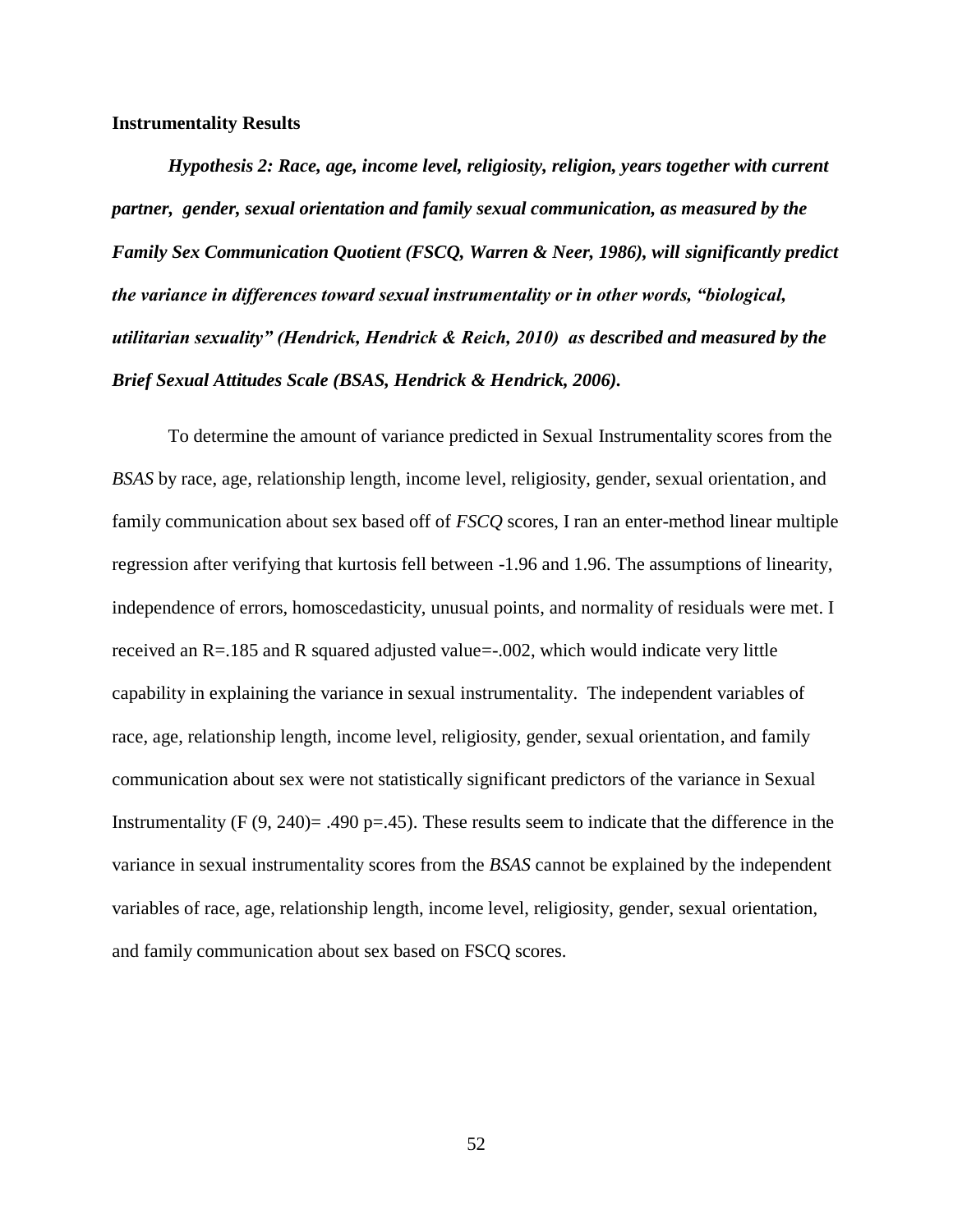|                           | Table 22: Regression Coefficients for Instrumentality |          |      |  |
|---------------------------|-------------------------------------------------------|----------|------|--|
| Model                     | B (Unstandardized)                                    | t        | Sig. |  |
| Constant                  | 2.598                                                 | 6.765    | .000 |  |
| Years Together            | $-0.018$                                              | $-1.888$ | .060 |  |
| Age                       | .004                                                  | .627     | .531 |  |
| Gender                    | .072                                                  | $-.615$  | .539 |  |
| <b>Sexual Orientation</b> | $-.047$                                               | $-.537$  | .592 |  |
| Race                      | .049                                                  | $-.884$  | .378 |  |
| Religion                  | .052                                                  | 1.437    | .152 |  |
| Religiosity               | .055                                                  | 1.599    | .111 |  |
| Income Level              | .031                                                  | .828     | .409 |  |
| Family Comm.              | .065                                                  | .961     | .337 |  |

As stated previously, I could not predict the variance in sexual instrumentality based on the independent variables presented. However, the duration of the relationship between partners is trending toward a significant prediction level  $(p=.060)$  which could serve as an interesting starting point in future research on sexual instrumentality. It would seem that couples with newer relationships would be more likely to value the physical experience of sex than those in longer relationships.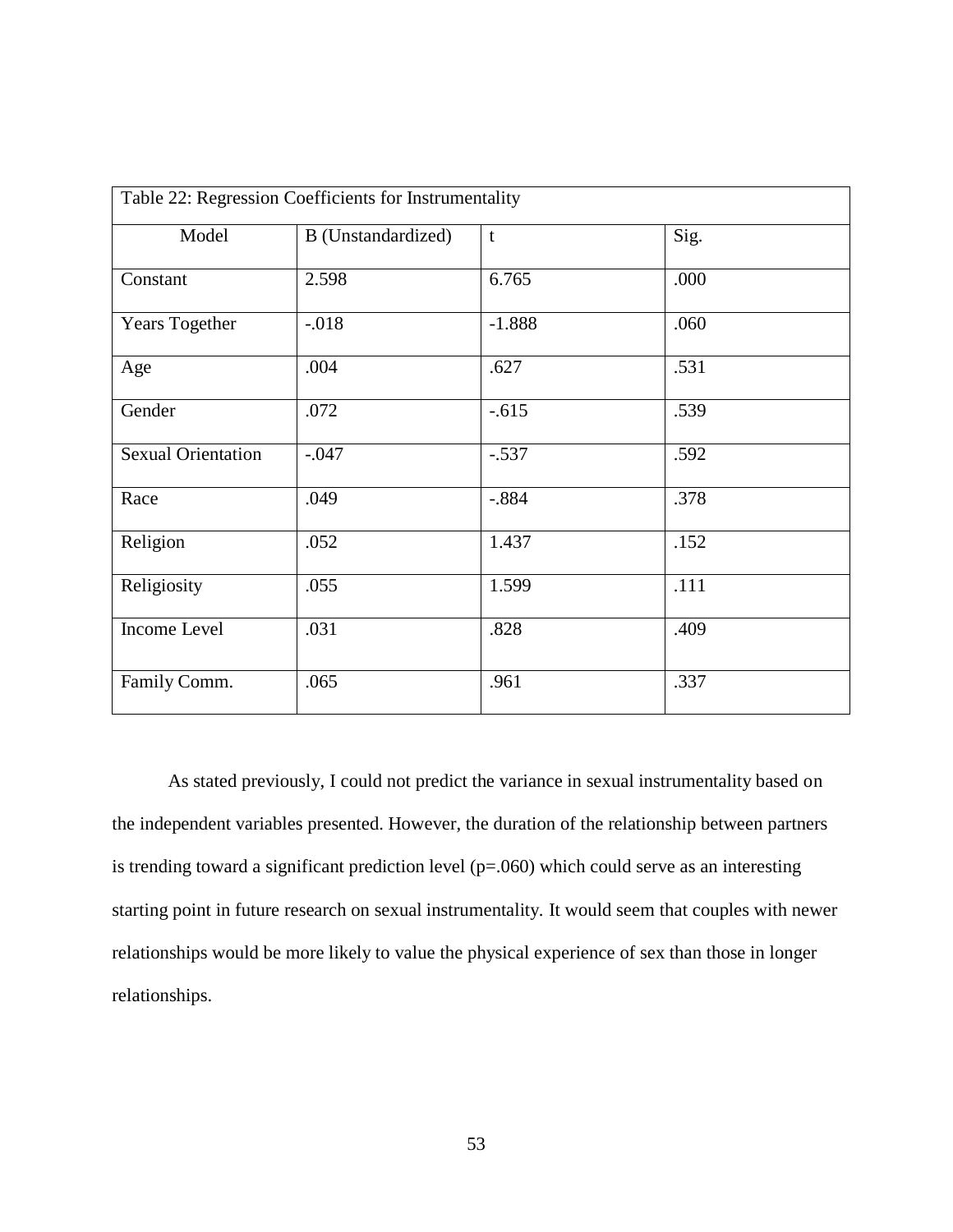#### **Sexual Communion Results**

*Hypothesis 3: Race, age, income level, religiosity, religion, years together with current partner, gender, sexual orientation and family sexual communication, as measured by the Family Sex Communication Quotient (FSCQ, Warren & Neer, 1986), will significantly predict the variance in differences toward sexual communion or in other words, "idealistic sexuality" (Hendrick, Hendrick & Reich, 2010) as described and measured by the Brief Sexual Attitudes Scale (BSAS, Hendrick & Hendrick, 2006).*

To determine the amount of variance predicted in Sexual Communion scores in the *BSAS* by race, age, relationship length, income level, religiosity, gender, sexual orientation, and family communication about sex based off of *FSCQ* scores, I ran an enter-method linear multiple regression after verifying kurtosis. The assumptions of linearity, independence of errors, homoscedasticity, unusual points, and normality of residuals were met. I received an R=.289 and R squared adjusted value=.055 that would indicate a moderate level of predictive power for a small effect size of explanation of the variance with the current data only accounting for 5.5% of the variance in scores. However, the independent variables of race, age, relationship length, income level, religiosity, gender, sexual orientation, and family communication about sex based on FSCQ scores statistically significantly predict the variance in Sexual Communion (*F*(9,  $239$ )= $2.083$ , p $< .05$ ).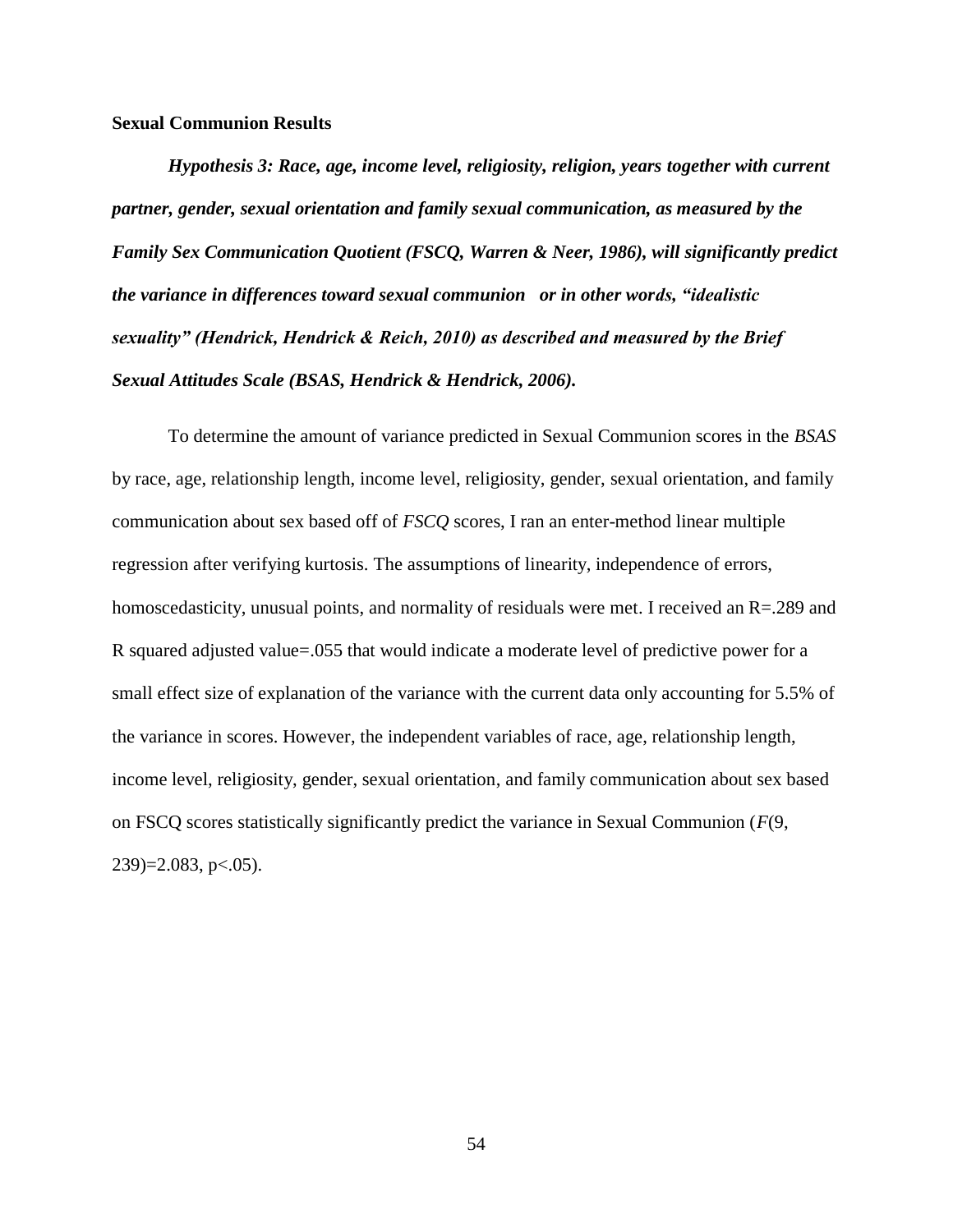| Table 23: Regression Coefficients for Sexual Communion |                    |              |      |  |
|--------------------------------------------------------|--------------------|--------------|------|--|
| Model                                                  | B (Unstandardized) | $\mathbf{t}$ | Sig. |  |
| Constant                                               | 4.339              | 13.521       | .000 |  |
| Years Together                                         | $-.002$            | $-.275$      | .783 |  |
| Age                                                    | .005               | .921         | .358 |  |
| Gender                                                 | $-.017$            | $-.171$      | .864 |  |
| <b>Sexual Orientation</b>                              | $-.181$            | $-2.447$     | .015 |  |
| Race                                                   | $-.057$            | $-1.225$     | .222 |  |
| Religion                                               | .057               | 1.895        | .059 |  |
| Religiosity                                            | $-.049$            | $-1.723$     | .086 |  |
| Income Level                                           | $-.017$            | $-.528$      | .598 |  |
| Family Comm.                                           | $-.025$            | $-.444$      | .658 |  |

Of the variables presented in this study, only sexual orientation can significantly explain the variance in sexual communion  $(p=0.015)$  although religion and religiosity are trending toward significance ( $p=0.059$ , .086). The data would seem to indicate that those who identify as heterosexual, attend church more often, and identify as religious seem to value sex as an idealized experience. Due to the low effect size and lack of correlational data within the independent variables as currently stated, it would be reasonable to assume that there are other factors in the variance of sexual communion that the data is currently missing or is not accounting for at this moment. However, examining the effect of sexual orientation, religion, and religiosity in sexual communion in the future could help validate and explain the difference in sexual communion as a whole.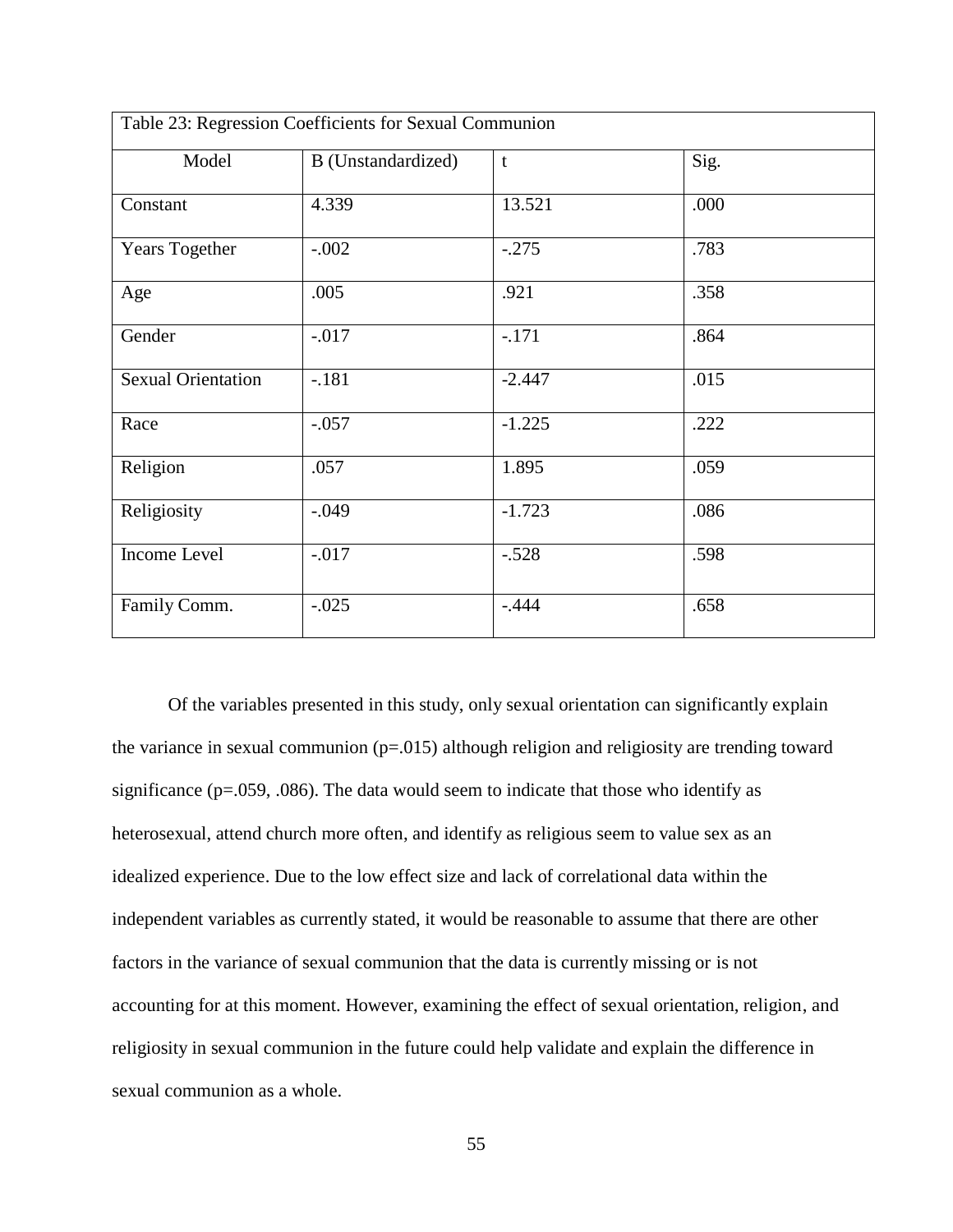#### **Birth Control Results**

*Hypothesis 4: Race, age, income level, religiosity, religion, years together with current partner, gender, sexual orientation and family sexual communication, as measured by the Family Sex Communication Quotient (FSCQ, Warren & Neer, 1986), will significantly predict the variance in differences toward birth control attitudes or in other words, "responsible, tolerant sexuality" (Hendrick, Hendrick & Reich, 2010) as described and measured by the Brief Sexual Attitudes Scale (BSAS, Hendrick & Hendrick, 2006).*

I attempted to use an enter-method regression model to predict the variance in birth control scores; however, it was determined that the results were not normally distributed as the Fisher's Coefficient was above 1.96. I used a Kendall's Tau correlation to determine a nonparametric estimate of the regression coefficient as discussed by Sen (1968). These scores were used to determine significant correlations between the dependent variable of Birth Control Scores based off the criteria determined in the *BSAS* and the independent variables of age, years together with current partner, gender, sexual orientation, race, income level, religion, religiosity, and family sex communication based off the *FSCQ* sum total. The results are displayed in table 24 below.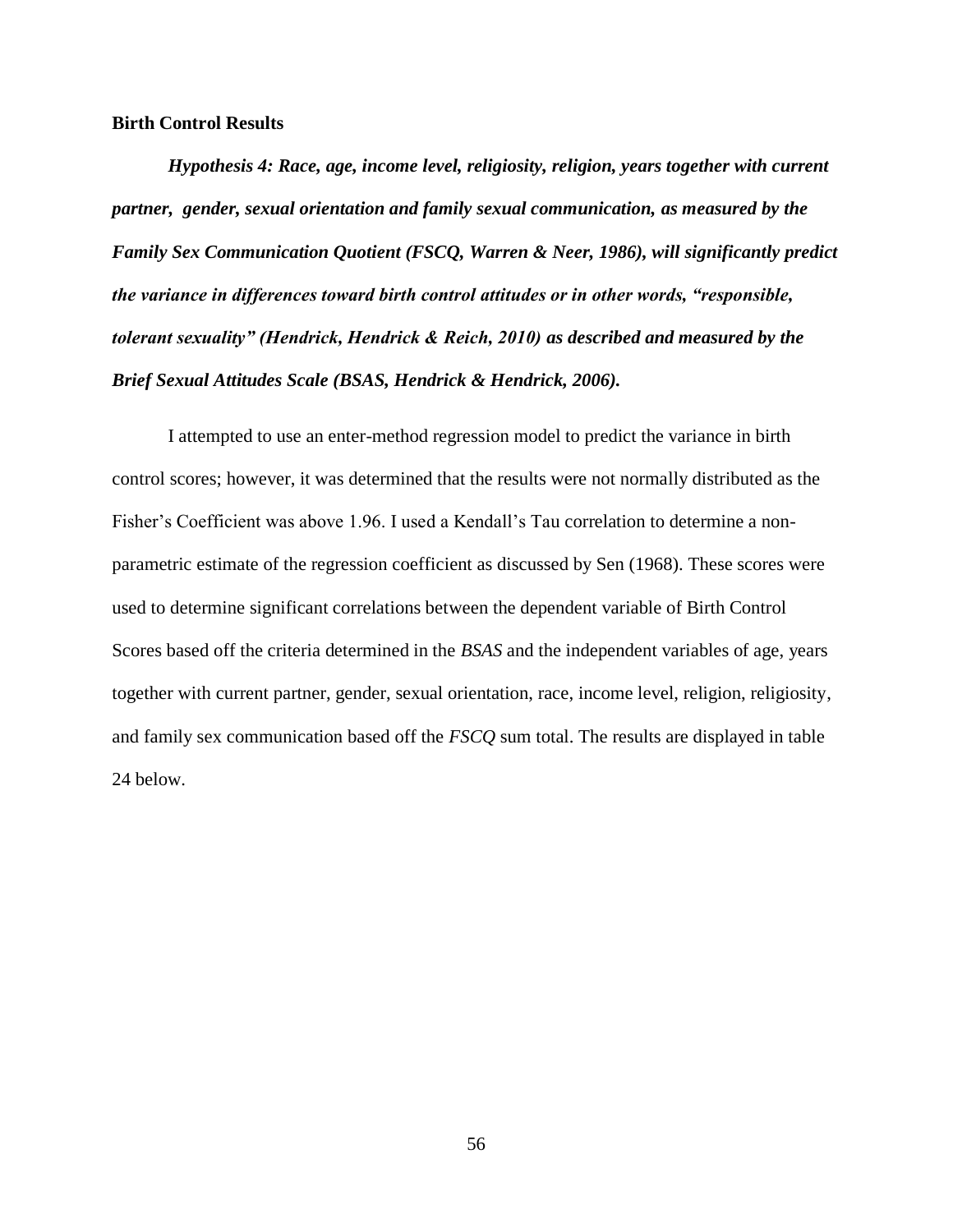|  |                                                                         |                                  | Birth Control Score FOO |          | Years Together Age |                    |          | Gender Sexual Orient. Race Religion Religiosity Income Level |         |                               |         |       |
|--|-------------------------------------------------------------------------|----------------------------------|-------------------------|----------|--------------------|--------------------|----------|--------------------------------------------------------------|---------|-------------------------------|---------|-------|
|  | Kendall's Tau Birth Control Score                                       | Correlation Coefficient 1.000    |                         |          |                    |                    |          |                                                              |         |                               |         |       |
|  |                                                                         | Sig. (2-tailed)                  |                         |          |                    |                    |          |                                                              |         |                               |         |       |
|  | Family of Origin Influence Correlation Coefficient -. 141 <sup>**</sup> |                                  |                         | 1.000    |                    |                    |          |                                                              |         |                               |         |       |
|  |                                                                         | Sig. (2-tailed)                  | .003                    |          |                    |                    |          |                                                              |         |                               |         |       |
|  | Years Together                                                          | Correlation Coefficient .058     |                         |          | $-.114**1.000$     |                    |          |                                                              |         |                               |         |       |
|  |                                                                         | Sig. (2-tailed)                  | .232                    | .010     |                    |                    |          |                                                              |         |                               |         |       |
|  | Age                                                                     | Correlation Coefficient .130**   |                         | $-.106*$ | $.411***$          | 1.000              |          |                                                              |         |                               |         |       |
|  |                                                                         | Sig. (2-tailed)                  | .007                    | .015     | .000               |                    |          |                                                              |         |                               |         |       |
|  | Gender                                                                  | Correlation Coefficient -. 153** |                         | $.102*$  | $-.060$            | .052               | 1.000    |                                                              |         |                               |         |       |
|  |                                                                         | Sig. (2-tailed)                  | .008                    | .050     | .258               | .324               |          |                                                              |         |                               |         |       |
|  | <b>Sexual Orientation</b>                                               | Correlation Coefficient -.011    |                         | .035     | $-.112*$           | $-.167***$ $-.025$ |          | 1.000                                                        |         |                               |         |       |
|  |                                                                         | Sig. (2-tailed)                  | .851                    | .497     | .032               | .001               | .689     |                                                              |         |                               |         |       |
|  | Race                                                                    | Correlation Coefficient -.098    |                         | $-.007$  | $-.182**$          | $-.203***$ $-.053$ |          | .025                                                         | 1.000   |                               |         |       |
|  |                                                                         | Sig. (2-tailed)                  | .079                    | .882     | .000               | .000               | .377     | .673                                                         |         |                               |         |       |
|  | Religion                                                                | Correlation Coefficient -.052    |                         | .016     | $.165***$          | $.119*$            | $-.039$  | $-.145$ <sup>*</sup>                                         | .016    | 1.000                         |         |       |
|  |                                                                         | Sig. (2-tailed)                  | .329                    | .747     | .001               | .014               | .503     | .012                                                         | .780    |                               |         |       |
|  | Religiosity                                                             | Correlation Coefficient .118*    |                         | $-.113*$ | $-.020$            | .022               | $-.115*$ | $.207**$                                                     |         | $-.127$ $-.504$ <sup>**</sup> | 1.000   |       |
|  |                                                                         | Sig. (2-tailed)                  | .026                    | .017     | .686               | .643               | .045     | .000                                                         | .022    | .000                          |         |       |
|  | Income Level                                                            | <b>Correlation Coefficient</b>   | .028                    | $-.038$  | $.208**$           | $.161**$           | .020     | $-.218***$                                                   | $-.100$ | $-.013$                       | $-.033$ | 1.000 |
|  |                                                                         | Sig. (2-tailed)                  | .594                    | .416     | .000               | .001               | .723     | .000                                                         | .063    | .804                          | .521    |       |

## Table 24: Kendall Tau for Birth Control Scores

\*\*. Correlation is significant at the 0.01 level (2-tailed).

\*. Correlation is significant at the 0.05 level (2-tailed).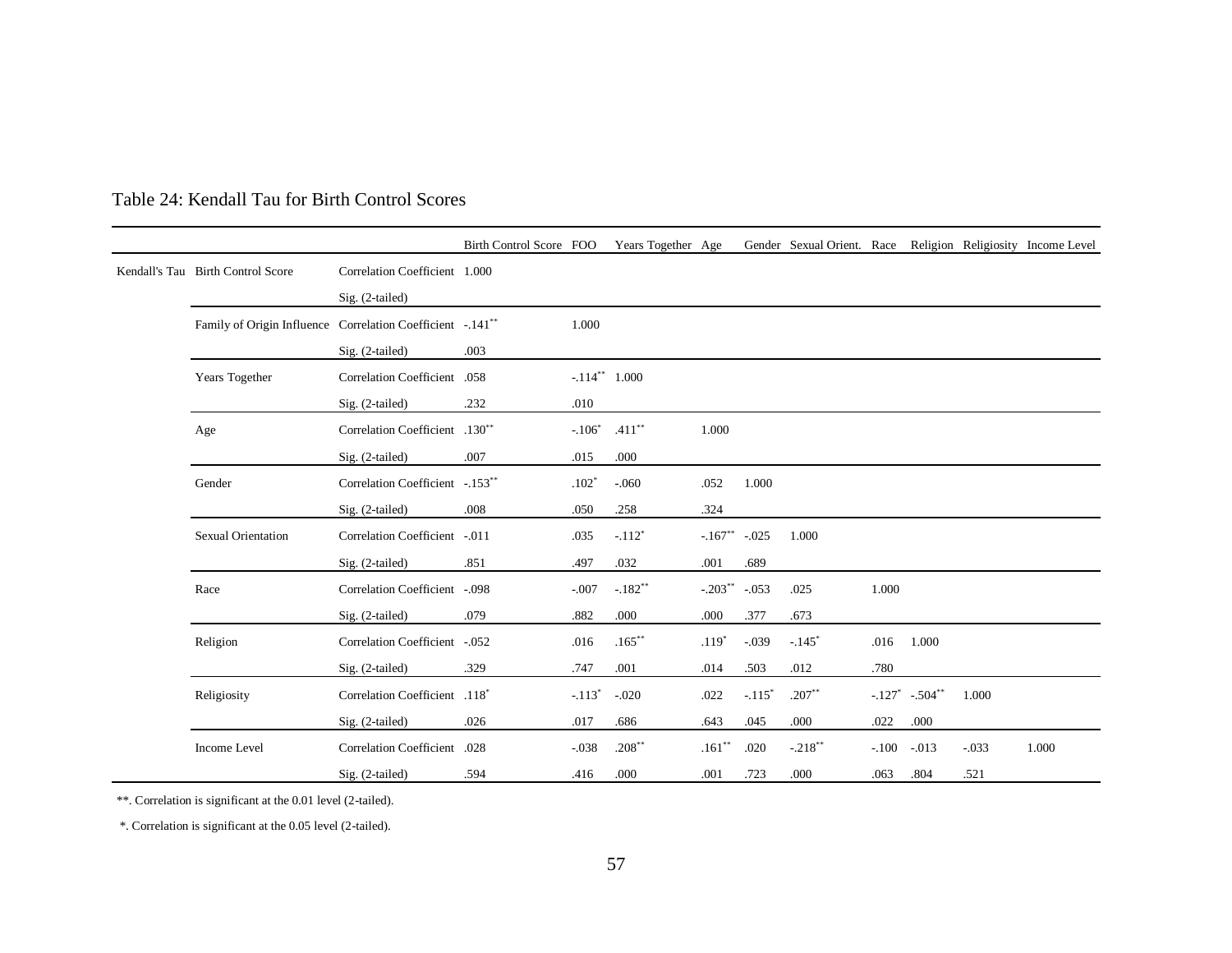Kendall's Tau was used to examine the extent to which attitudes toward birth control as defined by the *BSAS* were associated with age, years with current partner, gender, race, sexual orientation, religion, religiosity, and family sex communication as defined by the *FSCQ.* The results of this analysis determined that birth control attitudes are associated with age (*τb*= .130, p=.007, two-tailed), gender ( $τ$ *<sub>b</sub>*=-.153, p=.008, two-tailed), religiosity ( $τ$ <sub>*b*</sub>=-.118, p=.026, twotailed), and family sex communication ( $\tau_b$ = -.141, p=.003, two-tailed). These results seem to indicate that older individuals value birth control more than younger individuals. Also, these results would seem to indicate that women value birth control more than men or gender nonconforming individuals. Those who attend church less frequently also tend to value birth control more as a whole. Finally, perhaps surprisingly, higher scores on family communication about sex actually led to lower birth control attitude scores. Birth control attitudes were not significantly associated with years with current partner, race, sexual orientation, or religion.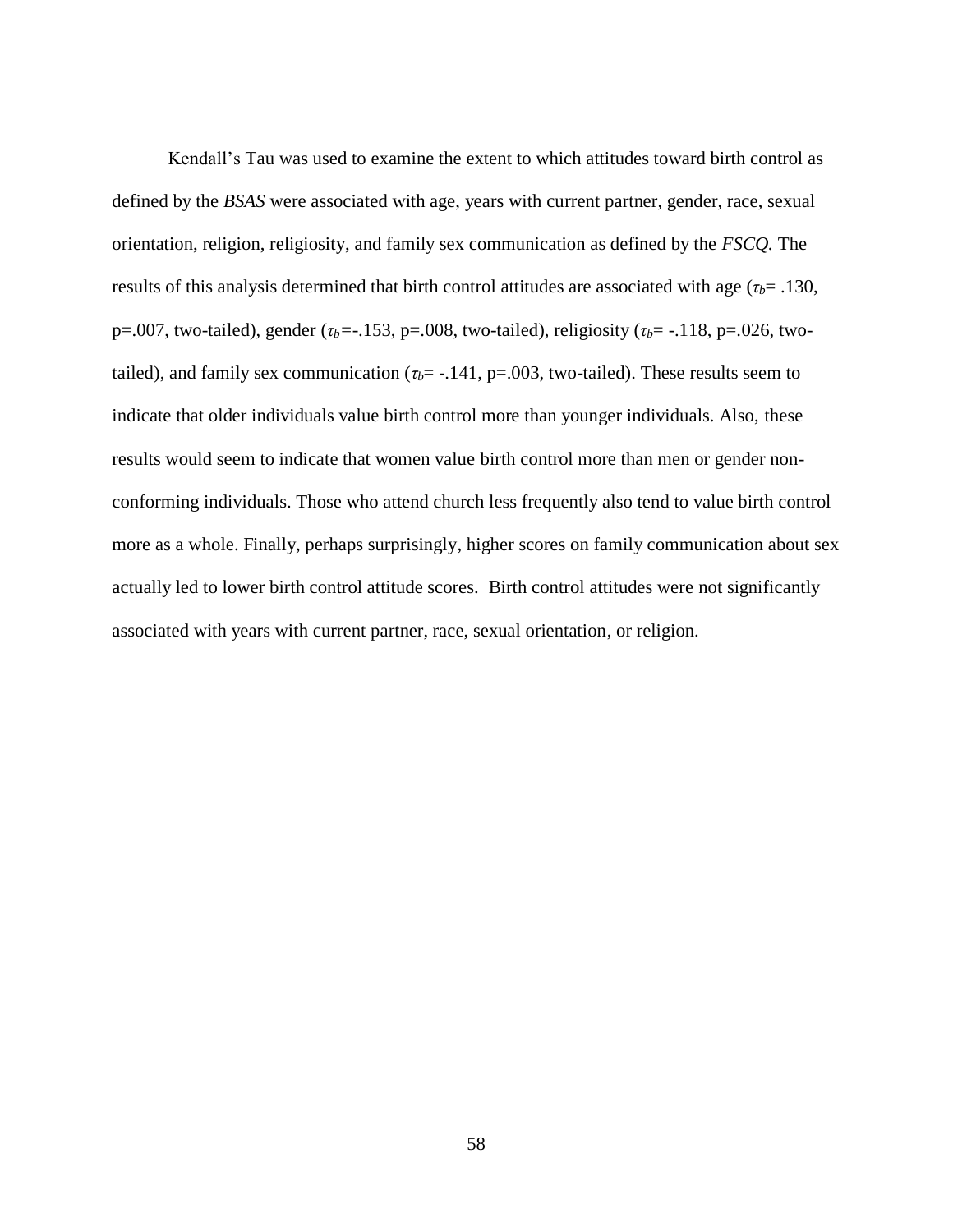**Sexual Permissiveness Results**

*Hypothesis 5: Race, age, income level, religiosity, religion, years together with current partner, gender, sexual orientation and family sexual communication, as measured by the Family Sex Communication Quotient (FSCQ, Warren & Neer, 1986), will significantly predict the variance in differences toward sexual permissiveness or in other words, "casual sexuality" (Hendrick, Hendrick & Reich, 2010) as described and measured by the Brief Sexual Attitudes Scale (BSAS, Hendrick & Hendrick, 2006).*

I attempted to use an enter-method regression model to predict the variance in sexual permissiveness scores as outlined by the *BSAS*, however it was determined that the results were not normally distributed as the Fisher's Coefficient was above 1.96. I used a Kendall's Tau correlation to determine a non-parametric estimate of the regression coefficient as discussed by Sen (1968). These scores were used to determine significant correlations between the dependent variable of sexual permissiveness scores based off the criteria determined in the *BSAS* and the independent variables of age, years together with current partner, gender, sexual orientation, race, income level, religion, religiosity, and family sex communication based off the *FSCQ* sum total. The results are displayed in table 25 below.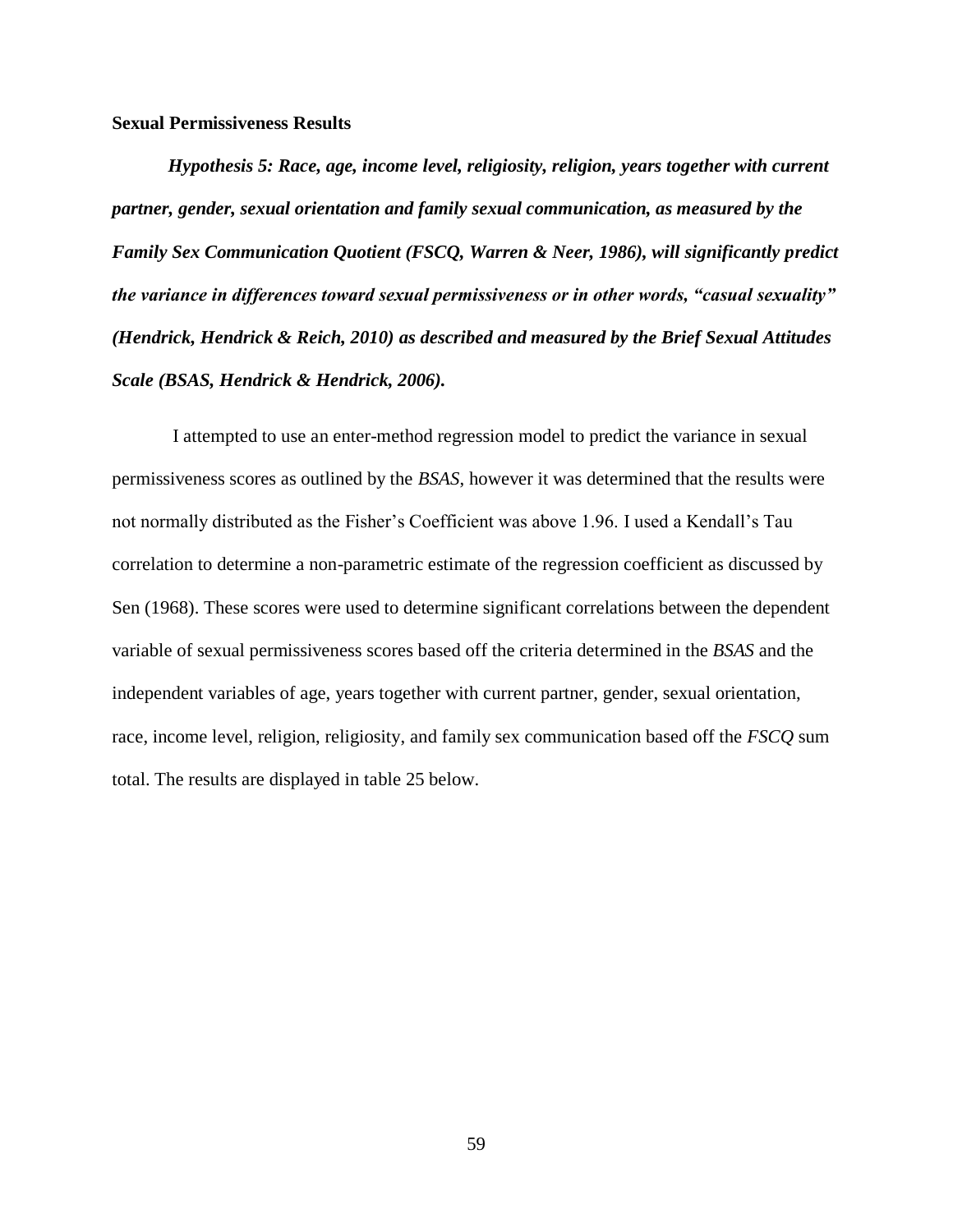|                                                                         |                                 | Per. Score FOO |                 | Years Together Age |                    |          | Gender Sexual Orientation Race Religion Religiosity Income Level |         |                    |         |       |
|-------------------------------------------------------------------------|---------------------------------|----------------|-----------------|--------------------|--------------------|----------|------------------------------------------------------------------|---------|--------------------|---------|-------|
| Kendall's Tau Sexual Permissiveness Score Correlation Coefficient 1.000 |                                 |                |                 |                    |                    |          |                                                                  |         |                    |         |       |
|                                                                         | Sig. (2-tailed)                 |                |                 |                    |                    |          |                                                                  |         |                    |         |       |
| Family of Origin Influence                                              | Correlation Coefficient .045    |                | 1.000           |                    |                    |          |                                                                  |         |                    |         |       |
|                                                                         | Sig. (2-tailed)                 | .298           |                 |                    |                    |          |                                                                  |         |                    |         |       |
| Years Together                                                          | Correlation Coefficient -.078   |                | $-.114**$ 1.000 |                    |                    |          |                                                                  |         |                    |         |       |
|                                                                         | Sig. (2-tailed)                 | .075           | .010            |                    |                    |          |                                                                  |         |                    |         |       |
| Age                                                                     | Correlation Coefficient .014    |                | $-.106*$        | $.411***$          | 1.000              |          |                                                                  |         |                    |         |       |
|                                                                         | Sig. (2-tailed)                 | .743           | .015            | .000               |                    |          |                                                                  |         |                    |         |       |
| Gender                                                                  | Correlation Coefficient .293**  |                | $.102*$         | $-.060$            | .052               | 1.000    |                                                                  |         |                    |         |       |
|                                                                         | Sig. (2-tailed)                 | .000           | .050            | .258               | .324               |          |                                                                  |         |                    |         |       |
| <b>Sexual Orientation</b>                                               | Correlation Coefficient .162**  |                | .035            | $-.112*$           | $-.167$ ** $-.025$ |          | 1.000                                                            |         |                    |         |       |
|                                                                         | Sig. (2-tailed)                 | .002           | .497            | .032               | .001               | .689     |                                                                  |         |                    |         |       |
| Race                                                                    | Correlation Coefficient -.079   |                | $-.007$         | $-.182**$          | $-.203$ ** $-.053$ |          | .025                                                             | 1.000   |                    |         |       |
|                                                                         | $Sig. (2-tailed)$               | .114           | .882            | .000               | .000               | .377     | .673                                                             |         |                    |         |       |
| Religion                                                                | Correlation Coefficient -.251** |                | .016            | $.165***$          | $.119*$            | $-.039$  | $-.145$ <sup>*</sup>                                             | .016    | 1.000              |         |       |
|                                                                         | Sig. (2-tailed)                 | .000           | .747            | .001               | .014               | .503     | .012                                                             | .780    |                    |         |       |
| Religiosity                                                             | Correlation Coefficient .279**  |                | $-.113*$        | $-.020$            | .022               | $-.115*$ | $.207**$                                                         |         | $-.127$ $-.504$ ** | 1.000   |       |
|                                                                         | $Sig. (2-tailed)$               | .000           | .017            | .686               | .643               | .045     | $.000$                                                           | .022    | .000               |         |       |
| Income Level                                                            | Correlation Coefficient -.056   |                | $-.038$         | $.208**$           | $.161**$           | .020     | $-.218***$                                                       | $-.100$ | $-0.013$           | $-.033$ | 1.000 |
|                                                                         | Sig. (2-tailed)                 | .225           | .416            | .000               | .001               | .723     | .000                                                             | .063    | .804               | .521    |       |

## Table 25: Kendall's Tau for Sexual Permissiveness Scores

\*\*. Correlation is significant at the 0.01 level (2-tailed).

\*. Correlation is significant at the 0.05 level (2-tailed).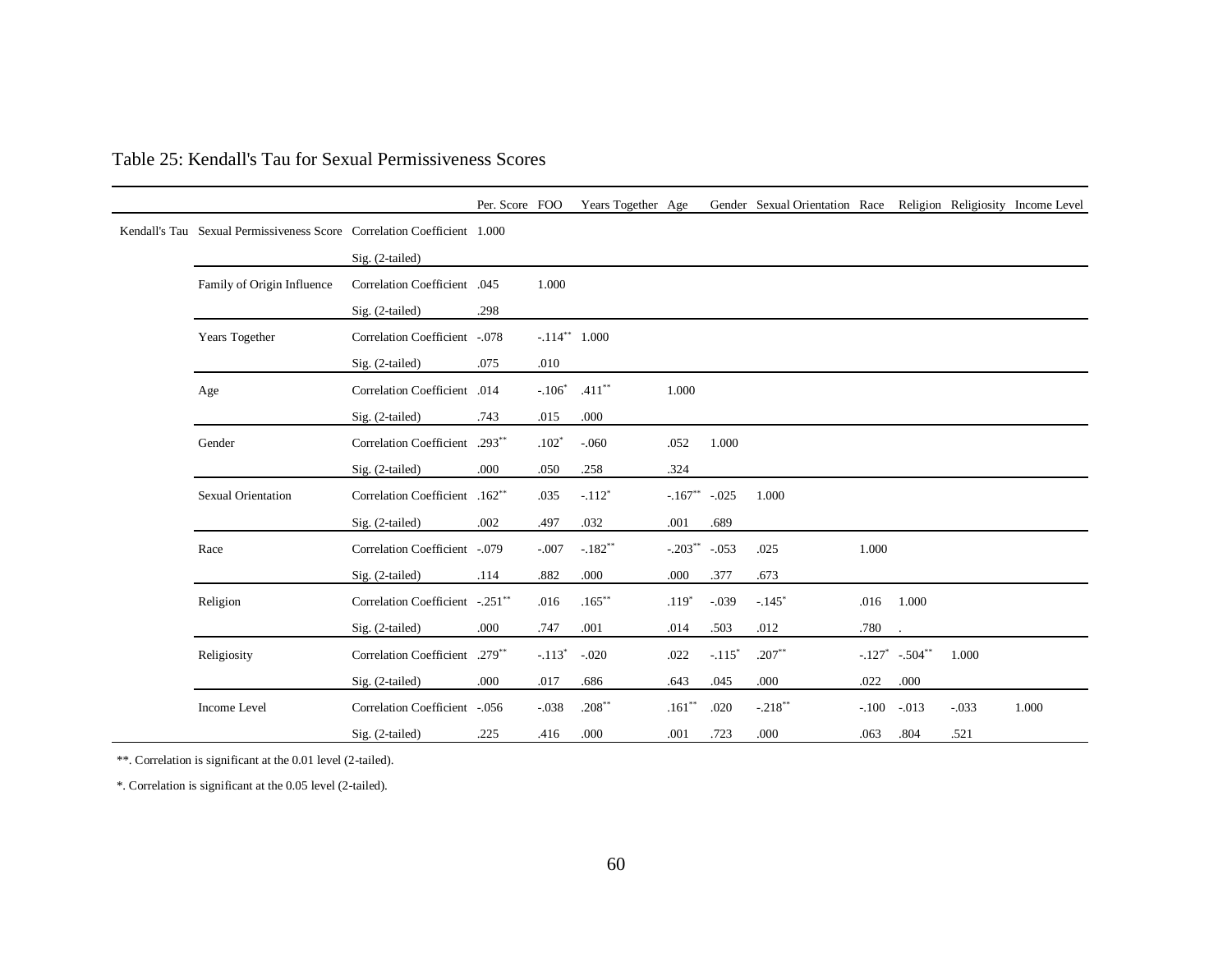Kendall's Tau was used to examine the extent to which attitudes toward sexual permissiveness as defined by the BSAS were associated with age, years with current partner, gender, race, sexual orientation, religion, religiosity, and family sex communication as defined by the FSCQ. The results of this analysis determined that sexual permissiveness attitudes are associated with gender ( $\tau_b$ = .293, p=.000, two-tailed), sexual orientation ( $\tau_b$ =.162, p=.002, twotailed), religion ( $\tau_b$ = -.251, p=.002, two-tailed), and religiosity ( $\tau_b$ = .279, p=.000, two-tailed). These results would seem to indicate that men and gender non-conforming tend to be more sexually permissive than women. Those who identify as either bisexual, gay, lesbian, or pansexual tend to be more sexually permissive than heterosexual couples. They also seem to indicate that those who attend church less or identify as atheist or agnostic tend to be more sexually permissive than those who do not. Sexual permissiveness attitudes were not significantly associated with age, years with current partner, race, income level, or family sex communication.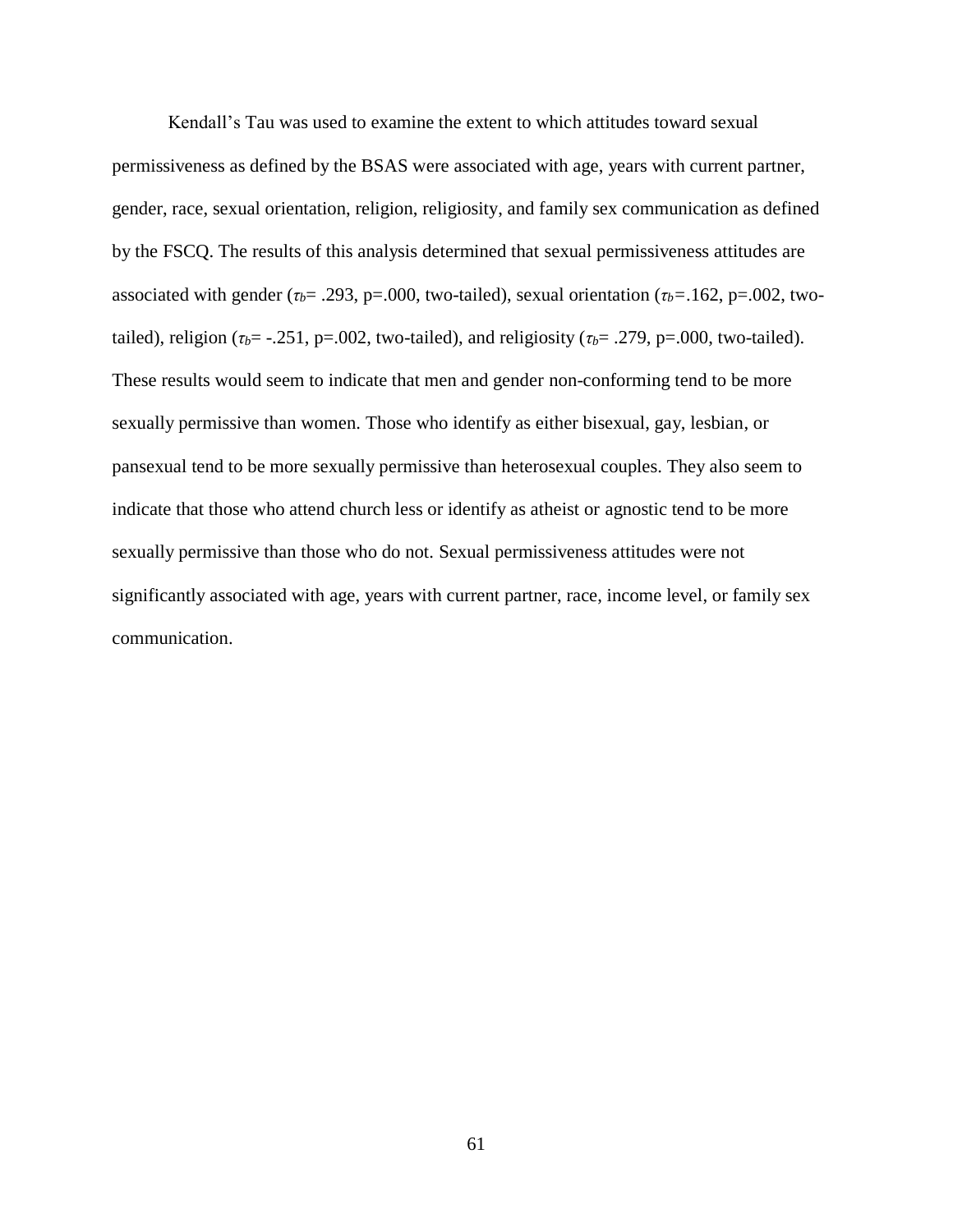#### **Chapter 5: Discussion**

#### **Implications**

The goal of this study was to gain greater understanding into the systemic process and development of sexual processes within individuals. Results of the study show that we can predict the variance of scores in sexual permissiveness, birth control scores, and sexual communion using demographic factors and family sex communication. However, we could not predict the variance in sexual satisfaction and sexual instrumentality based off the same independent variables. Overall, religiosity, gender, sexual orientation, and religion seemed to be the most indicative factors in sexual attitude development. Systemically, family sex communication was only correlated with attitudes toward birth control. However, understanding the acculturalization processes for individual factors such as religious beliefs, religiosity, gender, and sexual orientation supports the argument that sexual attitude development is a cultural process and supports a systemic approach to sexuality. Interestingly, factors such as race and economic status were not indicative of sexual attitudes or sexual satisfaction. Age and time together with current partner were only significantly associated with birth control attitude scores.

Cultural values seemed to be a key component in the results of this study, particularly gender norms and religiosity levels. Perhaps not surprisingly, those who identify as more religious and attend church more frequently seemed to have more conservative sexual attitudes toward sexual permissiveness and birth control, but viewed the sexual experience as a more idealistic experience than those who attend church less or identify as atheist and agnostic (Lefkowitz, Gillen, Boone & Shearer, 2004; Werner-Wilson, 1998; Penhollow, Young, & Denny, 2005). Women also tend to be less sexually permissive than men or gender non-

62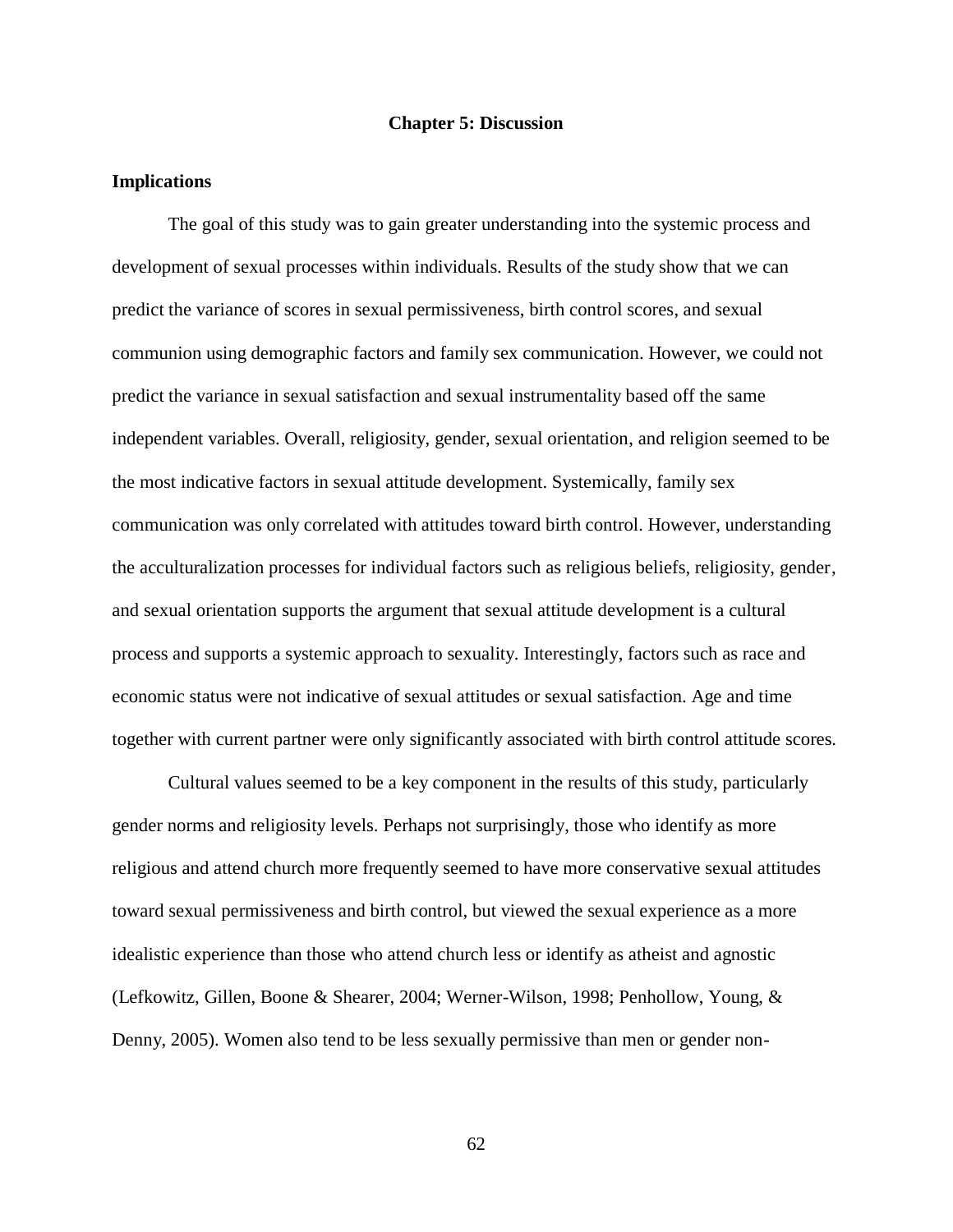conforming individuals; however, they value birth control more (Wells & Twenge, 2005; Planned Parenthood, 2001; Hyde, 2005; Kite & Whitley, 1996; Geer & Robertson, 2005).

Also, it was interesting to see the impact of sexual orientation on many factors and how, in general, those who identify as heterosexual tend to value sexual communion more and sexual permissiveness less than those who do not identify as heterosexual. It is worth noting from a family systems perspective that, even though family communication about sex is not as predictive as other factors, the most noteworthy predictive factors are culturally influenced and tend to be family specific. This would seem to indicate that cultural influences can be predictive of sexual attitude development and are correlated with personal family beliefs as well, particularly with religiosity.

This research correlates well with previous research arguing for a systematic approach to sexual attitude development and sexual satisfaction. Positive parent-child relationships have been positively associated with sexual satisfaction (Strait et. al, 2015). Caregiving proximity and sensitivity during childhood have been associated with lower levels of relationship anxiety, as well as higher levels of sexual satisfaction (Peloquin et. al, 2014). This study furthers this previous research and gives insight into the various factors that contribute to sexual attitude development within the family, as well as the cultural factors contributing to sexual attitude development and sexual satisfaction. Specifically, understanding the predictive influence of factors such as religiosity, gender, and sexual orientation, as well as sexual communication with parents, can be useful in developing future ideas about sexual attitude development as a whole.

With this further insight, assessments for sexual issues in therapy can be developed to screen for family of origin influence on current sexual beliefs and expectations, which can help clinicians account for transgenerational issues related to sexuality. In addition, clinicians and

63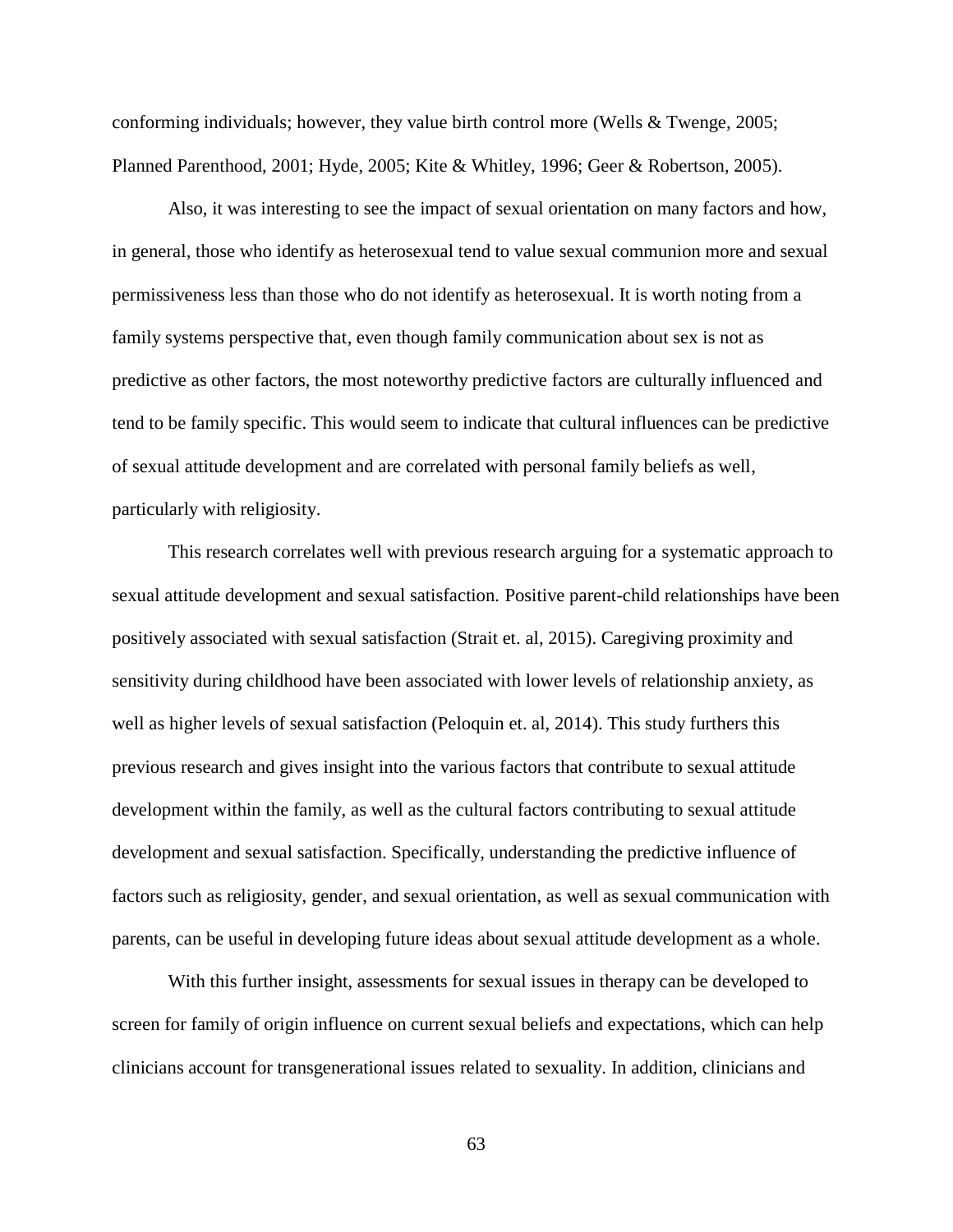educators can develop new frameworks for psychoeducation for parents and children to more effectively educate children about sex. Previous research on sex education indicates that parents believe that conversations about sex with their children are critical to the developments of healthy sexual attitudes and practices within their children. However, they do not feel confident in their ability to approach children about sex; parents who are given training programs on how to discuss sex with their children report feeling more comfortable and capable of discussing sex with their children (Klein et al., 2005). Understanding this connection, and from the information gathered from this study, new training programs could focus on developing parental confidence to help them feel more confident talking with their children about sex to help develop healthy attitudes toward sex and birth control.

A greater systemic understanding about sexuality also strengthens the arguments for attachment theory as a significant aspect of sexual development as the influence of familial values can be seen as a significant factor in sexuality Using attachment styles, as well as parenting styles, as a framework for sexual development should be explored in further research on sexual development and satisfaction to help identify specific aspects of the systemic process of sexual attitude development that can influence maladaptive sexual attitudes that lead to lower levels of sexual satisfaction. Previous research indicates that individuals with insecure attachment styles report lower levels of sexual satisfaction as well as significantly higher levels of anxiety about sex in general (Davis et. al, 2006). Insecure attachment is linked to increased drug use before sexual contact; anxiety over relationships has been linked to less safe sexual practice, but discomfort with closeness was associated with a tendency for males to be cautious about sexual risk-taking (Feeney et. al, 2000). Avoidant attachment patterns in both men and women are indicative of more sexually permissive attitudes towards sex and participating in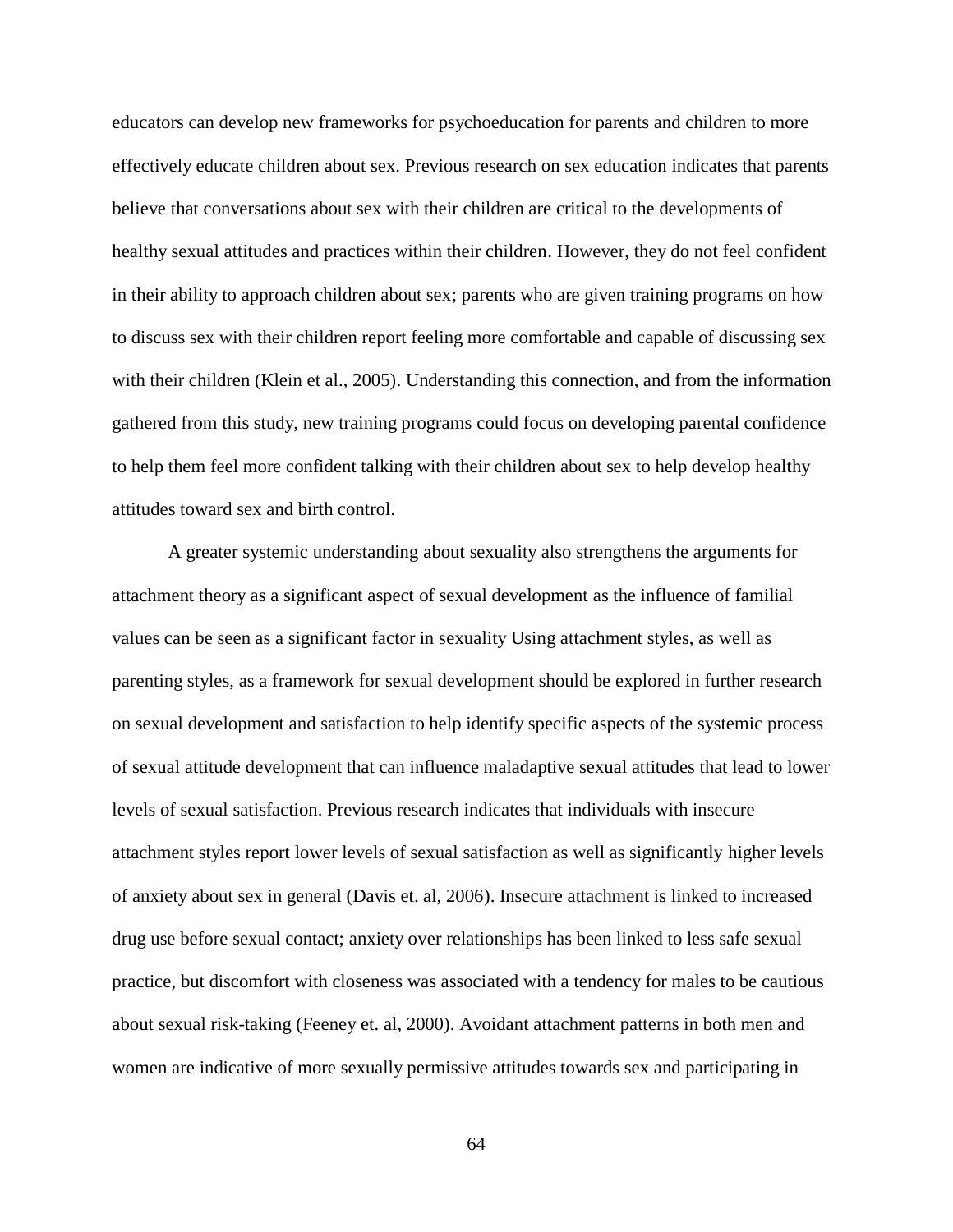casual sex more often than securely attached individuals in adulthood (Gentzler & Kerns, 2004). Other research indicates that parental involvement and perceived disapproval of adolescent sexual intercourse is correlated with sexual abstinence, lower occurrences of sexual intercourse, and lowered heterosocial risk (Buhi & Goodson, 2007). When parental involvement and sexual discussion are present, children in high-poverty situations are more likely to delay sexual initiation, engage less in risky sexual behaviors and anal sex, and are more likely to use condoms when having sex (Romer et. al, 1999). This research seems to coincide at least in part with the results of the current study, particularly in regard to the influence of sexual communication with parents on birth control attitudes. This would also seem to coincide with research on attachment theory in that higher quality of relationships with parents tends to be correlated with healthier sexual practices and attitudes.

Previous research on parental styles and sexual behaviors also indicates a significant influence of parents on sexual decision making. Factors such as authoritative parenting styles, higher levels of parental monitoring, and high levels of parent-adolescent communication are predictive factors in sexual risk-taking in adolescence (Huebner & Howell, 2003). Other research indicates that the more positive a relationship is between parents and an adolescent, the less likely the adolescent is to engage in risky sexual behavior (Luster & Small, 1994). Other family factors such as divorce, living in a single parent home, socioeconomic status, parental modeling, and parental structure are correlated to sexual risk-taking during adolescence (Kotchick, Shaffer, Miller & Forehand, 2001). This research would seem to indicate that taking a systemic approach to sexuality, particularly during sexual development, lowers sexual risk-taking. Less sexual risktaking during adolescence leads to less teenage pregnancy, lower rates of sexually transmitted diseases, and healthier attitudes towards sexuality overall.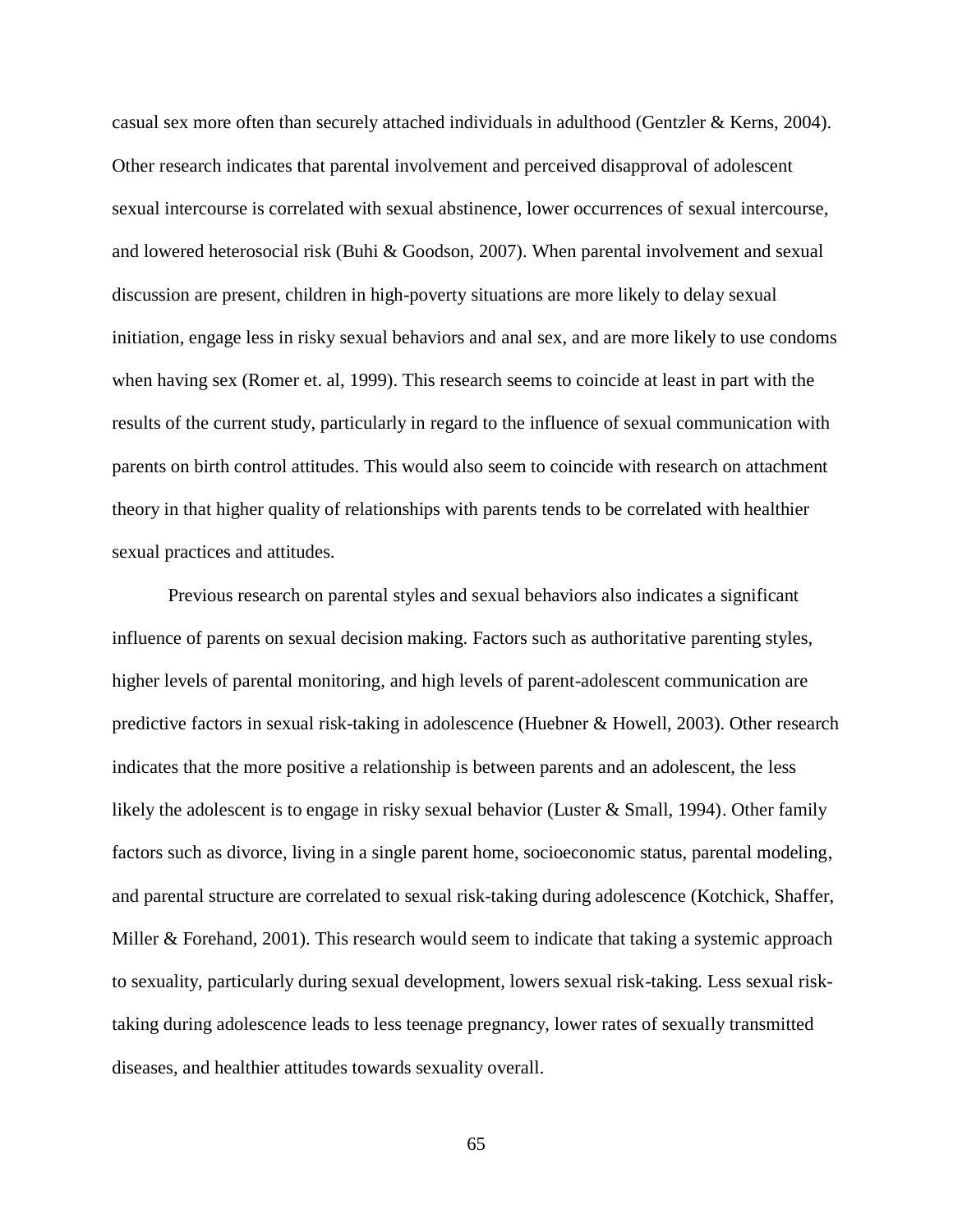Understanding sociocultural factors and their impact on sexual attitude development can help clinicians assess sexual and relational difficulties in couples due to different perceptions about the meaning of sex in the context of their relationship. Clinicians focusing on sex therapy should assess the impact of cultural expectations about sex, particularly regarding religiosity, ideas about gender norms, and sexual orientation when approaching couples in sex therapy. Doing so could help clarify differences in sexual attitudes and beliefs to help change sexual scripts within the relationship. This would help develop healthier and more realistic expectations between partners, leading to greater levels of sexual satisfaction. Also, therapists should assess the quality of the client's relationship with parents during childhood and the parental attitudes toward sex in the home to assess sexual attitudes and beliefs of the client (Butzer & Campbell, 2008; Hazen & Shaver, 1987; Davis et al., 2006; Birnbaum et al., 2006; Stackert & Bursik, 2003; Mikulincer & Shaver, 2010; Gillath & Schachner, 2006; Shaver & Mikulincer, 2006).

### **Theoretical Implications**

A systemic understanding of sexuality can be beneficial in assessing a client's sexual dysfunction, as well as emphasizing the importance of parental influence in sexual development over the life span. However, there has not been a discussion of the implications of this research on specific marriage and family models of therapy and how to clinically apply the research beyond the scope of systems theory in general. To further enhance this discussion, I will focus on specific theoretical approaches to systemic thinking and practical application to these findings within the context of therapeutic models.

Family of origin influence on sexual development has been discussed in the context of sex therapy since Bowenian models of therapy have been used by therapists. Bowen argued that a lack of differentiation of self could lead to a *multigenerational transmission process* of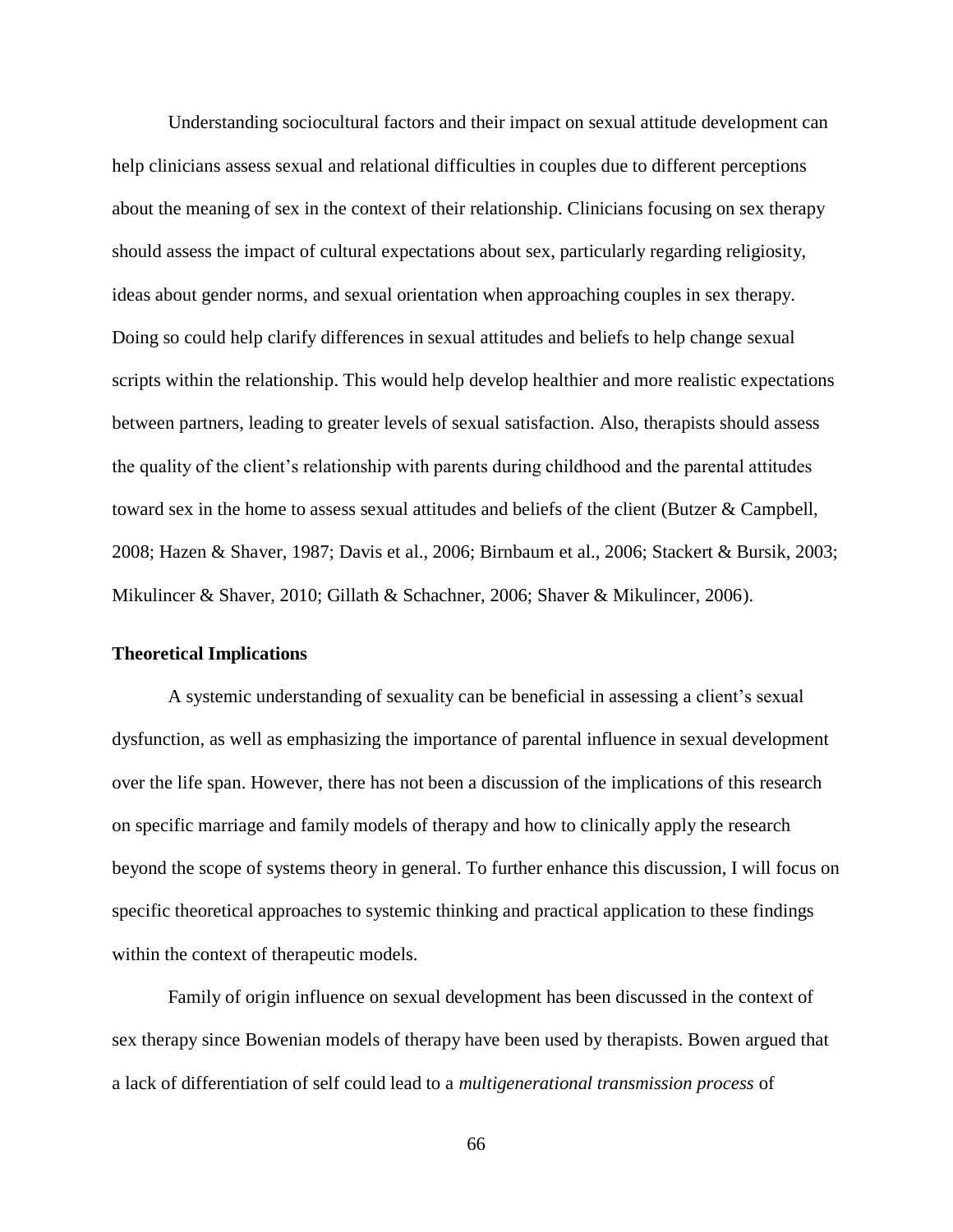symptomatic behavior within the individual (Bowen, 1993). Sexual dysfunction has been linked to psychological factors resulting from issues within the family-of-origin (Betcher, 2005). One of the best methods of uncovering implicit sexual attitudes and beliefs through a Bowenian lens is the use of a sexual genogram to determine how sex was discussed in the home by parents, as well as the unspoken rules about sex in the family of origin. It can also be particularly useful when discussing possible sexual abuse or incest within the family of origin (DeMaria, Weeks & Hof, 2013).

Researchers have theorized about the development of pursuer-distancer dynamics within the family of origin through both Bowenian and Attachment models of therapy as a function of the parent-child relationship (Betchen, 2005; Johnson, 2004). According to Bowenian theorists, men and women develop pursuer-distancer relationships with their adult partners as a coping function of triangulation with parents during childhood. This dynamic carries into adult relationships due to a lack of differentiation from the triangulation experienced during childhood continuing onto adulthood (Betchen, 2005).

Attachment theorists claim that pursuer-distancer dynamics in couples are a byproduct of unresolved attachment needs from a primary caregiver, often leading to the development of anxious or avoidant attachment styles with adult partners. They also purport that sexuality within a romantic relationship serves as a primary function to developing secure attachment as a couple, as oxytocin is released during climax for the primary purpose of bringing closeness for couples (Johnson, 2004).

Both of these theories focus on parent-child interaction and closeness as a major component in the development of beliefs and ideas of romantic relationships in adulthood. Insecure attachment has been linked to early sexual onset with teens, especially with girls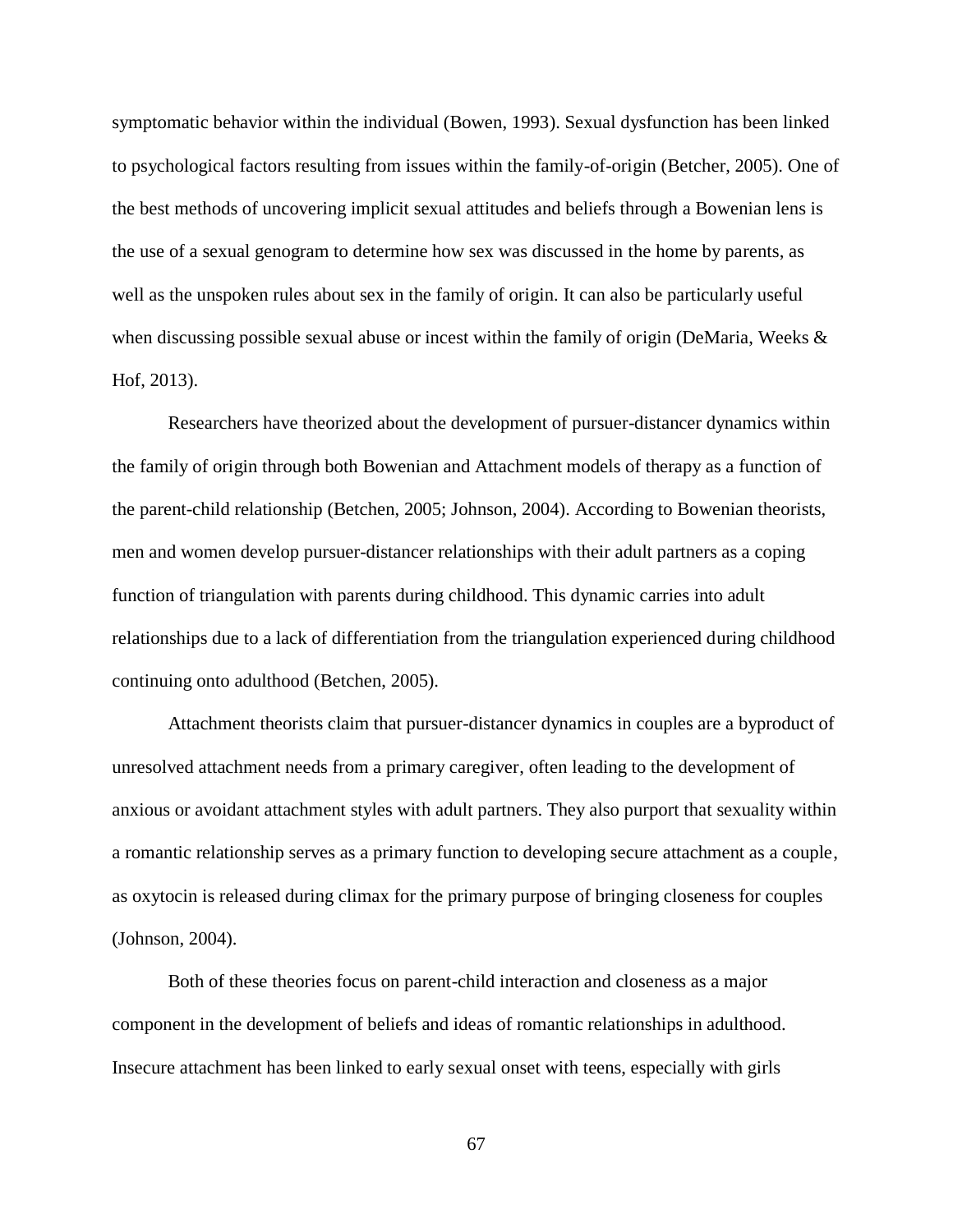(Ostler, 2013). This can also carry over into communication about sex and intimacy with children in the home, as conversations about sex are among some of the most vulnerable that parents and children will have during development. Research suggests that teaching attachment theory as part of sex education programs can help teens abstain from sex until they find secure relationships (Busby, Carroll & Willoughby, 2010). This would seem to indicate that attachment styles are linked to the sexual education and development process of adolescents. Understanding this, it seems imperative for parents to develop secure relationships with their children to be able to successfully develop healthy attitudes about sexuality and sexual behavior in general.

Clinicians can use this information specifically when assessing and treating sexual disorders within the couple dyad. Clinicians should assess subjects such as sexual history, parental attitudes toward sex, attachment styles, and history of sexual abuse specifically within the family to gain insight into possible attachment issues within the sexual framework of clients. Also, when dealing with adolescents and parents discussing perceived sexual issues, clinicians should engage both parents and adolescents in frank conversation about the sex education process in their home in addition to the quality of their relationship as a whole.

Pursuer-distancer patterns in sexually committed relationships are one of the more common problems clinicians see in both couples and sex therapy. Clinicians need to gain insight into parental relationships to identify possible triangulation or attachment issues from parental relationship to be able to manage these issues in treatment. By assessing the complete systemic dynamic instead of just the couple dynamic, clinicians gain perspective into deeply held beliefs and attitudes about sex and the meaning of sexual relations to each individual within the dyad. This insight can be used to identify key differences in sexual attitudes from childhood between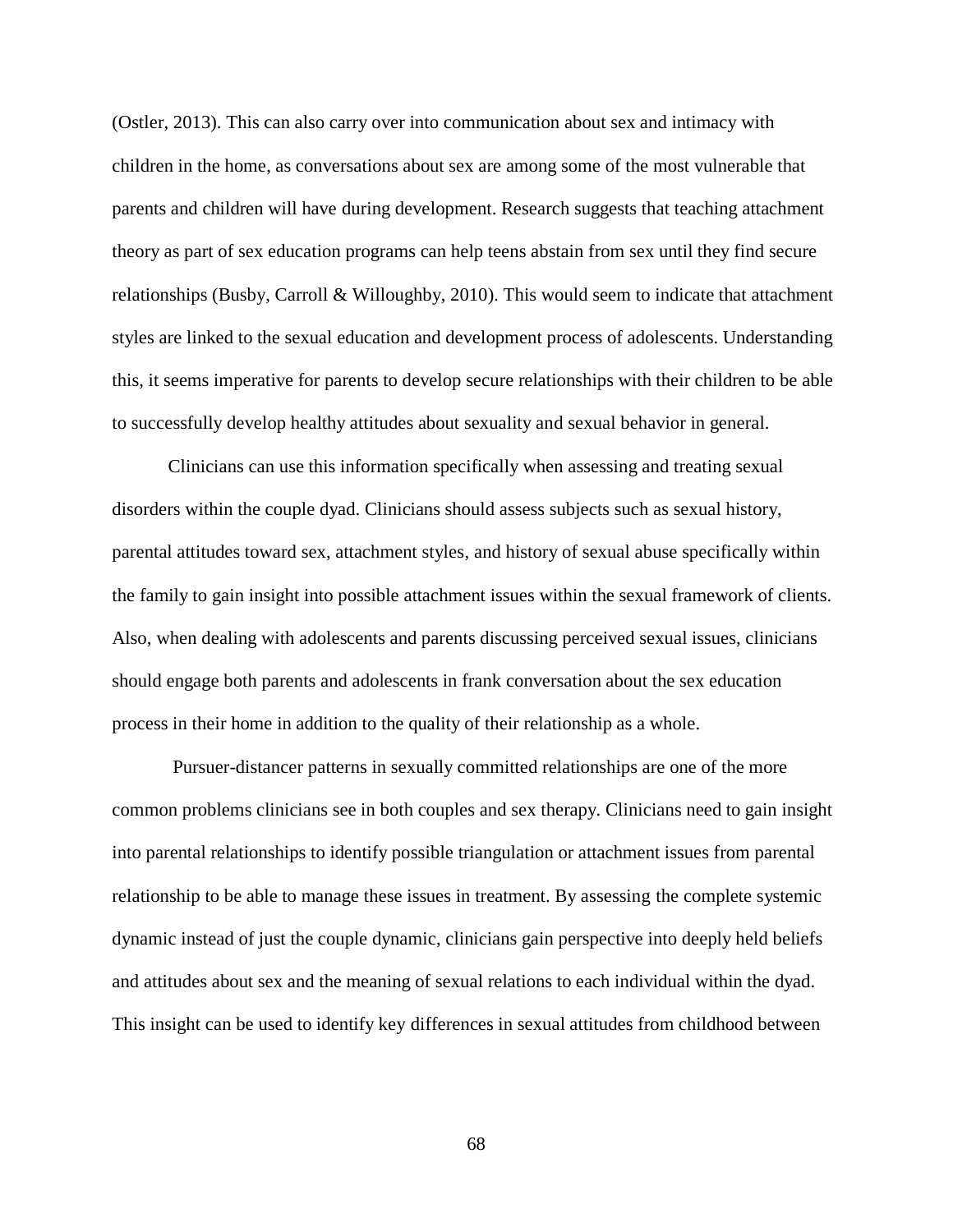partners that could be contributing to the sexual issues between partners and creating the pursuerdistancer dynamic within the couple.

Another useful systemic approach to individual sexual issues could be the use of Internal Family Systems (IFS) therapy to combat shame and embarrassment about sex (Rosenberg, 2013). IFS uses "parts" as a way of finding deeply held, unconscious beliefs about oneself and internal conversation to reconcile conflicting beliefs and desires. Often, these "parts" serve as protective mechanisms in some context but can be maladaptive in other contexts. "Parts" are formed through our experiences, including perceived societal norms and expectations, family values and expectations, religion, race, and perceived gender norms, as well as many other factors that contribute to individual beliefs and standards. This use of personal context within treatment seems to mesh well with the results of this study as a whole, as factors such as religiosity, gender, sexual orientation, and family discussion about sex were all predictive factors in the formation of sexual attitudes. IFS researchers argue that enhanced awareness of the erotic "parts" of clients can lead to enhanced sexual satisfaction and clearer understanding of intrinsic sexual values, particularly when dealing with the polarity of these erotic parts. Rosenberg (2013) discusses the polarity between the relational parts and lusty parts of individuals and the necessity of both as part of the sexual experience:

*"Lusty Parts* seek sex for recreation and the highly reinforcing psycho physiological sensations that come from touching, stimulating erogenous areas and having orgasm… *Relational parts* seek sex for emotional attachment, intimacy and romantic love… Being aware of our attractions and reactions to sexual differences… invites the erotic into therapy with genuine acceptance. When we bring Self-curiosity, compassion, and courage to our protectors as well as our exiles, we discover not only that we can tolerate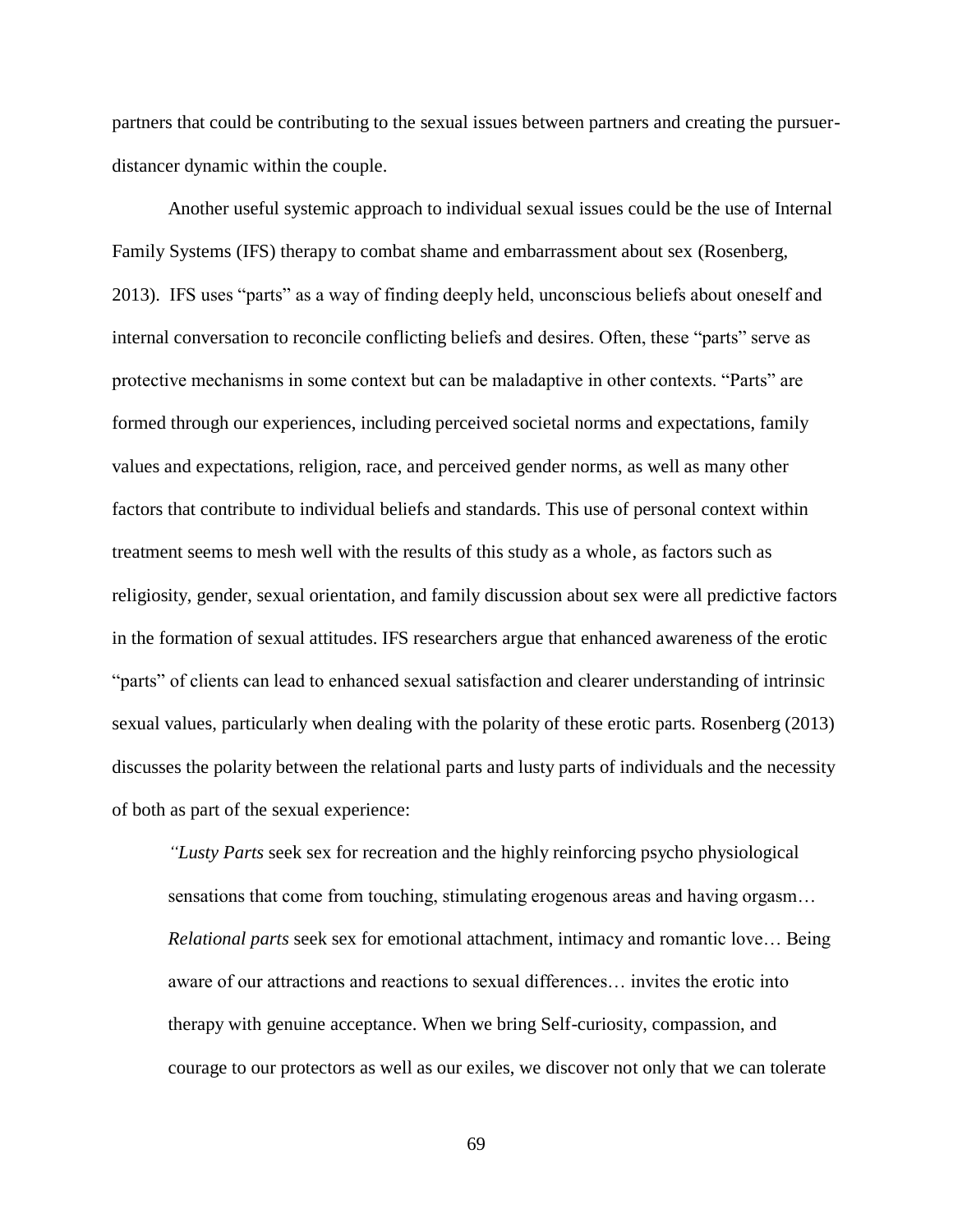the desires that pull us in different directions but also we can accept and play with them to heighten erotic excitement and deepen intimacy. (pp. 181, 184)"

Therapists can use "parts" as a way to gain insight into the sexual process of a client and the myriad factors that may be contributing to sexual issues in their lives. This method is especially useful when working with clients dealing with issues reconciling their sexual beliefs and attitudes with their own sexual behavior. Much like a narrative approach or other postmodern therapeutic models, IFS attempts to liberate clients from social expectations and gain insight and acceptance into who they are as an individual. Specifically, erotic "parts" of individuals are rooted in familial expectations and societal/cultural norms, which therapists should address by identifying the purpose behind these "parts" within the context of the client and repurposing them in more constructive ways for the sexual wellbeing of the client. This involves discussing how sex was portrayed within the home during childhood, as well as perceived gender expectations and religious expectations about sex and sexuality and how the client interpreted these messages. Also, it could be useful to discuss parental sexual attitudes with parents when working with an adolescent dealing with sexual issues to identify possible points of shame or disgust that might be contributing to the sexual attitudes of the adolescent. This discussion could be used to help train parents on more effective ways to create healthy attitudes toward sexual behavior. By identifying their own hesitancy or fears about discussing sexuality with their children, parents can be given training on how to discuss sexuality with their children in order to feel more confident.

#### **Opportunities for Further Research**

The results of this study also provide ample opportunity to build and reinforce the results of this study through further research. A clear limitation to this study is the retroactive self-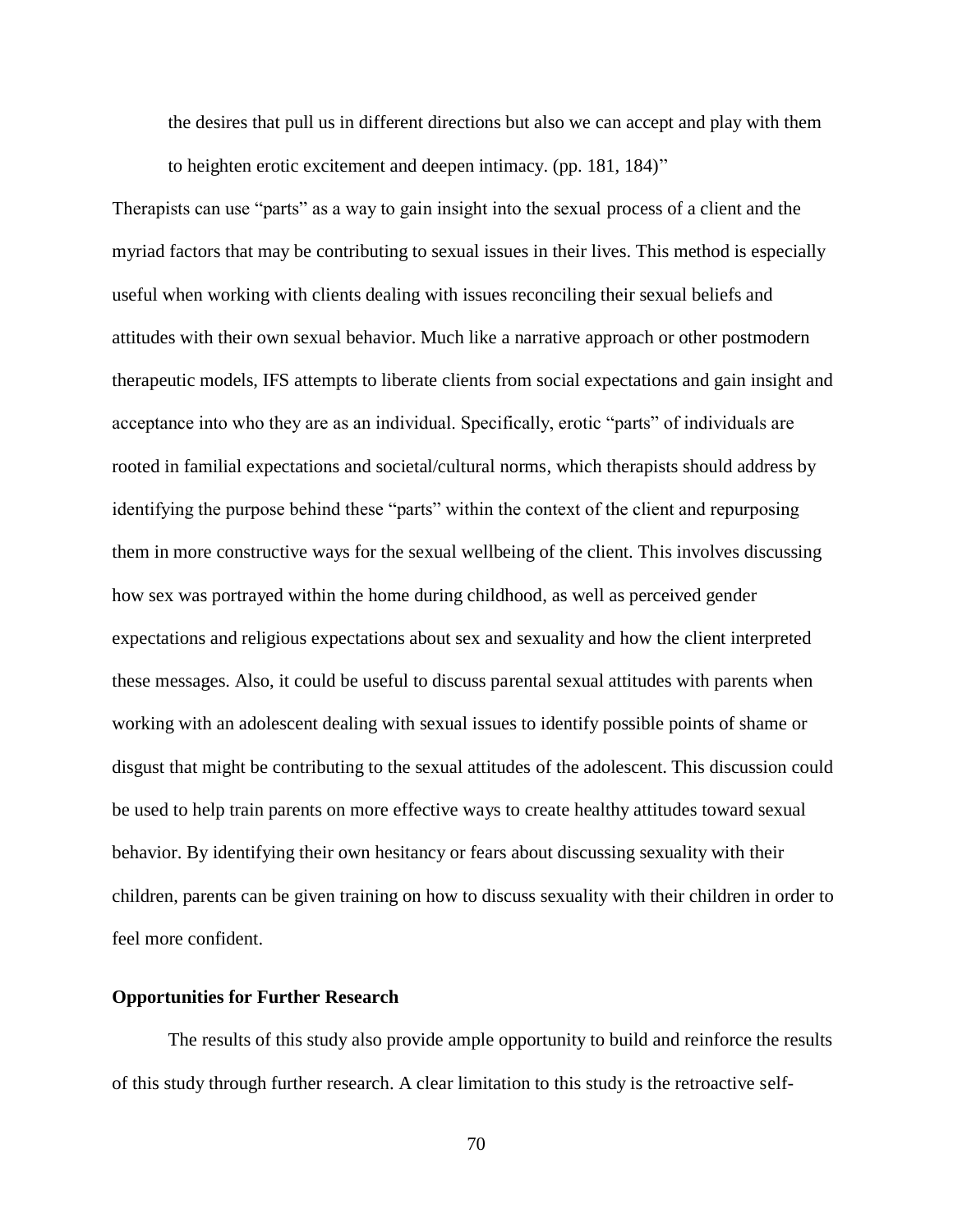assessment of communication about sex during adolescence with parents. For the purpose of this study, it was a necessary component for the time limitations of the study. However, future studies might benefit a more longitudinal approach to research, including case studies to gain more accurate depictions of communication during adolescence. By taking a longitudinal approach, researchers would be able to track changes in attitudes about sexuality over the course of multiple years, particularly during early adulthood. Case studies would also help identify particular parenting styles and attitudes, as well as help determine the influence of other family members such as siblings, on the development of sexual attitudes. Also, other factors, such as sexual activity during adolescence, pornography use, socioeconomic status, divorce, and nontraditional family structures could be examined to determine what other factors that determine sexual attitudes and behavior during adolescence, early adulthood, and long-term committed relationships going forward. In addition to these benefits, by exploring sexual communication with parents during adolescence, researchers can begin to explore other aspects of sexual identity development, including sexual orientation.

In addition to expanding the length of time of the research, replication of the study with an expanded sample could reaffirm the validity of the results of the current study, as well as expand on the quality of the results of the study. A more comprehensive study could also help give power to the results. It would also give more statistical insight into specific influence of the demographic factors. This could also lead to more specific studies of factors such as race, socioeconomic status, sexual orientation, gender, and religious factors through the context of family. Other research opportunities could involve using a meta-analysis on sexual attitude development in the family later in life to solidify the correlation between these factors overall and add internal validity to this study itself.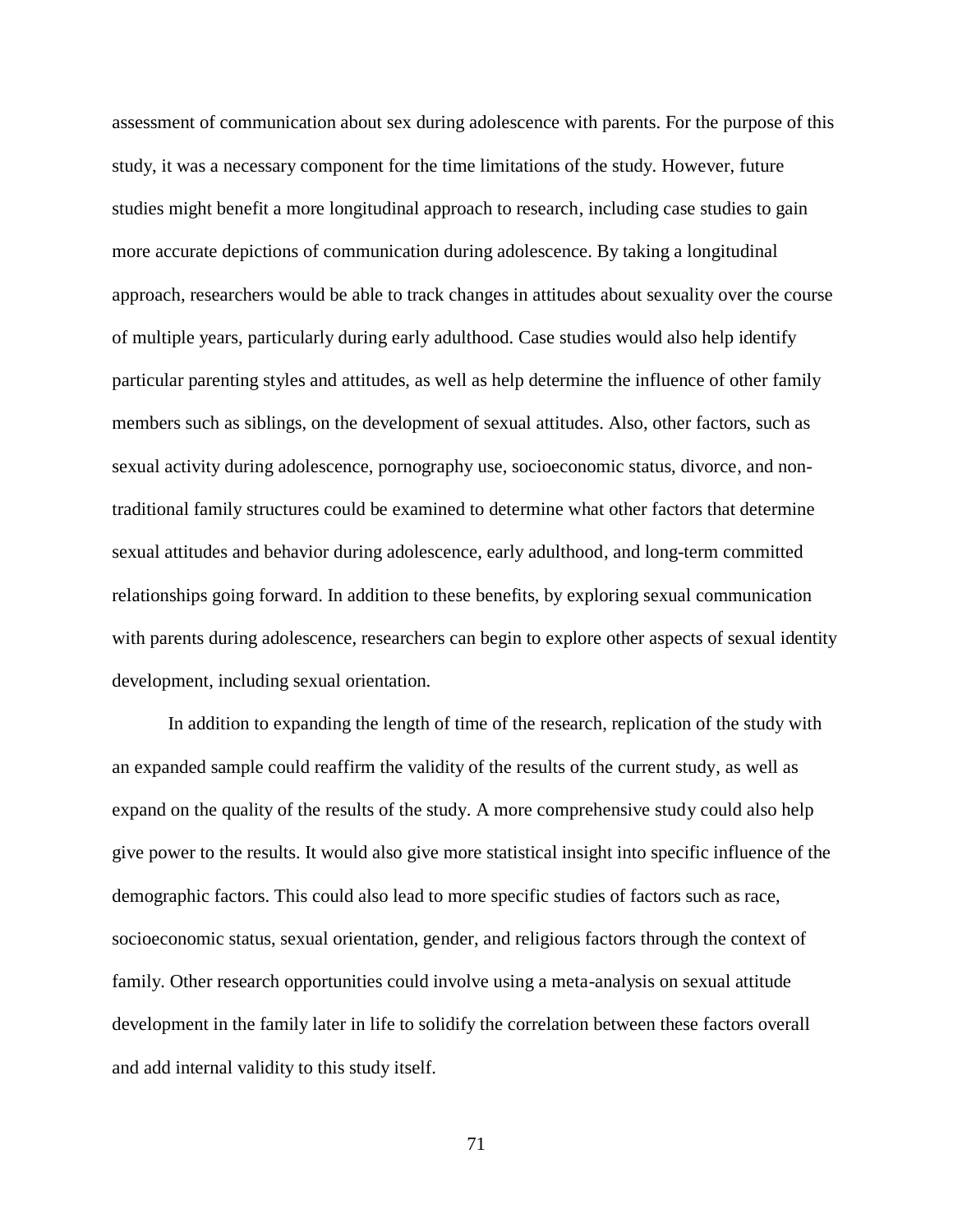In order to develop new assessment tools and training programs for parents regarding better communication about sex with their children, research needs to identify what aspects of sexuality are most important to discuss and how they might influence children's attitudes toward sex and satisfaction later in life. Also, this research could examine other factors that might contribute to sexual attitude development within the home such as parenting styles, discipline, personal sexual attitudes and beliefs of the parents, personality of both the children and the parents, attachment styles, and other demographic information that could be influential to the development of sexual attitudes. This could also be a good opportunity to explore the influence of political ideology of parents surrounding sexual issues such as birth control, LGBT civil rights, abortion, and gender roles as a framework for the development of sexual beliefs as children and the long-term influence of sexual beliefs on sexual satisfaction as a whole. By gaining this understanding, researchers and clinicians can begin to develop the tools they need to successfully develop healthy sexual attitudes, as well as determine what can be defined as a healthy sexual attitude overall. This would also provide a good framework of comparing the influence of parents on sexual attitudes and satisfaction to the influence of other biopsychosocial factors such as peer influence, public sex education programs in schools and other organizations, the influence of religion on sexual beliefs, sexual orientation, mental health issues, and race to give a clearer picture of the way sex is perceived in the greater cultural zeitgeist in comparison to the nuclear family.

Other research opportunities could use a qualitative approach to determine how communication in the home influences sexual attitude development and sexual satisfaction. The benefit of using a qualitative approach would be the depth of the information received about sexual communication in the home. By opening up conversation instead of just distributing a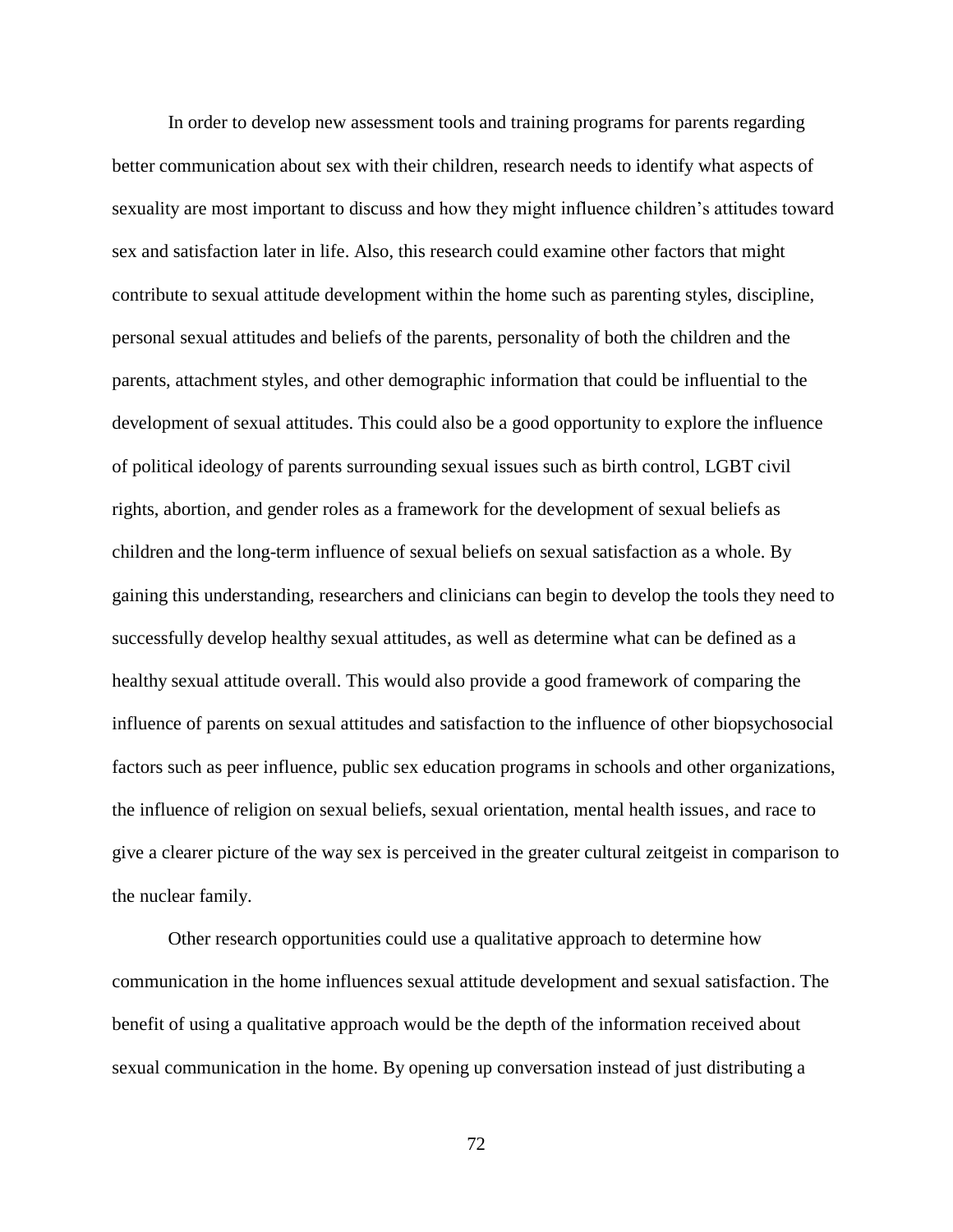survey, researchers allow participants to identify the aspects of sexual communication that they found most influential in their sexual attitude development and views on sex, instead of assuming understanding as a researcher. If researchers wish to explore the influence of parenting styles or specific religious practices on sexual attitude development and satisfaction later in life, this might be a preferred option as it allows for personal influence and experience of the clients to guide research. It also allows for much greater depth within the answers given through research. This could be used to create a guiding point for more specific quantitative research in the future as well as help determine which aspects of communication are most important over development. Qualitative research might also provide an ideal format to examine the influence of cultural beliefs about sexuality and the influence they play on parenting styles and beliefs about sex on the whole. By examining these cultural differences, researchers gain insight into the cultural processing of parents on what is often a taboo topic to discuss with both parents and children. This insight will lead to more comprehensive training programs, as well as better surveys and questionnaires to meet modern values of sexual norms within the greater cultural framework. It would also allow for cultural sensitivity on the whole, which would allow for higher quality research overall.

### **Limitations of the Research**

Although the results of this study are helping in identifying the impact of sexual communication during childhood and the influence it has on sexual attitudes and satisfaction in adulthood, there are limitations to this research that should be examined in the future that could provide substantive research going forward. One key limitation of this study is the selected sample. All participants in the study needed to be in a committed relationship for at least a year at the time of the study, which means those not currently in a sexually committed relationship are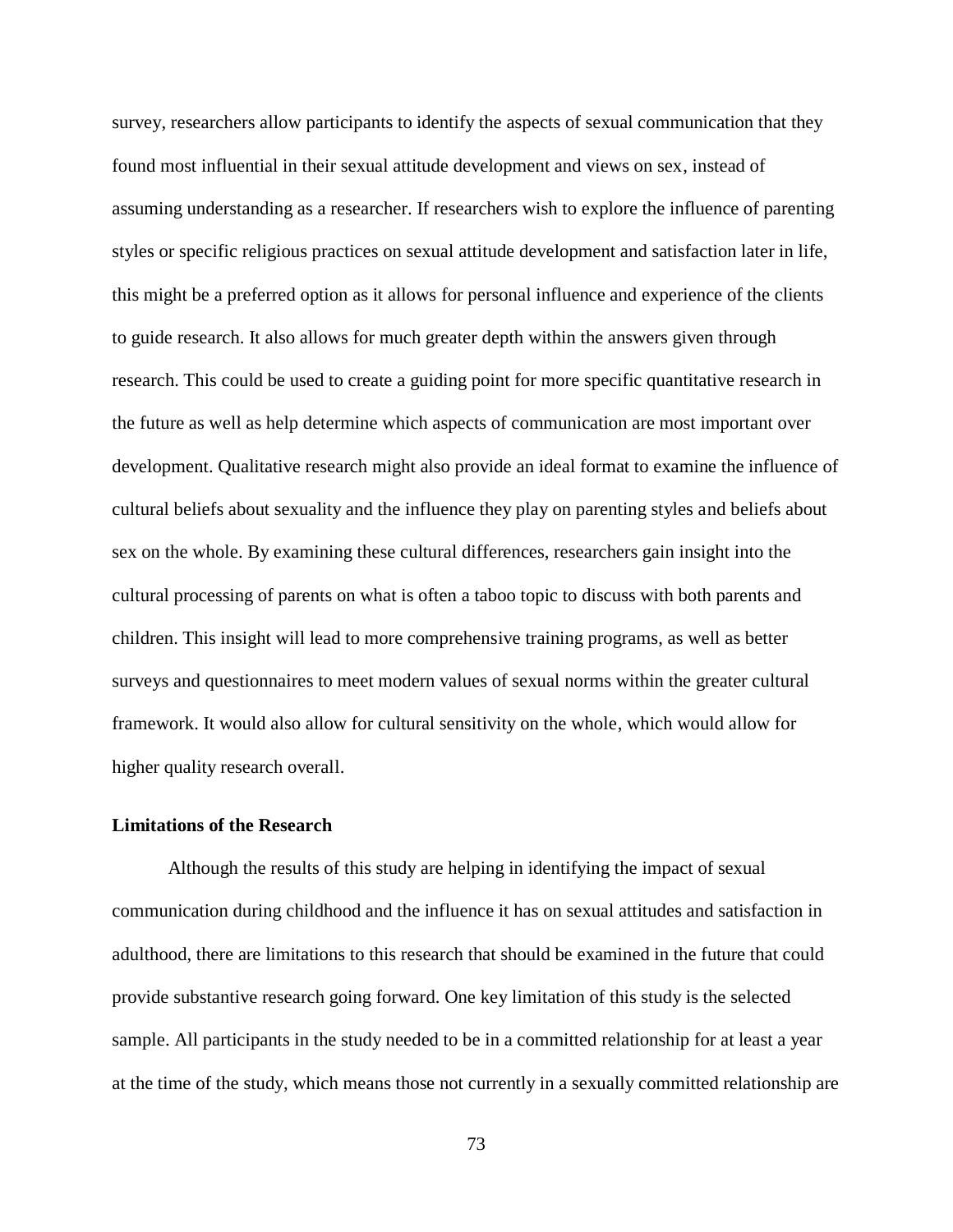excluded from this research. This means the sample is biased to those believe that sexual relationships involve commitment and are sexually active. The consequence of this is that those who do not believe that commitment is a necessary part of a sexual relationship are excluded from the sample or those who are in a committed non-sexual relationship as well. Also, other potential candidates for research are being excluded due to the lack of a sexual partner. This could lead to potentially skewed data, as this sample misses potential differences in attitudes and satisfaction from non-committed sexually active individuals as well as all sexually inactive adults. A follow-up study could be beneficial, comparing the sexual attitudes of those in committed relationships and those who prefer non-committed sexual experiences to see what differences might exist in sexual attitude development for these groups.

Another important limitation to address in future research would be the effects of sexual abuse within the family. In order to address sexual attitude development within the family, there needs to be a clear understanding that not all sexual behaviors within a family system will be positive interactions. Many individuals experience sexual abuse within their families, which limits safety and disrupts normal sexual development; survivors of childhood sexual abuse often experience depression, sexual disturbance and dysfunction, and increased anxiety, fear, and suicidal ideation and behaviors (Beitcherman et. al, 1992). Greater long-term effects are typically a result when parents or step-parents are the perpetrators (Beitcherman et. al, 1992). According to previous research, the area of most effect of male sexual abuse survivors is on intimate relationships in adulthood as they either tend to avoid intimacy with partners or allow partners to become abusive (Dhawali et. al, 1996). Childhood sexual abuse in women leads to significant differences in levels of affection, mature defenses, and consensus in adult romantic relationships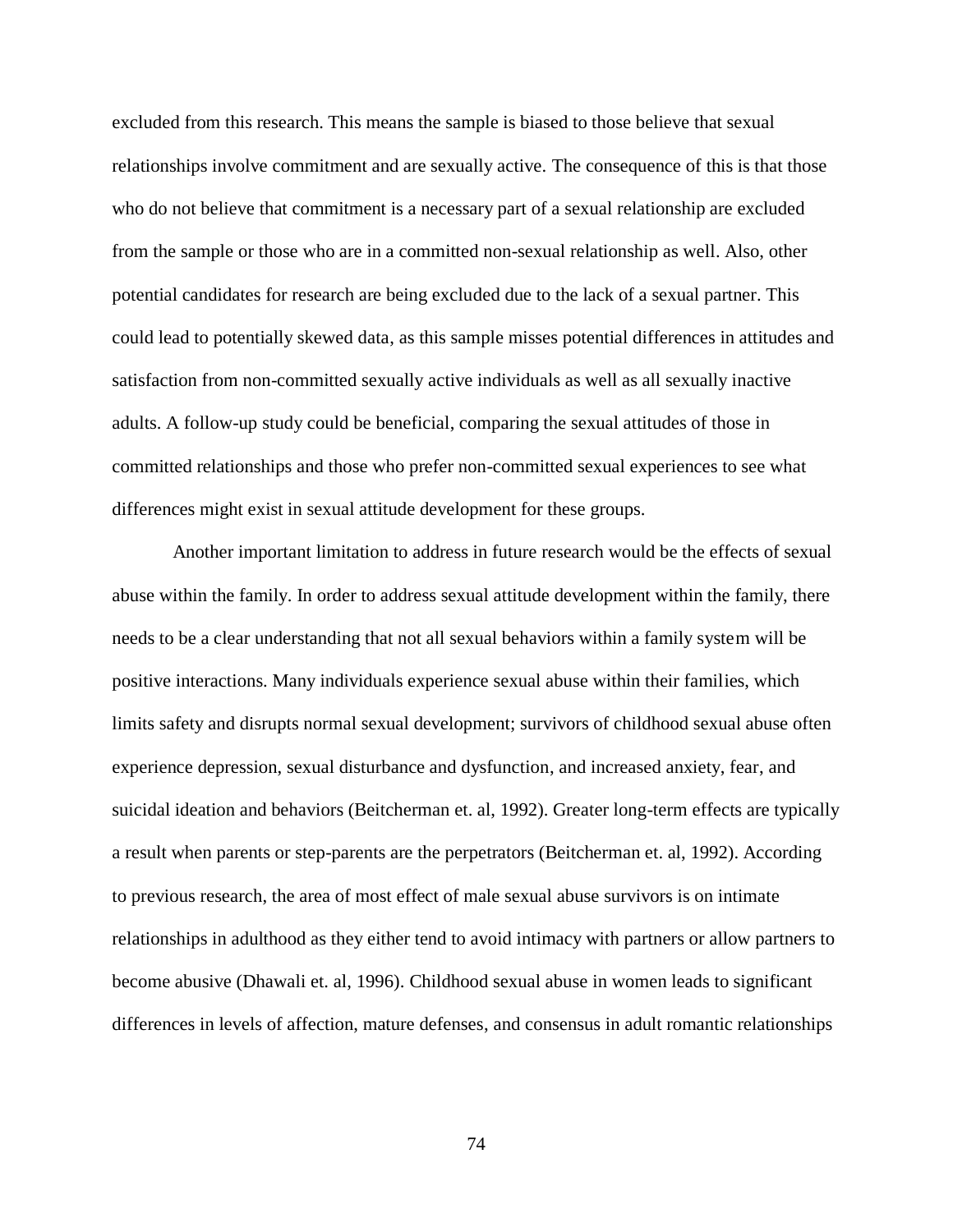(Fairweather & Kinder, 2013). Future research on family of origin influence on sexual development should be aware of the effects of familial sexual abuse and address these issues.

Another key conceptual issue to address in future research would be defining healthy sexual attitudes, especially if future research would be used to determine which communication factors are most indicative of successful sexual development. For the purposes of this research, sexual attitudes were defined as the implicit beliefs and assumptions around sexual activity. However, this does not identify what beliefs and assumptions are beneficial to sexuality. Generally, there are some agreed upon healthy beliefs such as consent and safe sexual practices, such as condom use and sexually-transmitted disease prevention; however, with many sexual issues, cultural influences may have more of a bearing on healthy sexual attitudes. For example, a devout Christian might believe that sex outside of marriage is generally an unhealthy practice, while an agnostic might believe that not having sex with a partner before marriage is unhealthy, as sexual satisfaction is an important part of a committed relationship. Healthy beliefs about topics such BDSM, pornography use, homosexuality, and cohabitation are highly influenced by cultural beliefs and therefore make defining one as healthy or unhealthy creates difficulties. These boundaries are also malleable as societal shifts have influenced and changed various sexual issues.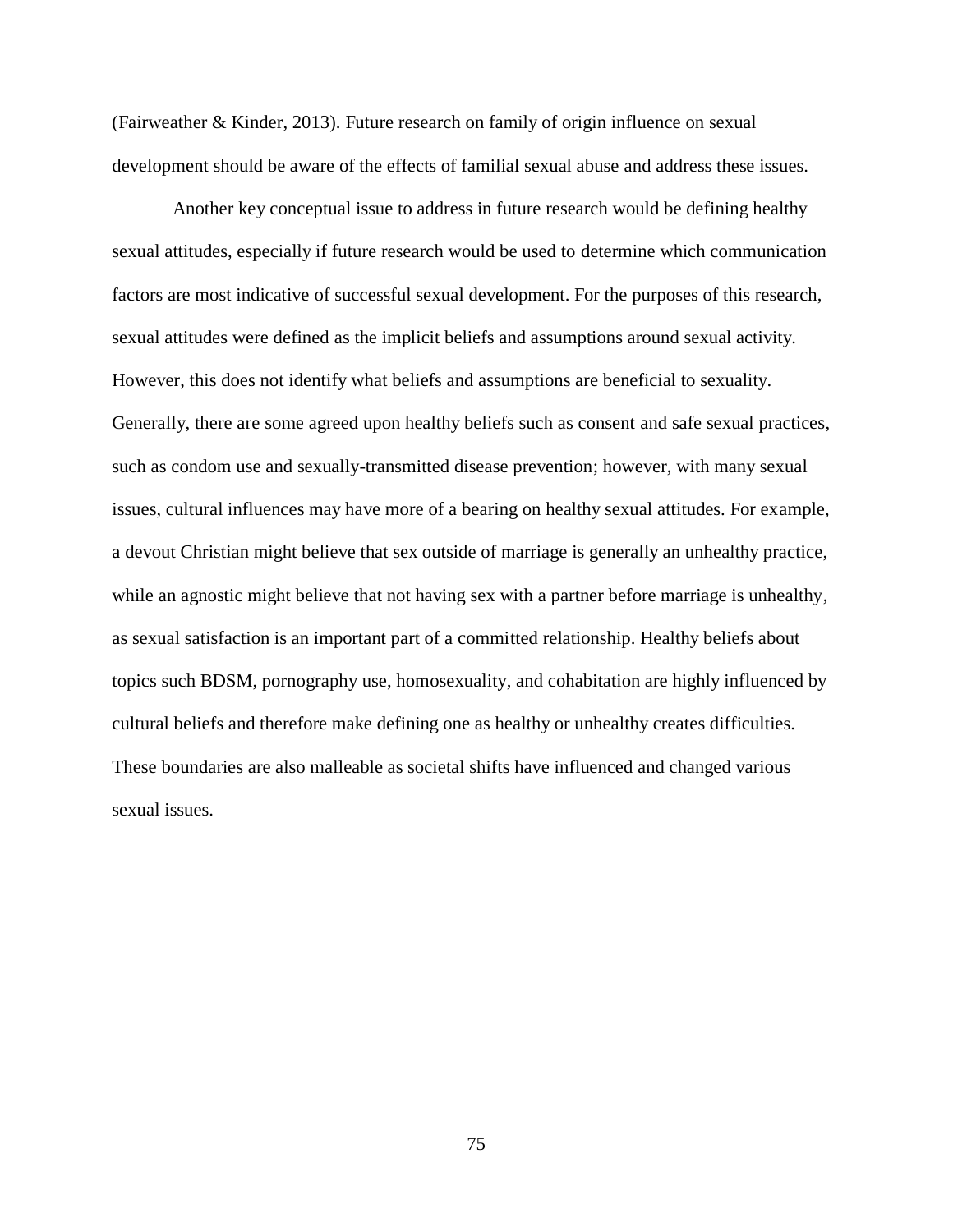#### **Chapter 6: Conclusion**

The goal of this study was to explore the impact of various cultural and family of origin communication factors to determine whether they could be used as predictive factors in sexual attitude development and sexual satisfaction. After conducting the research, it is reasonable to conclude that these sociocultural demographic factors and family communication about sex have some impact on sexual attitude development, particularly in regards to religiosity, sexual orientation, and gender. However, this study failed to find predictive value for sexual satisfaction through these demographic and communitive factors. This opens opportunities for further research regarding the systemic nature of sexual satisfaction, as we were unable to connect sexual satisfaction to the factors presented in the research. It would be interesting to continue this exploration to whether there are systemic factors that contribute to sexual satisfaction as a whole. It would also be interesting to explore whether sexual attitudes regarding sexual permissiveness, sexual communion, birth control attitudes, and sexual instrumentality contribute to sexual satisfaction. Overall, the results of this study enhance the argument for a more systemic approach to sexuality as a whole, specifically regarding sexual attitude development. This increases the argument, at the very least, for the importance of sex education as a construction of attitudes and beliefs about sex. Understanding the importance of sex beliefs and attitudes from a sociocultural framework as well as from a family systems perspective helps future researchers and therapists' understanding the systemic process of sexuality. This can lead to the development of tools and research opportunities in the future to enhance the effectiveness of parents as sexual educators. By enhancing the ability to teach children about sex, children will be able to develop healthier ideas about sex and have more satisfying sexual experiences as adults.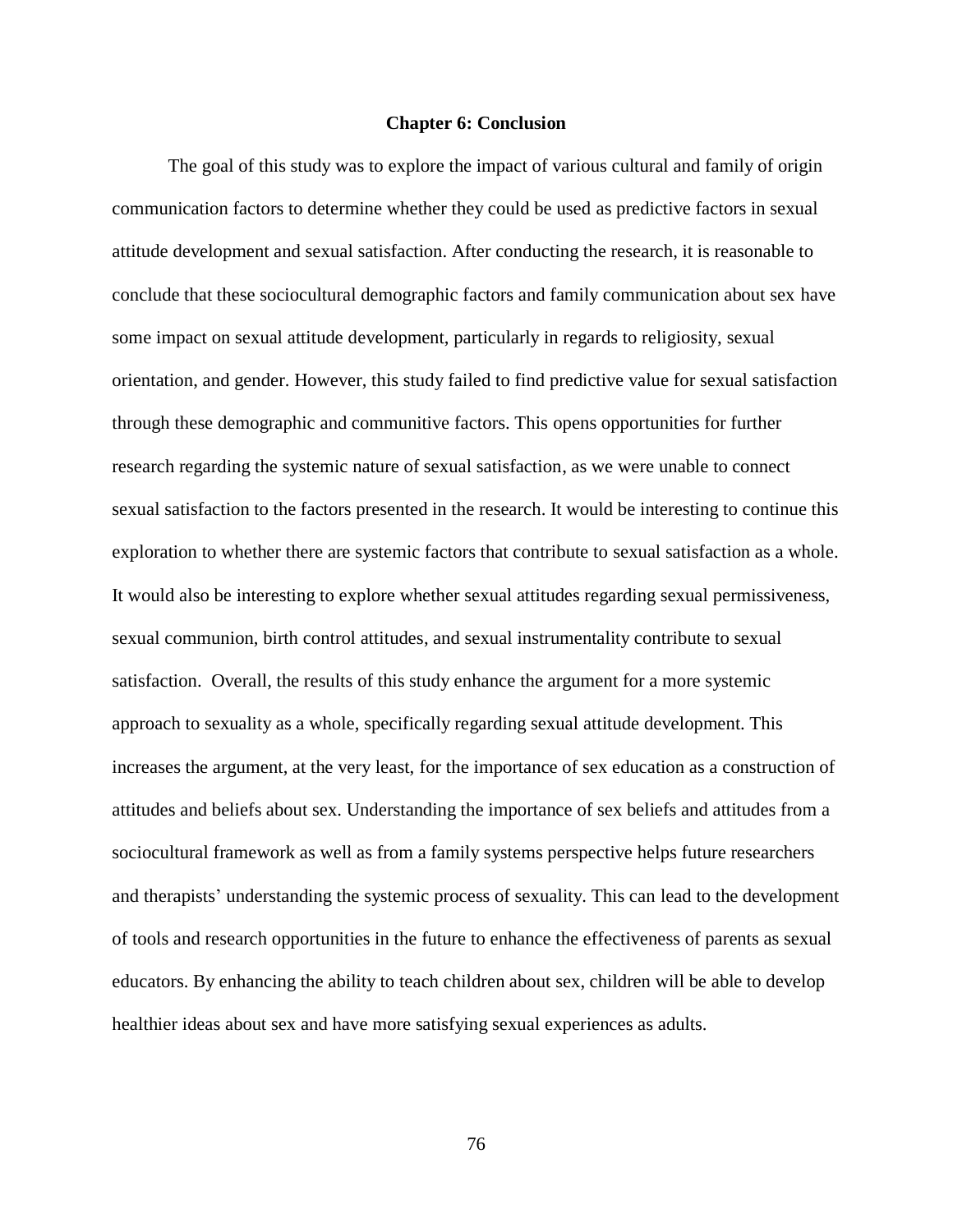### **Appendix A: Index of Sexual Satisfaction**

This questionnaire is designed to measure the degree of satisfaction you have with your partner. It is not a test, so there are no right or wrong answers. Answer each item as carefully and as accurately as you can for each of the following statements. Please choose N/A if you would rather not respond to the statement. Participants are given the option to pick the sentence from each statement that best corresponds with their beliefs about their personal sex lives. These choices are placed on a Likert scale which includes the following: none of the time, very rarely, a little of the time, some of the time, a good part of the time, most of the time, all of the time, and N/A for those who prefer not to respond to a question. The responses to the following statements would be used to measure individual sexual satisfaction within a relationship:

- 1. I feel like my partner enjoys our sex life
- 2. Our sex life is very exciting
- 3. Sex is fun for my partner and me
- 4. Sex with my partner has become a chore for me
- 5. I feel that our sex is dirty and disgusting
- 6. Our sex is monotonous
- 7. When we have sex it is too rushed and hurriedly completed
- 8. I feel that my sex life is lacking in quality
- 9. My partner is sexually very exciting
- 10. I enjoy the sex techniques that my partner likes or uses
- 11. I feel that my partner wants too much sex from me
- 12. I think that our sex is wonderful
- 13. My partner dwells on sex too much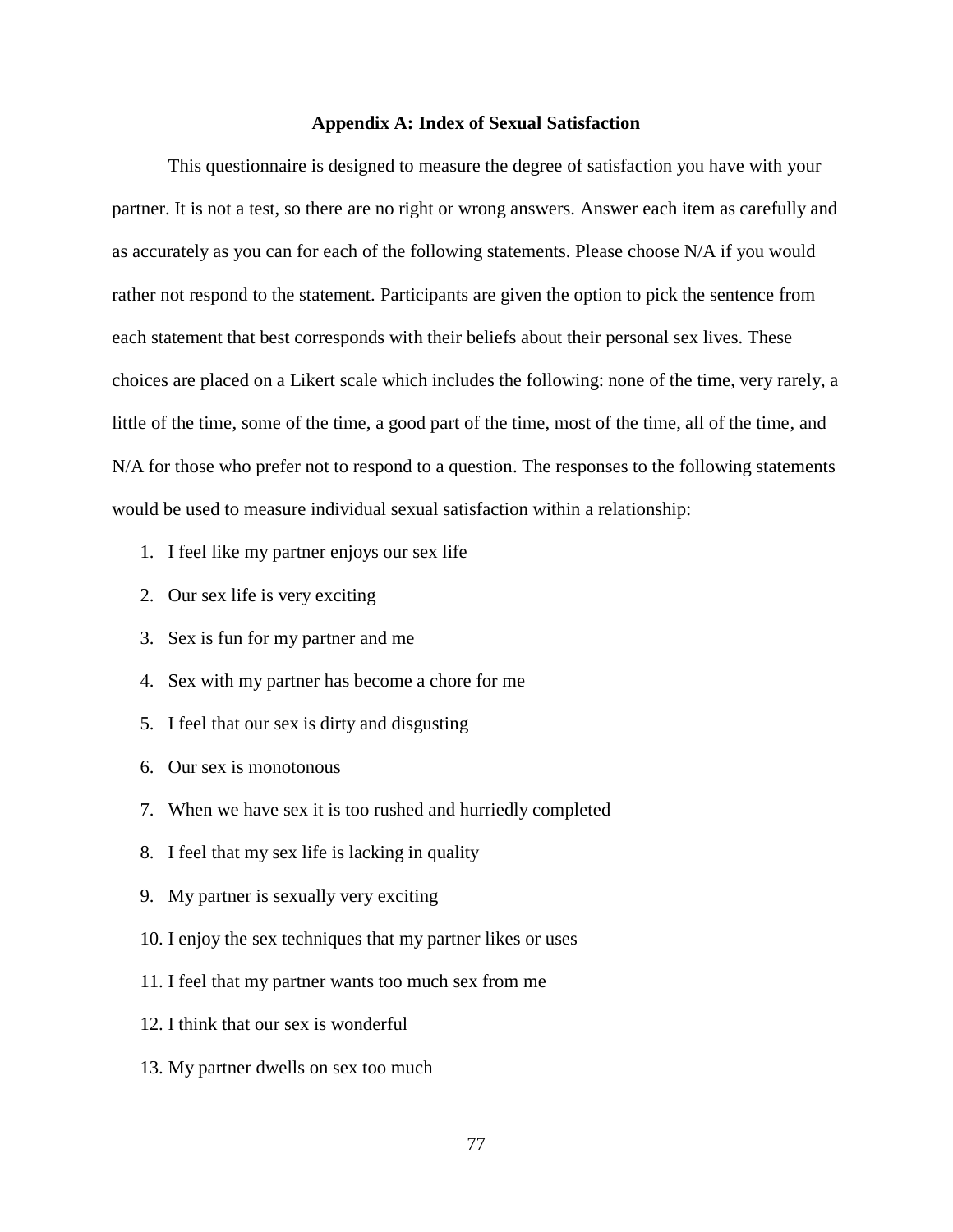- 14. I try to avoid sexual contact with my partner
- 15. My partner is too rough or brutal when we have sex
- 16. My partner is a wonderful sex mate
- 17. I feel that sex is a normal function of our relationship
- 18. My partner does not want sex when I do
- 19. I feel that our sex life really adds a lot to our relationship
- 20. My partner seems to avoid sexual contact with me
- 21. It is easy for me to get sexually excited by my partner
- 22. I feel that my partner is sexually pleased with me
- 23. My partner is very sensitive to my sexual needs and desires
- 24. My partner does not satisfy me sexually
- 25. I feel that my sex life is boring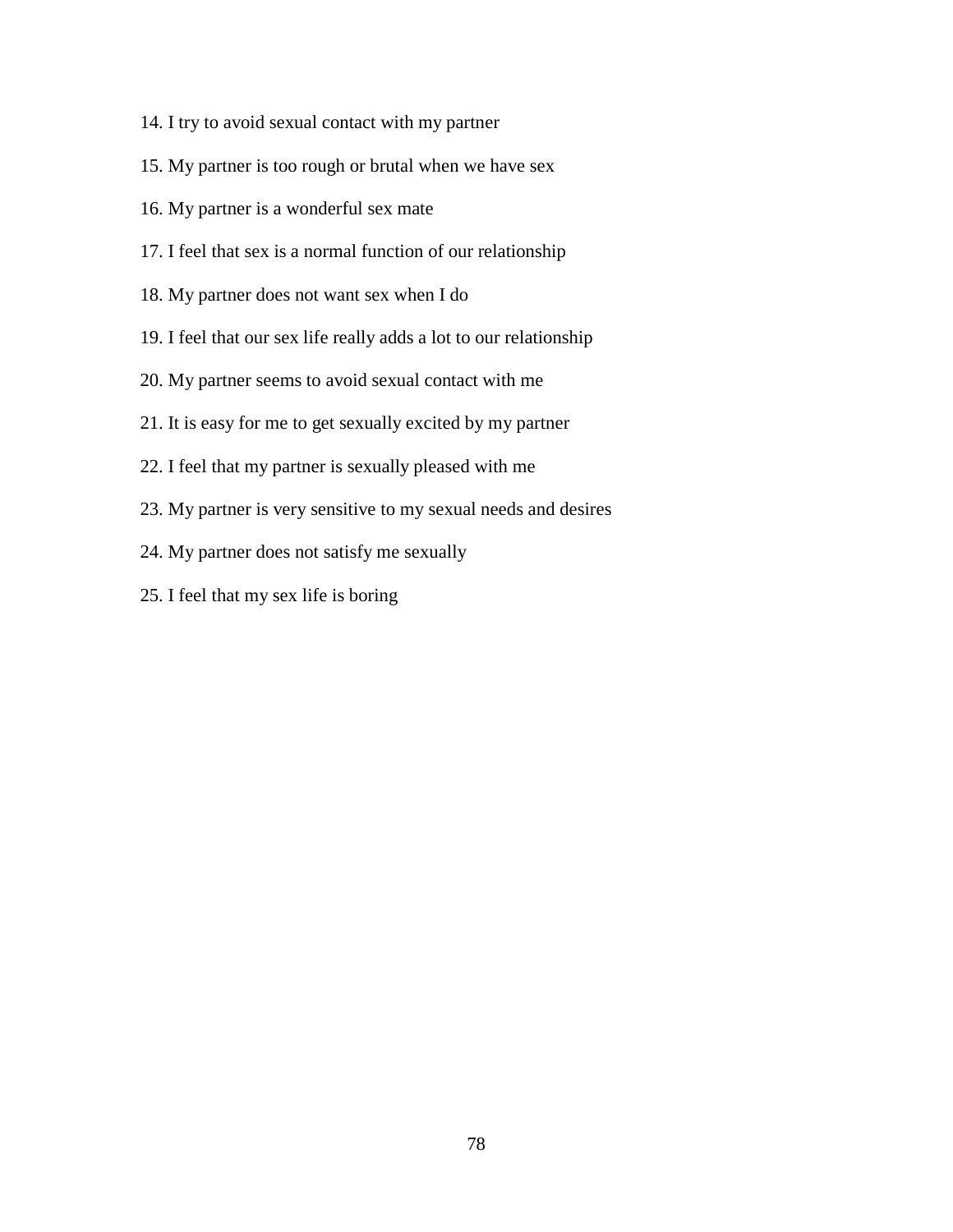### **Appendix B: Brief Sexual Attitudes Scale**

Listed below are several statements that reflect different attitudes about sex. For each statement, fill in the response that indicates how much you agree or disagree with that statement. Responses include strongly disagree, moderately disagree, neither agree nor disagree, moderately agree, strongly agree and N/A for those who choose not to respond to a statement. Some of the items refer to a specific sexual relationship, while others refer to general attitudes and beliefs about sex. Whenever possible, answer the questions with your current partner in mind.

Respond to the following statements:

- 1. I do not need to be committed to a person to have sex with him/her
- 2. Casual sex is acceptable
- 3. I would like to have sex with many partners
- 4. One-night stands are sometimes very enjoyable
- 5. It is okay to have ongoing sexual relationships with more than one person at a time
- 6. Sex as a simple exchange of favors is okay if both people agree to it
- 7. The best sex is no strings attached
- 8. Life would have fewer problems if people could have sex more freely
- 9. It is possible to enjoy sex with a person and not like that person very much
- 10. It is okay for sex to be just a good physical release
- 11. Birth control is part of responsible sexuality
- 12. A woman should share responsibility for birth control
- 13. A man should share responsibility for birth control
- 14. A sexual encounter between two people deeply in love is the ultimate human interaction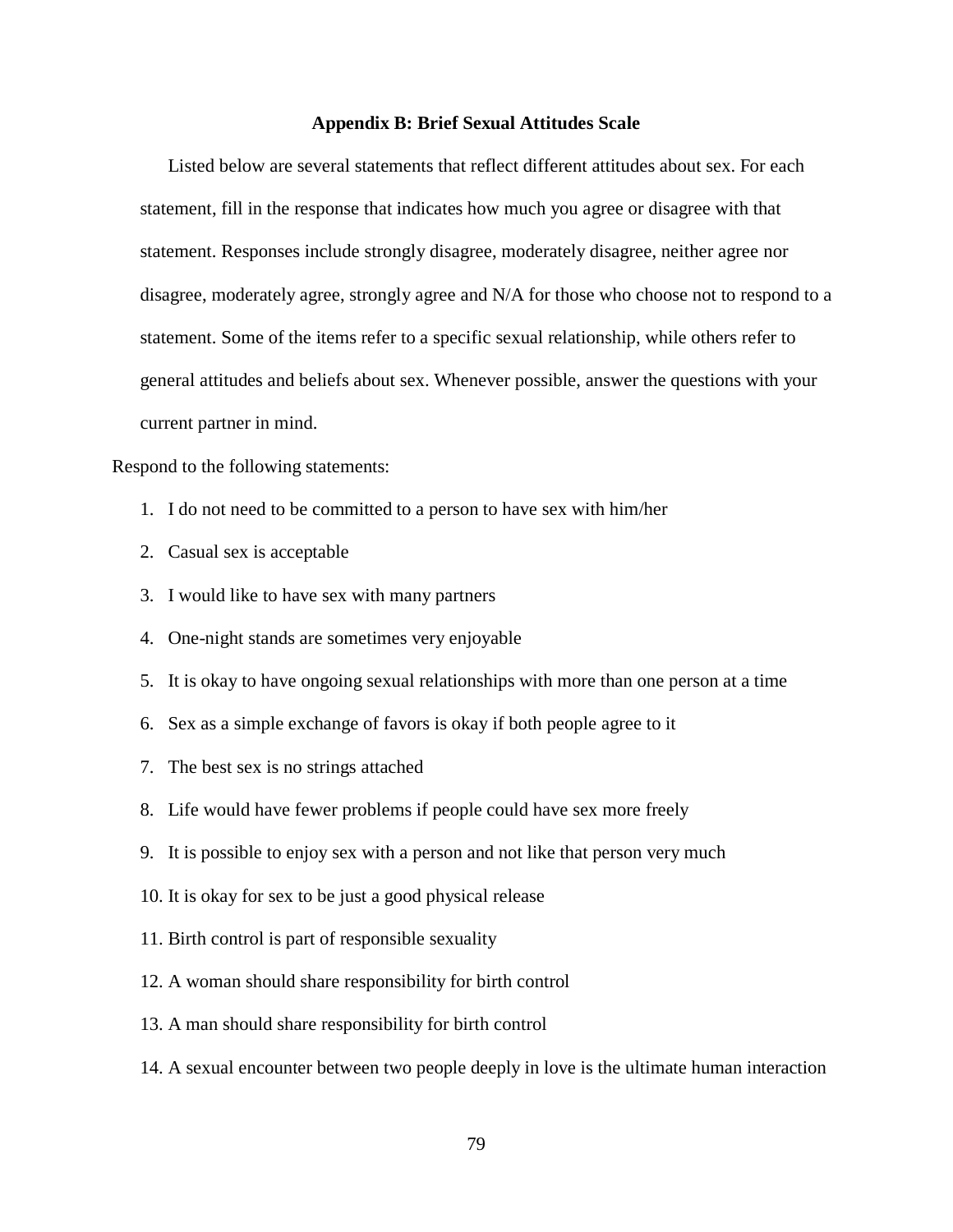- 15. At its best, sex seems to be the merging of two souls
- 16. Sex is a very important part of life
- 17. Sex is usually an intensive, almost overwhelming experience
- 18. Sex is best when you let yourself go and focus on your own pleasure
- 19. Sex is primarily the taking of pleasure from another person
- 20. The main purpose of sex is to enjoy oneself
- 21. Sex is primarily physical
- 22. Sex is primarily a body function, like eating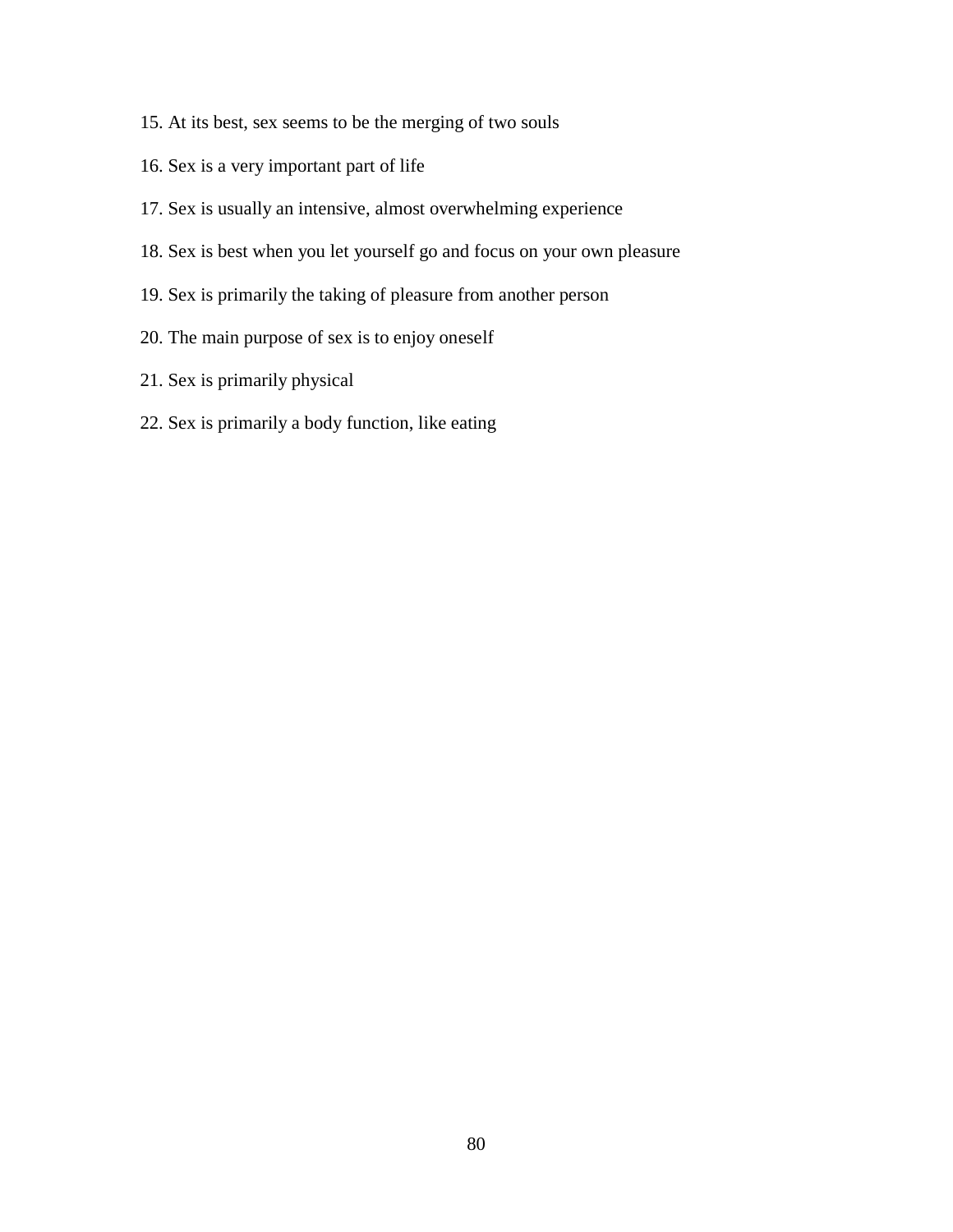### **Appendix C: Family Sex Communication Quotient**

The following statements represent personal feelings about family discussion about sex. Please select one of the five response categories that best describes your opinion based on your experience as an adolescent in your family of origin. Responses include strongly disagree, disagree, neither disagree nor agree, agree, strongly agree and N/A for those who choose not to respond to a statement. Also, please answer these questions regardless of whether you have ever talked about sex with your parents. Please base your responses on your best understanding of how sex was discussed or viewed within your family of origin.

Please respond to the following statement:

- 1. In my family, we believed that sex was one of the most important topics for parents and children to discuss
- 2. I could talk to my parents about almost anything related to sex during my adolescence
- 3. My parents knew what I thought about sex as a teenager
- 4. It was not necessary to talk to my parents about sex as a teenager
- 5. I could talk openly and honestly with my parents about sex during my adolescence
- 6. I knew what my parents thought about sex during my adolescence
- 7. The home should be a primary place for learning about sex
- 8. When I was a teenager, I felt comfortable discussing sex with my parents
- 9. During my adolescence, my parents gave me very little information about sex
- 10. When I was a teenager, sex was too personal a topic to discuss with my parents
- 11. When I was a teenager, my parents felt comfortable discussing sex with me
- 12. Much of what I know about sex has come from family discussions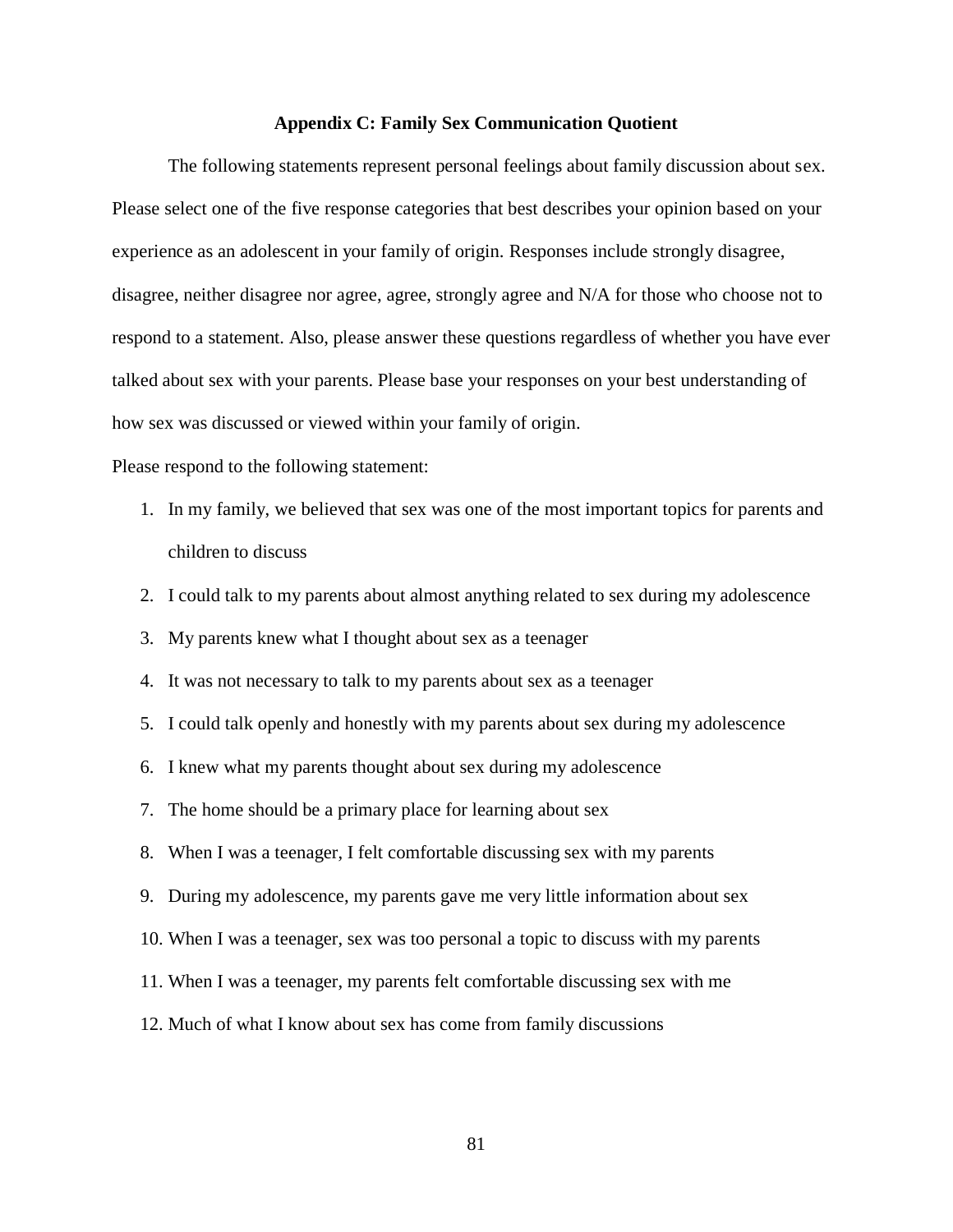- 13. In my family, we believed that sex should not be discussed in the family unless there was a problem to resolve
- 14. During my adolescence, sex was too hard a topic to discuss with my parents
- 15. When I was a teenager, I felt better informed about sex if I talked to my parents
- 16. During my adolescence, I believed that sex was the least important thing to discuss with my parents
- 17. When I was growing up, I felt free to ask my parents questions about sex
- 18. When I was a teenager, when I wanted to know something about sex, I would generally ask my parents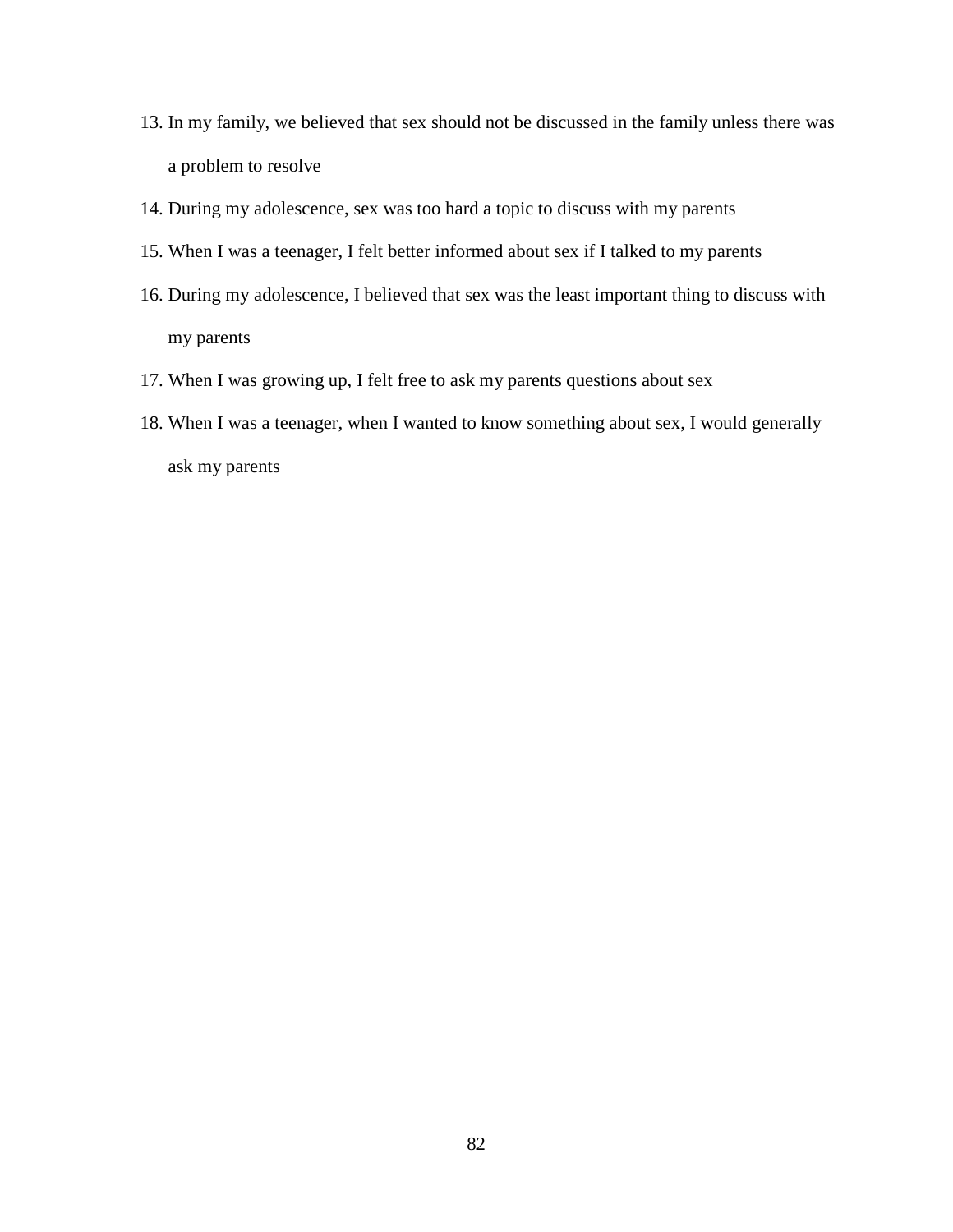## **Appendix D: Demographics**

Age:

How would you identify your gender?

How would you identify your sexual orientation?

How do you racially identify?

Pick the income level that most closely corresponds with your anticipated annual household income level for this year: Less than \$20,000 \$20,000-\$40,000 \$40,000-\$60,000 \$60,000-\$80,000 \$80,000-\$100,000 \$100,000-\$150,000 \$150,000-\$200,000

More than \$200,000

Please describe your religious affiliation (Catholic, Christian, Muslim, Agnostic, LDS, Atheist, Spiritual, Buddhist, Jewish, Hindu etc.)

If religious, how often do you attend church typically?

More than once a week

Weekly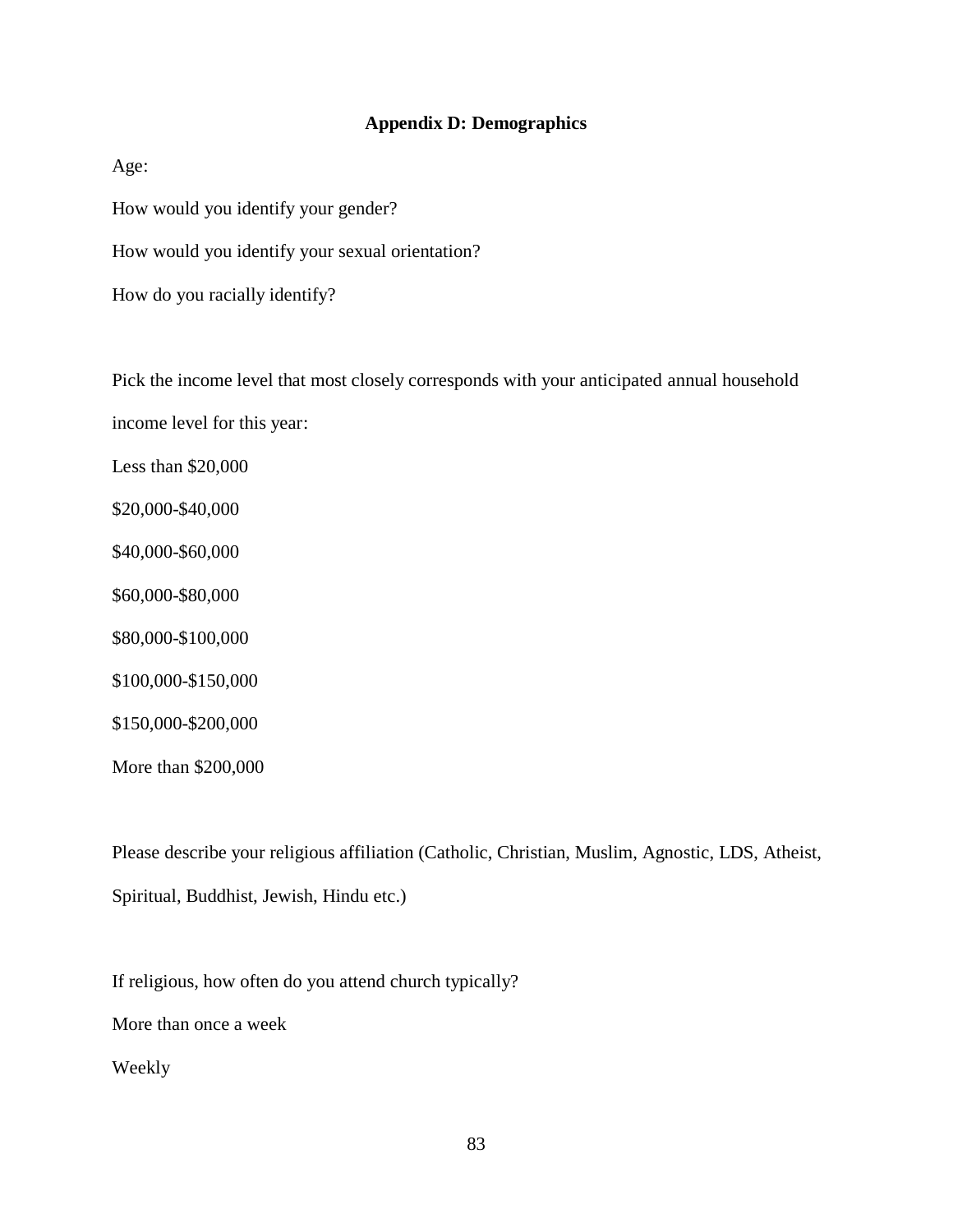Twice a Month

Monthly

Quarterly

Annually

Are you currently in a committed relationship?

Yes

No

If in a committed relationship, how long have you been with your current partner?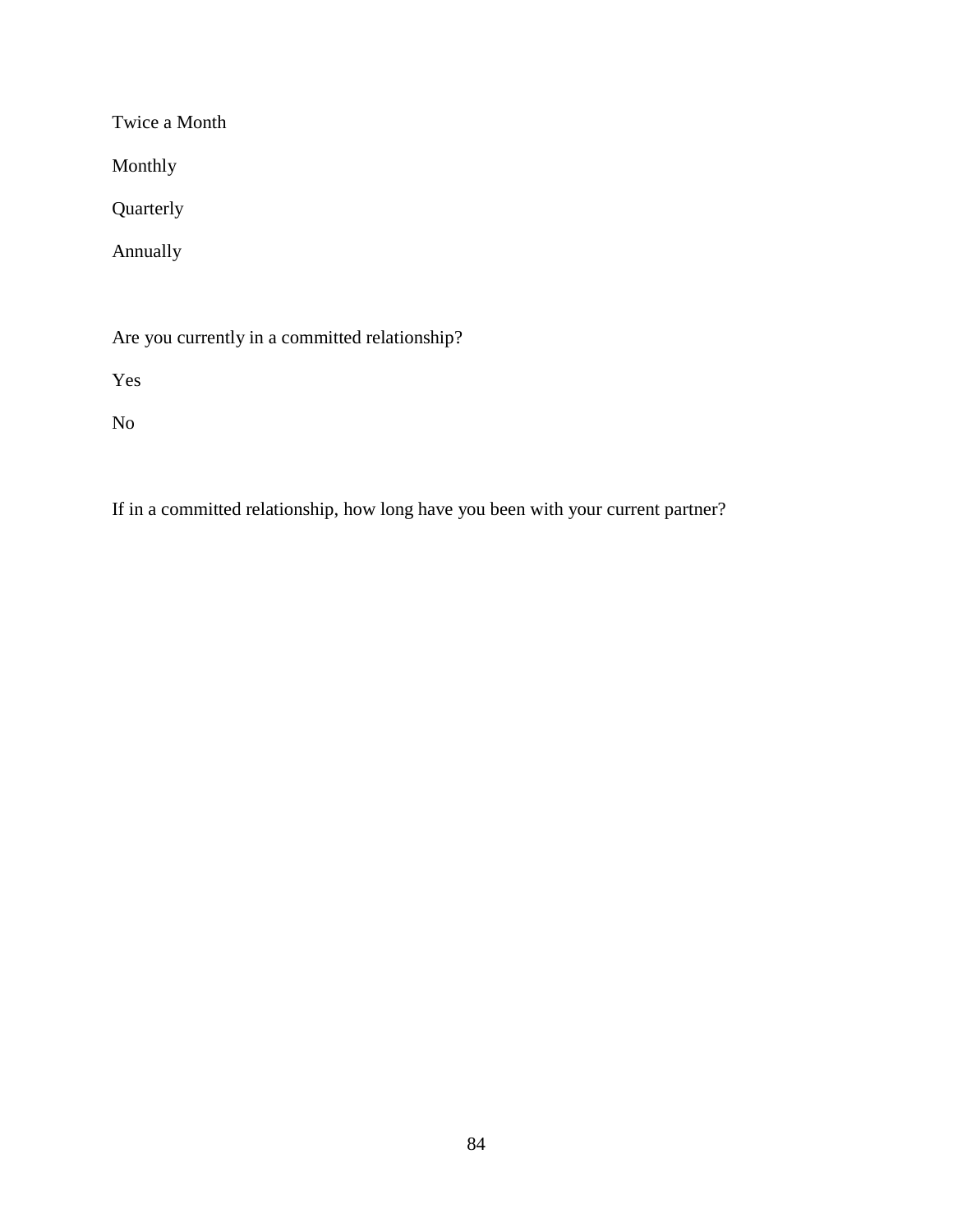#### **References**

- Althof, S. E., Leiblum, S. R., Chevret‐Measson, M., Hartmann, U., Levine, S. B., McCabe, M. Plaut, M., Rodrigues, O. & Wylie, K. (2005). ORIGINAL RESEARCH— PSYCHOLOGY: Psychological and Interpersonal Dimensions of Sexual Function and Dysfunction. *The journal of sexual medicine*, *2*(6), 793-800.
- Amato, P. R. (2000). The consequences of divorce for adults and children. *Journal of Marriage and Family*, *62*(4), 1269-1287.
- Amicis, L., Goldberg, D., Lopiccolo, J., Friedman, J., & Davies, L. (1985). Clinical follow-up of couples treated for sexual dysfunction. *Archives of Sexual Behavior, 14*(6), 467-489.
- Aspy, C. B., Vesely, S. K., Oman, R. F., Rodine, S., Marshall, L., & McLeroy, K. (2007). Parental communication and youth sexual behaviour. *Journal of adolescence*, 30(3), 449-466.
- Aubrey, J., Harrison, K., Kramer, L., & Yellin, J. (2003). Variety Versus Timing: Gender Differences in College Students' Sexual Expectations as Predicted by Exposure to Sexually Oriented Television. *Communication Research,* 432-460.
- Bancroft, J., Loftus, J., & Long, J. S. (2003). Distress about sex: A national survey of women in heterosexual relationships. *Archives of sexual behavior*,*32*(3), 193-208.
- Baumeister, R. F. (2000). Differences in erotic plasticity: The female sex drive as socially flexible and responsive. Psychological Bulletin, 126, 347–374.
- Benuto, L., & Meana, M. (2008). Acculturation and sexuality: Investigating gender differences in erotic plasticity. Journal of sex research, 45(3), 217-224.
- Betchen, S. J. (2013). *Intrusive partners-elusive mates: The pursuer-distancer dynamic in couples*. Routledge.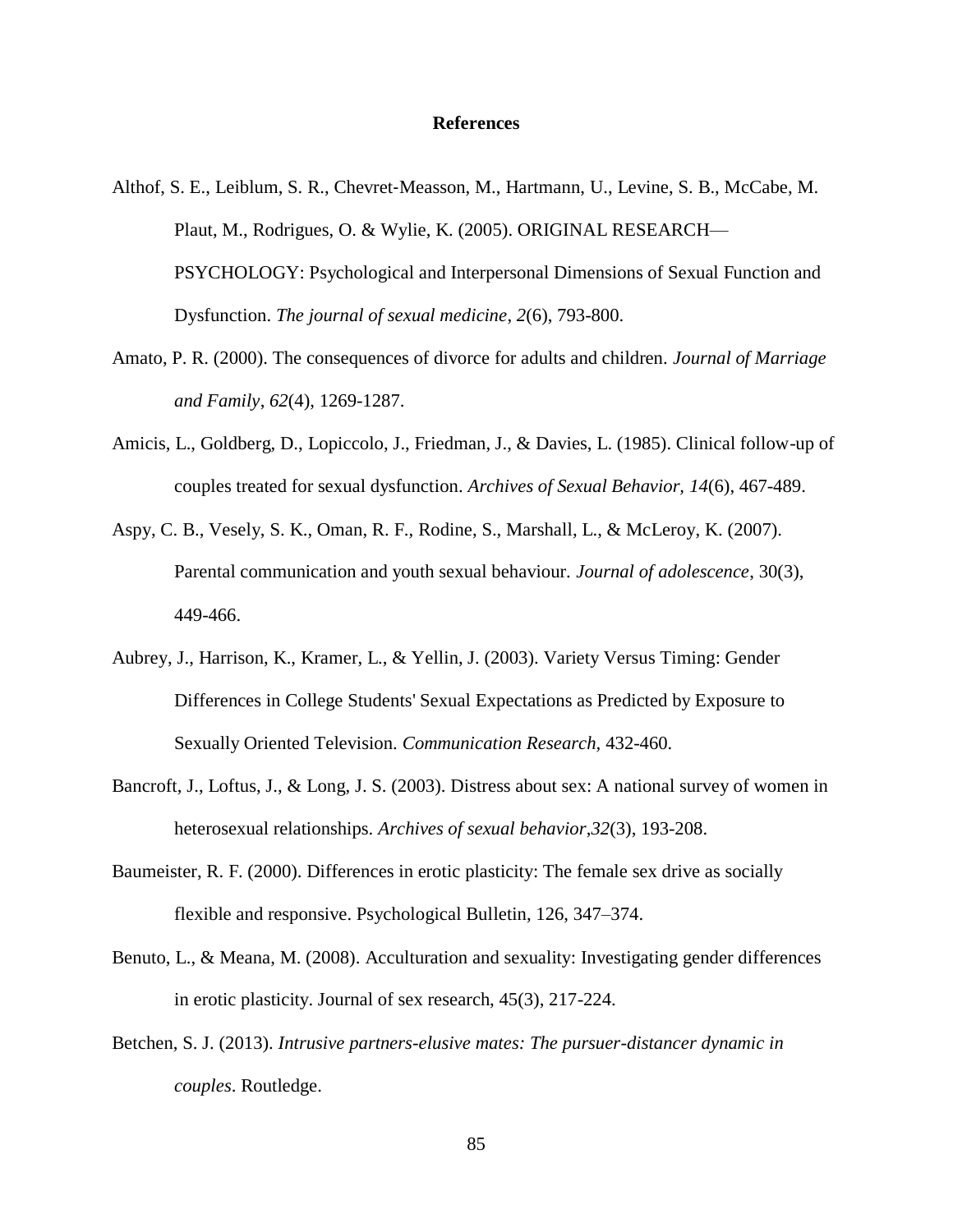Birnbaum, G. E., Reis, H. T., Mikulincer, M., Gillath, O., & Orpaz, A. (2006). When sex is more than just sex: attachment orientations, sexual experience, and relationship quality. *Journal of personality and social psychology*, 91(5), 929.

Bowen, M. (1993). Family therapy in clinical practice. Jason Aronson.

- Bridges, S. P. K. (1999). Predicting and describing sexual satisfaction in women: Physical affection in family of origin, sexual initiation and communication, and masturbatory practices.
- Buhi, E. R., & Goodson, P. (2007). Predictors of adolescent sexual behavior and intention: A theory-guided systematic review. Journal of Adolescent Health, 40(1), 4-21.
- Busby, D. M., Carroll, J. S., & Willoughby, B. J. (2010). Compatibility or restraint: The effects of sexual timing on marriage relationships. Journal of Family Psychology, 24, 766-774.
- Butzer, B., & Campbell, L. (2008). Adult attachment, sexual satisfaction, and relationship satisfaction: A study of married couples. *Personal Relationships*,*15*(1), 141-154.
- Byers, E. S., & Demmons, S. (1999). Sexual satisfaction and sexual self‐disclosure within dating relationships. *Journal of Sex Research*, *36*(2), 180-189.
- Christopher, F., & Sprecher, S. (2000). Sexuality in marriage, dating, and other relationships: a decade review. *Journal of Marriage and Family,* 999-1017.
- Cohen, L., & Shotland, R. (1996). Timing of first sexual intercourse in a relationship: Expectations, experiences, and perceptions of others. *Journal of Sex Research,* 291-299.
- Colson, M. H., Lemaire, A., Pinton, P., Hamidi, K., & Klein, P. (2006). ORIGINAL RESEARCH—COUPLES' SEXUAL DYSFUNCTION: Sexual Behaviors and Mental Perception, Satisfaction and Expectations of Sex Life in Men and Women in France. *The journal of sexual medicine*, *3*(1), 121-131.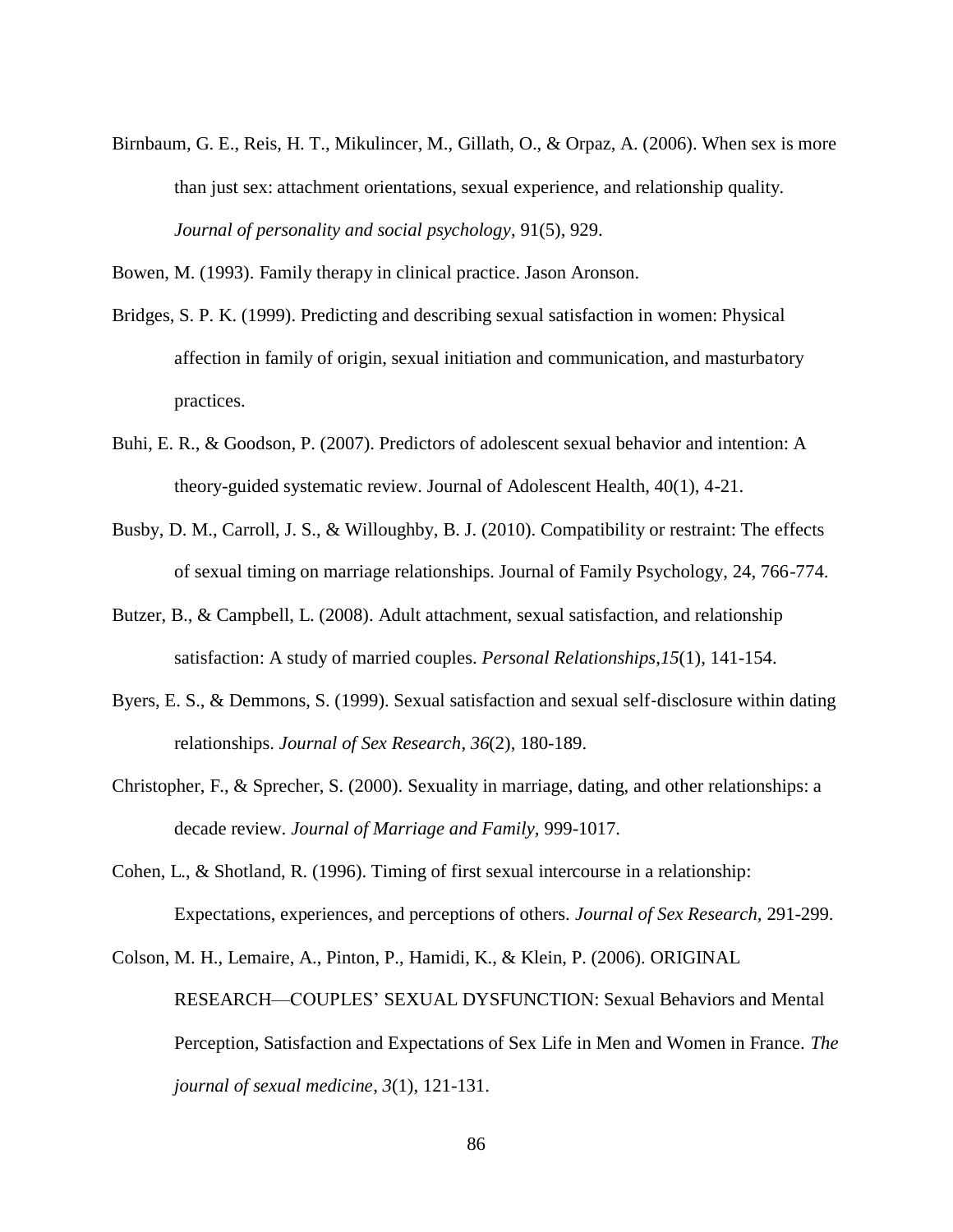- Cupach, W. R., & Comstock, J. (1990). Satisfaction with sexual communication in marriage: Links to sexual satisfaction and dyadic adjustment. *Journal of Social and Personal Relationships*, *7*(2), 179-186.
- Davidson, J. K., Darling, C. A., & Norton, L. (1995). Religiosity and the sexuality of women: Sexual behavior and sexual satisfaction revisited. The Journal of Sex Research, 32(3), 235-243. doi:10.1080/00224499509551794
- Davidson, J., Moore, N., Earle, J., & Davis, R. (2008). Sexual attitudes and behavior at four universities: Do region, race, and/or religion matter. *Adolescence, 43*(170), 189-220.
- Davis, D., Shaver, P. R., Widaman, K. F., Vernon, M. L., Follette, W. C., & Beitz, K. (2006). "I can't get no satisfaction": Insecure attachment, inhibited sexual communication, and sexual dissatisfaction. *Personal Relationships, 13*(4), 465-483.
- Dawson, S. J., & Chivers, M. L. (2014). Gender Differences and Similarities in Sexual Desire. *Current Sexual Health Reports*, *6*(4), 211-219.
- Demir, M. (2010). Close relationships and happiness among emerging adults.*Journal of Happiness Studies*, *11*(3), 293-313.
- Diener, E., & Seligman, M. E. (2002). Very happy people. *Psychological science*, *13*(1), 81-84.
- Diiorio, C., Kelley, M., & Hockenberry-Eaton, M. (1997). Communication About Sexual Issues: Mothers, Fathers, And Friends. *Journal of Adolescent Health,* 181-189.
- DeMaria, R., Weeks, G., & Hof, L. (2013). *Focused genograms: Intergenerational assessment of individuals, couples, and families*. Routledge.
- Feeney, J. A., Peterson, C., Gallois, C., & Terry, D. J. (2000). Attachment style as a piedictor of sexual attitudes and behavior in late Adolescence. Psychology & health, 14(6), 1105- 1122.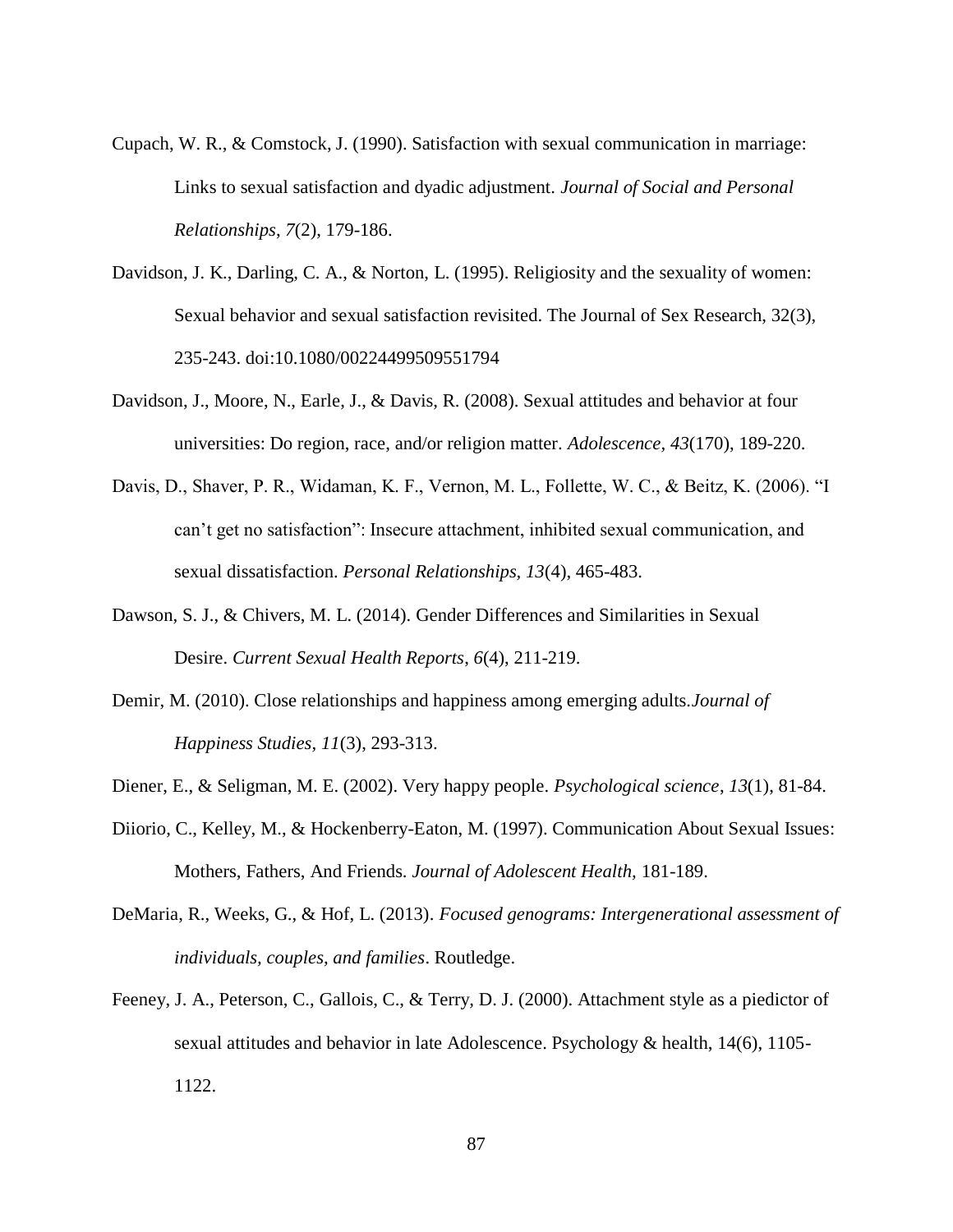- Feldman, S. S., & Rosenthal, D. A. (Eds.). (2002). Talking sexuality: Parent-adolescent communication. San Francisco: Jossey-Bass.
- Fisher, T. D. (1985). Parent-child communication about sex and young adolescents' sexual knowledge and attitudes. *Adolescence, 21*(83), 517-527.
- Fisher, T. D., & McNulty, J. K. (2008). Neuroticism and marital satisfaction: The mediating role played by the sexual relationship. *Journal of Family Psychology*, *22*(1), 112.
- Geer, J. H., & Robertson, G. G. (2005). Implicit attitudes in sexuality: Gender differences. Archives of Sexual Behavior, 34(6), 671-677. doi:10.1007/s10508-005-7923-8
- Gentzler, A. L., & Kerns, K. A. (2004). Associations between insecure attachment and sexual experiences. Personal relationships, (11), 249-265.
- Gillath, O., & Schachner, D. A. (2006). How do sexuality and attachment interrelate? Goals, motives and strategies. *Dynamics of romantic love: Attachment, caregiving, and sex*, 337-355.
- Haavio-Mannila, E., & Kontula, O. (1997). Correlates of increased sexual satisfaction. *Archives of sexual behavior*, *26*(4), 399-419.
- Hazan, C., & Shaver, P. (1987). Romantic love conceptualized as an attachment process. *Journal of personality and social psychology*, *52*(3), 511.
- Haavio-Mannila, E., & Kontula, O. (1997). Correlates of increased sexual satisfaction. *Archives of sexual behavior*, 26(4), 399-419.
- Hendrick, C., & Hendrick, S. (1999). Research on love: Does it measure up? *Journal of Personality and Social Psychology,* 784-794.
- Holmes, T. H., & Rahe, R. H. (1967). The social readjustment rating scale.*Journal of psychosomatic research*, *11*(2), 213-218.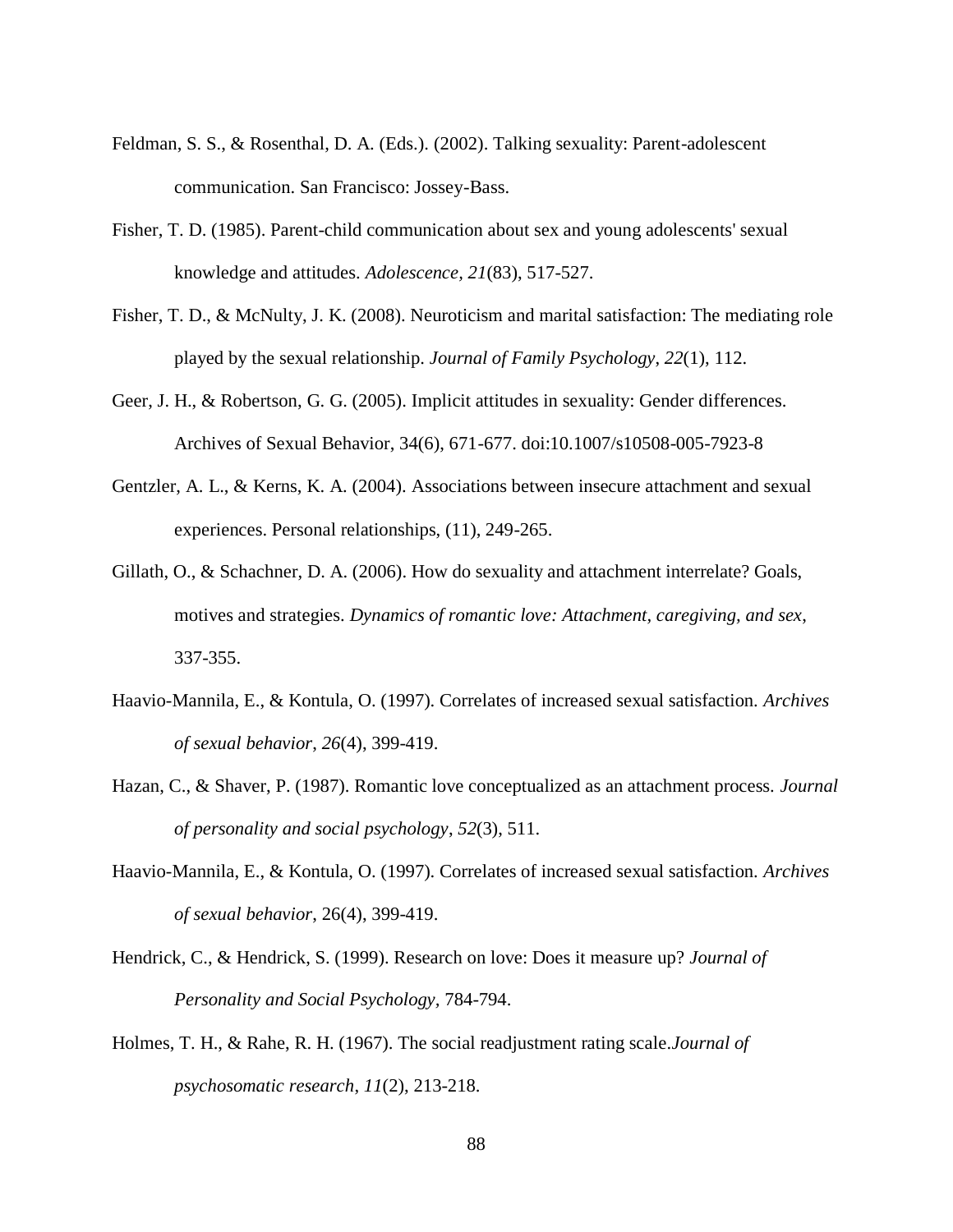- Hummel, C. (2010). Impact of sexual frequency on sexual satisfaction, relationship satisfaction and self-esteem. *ProQuest*.
- Hyde, J. S. (2005). The gender similarities hypothesis. *American psychologist*,*60*(6), 581-592.
- Johnson, A. M., Wadsworth, J., Wellings, K., & Field, J. (1994). *Sexual attitudes and lifestyles*. Blackwell Scientific.
- Johnson, S. M. (2004) *The practice of emotionally focused couple therapy: Creating connection*. Routledge.
- Kao, T. S. A., Loveland-Cherry, C., & Guthrie, B. (2010). Maternal Influences on Asian American—Pacific Islander Adolescents' Perceived Maternal Sexual Expectations and Their Sexual Initiation. *Journal of family issues*, 31(3), 381-406.
- Kite, M. E., & Whitley, B. E. (1996). Sex differences in attitudes toward homosexual persons, behaviors, and civil rights A meta-analysis. Personality and Social Psychology Bulletin, 22(4), 336-353. doi:10.1177/0146167296224002
- Klein, J., Sabaratnam, P., Pazos, B., Auerbach, M., Havens, C., & Brach, M. (2005). Evaluation of the parents as primary sexuality educators program. *Journal of Adolescent Health,* S94-S99.
- Kornrich, S., Brines, J., & Leupp, K. (2013). Egalitarianism, Housework, and Sexual Frequency in Marriage. *American Sociological Review,* 26-50.
- Laan, E., Rellini, A. H., & Barnes, T. (2013). Standard operating procedures for female orgasmic disorder: Consensus of the International Society for Sexual Medicine. *The journal of sexual medicine*, *10*(1), 74-82.Larson, J. H., Anderson, S. M., Holman, T. B., & Niemann, B. K. (1998). A longitudinal study of the effects of premarital communication, relationship stability, and self-esteem on sexual satisfaction in the first year of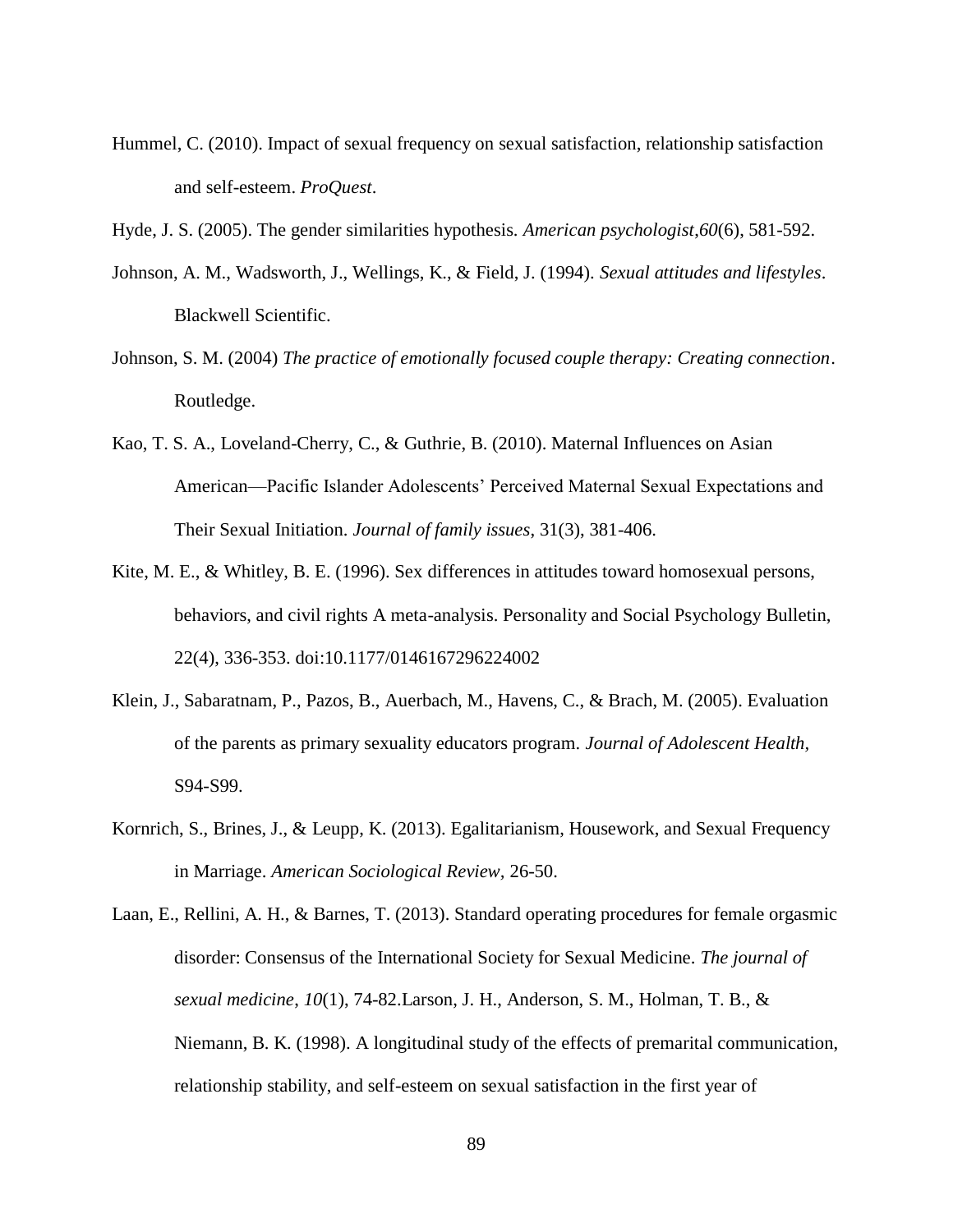marriage.*Journal of sex & marital therapy*, *24*(3), 193-206.

- Lawrance, K. A., & Byers, E. S. (1995). Sexual satisfaction in long‐term heterosexual relationships: The interpersonal exchange model of sexual satisfaction. *Personal Relationships*, *2*(4), 267-285.
- Lefkowitz, E. S., Gillen, M. M., Shearer, C. L., & Boone, T. L. (2004). Religiosity, sexual behaviors, and sexual attitudes during emerging adulthood. *Journal of Sex Research*, *41*(2), 150-159.
- Litzinger, S., & Gordon, K. C. (2005). Exploring relationships among communication, sexual satisfaction, and marital satisfaction. *Journal of sex & marital therapy*, 31(5), 409-424.
- MacNeil, S., & Byers, E. S. (2005). Dyadic assessment of sexual self-disclosure and sexual satisfaction in heterosexual dating couples. *Journal of Social and Personal Relationships*, *22*(2), 169-181.
- McNulty, J. K., & Fisher, T. D. (2008). Gender differences in response to sexual expectancies and changes in sexual frequency: A short-term longitudinal study of sexual satisfaction in newly married couples. *Archives of Sexual Behavior*, *37*(2), 229-240.
- Melnik, T., Soares, B. G., & Nasello, A. G. (2008). The Effectiveness of Psychological Interventions for the Treatment of Erectile Dysfunction: Systematic Review and Meta‐ Analysis, Including Comparisons to Sildenafil Treatment, Intracavernosal Injection, and Vacuum Devices. *The journal of sexual medicine*, *5*(11), 2562-2574.
- Mendle, J., Harden, K. P., Turkheimer, E., Van Hulle, C. A., D'Onofrio, B. M., Brooks‐Gunn, J., ... & Lahey, B. B. (2009). Associations between father absence and age of first sexual intercourse. *Child Development*, *80*(5), 1463-1480.

Mikulincer, M., & Shaver, P. R. (2010). *Attachment in adulthood: Structure, dynamics, and*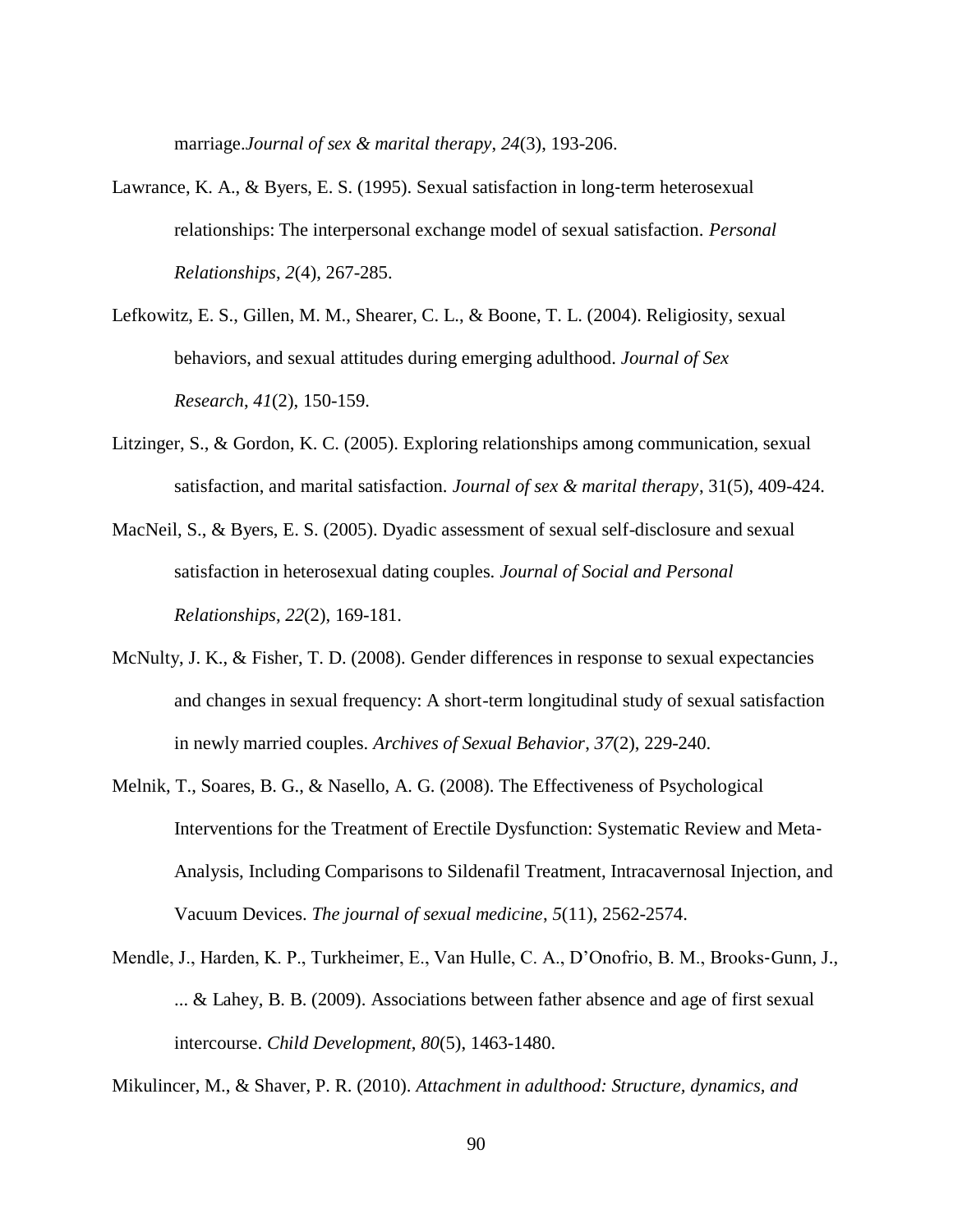*change*. Guilford Press.

- Miller, B. C., Benson, B., & Galbraith, K. A. (2001). Family relationships and adolescent pregnancy risk: A research synthesis. *Developmental review*, *21*(1), 1-38.
- Miller, K., Forehand, R., & Kotchick, B. (1999). Adolescent Sexual Behavior in Two Ethnic Minority Samples: The Role of Family Variables. *Journal of Marriage and Family, 61*(1), 85-98.
- Montejo, A., Majadas, S., Calama, J., & Hernandez, A. (2011). P03-95 Managing strategies for antidepressant-related sexual dysfunction. results from a multicentric, pragmatic study with 2000 patients in spain: The SALSEX-I study. *European Psychiatry, 26*(1), 1264- 1264.
- Moore, N., & Davidson, J. (1997). Guilt about first intercourse: An antecedent of sexual dissatisfaction among college women. *Journal of Sex & amp*; Marital Therapy, 29-46.
- Oattes, M. K., & Offman, A. (2007). Global self-esteem and sexual self-esteem as predictors of sexual communication in intimate relationships. *Canadian Journal of Human Sexuality*, *16*(3-4) 89-100.
- Ostler, C. (2013). The Relationship Between Insecure Attachment and Premarital Sexual Timing.
- Parkes, A., Henderson, M., Wight, D., & Nixon, C. (2011). Is Parenting Associated with Teenagers' Early Sexual Risk-Taking, Autonomy And Relationship with Sexual Partners? *Perspectives on Sexual and Reproductive Health,* 30-40.
- Pearson, J., Muller, C., & Frisco, M. L. (2006). Parental involvement, family structure, and adolescent sexual decision making.
- Penhollow, T., Young, M., & Denny, G. (2005). The Impact of Religiosity on the Sexual Behaviors of College Students. *American Journal of Health Education,* 75-85.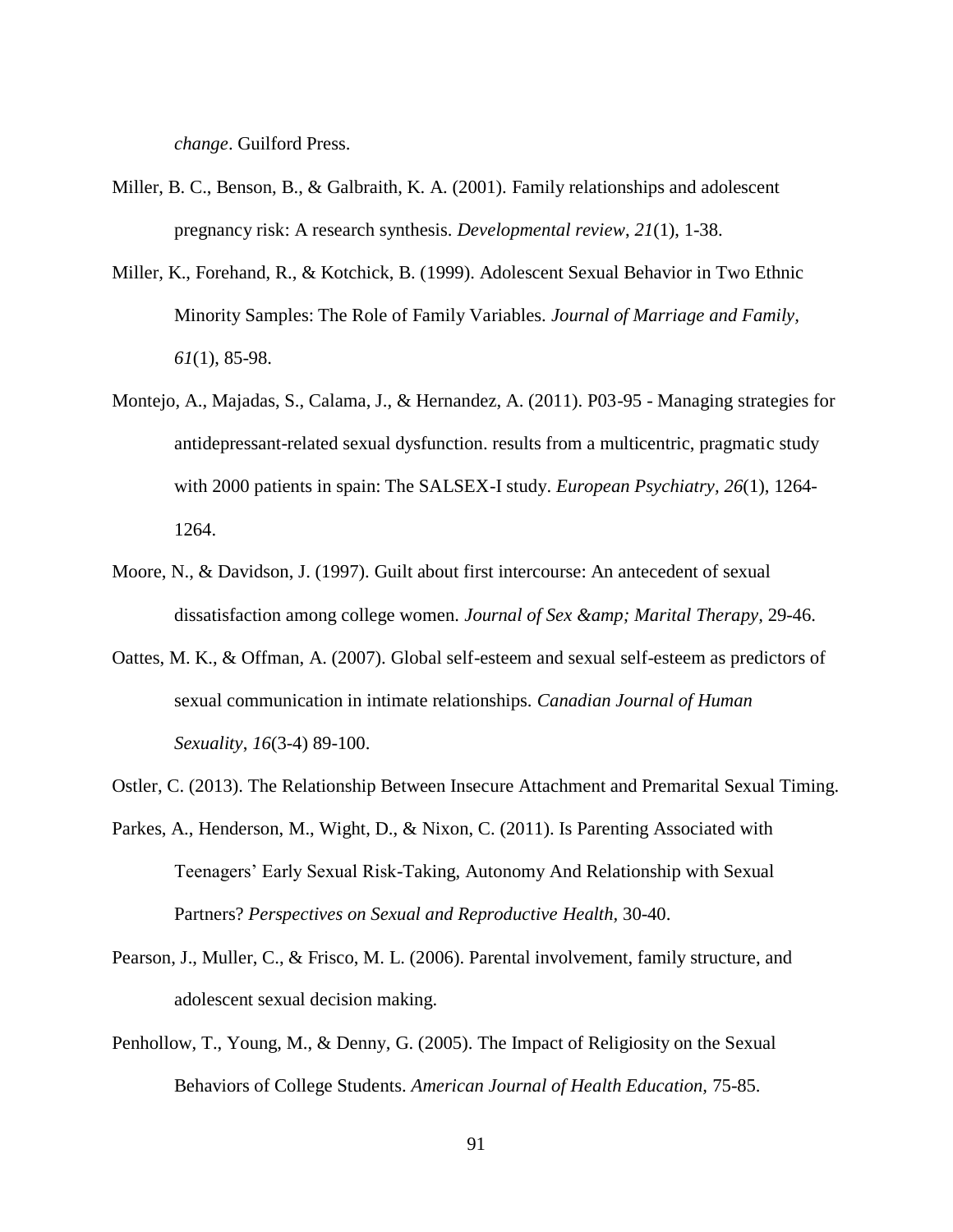Pett, M. (2015). *Nonparametric statistics in healthcare research*. Thousand Oaks: Sage.

- Planned Parenthood Federation of America. (2001). White paper: Adolescent sexuality. New York: Author.
- Ponzetti, J. (2003). *International encyclopedia of marriage and family* (2nd ed.). New York: Macmillan Reference USA
- Price, M. N., & Hyde, J. S. (2009). When two isn't better than one: Predictors of early sexual activity in adolescence using a cumulative risk model. *Journal of Youth and Adolescence, 38*(8), 1059. doi:10.1007/s10964-008-9351-2
- Regan, P. C., & Bersched, E. (1996). Beliefs about the state, goals, and objects of sexual desire. *Journal of Sex & Marital Therapy*, *22*(2), 110-120.
- Regnerus, M. D., & Luchies, L. B. (2006). The parent-child relationship and opportunities for adolescents' first sex. *Journal of Family Issues*, *27*(2), 159-183.
- Romer, D., Stanton, B., Galbraith, J., Feigelman, S., Black, M. M., & Li, X. (1999). Parental influence on adolescent sexual behavior in high-poverty settings. Archives of pediatrics & adolescent medicine, 153(10), 1055-1062.
- Rosenberg, L. G. (2013). Welcoming all erotic parts: Our reactions to the sexual and using polarities to enhance erotic excitement. *Internal Family Systems Therapy: New Dimensions*, 166.
- Rosen‐Grandon, J. R., Myers, J. E., & Hattie, J. A. (2004). The relationship between marital characteristics, marital interaction processes, and marital satisfaction. *Journal of Counseling & Development*, *82*(1), 58-68.
- Rust, J., Golombok, S., & Collier, J. (1988). Marital problems and sexual dysfunction: How are they related? *The British Journal of Psychiatry,* 629-631.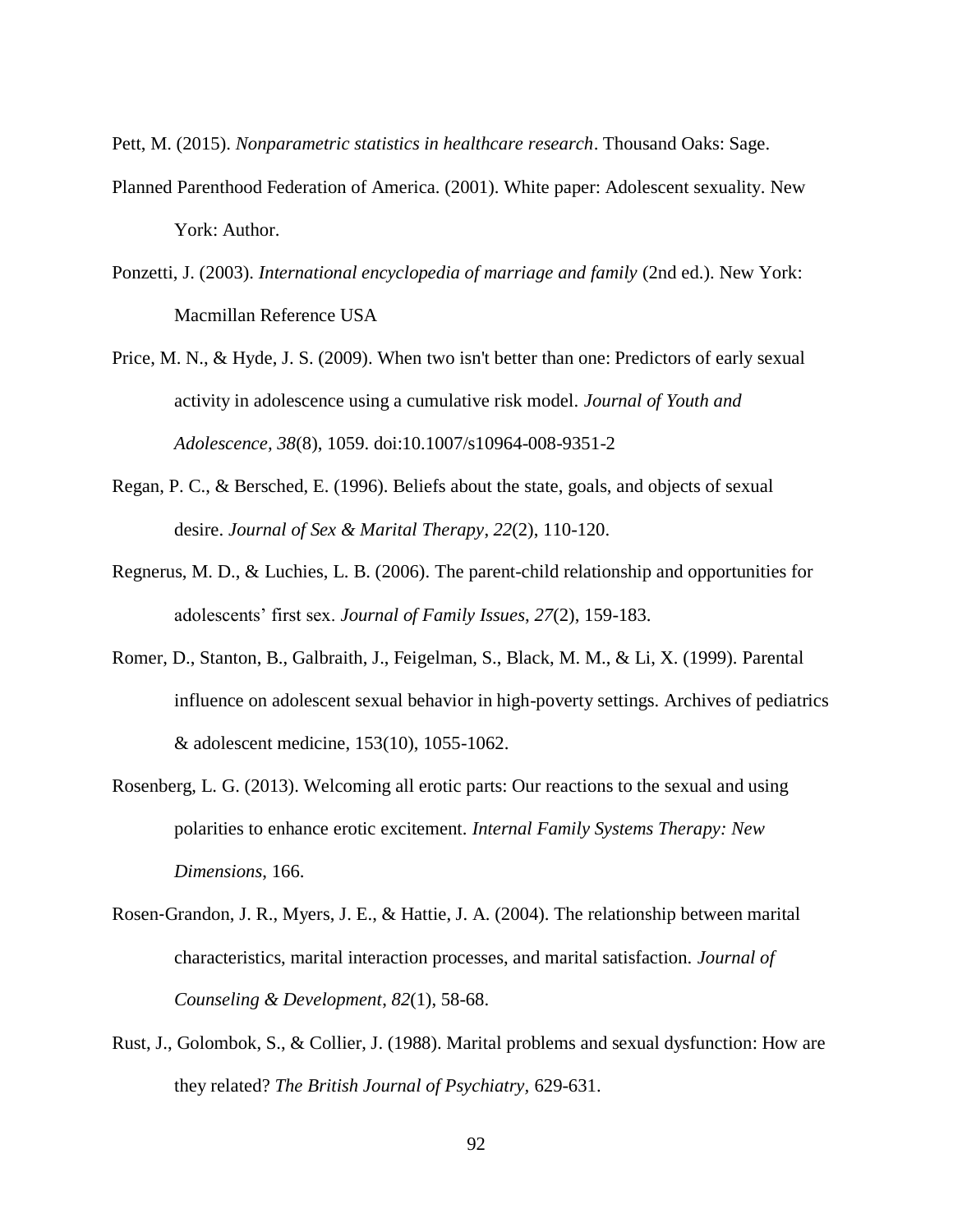- Sanchez, D. T., Crocker, J., & Boike, K. R. (2005). Doing gender in the bedroom: Investing in gender norms and the sexual experience. *Personality and Social Psychology Bulletin*, *31*(10), 1445-1455.
- Shaver, P. R., & Mikulincer, M. (2006). A behavioral systems approach to romantic love relationships: Attachment, caregiving, and sex. In R. J. Sternberg  $\& K$ . Weis (Eds.), The psychology of love (2nd ed., pp. 35– 64). New Haven, CT: Yale University Press.
- Shifren, J. L., Monz, B. U., Russo, P. A., Segreti, A., & Johannes, C. B. (2008). Sexual problems and distress in United States women: prevalence and correlates. *Obstetrics & Gynecology*, *112*(5), 970-978.
- Shrier, L. A., Harris, S. K., Sternberg, M., & Beardslee, W. R. (2001). Associations of depression, self-esteem, and substance use with sexual risk among adolescents. *Preventive medicine*, *33*(3), 179-189.
- Shtarkshall, R. A., Santelli, J. S., & Hirsch, J. S. (2007). Sex education and sexual socialization: Roles for educators and parents. *Perspectives on Sexual and Reproductive Health*, *39*(2), 116-119.
- Snyder, D., & Berg, P. (1983). Determinants of sexual dissatisfaction in sexually distressed couples. *Archives of Sexual Behavior,* 237-246.
- Stackert, R. A., & Bursik, K. (2003). Why am I unsatisfied? Adult attachment style, gendered irrational relationship beliefs, and young adult romantic relationship satisfaction. *Personality and Individual Differences, 34*(8), 1419-1429.
- Strait, J. G., Sandberg, J. G., Larson, J. H., & Harper, J. M. (2015). The relationship between family‐of‐origin experiences and sexual satisfaction in married couples. *Journal of Family Therapy*, 37(3), 361-385. doi:10.1111/1467-6427.12007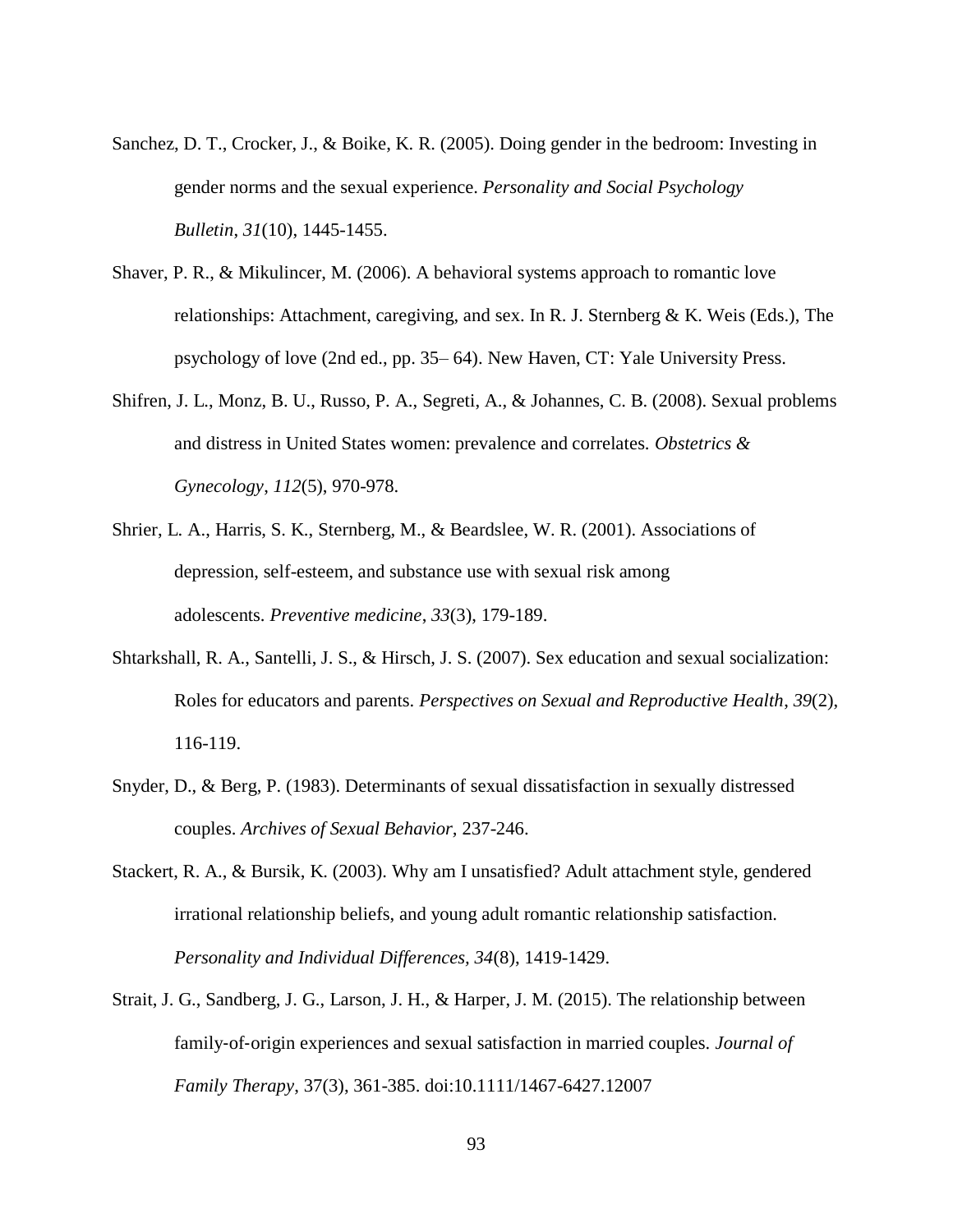- Tabatabaie, A. (2014). "Does sex therapy work? how can we know?" measuring outcomes in sex therapy. Sexual and Relationship Therapy, 29(3), 269-279. doi:10.1080/14681994.2014.915705
- Thornton, A., & Camburn, D. (1987). The influence of the family on premarital sexual attitudes and behavior. *Demography*, *24*(3), 323-340.
- Trudel, G. (2002). Sexuality and marital life: Results of a survey. *Journal of Sex &Marital Therapy*, *28*(3), 229-249.
- Turnbull, T., van Wersch, A., & van Schaik, P. (2008). A review of parental involvement in sex education: The role for effective communication in British families. *Health Education Journal*, 67(3), 182-195.
- Ward, L. M., & Rivadeneyra, R. (1999). Contributions of entertainment television to adolescents' sexual attitudes and expectations: The role of viewing amount versus viewer involvement. *Journal of Sex Research*, *36*(3), 237-249.
- Wells, Brooke E., and Jean M. Twenge. "Changes in Young People's Sexual Behavior and Attitudes, 1943-1999: A Cross-Temporal Meta-Analysis." Review of General Psychology 9.3 (2005): 249.
- Werner-Wilson, R. J. (1998). Gender differences in adolescent sexual attitudes: the influence of individual and family factors. *Adolescence*. *33(*131*),* 519-532.
- Whisman, M., & Bruce, M. (1999). Marital Dissatisfaction And Incidence Of Major Depressive Episode In A Community Sample. *Journal of Abnormal Psychology,* 674-678.
- Whitaker, D., & Miller, K. (2000). Parent-Adolescent Discussions About Sex And Condoms: Impact On Peer Influences Of Sexual Risk Behavior. *Journal of Adolescent Research,* 251-273.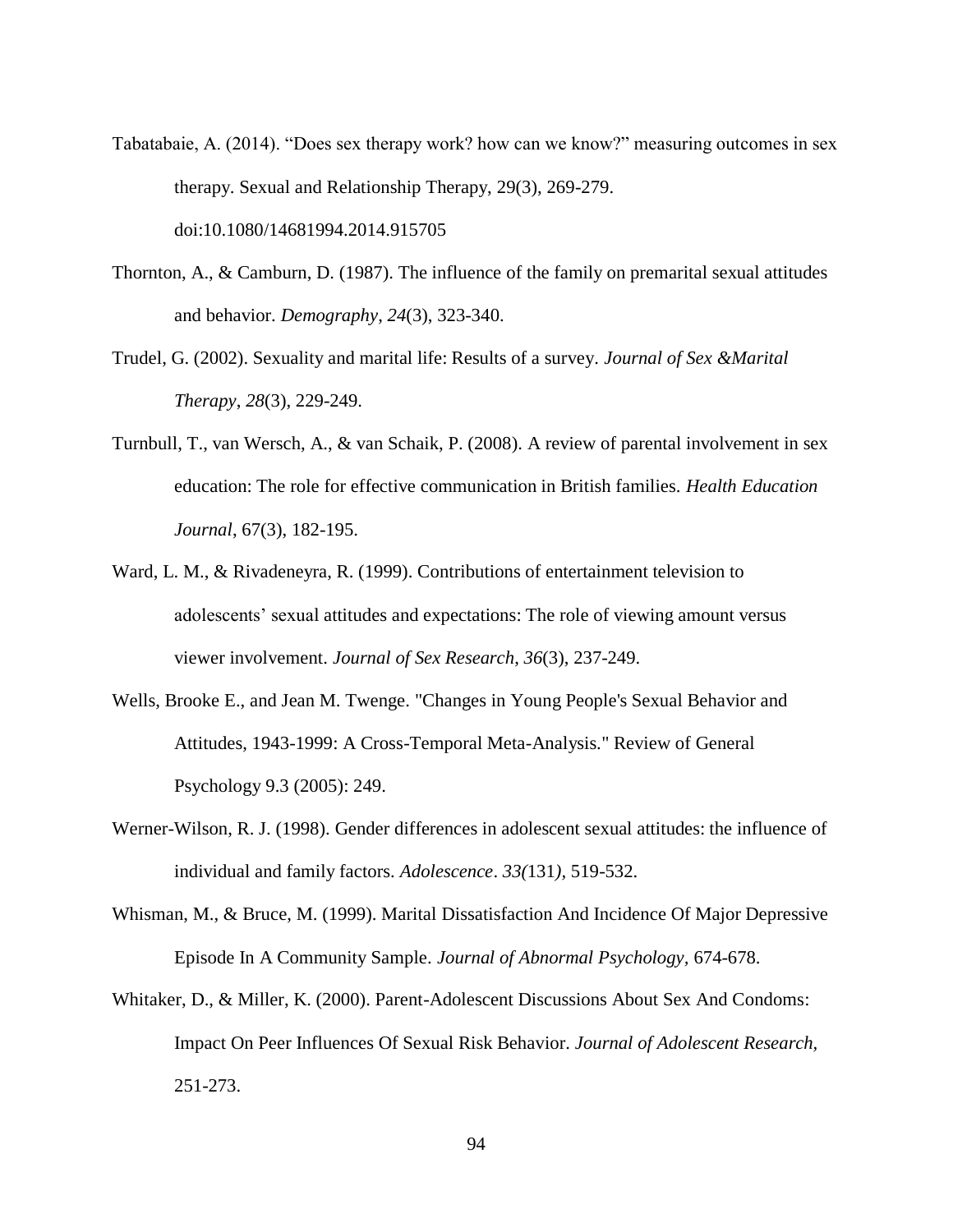- Whitbeck, L., Simons, R., & Kao, M. (1994). The Effects of Divorced Mothers' Dating Behaviors and Sexual Attitudes on the Sexual Attitudes and Behaviors of Their Adolescent Children. *Journal of Marriage and Family, 56*(3), 615-621.
- Wilson, E., Dalberth, B., Koo, H., & Gard, J. (2010). Parents' Perspectives On Talking To Preteenage Children About Sex. *Perspectives on Sexual and Reproductive Health,* 56- 63.
- Wylie, K. (2010). Sex education and the influence on sexual wellbeing. Sex education and the influence on *Procedia - Social and Behavioral Sciences,* 440-444.
- Yoder, J. D., Perry, R. L., & Saal, E. I. (2007). What good is a feminist identity?: Women's feminist identification and role expectations for intimate and sexual relationships. *Sex Roles*, 57(5-6), 365-372.
- Young, M., Denny, G., Luquis, R., & Young, T. (1998). Correlates of sexual satisfaction in marriage. *Canadian Journal of Human Sexuality*. *7*(2), 115-127.
- Zimmer, D. (1987). Does marital therapy enhance the effectiveness of treatment for sexual dysfunction? *Journal of Sex & Marital Therapy,* 193-209.